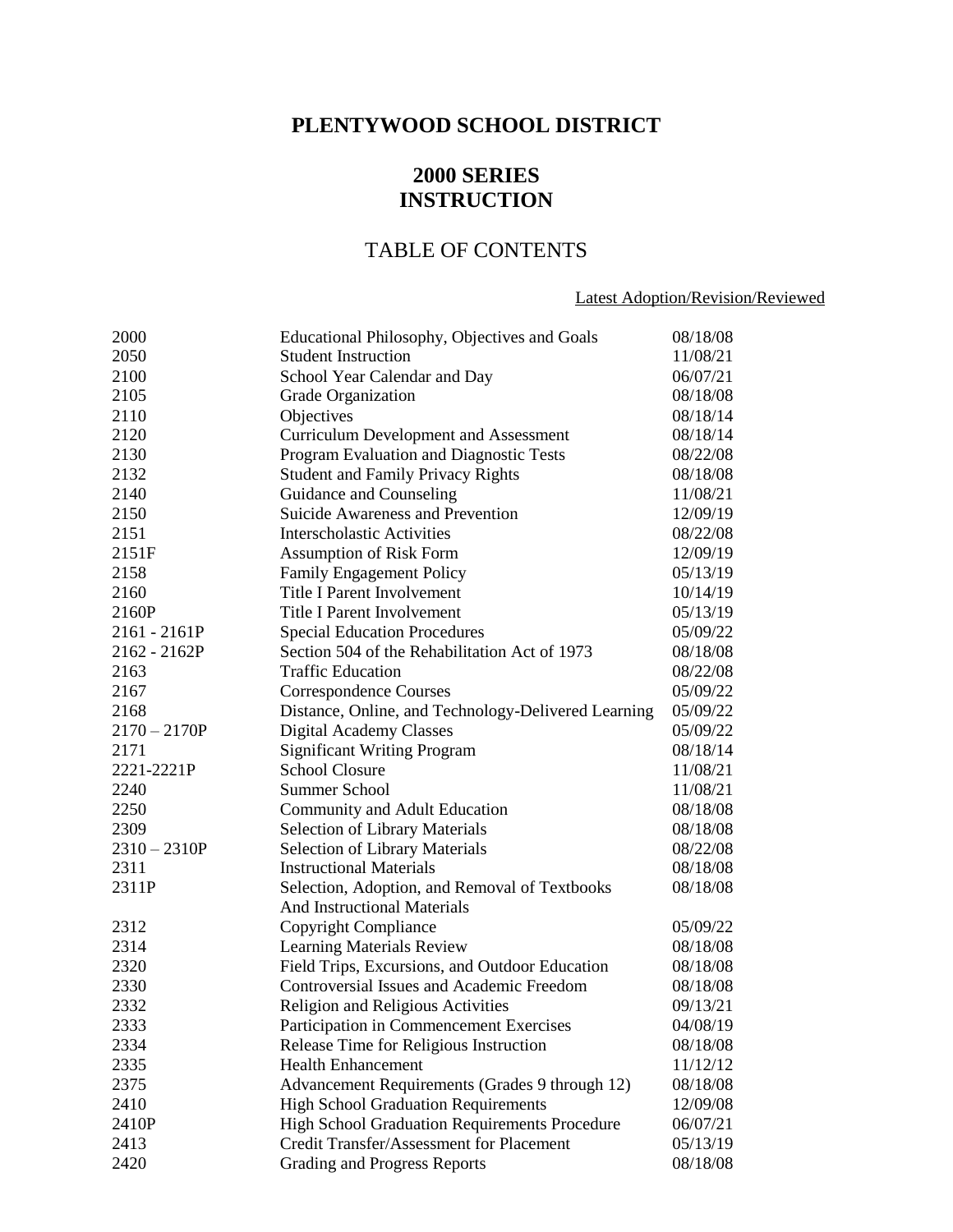| 2421           | Promotion/Retention                              | 08/18/08 |
|----------------|--------------------------------------------------|----------|
| 2430           | Homework                                         | 08/18/08 |
| 2450           | Recognition of Native American Cultural Heritage | 08/18/08 |
| 2500           | Limited English Proficiency Program              | 08/18/08 |
| 2510           | School Wellness                                  | 05/09/22 |
| $2600 - 2600P$ | Work Based Learning Program                      | 09/13/21 |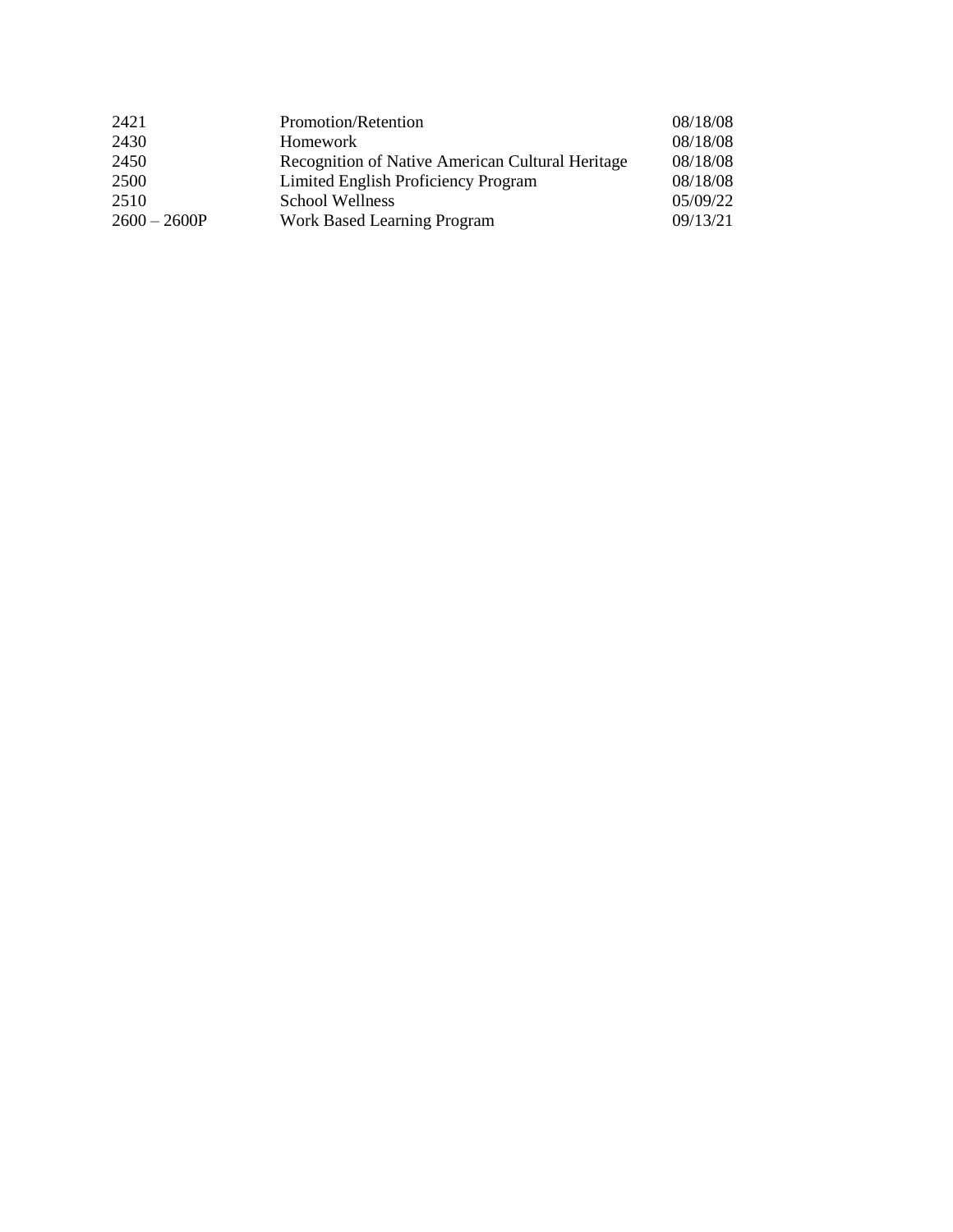# **Plentywood School District INSTRUCTION** 2000

# Goals

The District's educational program will seek to provide an opportunity for each child to develop to his or her maximum potential. The objectives for the educational program are:

- To foster self-discovery, self-awareness, and self-discipline.
- To develop an awareness of and appreciation for cultural diversity.
- To stimulate intellectual curiosity and growth.
- To provide fundamental career concepts and skills.
- To help the student develop sensitivity to the needs and values of others and respect for individual and group differences.
- To help each student strive for excellence and instill a desire to reach the limit of his or her potential.
- To develop the fundamental skills which will provide a basis for lifelong learning.
- To be free of any sexual, cultural, ethnic, or religious bias.

The administrative staff is responsible for apprising the Board of the educational program's current and future status. The Superintendent should prepare an annual report that includes:

- A review and evaluation of the present curriculum;
- A projection of curriculum and resource needs;
- An evaluation of, and plan to eliminate, any sexual, cultural, ethnic, or religious bias that may be present in the curriculum or instructional materials and methods;
- A plan for new or revised instructional program implementations; and
- A review of present and future facility needs.

Legal Reference 10.55.701, ARM Board of Trustees

Policy History: Adopted on: 10/13/97 Revised on: 02/11/03, 7/17/07 Reviewed on: 08/18/08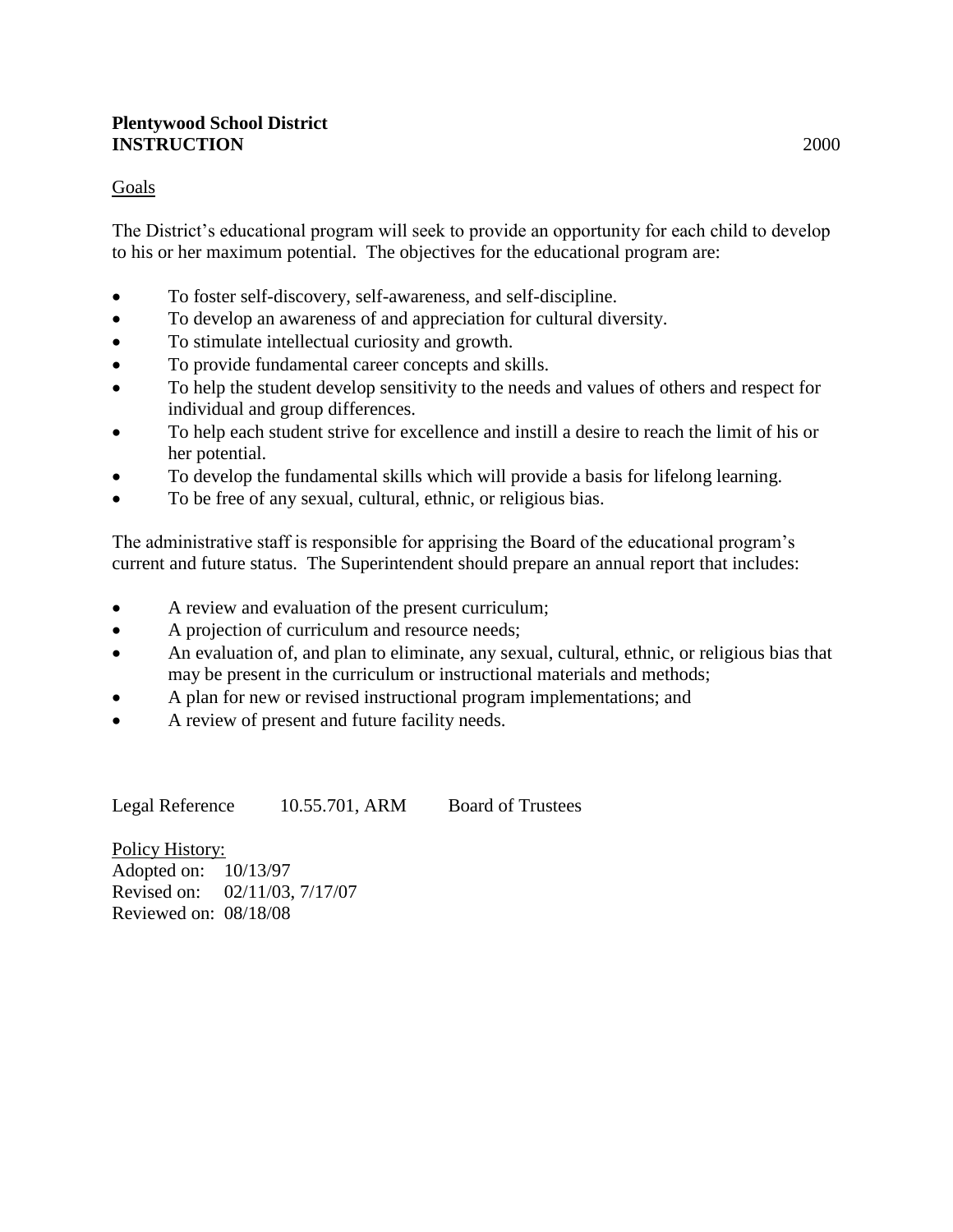## **INSTRUCTION** 2050

### Student Instruction

The School District has adopted the protocols outlined in this policy to ensure the delivery of education services to students onsite at the school, offsite at other locations using available resources. The District administration or designated personnel are authorized to implement this policy.

As outlined in District Policy 2100, and except for students determined by the School District to be proficient using School District assessments, the adopted calendar has a minimum number of 720 aggregate instructional hours for students in kindergarten through third grade; 1,080 hours for students in fourth through eleventh grade and 1,050 hours for students in twelfth grade.

The School District may satisfy the aggregate number of hours through any combination of onsite, offsite, and online instruction. The District administration is directed to ensure that all students are offered access to the complete range of educational programs and services for the education program required by the accreditation standards adopted by the Montana Board of Public Education.

For the purposes of this policy and the School District's calculation of ANB and "aggregate hours of instruction" within the meaning of that term in Montana law, the term "instruction" shall be construed as being synonymous with and in support of the broader goals of "learning" and full development of educational potential as set forth in Article X, section 1 of the Montana Constitution. Instruction includes innovative teaching strategies that focus on student engagement for the purposes of developing a students' interests, passions, and strengths. The term instruction shall include any directed, distributive, collaborative and/or experiential learning activity provided, supervised, guided, facilitated, work based, or coordinated by the teacher of record in a given course that is done purposely to achieve content proficiency and facilitate the learning of, acquisition of knowledge, skills and abilities by, and to otherwise fulfill the full educational potential of each child.

Staff shall calculate the number of hours students have received instruction as defined in this policy through a combined calculation of services received onsite at the school or services provided or accessed at offsite or online instructional settings including, but not limited to, any combination of physical instructional packets, virtual or electronic based course meetings and assignments, self-directed or parent-assisted learning opportunities, and other educational efforts undertaken by the staff and students that can be given for grade or credit. Staff shall report completed hours of instruction as defined in this policy to the supervising teacher, building principal, or district administrator for final calculation.

In order to comply with the requirements of the calendar, District Policy and Section 20-1-301, MCA, the District shall implement the instructional schedules and methods identified in this policy.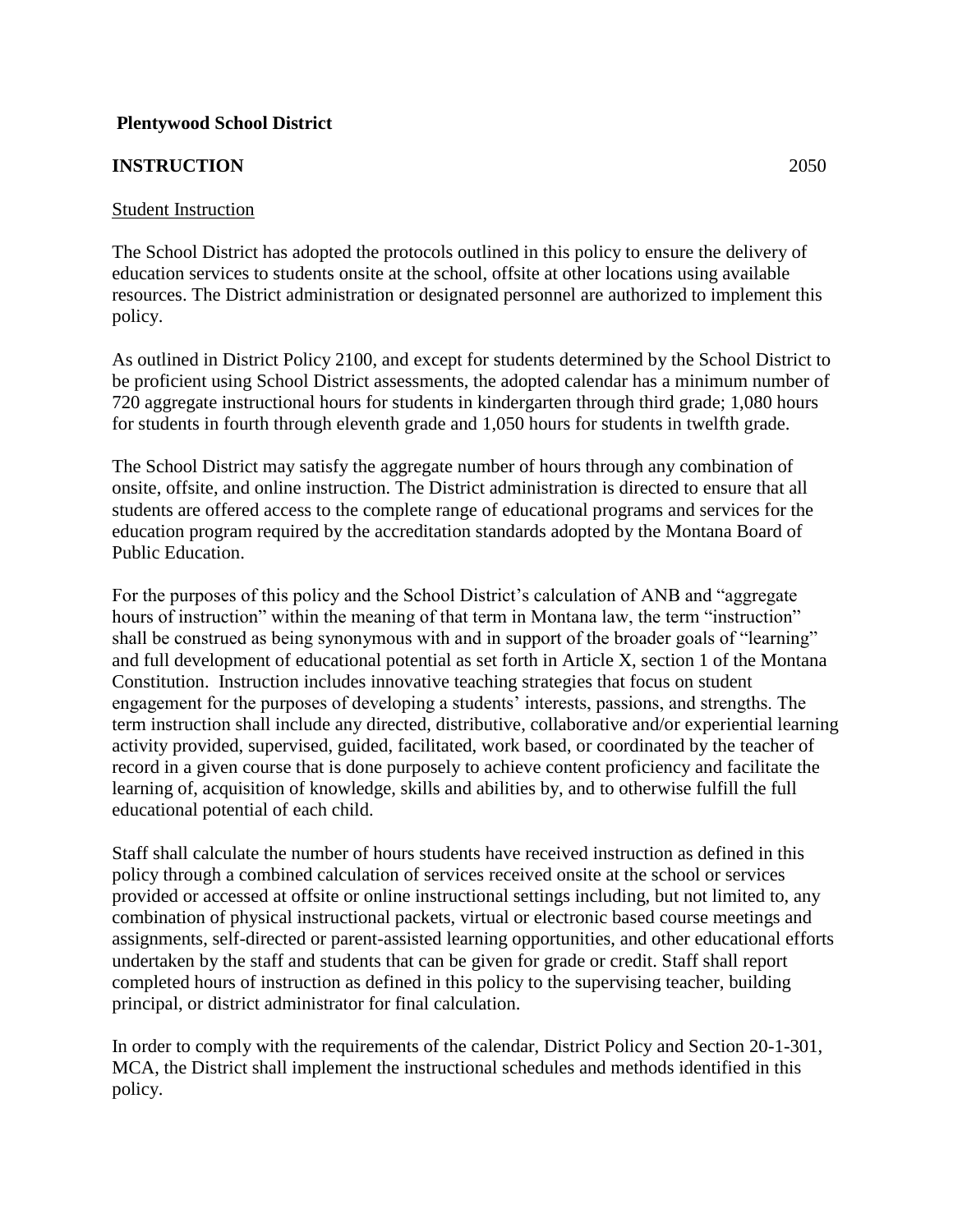# Offsite Instruction

The Board of Trustees authorizes offsite instruction of students in a manner that satisfies the aggregate number of instructional hours outlined in the School District's adopted or revised calendar for a school year affected by a public health emergency. Offsite delivery methods shall include a complete range of educational services offered by the School District and shall comply with the requirements of applicable statutes. Students completing course work through an offsite instructional setting shall be treated in and have their hours of instruction calculated in the same manner as students attending an onsite institutional setting.

Offsite instruction is available to students:

- 1. meeting the residency requirements for that district as provided in 1-1-215;
- 2. living in the district and eligible for educational services under the Individuals With Disabilities Education Act or under 29 U.S.C. 794; or
- 3. attending school in the district under a mandatory attendance agreement as provided in 20-5-321;
- 4. attending school in the nearest district offering offsite instruction that agrees to enroll the student when the student's district of residence does not provide offsite instruction in an equivalent course in which the student is enrolled. A course is not equivalent if the course does not provide the same level of advantage on successful completion, including but not limited to dual credit, advanced placement, and career certification. Attendance under this provision is subject to approval of the Trustees.

The Board of Trustees authorizes the supervising teacher or district administrator to permit students to utilize an offsite or online instructional setting at when circumstances require.

### Proficiency-Based Learning

The Board of Trustees authorizes proficiency-based learning and ANB calculation in situations when a student demonstrates proficiency in a course area as determined by the Board of Trustees using District assessments consistent with District Policy 1005FE, or other measures approved by the Board of Trustees.

The Board of Trustees waives the minimum number of instructional hours for students who demonstrate proficiency in a course area using district assessments that include, but are not limited to, the course or class teacher's determination of proficiency as defined by the Board of Trustees. This determination shall be based on a review of the student's completed coursework, participation in course delivery, and other methods applicable to the specific course or class. The Board of Trustees authorizes the use of the proficiency determination process for students who have selected this method of delivery, students for whom the School District is unable to document satisfaction of the required minimum aggregate number of hours through the offsite or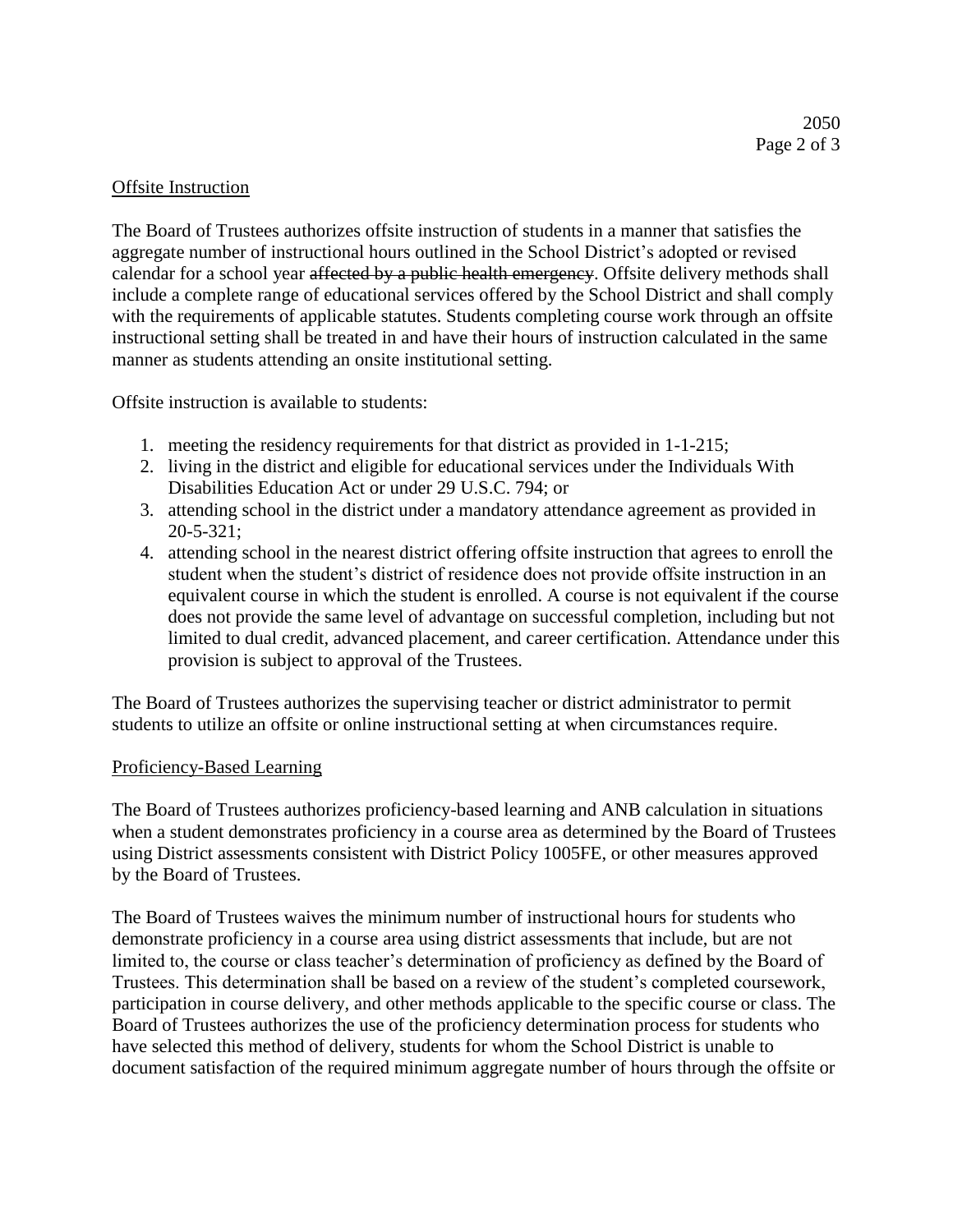onsite methods outlined in this policy, or other students whom School District personnel determine satisfy the definition of proficient or meeting proficiency.

This provision is based in the declaration by the Montana Legislature that any regulation discriminating against a student who has participated in proficiency-based learning is inconsistent with the Montana Constitution.

| Legal Reference:        | Article X, Section 1, Montana Constitution                                           |  |  |
|-------------------------|--------------------------------------------------------------------------------------|--|--|
|                         | Section $20-1-101$ , MCA – Definitions<br>Section 20-1-301, MCA - School Fiscal Year |  |  |
|                         |                                                                                      |  |  |
|                         | Section 20-9-311, MCA – Calculation of Average Number Belonging                      |  |  |
|                         | Section 20-7-118, MCA - Offsite Provision of Educational Services                    |  |  |
|                         | Section 20-7-1601, MCA – Transformational Learning – Legislative Intent              |  |  |
|                         | $ARM$ 10.55.906(4)) – High School Credit                                             |  |  |
| <b>Cross Reference:</b> | Policy 1005FE – Proficiency-Based Learning                                           |  |  |
|                         | Policy 2100 - School Calendar                                                        |  |  |
|                         | Policy $2140$ – Guidance and Counseling                                              |  |  |
|                         | Policy 2168 – Distance Learning                                                      |  |  |
|                         | Policy $2410 -$ Graduation                                                           |  |  |
|                         | Policy 2420 – Grading and Progress Reports                                           |  |  |

Policy History: Adopted on: 07/12/21 Reviewed on: Revised on: 11/08/21 Terminated on: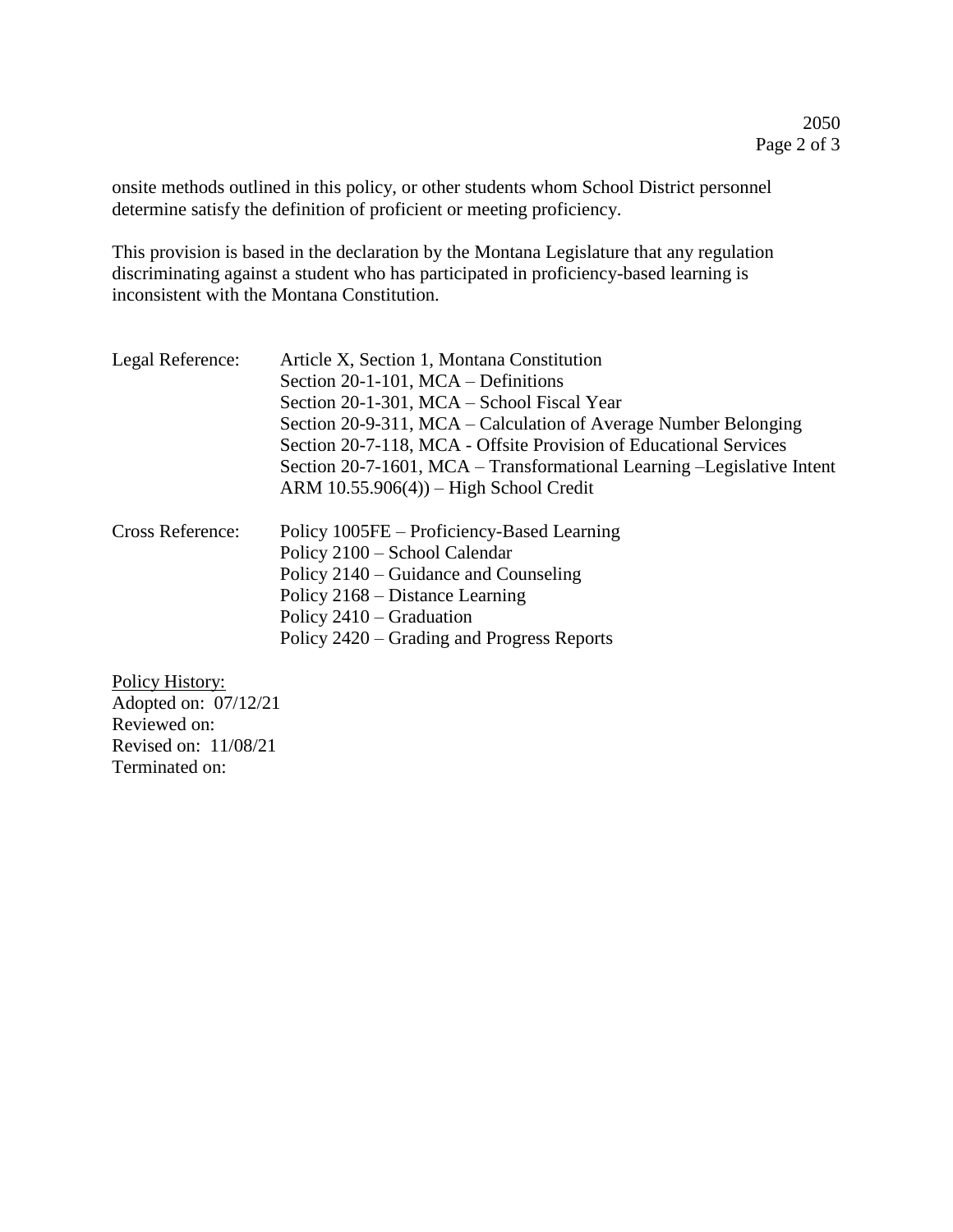# **INSTRUCTION** 2100

### School Year Calendar and Day

## School Calendar

Subject to §§ 20-1-301 and 20-1-308, MCA, and any applicable collective bargaining agreement covering the employment of affected employees, the trustees of a school district shall set the number of hours in a school term, the length of the school day, and the number of school days in a school week. When proposing to adopt changes to a previously adopted school term, school week, or school day, the trustees shall: (a) negotiate the changes with the recognized collective bargaining unit representing the employees affected by the changes; (b) solicit input from the employees affected by the changes but not represented by a collective bargaining agreement; (c) and from the people who live within the boundaries of the school district.

### Commemorative Holidays

Teachers and students will devote a portion of the day on each commemorative holiday designated in § 20-1-306, MCA, to study and honor the commemorated person or occasion. The Board may from time to time designate a regular school day as a commemorative holiday.

### Saturday School

In emergencies, including during reasonable efforts of the trustees to make up aggregate hours of instruction lost during a declaration of emergency by the trustees under Section 20-9-806, MCA, pupil instruction may be conducted on a Saturday when it is approved by the trustees.

Pupil instruction may be held on a Saturday at the discretion of a school district for the purpose of providing additional pupil instruction beyond the minimum aggregate hours of instruction required in Section 20-1-301, MCA, provided attendance is voluntary.

#### School Fiscal Year

At least the minimum number of aggregate hours must be conducted during each school fiscal year. The minimum aggregate hours required by grade are:

- (a) A minimum of 360 aggregate hours for a kindergarten program;
- (b) 720 hours for grades 1 through 3;
- (c) 1,080 hours for grades 4 through 12; and
- (d) 1,050 hours may be sufficient for graduating seniors.

The minimum aggregate hours, described above, are not required for any pupil demonstrating proficiency pursuant to 20-9-311(4)(d), MCA.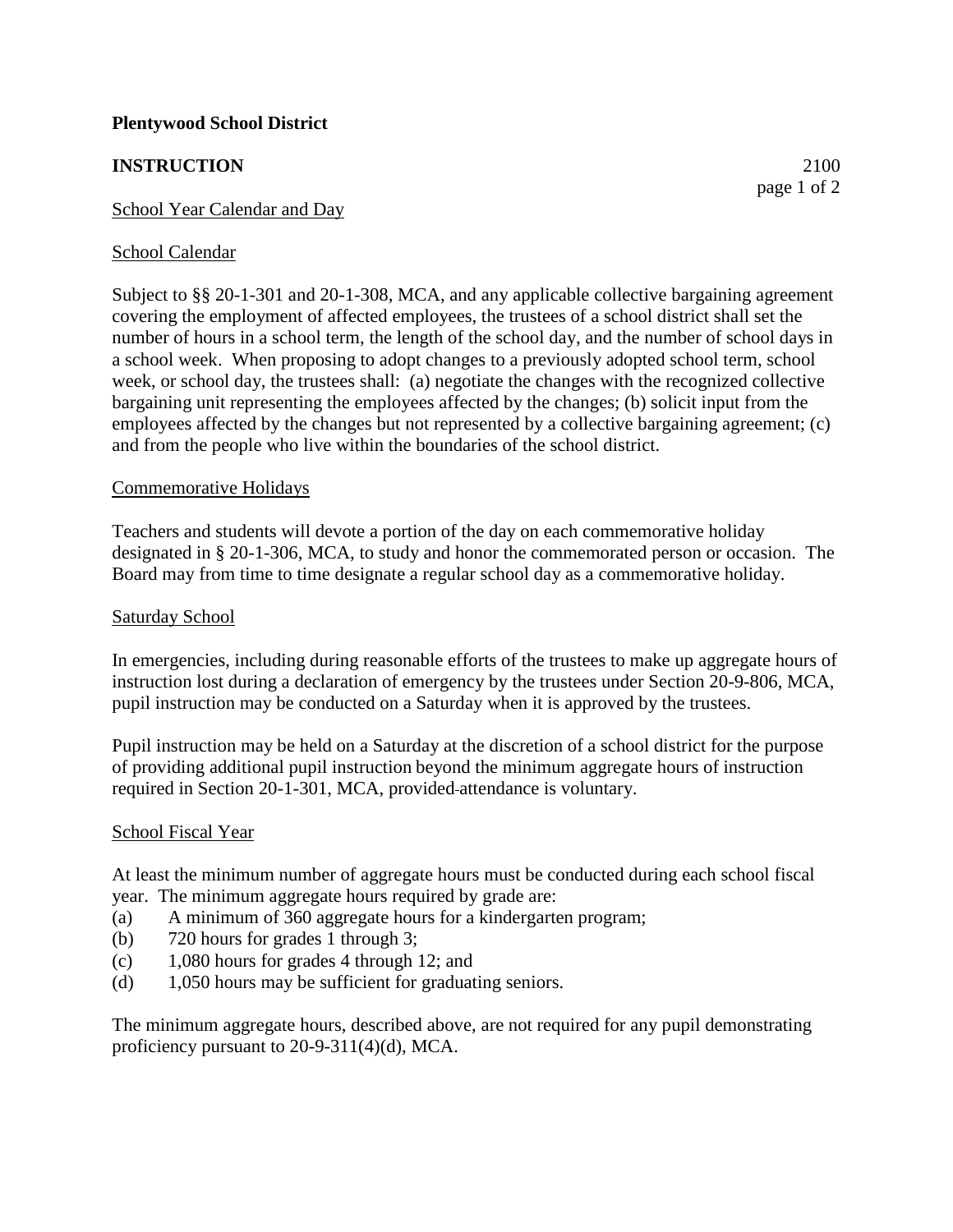#### 2100 page 2 of 2

In addition, seven (7) pupil instruction-related days may be scheduled for the following purposes:

- 1. Pre-school staff orientation for the purpose of organization of the school year;
- 2. Staff professional development programs (minimum of three (3) days);
- 3. Parent/teacher conferences; and
- 4. Post-school record and report (not to exceed one (1) day, or one-half (½) day at the end of each semester or quarter).

The Board of Trustees has established an advisory committee to develop, recommend, and evaluate the school district's yearly professional development plan. Each year the Board of Trustees shall adopt a professional development plan for the subsequent school year based on the recommendation of the advisory committee.

### Extended School Year

In accordance with Section 20-1-301, MCA, and any applicable collective bargaining agreement covering the employment of affected employees, the Board of Trustees may establish a school calendar with an earlier start date and a later end date to ensure students receive the minimum number aggregate instructional hours. The purpose of an extended school year will be to maximize flexibility in the delivery of instruction and learning for each student in the School District. When setting an extended school year, the School District will collaborate with students, parents, employees and other community stakeholders. When proposing to adopt changes to a previously adopted school term the Board of Trustees will follow the procedures outlined in in this policy.

| Legal References: | § 20-1-301, MCA   | School fiscal year                                |
|-------------------|-------------------|---------------------------------------------------|
|                   | $$20-1-302, MCA$  | School term, day and week                         |
|                   | § 20-1-303, MCA   | Conduct of School on Saturday or Sunday           |
|                   |                   | prohibited - exceptions                           |
|                   | $$20-1-304, MCA$  | Pupil-instruction-related day                     |
|                   | $$20-1-306$ , MCA | Commemorative exercises on certain days           |
|                   | § 20-9-311, MCA   | Calculation of Annual Number Belonging (ANB)      |
|                   | ARM 10.55.701     | <b>Board of Trustees</b>                          |
|                   |                   | ARM 10.65.101, 103 Pupil-Instruction-Related Days |
|                   | ARM 10.55.714     | <b>Professional Development</b>                   |
|                   | ARM 10.55.906     | High School Credit                                |

Policy History: Adopted on: 10/13/97 Reviewed on: Revised on: 11/08/05, 08/22/08, 11/08/11, 10/14/19, 06/07/21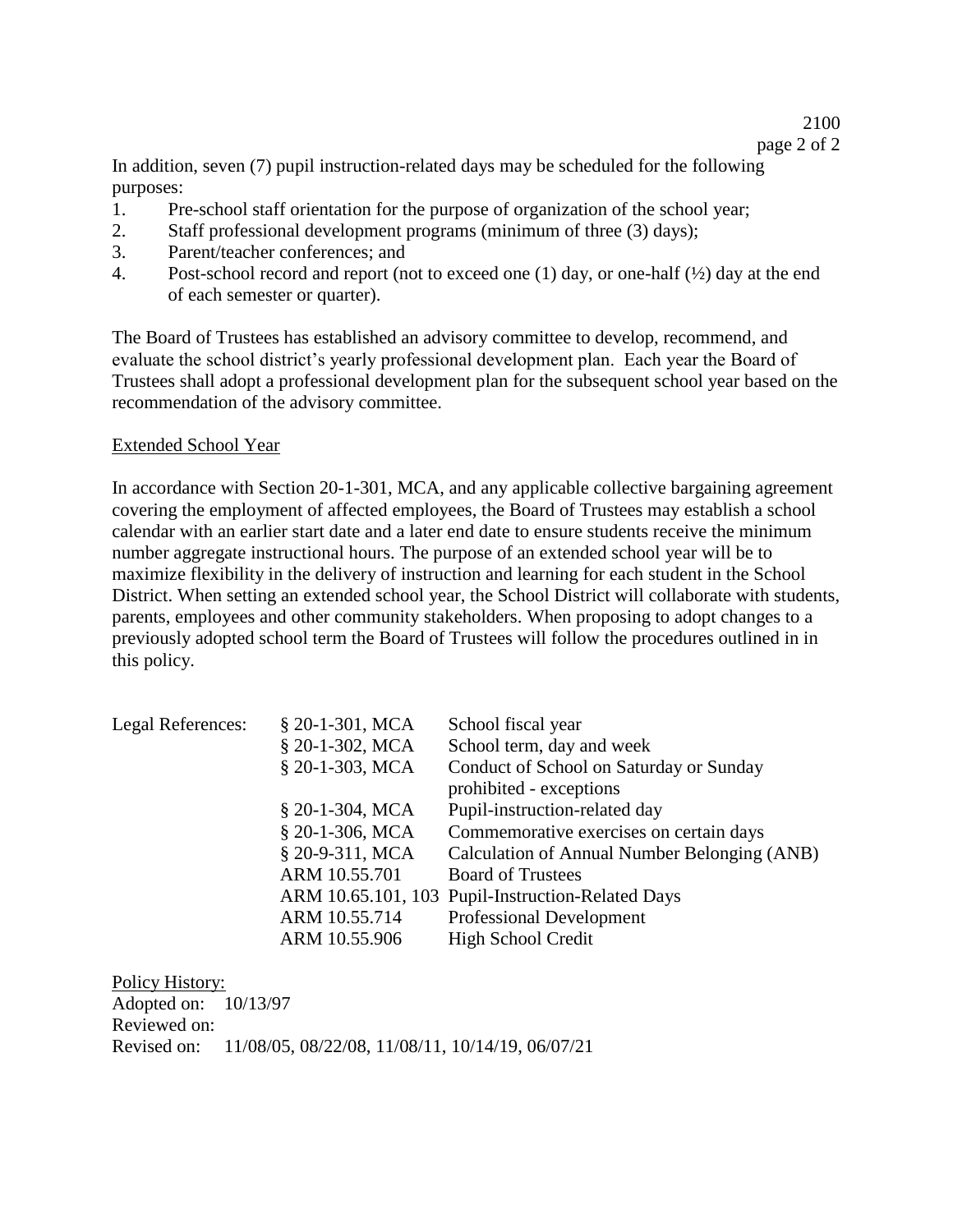### **INSTRUCTION** 2105

#### Grade Organization

The District maintains instructional levels for grades kindergarten (K) through twelve (12). The grouping and housing of instructional levels in school facilities will be according to plans developed by the Superintendent and approved by the Board.

Instructional programs will be coordinated between each grade and between levels of schools.

A student will be assigned to an instructional group or to a classroom which will best serve the needs of that individual while still considering the rights and needs of other students. Factors to be considered in classroom assignments are class size, peer relations, student/teacher relations, instructional style of individual teachers, and any other variables that will affect the performance of the student.

Criteria for grouping will be based on learning goals and objectives addressed and the student's ability to achieve those purposes.

Legal Reference: § 20-6-501, MCA Definition of various schools

Policy History: Adopted on: 7/17/07 Revised on: Reviewed on: 08/18/08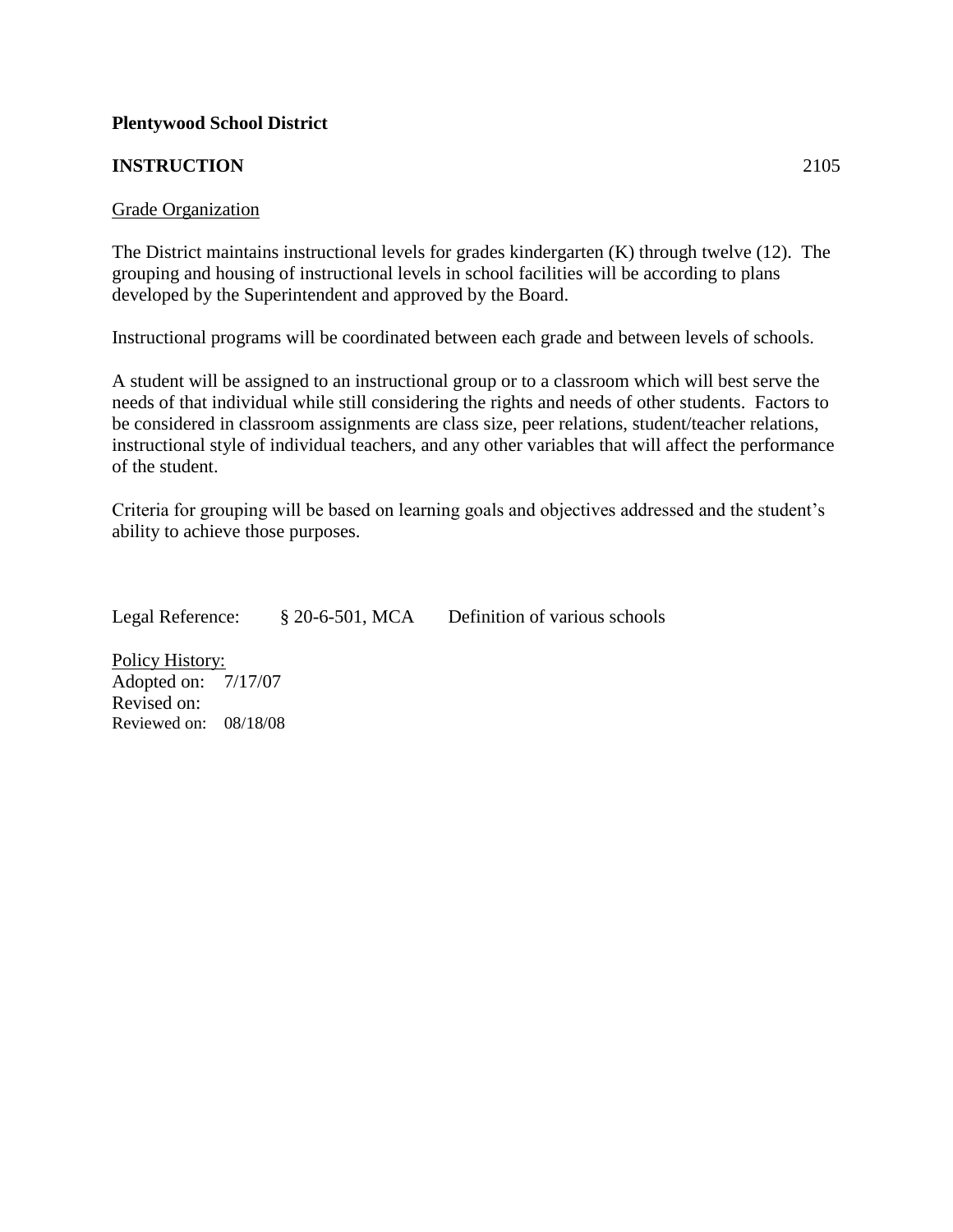# **INSTRUCTION** 2110

### **Objectives**

### Continuous Progress Education

The Board acknowledges its responsibility to develop and implement a curriculum designed to provide for sequential intellectual and skill development necessary for students to progress on a continuous basis from elementary through secondary school.

The Superintendent is directed to develop instructional programs which will enable each student to learn at the student's best rate. The instructional program will strive to provide for:

- 1. Placement of a student at the student's functional level;
- 2. Learning materials and methods of instruction considered to be most appropriate to the student's learning style; and
- 3. Evaluation to determine if the desired student outcomes have been achieved.

Each year, the Superintendent will determine the degree to which such instructional programs are being developed and implemented. Accomplishment reports submitted annually will provide the Board with the necessary information to make future program improvement decisions.

Policy History: Adopted on: 10/13/97 Reviewed on: 08/18/08 Revised on: 07/17/07, 08/18/14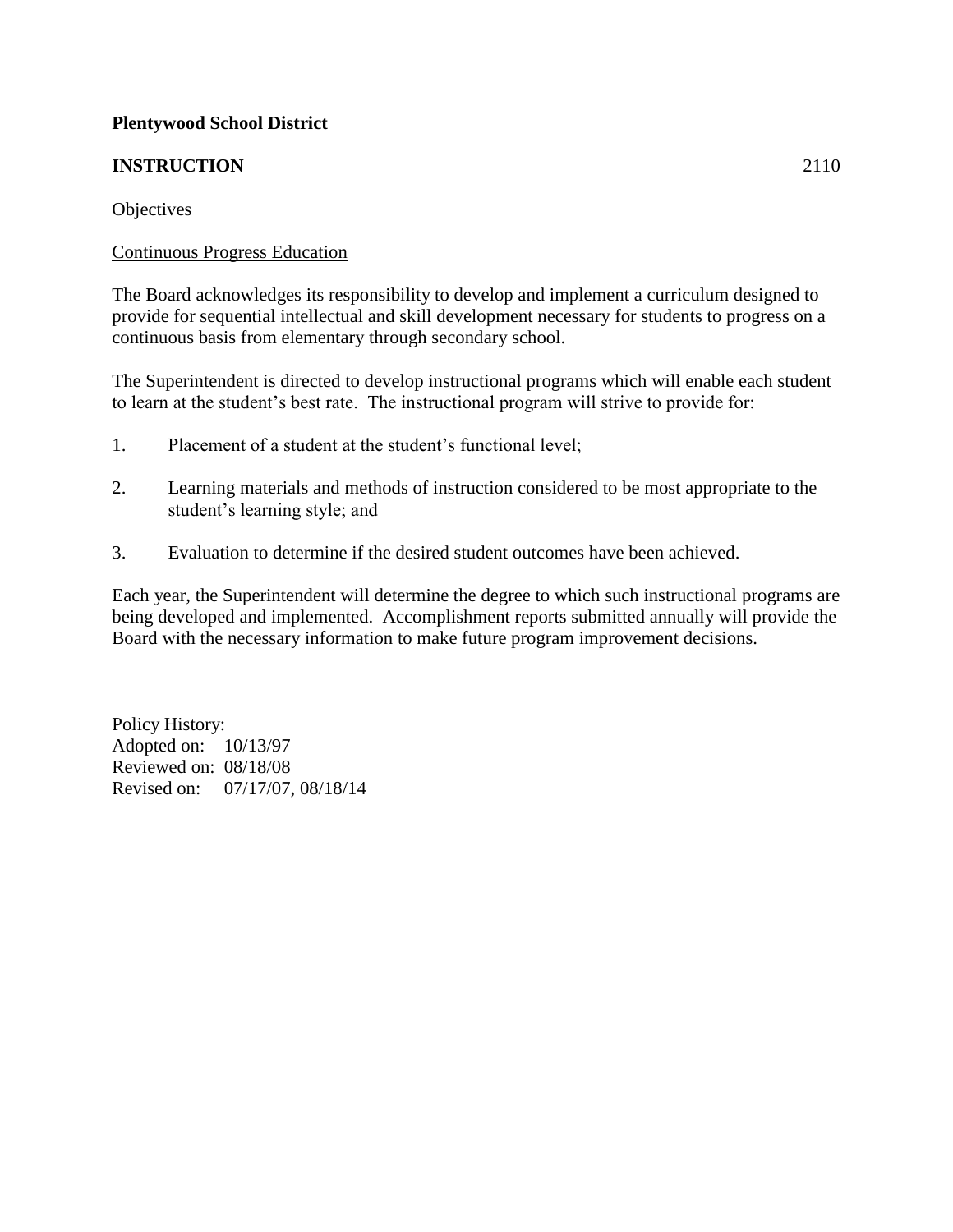#### **INSTRUCTION** 2120

#### Curriculum and Assessment

The Board is responsible for curriculum adoption and must approve all significant changes, including the adoption of new textbooks and new courses, before such changes are made. The Superintendent is responsible for making curriculum recommendations. The District shall ensure their curriculum is aligned to all content standards and the appropriate learning progression for each grade level.

A written sequential curriculum will be developed for each subject area. The curricula will address learner goals, content and program area performance standards, and District education goals and will be constructed to include such parts of education as content, skills, and thinking. The District shall review curricula at least every five (5) years or consistent with the state's standards revision schedule, and modify, as needed, to meet educational goals of the continuous school improvement plan pursuant to ARM 10.55.601.

The staff and administration will suggest materials and resources, to include supplies, books, materials, and equipment necessary for development and implementation of the curriculum and assessment, which are consistent with goals of the education program.

The District shall maintain their programs consistent with the state's schedule for revising standards.

The District shall assess the progress of all students toward achieving content standards and contentspecific grade-level learning progressions in each program area. The District will shall use assessment results, including state-level achievement information obtained by administration of assessments pursuant to ARM 10.56.101 to examine the educational program and measure its effectiveness. The District shall use appropriate multiple measures and methods, including state-level achievement information obtained by administration of assessments pursuant to the requirements of ARM 10.56.101, to assess student progress in achieving content standards and content-specific grade-level learning progressions in all program areas. The examination of program effectiveness using assessment results shall be supplemented with information about graduates and other student's no longer in attendance.

| Cross Reference:                                                  | <b>2000</b><br>Goals<br>Objectives<br>2110 |                                                                                           |
|-------------------------------------------------------------------|--------------------------------------------|-------------------------------------------------------------------------------------------|
| Legal Reference:                                                  | § 20-3-324, MCA<br>$$20-4-402$ , MCA       | Powers and duties<br>Duties of district superintendent or county high school<br>principal |
|                                                                   | $$20-7-602$ , MCA                          | Textbook selection and adoption                                                           |
| $D_{\alpha}1_{\alpha}^{*}$ or $H_{\alpha}^{*}$ . $H_{\alpha}^{*}$ | 10.55.603, ARM                             | <b>Curriculum and Assessment</b>                                                          |

Policy History: Adopted on: 10/13/97 Reviewed on: 08/18/08 Revised on: 07/17/07, 08/18/14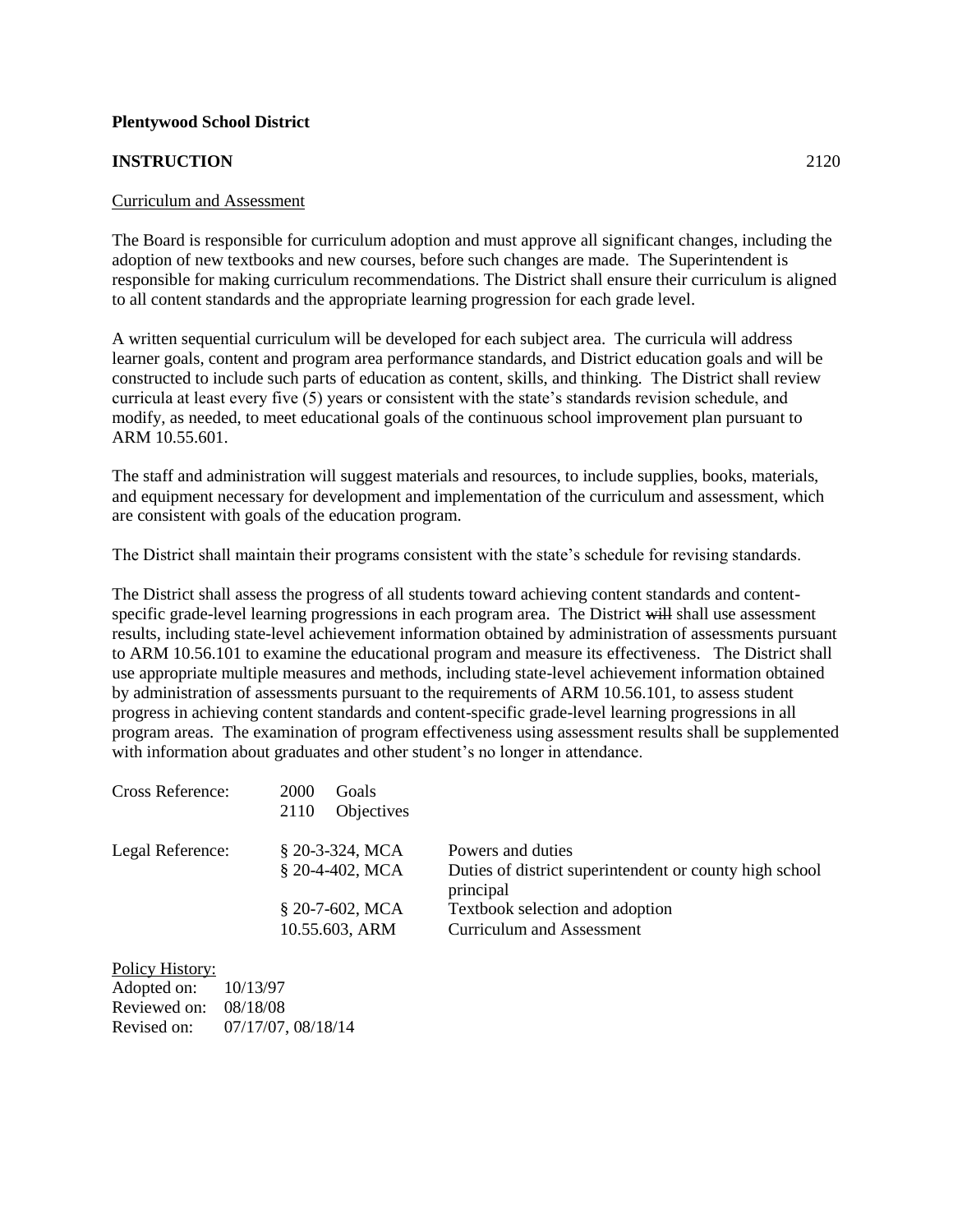#### **INSTRUCTION** 2130

#### Program Evaluation and Diagnostic Tests

The Board strives for efficiency and effectiveness in all facets of its operations. To achieve this goal, the Board will set forth:

- 1. A clear statement of expectations and purposes for the District instructional program;
- 2. A provision for staff, resources, and support to achieve stated expectations and purposes; and
- 3. A plan for evaluating instructional programs and services to determine how well expectations and purposes are being met.

Parents who wish to examine any assessment materials may do so by contacting the Superintendent. Parental or legal guardian approval is necessary before administering an individual intelligence test or a diagnostic personality test. No tests or measurement devices containing any questions about a student's or his/her family's personal beliefs and practices in family life, morality, and religion shall be administered, unless the parent gives written permission for the student to take such test, questionnaire or examination.

| Legal Reference: | 20 U.S.C. § 1232h<br>10.55.603, ARM | Protection of pupil rights<br><b>Curriculum Development and Assessment</b> |
|------------------|-------------------------------------|----------------------------------------------------------------------------|
|                  | 10.56.101, ARM                      | <b>Student Assessment</b>                                                  |

Policy History: Adopted on: 10/13/97 Revised on: 08/22/08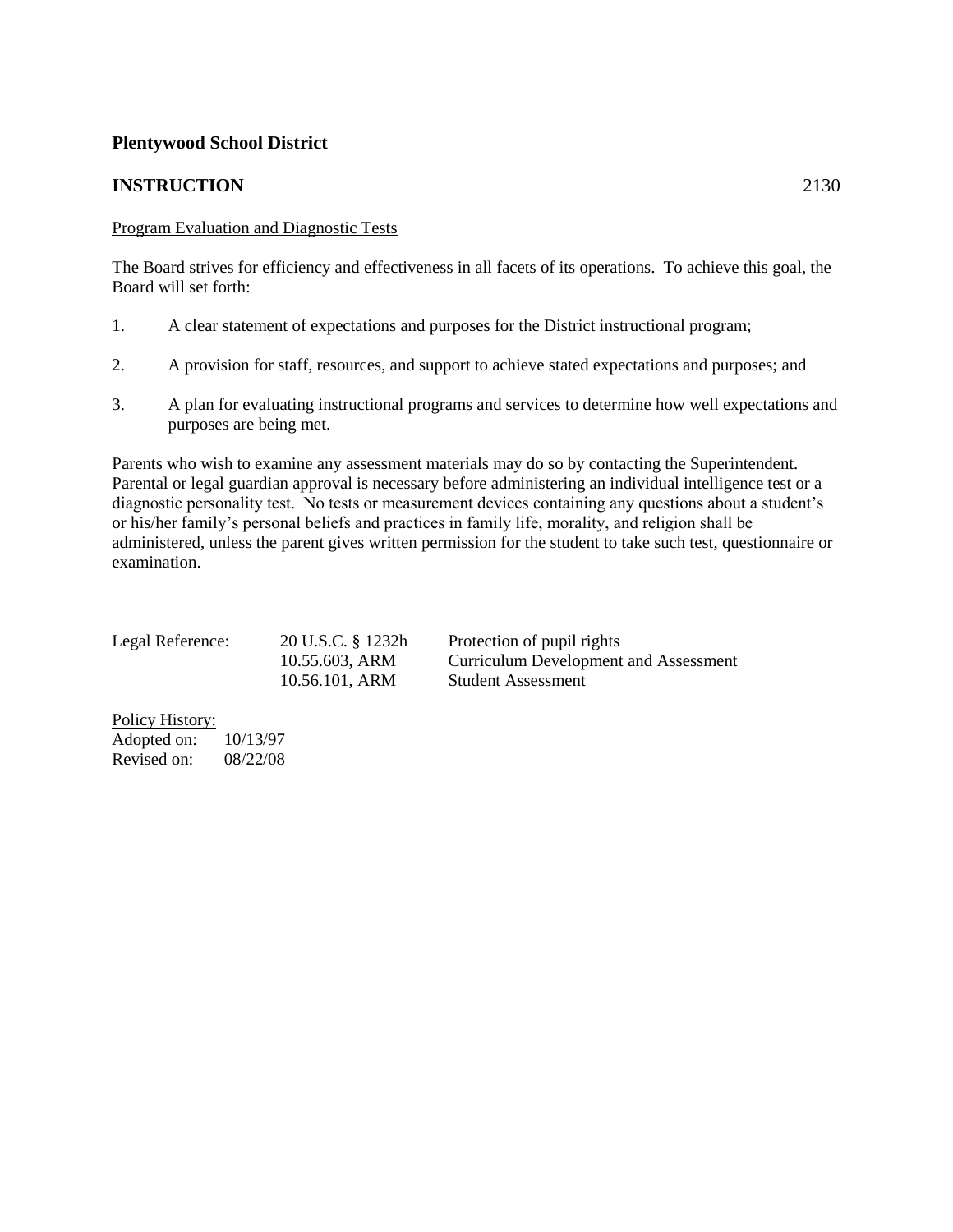# **INSTRUCTION** 2132

#### Student and Family Privacy Rights

#### Surveys - General

All surveys requesting personal information from students, as well as any other instrument used to collect personal information from students, must advance or relate to the District's educational objectives as identified in Board Policy. This applies to all surveys, regardless of whether the student answering the questions can be identified and regardless of who created the survey.

#### Surveys Created by a Third Party

Before the District administers or distributes a survey created by a third party to a student, the student's parent(s)/guardian(s) may inspect the survey upon request and within a reasonable time of their request.

This section applies to every survey: (1) that is created by a person or entity other than a District official, staff member, or student, (2) regardless of whether the student answering the questions can be identified, and (3) regardless of the subject matter of the questions.

#### Surveys Requesting Personal Information

School officials and staff members shall not request, nor disclose, the identity of any student who completes ANY survey containing one (1) or more of the following items:

- 1. Political affiliations or beliefs of the student or the student's parent/guardian;
- 2. Mental or psychological problems of the student or the student's family;
- 3. Behavior or attitudes about sex;
- 4. Illegal, anti-social, self-incriminating, or demeaning behavior;
- 5. Critical appraisals of other individuals with whom students have close family relationships;
- 6. Legally recognized privileged or analogous relationships, such as those with lawyers, physicians, and ministers;
- 7. Religious practices, affiliations, or beliefs of the student or the student's parent/guardian;
- 8. Income (other than that required by law to determine eligibility for participation in a program or for receiving financial assistance under such program).

The student's parent(s)/guardian(s) may:

- 1. Inspect the survey within a reasonable time of the request, and/or
- 2. Refuse to allow their child to participate in any survey requesting personal information. The school shall not penalize any student whose parent(s)/guardian(s) exercise this option.

#### Instructional Material

A student's parent(s)/guardian(s) may, within a reasonable time of the request, inspect any instructional material used as part of their child's educational curriculum.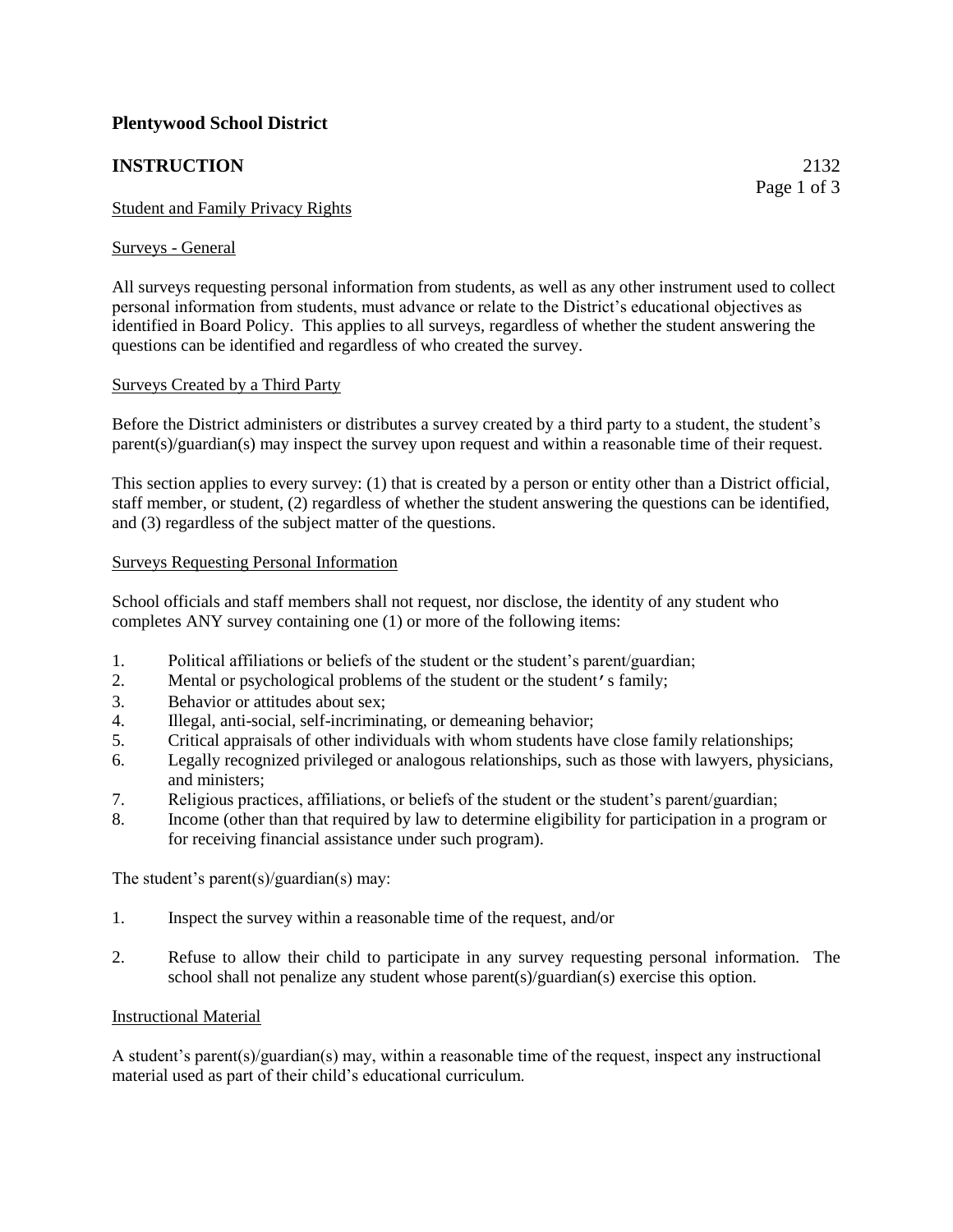The term instructional material, for purposes of this policy, means instructional content that is provided to a student, regardless of its format, printed or representational materials, audio-visual materials, and materials in electronic or digital formats (such as materials accessible through the Internet). The term does not include academic tests or academic assessments.

#### Collection of Personal Information from Students for Marketing Prohibited

The term personal information, for purposes of this section only, means individually identifiable information including: (1) a student's or parent's first and last name, (2) a home or other physical address (including street name and the name of the city or town), (3) telephone number, or (4) a Social Security identification number.

The District will not collect, disclose, or use student personal information for the purpose of marketing or selling that information or otherwise providing that information to others for that purpose.

The District, however, is not prohibited from collecting, disclosing, or using personal information collected from students for the exclusive purpose of developing, evaluating, or providing educational products or services for, or to, students or educational institutions such as the following:

- 1. College or other post-secondary education recruitment or military recruitment;
- 2. Book clubs, magazines, and programs providing access to low-cost literary products;
- 3. Curriculum and instructional materials used by elementary schools and secondary schools;
- 4. Tests and assessments to provide cognitive, evaluative, diagnostic, clinical, aptitude, or achievement information about students (or to generate other statistically useful data for the purpose of securing such tests and assessments) and the subsequent analysis and public release of the aggregate data from such tests and assessments;
- 5. The sale by students of products or services to raise funds for school-related or education-related activities;
- 6. Student recognition programs.

#### Notification of Rights and Procedures

The Superintendent or designee shall notify students' parents/guardians of:

- 1. This policy as well as its availability from the administration office upon request;
- 2. How to opt their child out of participation in activities as provided in this policy;
- 3. The approximate dates during the school year when a survey requesting personal information, as described above, is scheduled or expected to be scheduled;
- 4. How to request access to any survey or other material described in this policy.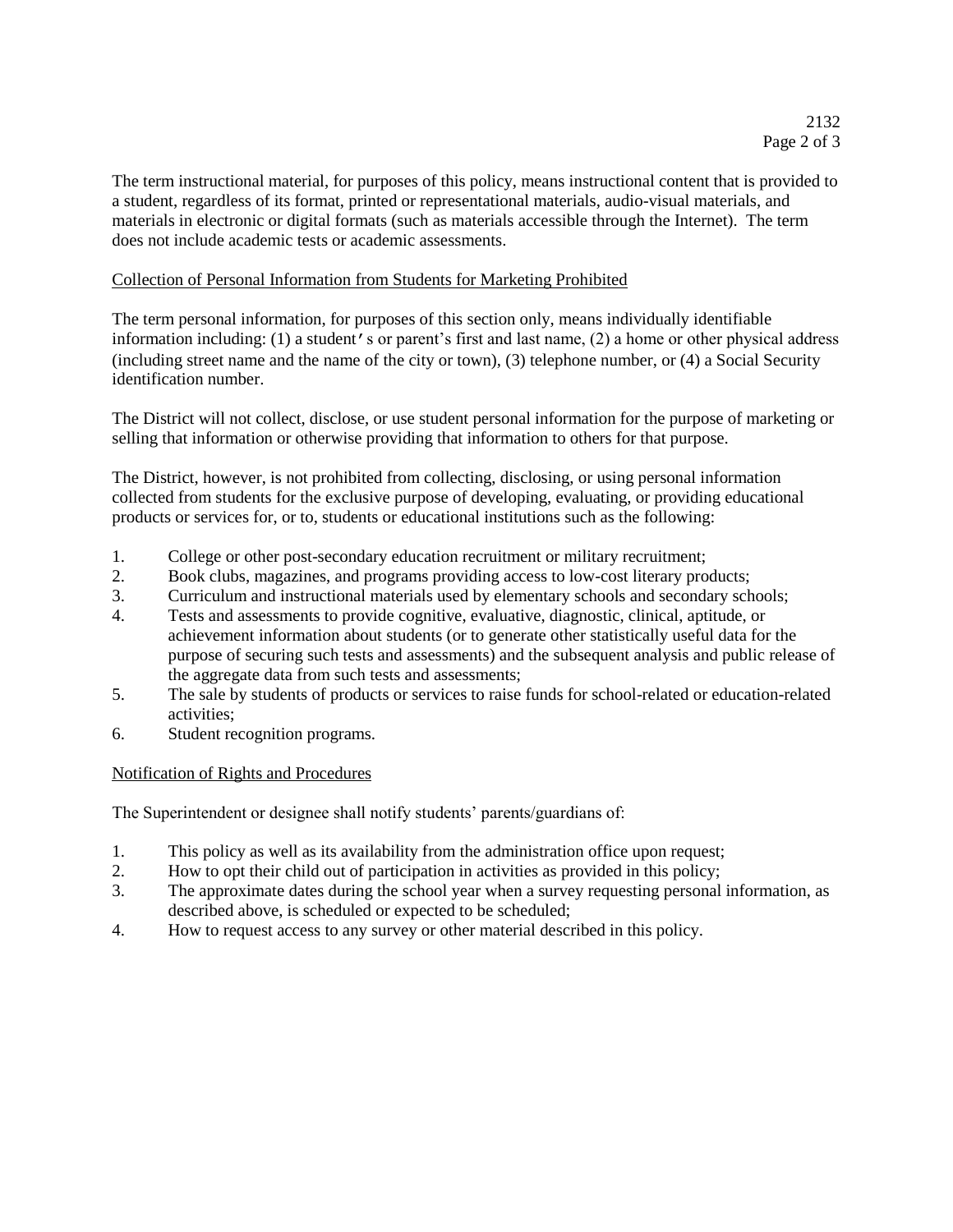This notification shall be given parents/guardians at least annually at the beginning of the school year and within a reasonable period after any substantive change in this policy.

The rights provided to parents/guardians in this policy transfer to the student, when the student turn 18 years of age or is an emancipated minor.

*NOTE: This policy must be adopted in consultation with parents. 20 U.S.C. 1232h(c)(1). Therefore, MTSBA recommends that, at a minimum, Boards specifically note this on their meeting agendas and request public comment prior to adoption.*

| Cross Reference:                            | 3410<br>2311<br>3200 | <b>Student Health</b><br><b>Instructional Materials</b> | <b>Student Rights and Responsibilities</b> |
|---------------------------------------------|----------------------|---------------------------------------------------------|--------------------------------------------|
| Legal Reference:                            |                      | 20 U.S.C. 1232h                                         | Protection of Pupil Rights                 |
| Policy History:<br>Adopted on: July 5, 2005 |                      |                                                         |                                            |

1y *5, 2*005 Revised on: Reviewed on: August 18, 2008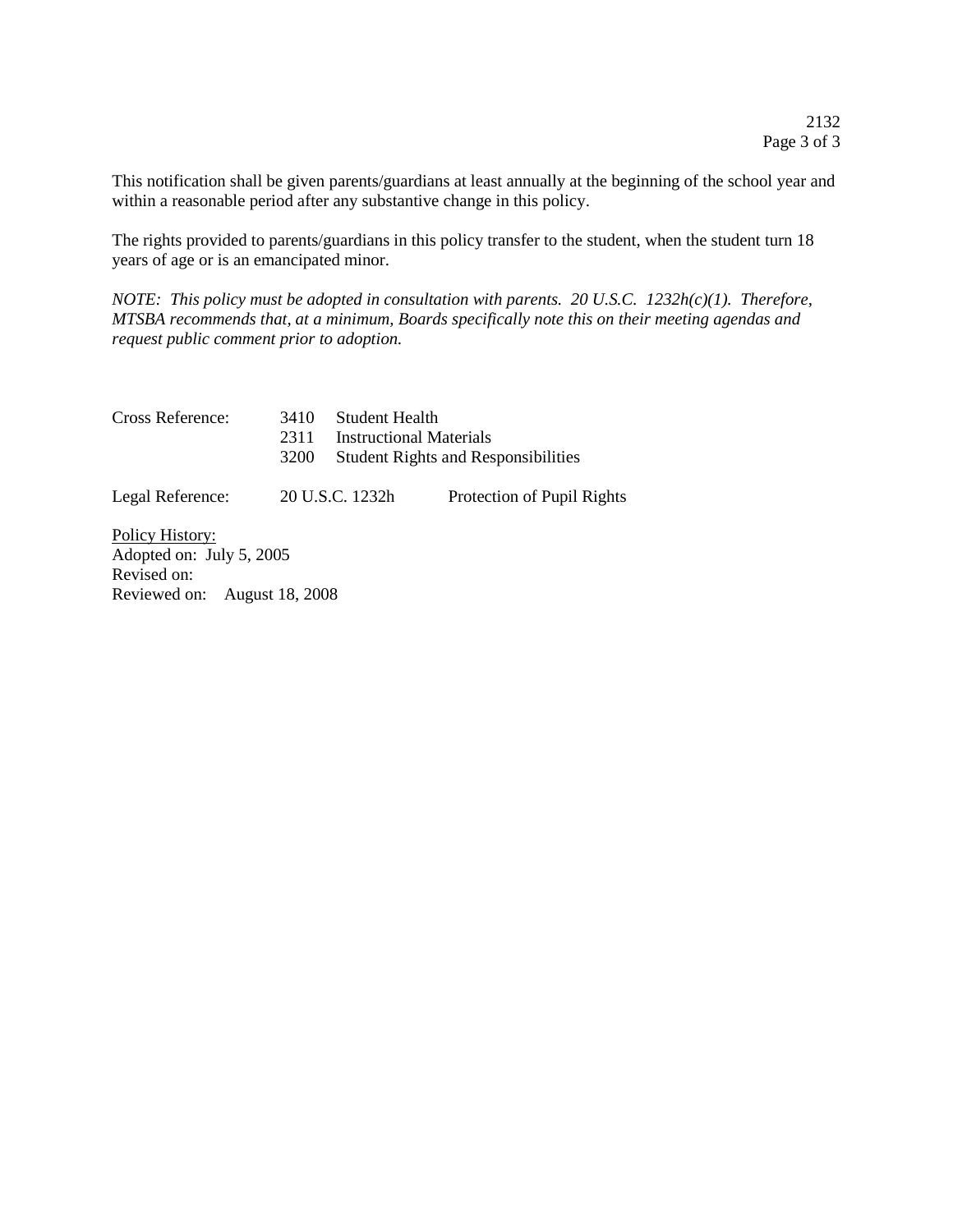## **INSTRUCTION** 2140

#### Guidance and Counseling

The District recognizes that guidance and counseling are an important part of the total program of instruction and should be provided in accordance with state laws and regulations, District policies and procedures, and available staff and program support.

The general goal of this program is to help students achieve the greatest personal value from their educational opportunities. Such a program should:

- 1. Provide staff with meaningful information which can be utilized to improve educational services offered to individual students.
- 2. Provide students with planned opportunities to develop future career and educational plans.
- 3. Refer students with special needs to appropriate specialists and agencies.
- 4. Aid students in identifying options and making choices about their educational program.
- 5. Assist teachers and administrators in meeting academic, social, and emotional needs of students.
- 6. Provide for a follow-up of students who further their education and/or move into the workforce.
- 7. Solicit feedback from students, staff, and parents, for purposes of program improvement.
- 8. Assist students in developing a sense of belonging and self-respect.
- 9. Have information available about nicotine addiction services and referrals to tobacco cessation programs to students and staff.
- 10. Serve as a reference for alternative discipline or restorative justice programs.

All staff will encourage students to explore and develop their individual interests in all areas including but not limited to career and technical programs, academic curricula, post-secondary opportunities, community or military service, and employment options without regard race, color, national origin, ancestry, sex, ethnicity, language barrier, religious belief, physical or mental handicap or disability, economic or social condition, actual or potential marital or parental status.

| Legal Reference | $$49-3-203$ , MCA | Educational, counseling, and training programs |
|-----------------|-------------------|------------------------------------------------|
|                 | 10.55.710. ARM    | Assignment of School Counseling Staff          |
|                 | 10.55.802, ARM    | <b>Opportunity and Educational Equity</b>      |

Policy History: Adopted on: 10/13/97 Reviewed on: Revised on: 08/18/08, 07/13/10, 11/08/21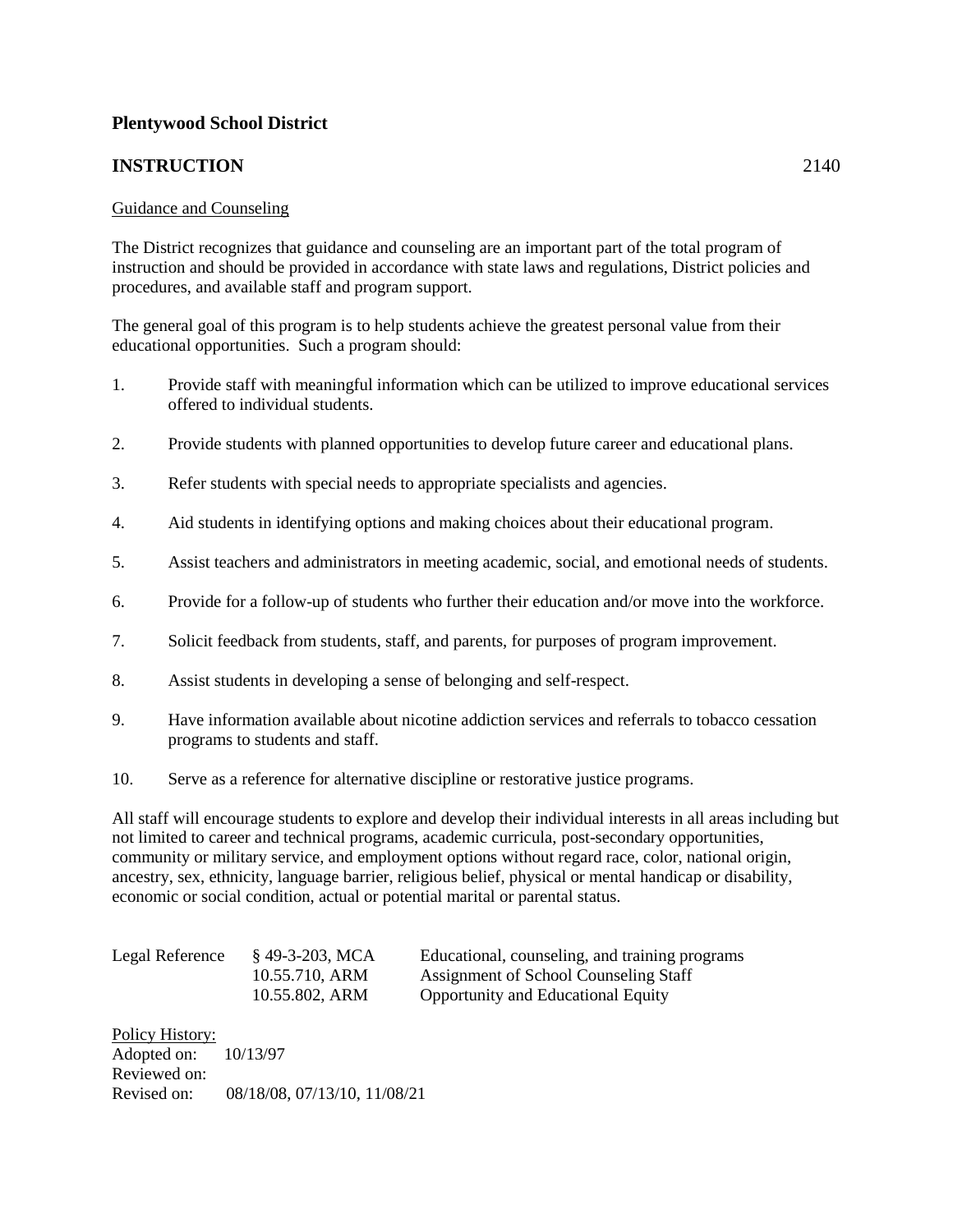# **INSTRUCTION**

### Suicide Awareness and Prevention

#### Professional Development

The District will provide professional development on youth suicide awareness and prevention to each employee of the district who work directly with any students enrolled in the school district. The training materials will be approved by the Office of Public Instruction (OPI).

The District will provide at least two (2) hours of youth suicide and prevention training. The District will provide, at a minimum, two (2) hours of youth suicide awareness and prevention training every five (5) years thereafter. All new employees who work directly with any student enrolled in the school district will be provided training the first year of employment.

Youth suicide and prevention training may include:

- A. In-person attendance at a live training;
- B. Videoconference;
- C. An individual program of study of designated materials;
- D. Self-review modules available online; and
- E. Any other method chosen by the local school board that is consistent with professional development standards.

#### Prevention and Response

The Board authorizes the Administration and appropriate District staff to develop procedures to address matters related to suicide prevention and response that:

- A. Promote collaboration with families and with community providers in all aspects of suicide prevention and response;
- B. Include high quality intervention services for students;
- C. Promote interagency cooperation that enables school personnel to identify and access appropriate community resources for use in times of crisis;
- D. Include reintegration of youth into a school following a crisis, hospitalization, or residential treatment;
- E. Provide for leadership, planning, and support for students and school personnel to ensure appropriate responses to attempted or completed suicides.

No cause of action may be brought for any loss or damage caused by any act or admission resulting from the implementation of the provisions of this policy or resulting from any training, or lack of training, related to this policy. Nothing in this policy shall be construed to impose a specific duty of care.

This policy will be reviewed by the Board of Trustees on a regular basis.

| Legal Reference:       | $$20-7-1310, MCA$<br>ARM 10.55.720 | Youth suicide awareness and prevention training<br>Suicide Prevention and Response |
|------------------------|------------------------------------|------------------------------------------------------------------------------------|
| Adopted on: $04/08/19$ |                                    |                                                                                    |
| Reviewed on:           |                                    |                                                                                    |
| Revised on: 12/09/19   |                                    |                                                                                    |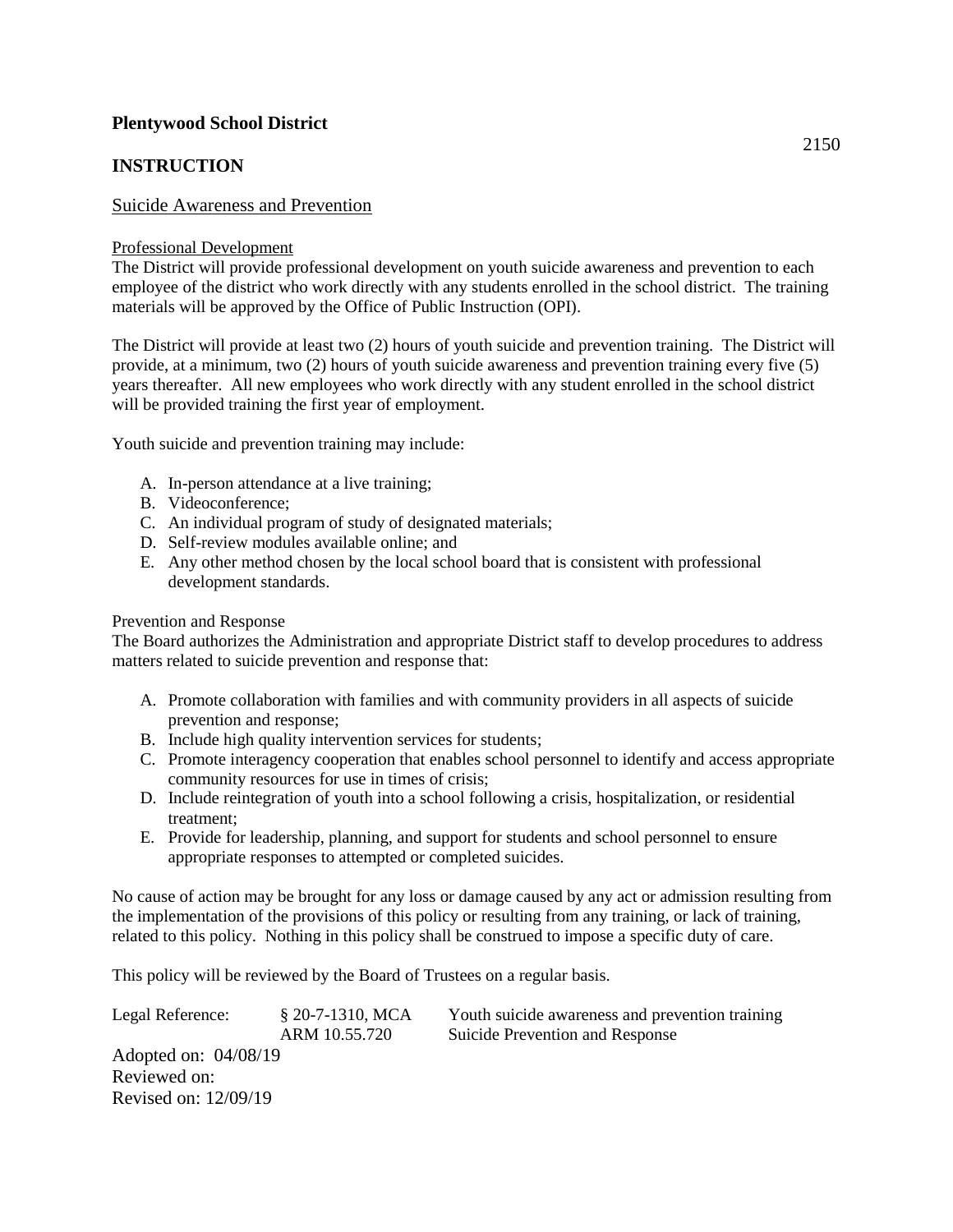### **INSTRUCTION**

#### Interscholastic Activities

The District recognizes the value of a program of interscholastic activities as an integral part of the total school experience. The program of interscholastic activities will include all activities relating to competitive sport or intellectual contests, games or events, or exhibitions involving individual students or teams of students of this District, when such events occur between schools outside this District.

All facilities and equipment utilized in the interscholastic activity program, whether or not the property of the District, will be inspected on a regular basis. Participants will be issued equipment which has been properly maintained and fitted.

An activity coach must be properly trained and qualified for an assignment as described in the coach's job description. A syllabus which outlines the skills, techniques, and safety measures associated with a coaching assignment will be distributed to each coach. All personnel coaching intramural or interscholastic activities will hold a current valid first aid certificate.

The Board recognizes that certain risks are associated with participation in interscholastic activities. While the District will strive to prevent injuries and accidents to students, each parent or guardian will be required to sign an "assumption of risk" statement indicating that the parents assume all risks for injuries resulting from such participation. Each participant will be required to furnish evidence of physical fitness (physical form) prior to becoming a member of an athletic team sanctioned by the Montana High School Association (MHSA).

Coaches and/or trainers may not issue medicine of any type to students. This provision does not preclude the coach and/or trainer from using approved first aid items.

| <b>Cross Reference:</b> |                                   | 3416 Administering Medicines to Students                                             |
|-------------------------|-----------------------------------|--------------------------------------------------------------------------------------|
| Legal Reference:        | 10.55.707, ARM<br>37.111.825, ARM | <b>Teacher and Specialist Licensure</b><br><b>Health Supervision and Maintenance</b> |

Policy History: Adopted on: 10/13/97 Revised on: 08/22/08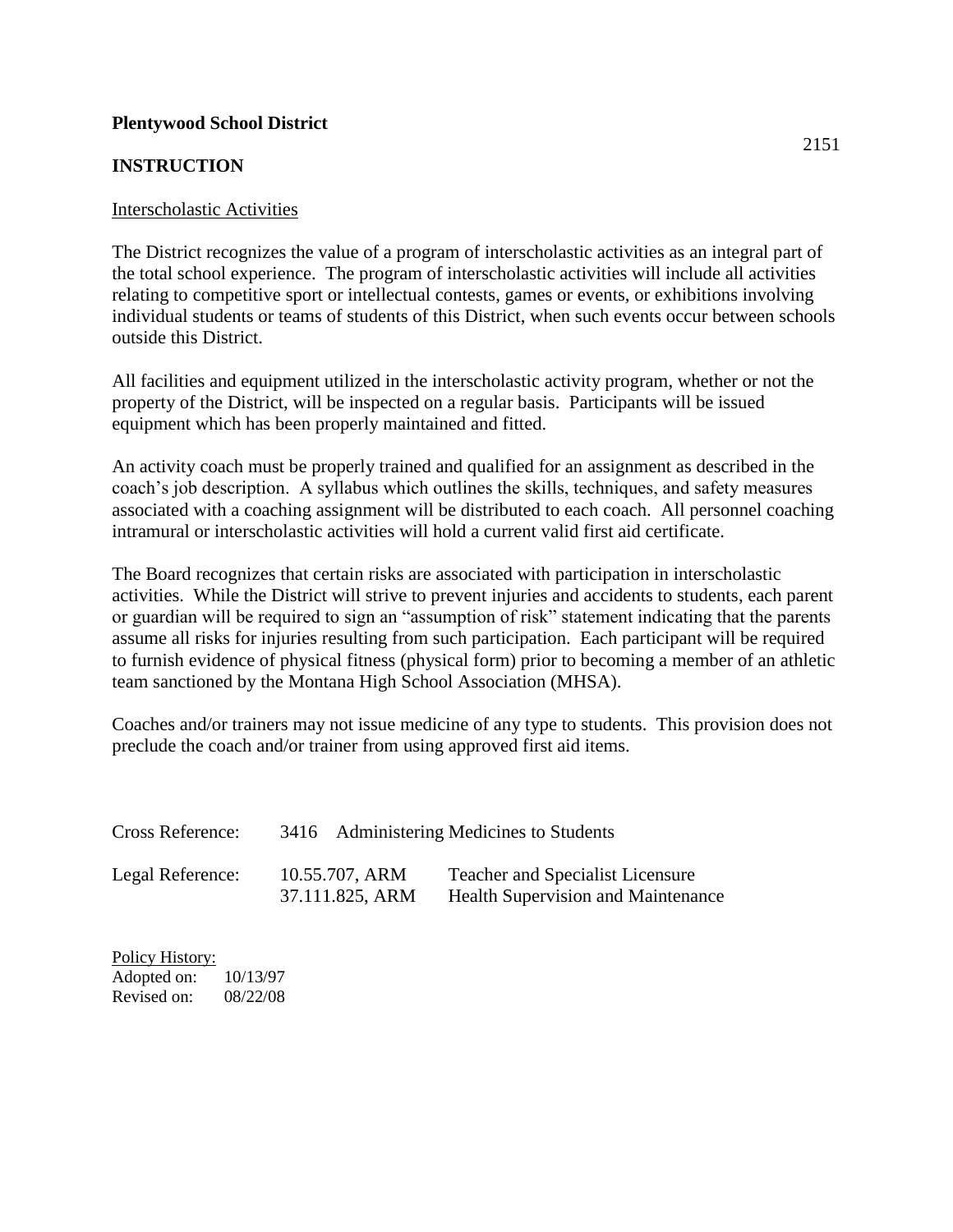#### **2151F Plentywood School District SCHOOL ATHLETICS INFORMED CONSENT AND INSURANCE VERIFICATION FORM**

Extracurricular activities may include physical contact and physical exertion. There is an inherent risk of injury in the activity. By signing this agreement, I acknowledge that the School District staff try to prevent accidents. I agree to accept responsibility for my student's participation in the school activities. The activity is strictly voluntary.

I, the undersigned, hereby acknowledge and understand that, regardless of all feasible safety measures that may be taken by the School District, participation in this event entails certain inherent risks. I certify that my student is physically fit and medically able to participate or have noted an applicable physical or medical diagnosis at the bottom of this form. I further certify that my student will honor all instructions of district staff and failure to honor instructions may result on dismissal from the activity. I have been informed of these risks, understand them, and feel that the benefits of participation outweigh the risks involved. My signature below gives my child permission to participate in a School Activity.

I authorize qualified emergency medical professionals to examine and in the event of injury or serious illness, administer emergency care to my student. I understand every effort will be made to contact the family or contact person noted below to explain the nature of the problem prior to any involved treatment. In the event it becomes necessary for the district staff in charge to obtain emergency care for my student, I understand that neither the district employee in charge of the activity nor the school district assumes financial liability for expenses incurred because of an accident, injury, illness and/or unforeseen circumstances.

The School District **DOES NOT** provide medical insurance benefits for students who choose to participate in activities programs. Parents or guardians may request information from the school district regarding medical insurance for students. If parents or guardians have their own insurance coverage during the student's participation, that coverage information is provided below. Or parents may notify the School District that they do not have medical insurance.

I have personal medical insurance to cover the student's participation:

| <b>INSURANCE</b> (Company Name) |  |
|---------------------------------|--|
|                                 |  |

Policy  $\#$ 

\_\_\_\_ I do not have personal medical insurance to cover the student's participation and understand that the School District does not provide medical insurance to cover the students. I understand I will be responsible for any medical costs associated with the student's participation.

Signature Required Regardless of Insurance Coverage:

Student Athlete

(Please Print)

Parent/Guardian \_\_\_\_\_\_\_\_\_\_\_\_\_\_\_\_\_\_\_\_\_\_\_\_\_\_\_\_\_\_\_\_\_\_\_\_\_\_\_\_\_\_\_\_ Date;\_\_\_\_\_\_\_\_\_\_\_\_\_

(Signature)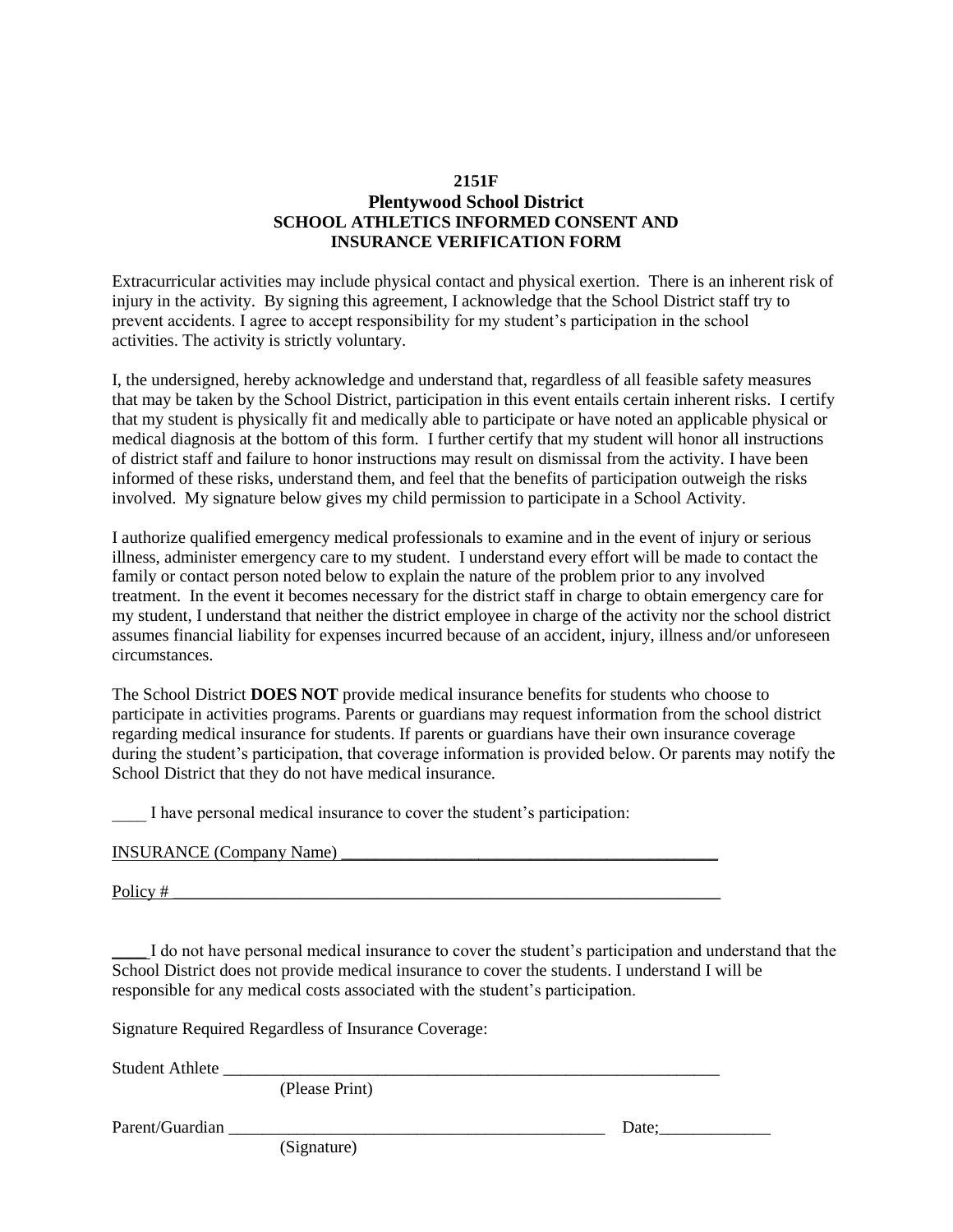# **INSTRUCTION** 2158

Page 1 of 2

### Family Engagement Policy

The Plentywood Board of Trustees believes that engaging parents/families in the education process is essential to improved academic success for students. The Board recognizes that a student's education is a responsibility shared by the district, parents, families and other members of the community during the entire time a student attends school. The Board believes that the district must create an environment that is conducive to learning and that strong, comprehensive parent/family involvement is an important component. Parent/Family involvement in education requires a cooperative effort with roles for the Office of Public Instruction (OPI), the district, parents/families and the community.

### Parent/Family Involvement Goals and Plan

The Board of Trustees recognizes the importance of eliminating barriers that impede parent/family involvement, thereby facilitating an environment that encourages collaboration with parents, families and other members of the community. Therefore, the district will develop and implement a plan to facilitate parent/family involvement that shall include the following six (6) goals:

- 1. Promote families to actively participate in the life of the school and feel welcomed, valued, and connected to each other, to school staff, and to what students are learning and doing in class;
- 2. Promote families and school staff to engage in regular, two-way meaningful communication about student learning;
- 3. Promote families and school staff to continuously collaborate to support student learning and healthy development both at home and at school and have regular opportunities to strengthen their knowledge and skills to do so effectively;
- 4. Empower parents to be advocates for their own and other children, to ensure that students are treated equitably and have access to learning opportunities that will support their success;
- 5. Encourage families and school staff to be partners in decisions that affect children and families and together inform, influence, and create policies, practices, and programs; and
- 6. Encourage families and school staff to collaborate with members of the community to connect students, families, and staff to expand learning opportunities, community services, and civic participation.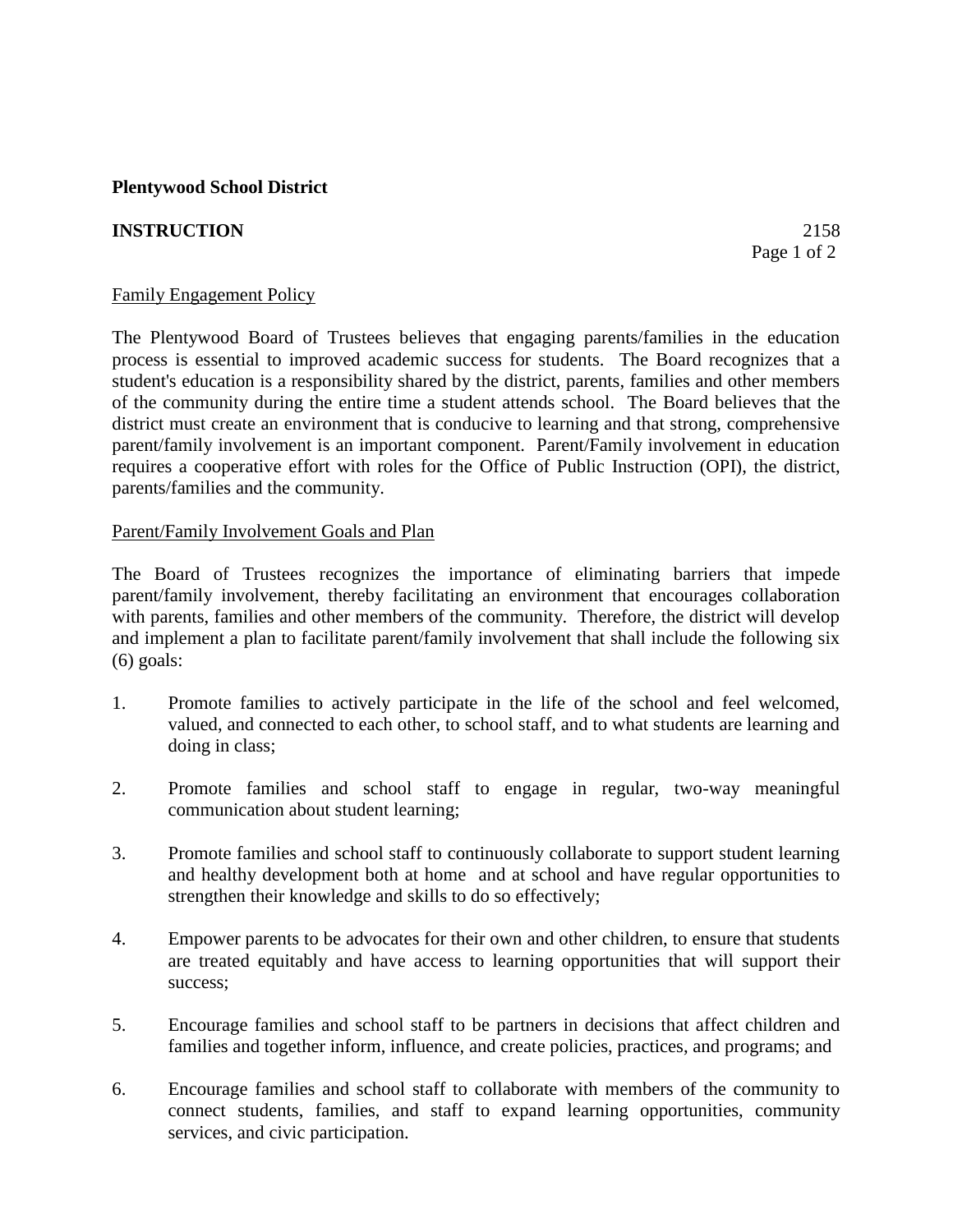The district's plan for meeting these goals is to:

- 1. Provide activities that will educate parents regarding the intellectual and developmental needs of their children at all age levels. This will include promoting cooperation between the district and other agencies or school/community groups (such as parent-teacher groups, Head Start, , etc.) to furnish learning opportunities and disseminate information regarding parenting skills and child/adolescent development.
- 2. Implement strategies to involve parents/families in the educational process, including:
	- Keeping parents/families informed of opportunities for involvement and encouraging participation in various programs.
	- Providing access to educational resources for parents/families to use together with their children.
	- Keeping parents/families informed of the objectives of district educational programs as well as of their child's participation and progress within these programs.
- 3. Enable families to participate in the education of their children through a variety of roles. For example, parents/family members should be given opportunities to provide input into district policies and volunteer time within the classrooms and school programs.
- 4. Provide professional development opportunities for teachers and staff to enhance their understanding of effective parent/family involvement strategies.
- 5. Perform regular evaluations of parent/family involvement at each school and at the district level.
- 6. Provide access, upon request, to any instructional material used as part of the educational curriculum.
- 7. If practical, provide information in a language understandable to parents.

Legal Reference: 10.55.701(m), ARM Board of Trustees

Policy History: Adopted on: 08/18/14 Reviewed on: 05/13/19 Revised on: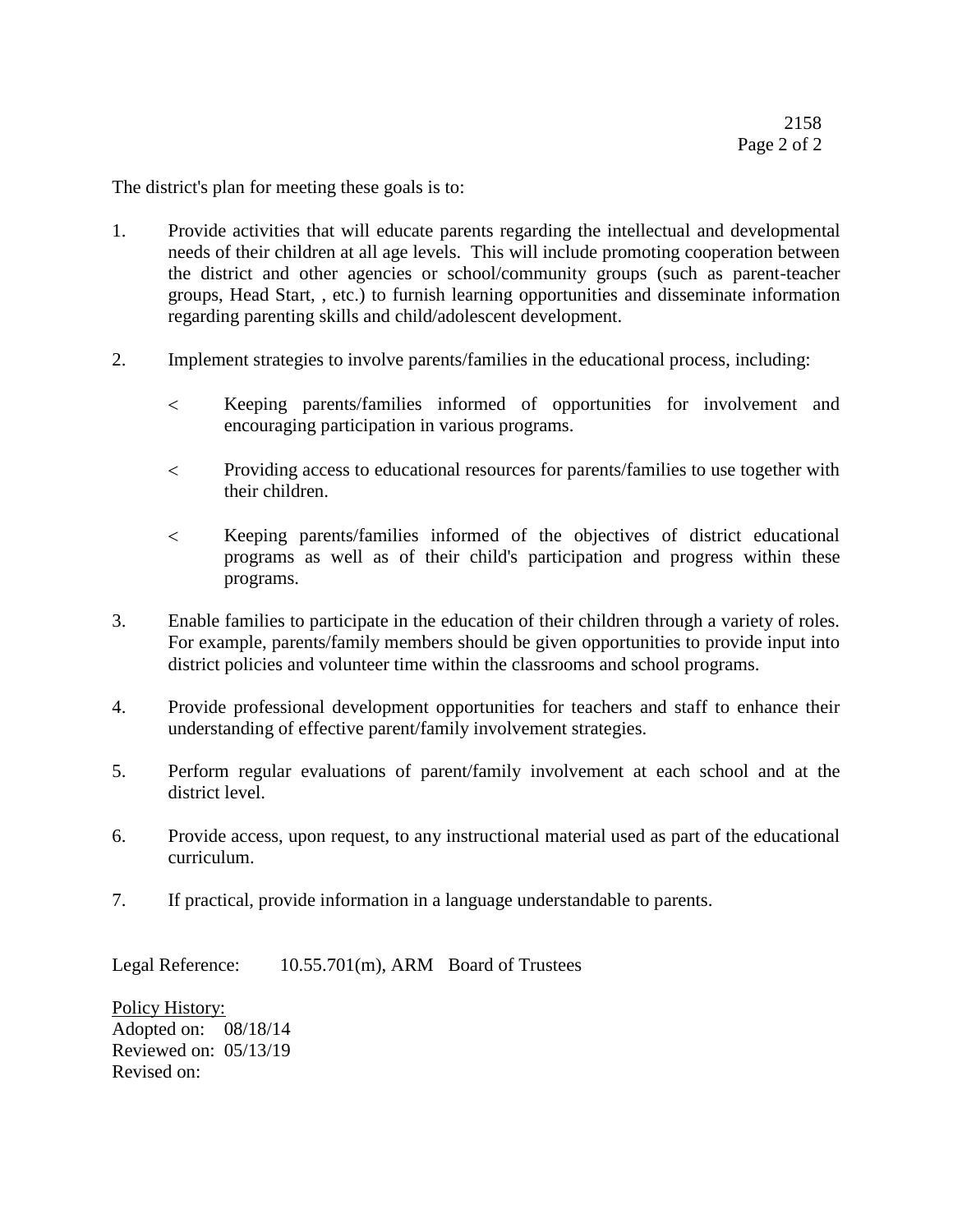# **INSTRUCTION**

## Title I Parent and Family Involvement

*NOTE: Schools receiving federal ESEA funds are required to have a parent involvement policy. This sample policy can be used as the basis for the joint development of a policy, as required by the federal legislation. This policy cannot be the District's policy without some parental involvement in its development at the local level.*

The District endorses the parent involvement goals of Title I and encourages the regular participation of parents and family members (including parents and families of migrant students if applicable) of Title I eligible children in all aspects of the program to establish the agency's expectations and objectives for meaningful parent and family involvement. The education of children is viewed as a cooperative effort among the parents, family members, school, and community. In this policy the word "parent" also includes guardians and other family members involved in supervising the child's schools.

Pursuant to federal law the District will develop jointly with, agree upon with, and distribute to parents of children participating in the Title I program a written parent and family engagement policy. This may include meaningful consultation with employers, business leaders, and philanthropic organizations, or individuals with expertise in effectively engaging parents and family members in education. involvement policy.

At the required annual meeting of Title I parents and family members (including parents and families of migrant students if applicable), parents and family members will have opportunities to participate in the design, development, operation, and evaluation of the program for the next school year. Proposed activities to fulfill the requirements necessary to address the requirements of parental-involvement goals shall be presented.

In addition to the required annual meeting, at least three (3) additional meetings shall be held at various times of the day and/or evening for parents and family members of children (including parents and families of migrant children if applicable) participating in the Title I program. These meetings shall be used to provide parents with:

- 1. Information about programs provided under Title I;
- 2. A description and explanation of the curriculum in use, the forms of academic assessment used to measure student progress, and the proficiency levels students are expected to meet;
- 3. Opportunities to formulate suggestions and to participate, as appropriate, in decisions relating to the education of their children; and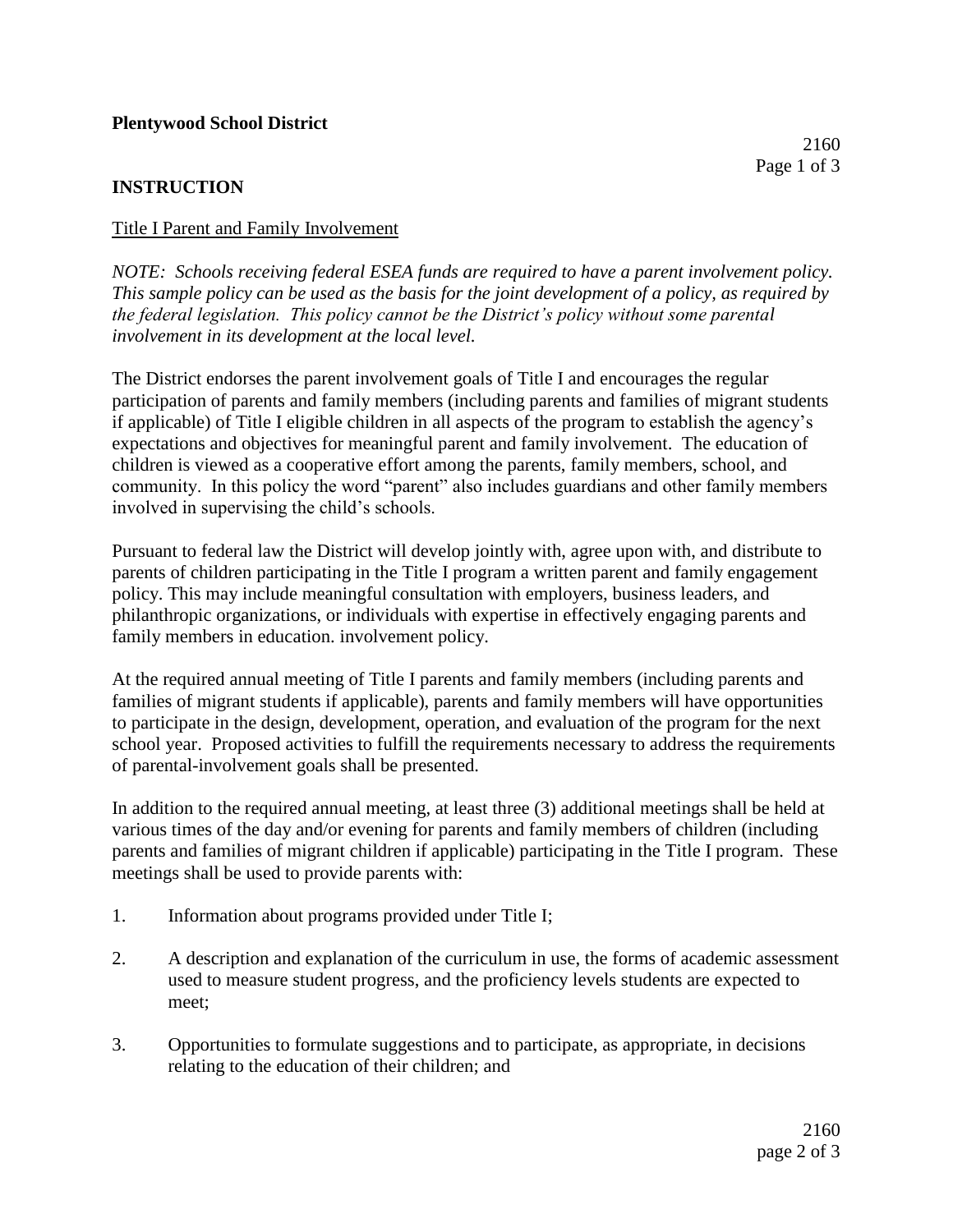4. The opportunity to bring parent comments, if they are dissatisfied with the school's Title I program, to the District level.

Title I funding, if sufficient, may be used to facilitate parent attendance at meetings, through payment of transportation and childcare costs.

The parents and family members of children (including parents and families of migrant children if applicable) identified to participate in Title I programs shall receive from the school principal and Title I staff an explanation of the reasons supporting each child's selection for the program, a set of objectives to be addressed, and a description of the services to be provided. Opportunities will be provided for the parents and family members to meet with the classroom and Title I teachers to discuss their child's progress. Parents will also receive guidance as to how they can assist at home in the education of their children.

Each school in the District receiving Title I funds shall develop jointly with parents of children served in the program a "School-Parent Compact" outlining the manner in which parents, school staff, and students share the responsibility for improved student academic achievement in meeting state standards. The "School-Parent Compact" shall:

- 1. Describe the school's responsibility to provide high quality curriculum and instruction in a supportive and effective learning environment enabling children in the Title I program to meet the state's academic achievement standards;
- 2. Indicate the ways in which each parent will be responsible for supporting their child's learning, such as monitoring attendance, homework completion, and television watching; volunteering in the classroom; and participating, as appropriate, in decisions related to their child's education and positive use of extracurricular time; and
- 3. Address the importance of parent-teacher communication on an ongoing basis with, at a minimum, parent-teacher conferences, frequent reports to parents, and reasonable access to staff.

The activities authorized under this policy may include establishing a parent advisory board comprised of a sufficient number and representative group of parents or family members served by the district to adequately represent the needs of the population served by the district for the purposes of developing, revising, and reviewing the parent and family engagement policy.

*NOTE: Districts with more than one (1) school participating in a Title I program may wish to consider the establishment of a district-wide parent advisory council.*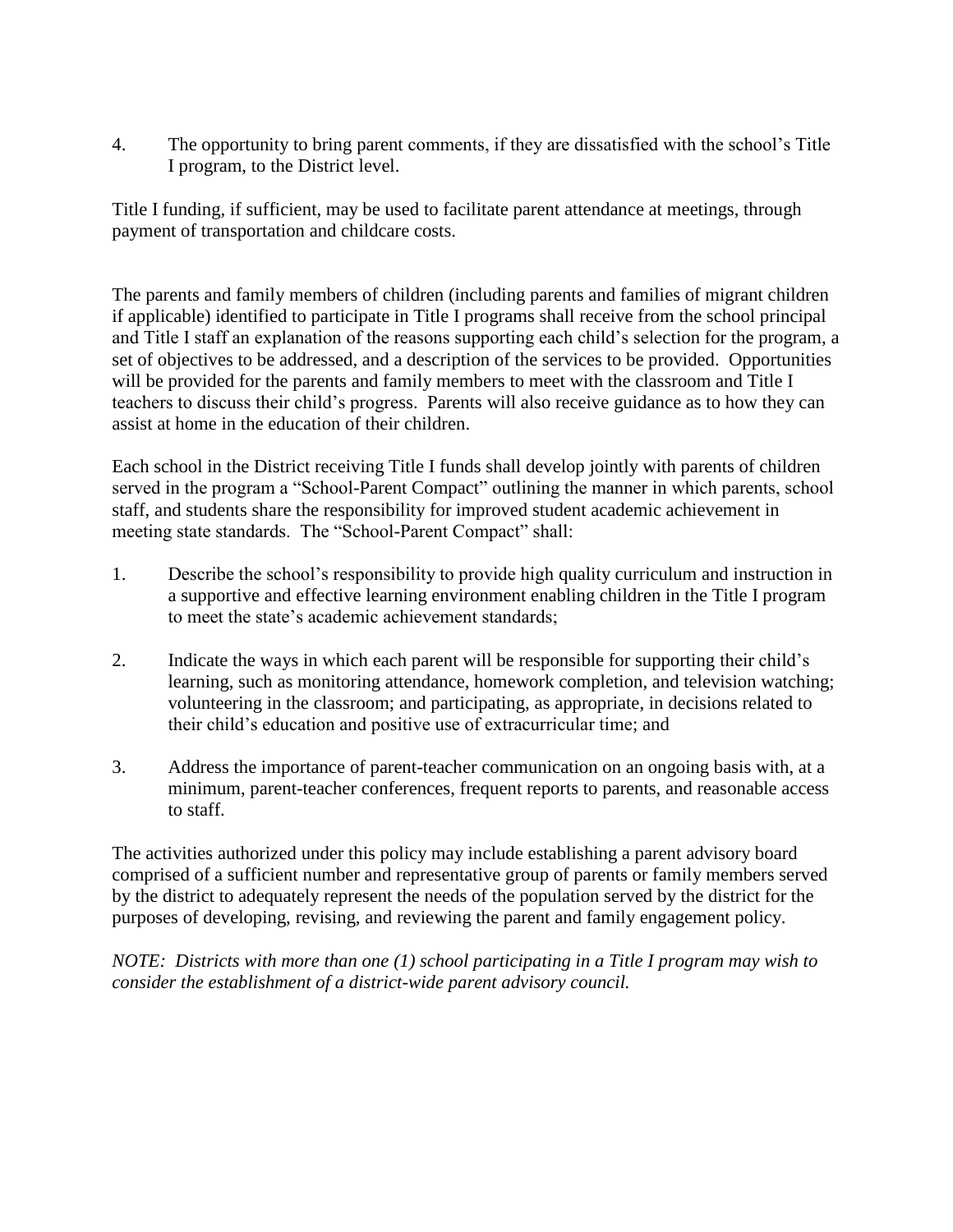2160 page 3 of 3

Legal Reference: Title I of the Elementary and Secondary Education Act of 1965, 20 U.S.C. §§ 6301-6514, as implemented by 34 CFR parts 200, 201, 203, 205, and 212 Improving America's Schools Act, P.L. 103-382, § 1112 Local Education Agency Plans P.L. 107-110, "No Child Left Behind Act of 2001," Title I – Improving the Academic Achievement of the Disadvantaged, § 1118

Policy History:

Adopted on: 10-13-97 Revised on: 07/17/07, 10/14/19 Reviewed on: 08/18/08, 05/13/19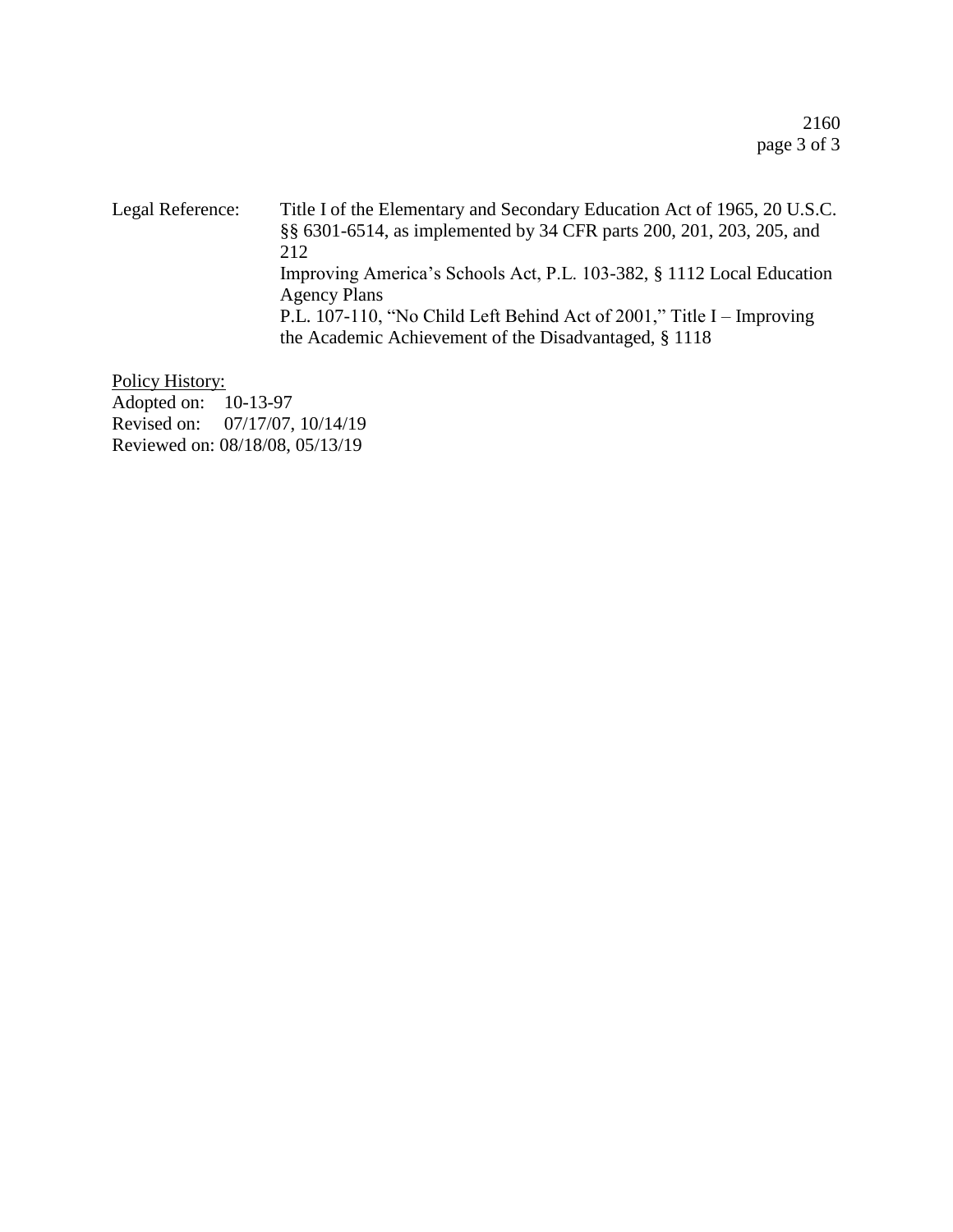# **INSTRUCTION** 2160P

page 1 of 2

# Title I Parent Involvement

In order to achieve the level of Title I parent involvement desired by District policy on this topic, these procedures guide the development of each school's annual plan designed to foster a cooperative effort among parents, school, and community.

# Guidelines

Parent involvement activities developed at each school will include opportunities for:

- Volunteering;
- Parent education;
- Home support for the child's education;
- Parent participation in school decision making.

The school system will provide opportunities for professional development and resources for staff and parents/community regarding effective parent involvement practices.

### Roles and Responsibilities

### **Parents**

It is the responsibility of the parent to:

- Actively communicate with school staff;
- Be aware of rules and regulations of school;
- Take an active role in the child's education by reinforcing at home the skills and knowledge the student has learned in school;
- Utilize opportunities for participation in school activities.

### **Staff**

It is the responsibility of staff to:

- Develop and implement a school plan for parent involvement;
- Promote and encourage parent involvement activities;
- Effectively and actively communicate with all parents about skills, knowledge, and attributes students are learning in school and suggestions for reinforcement;
- Send information to parents of Title I children in a format and, to the extent practicable, in a language the parents can understand.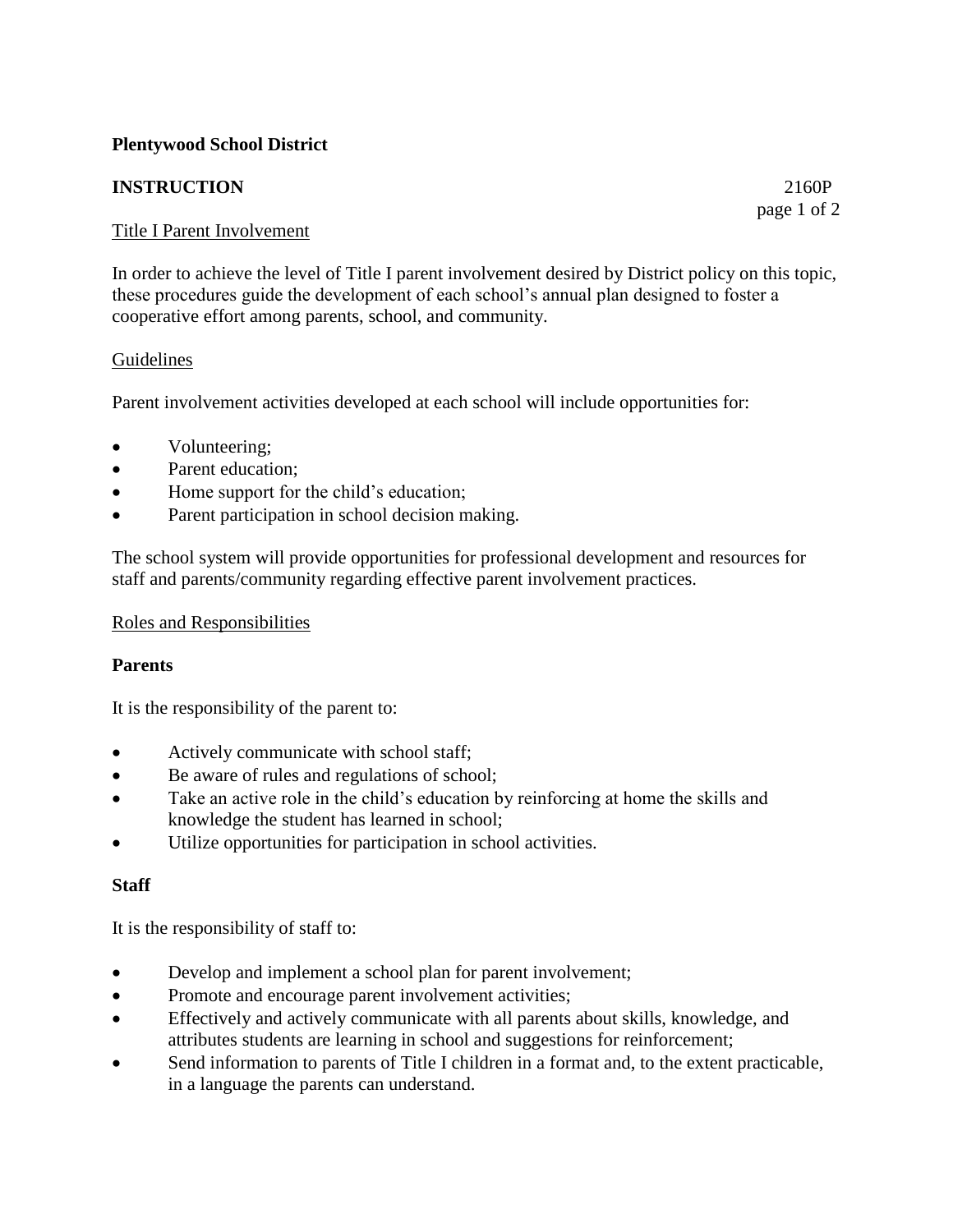# **Community**

Community members who volunteer in the schools have the responsibility to:

- Be aware of rules and regulations of the school;
- Utilize opportunities for participation in school activities.

# **Administration**

It is the responsibility of the administration to:

- Facilitate and implement the Title I Parent Involvement Policy and Plan;
- Provide training and space for parent involvement activities;
- Provide resources to support successful parent involvement practices;
- Provide in-service education to staff regarding the value and use of contributions of parents and how to communicate and work with parents as equal partners;
- Send information to parents of Title I children in a format and, to the extent practicable, in a language the parents can understand.

Procedure History: Promulgated on: 10/13/97 Revised on: 10/13/03, 07/17/07 Reviewed on: 08/18/08, 05/13/19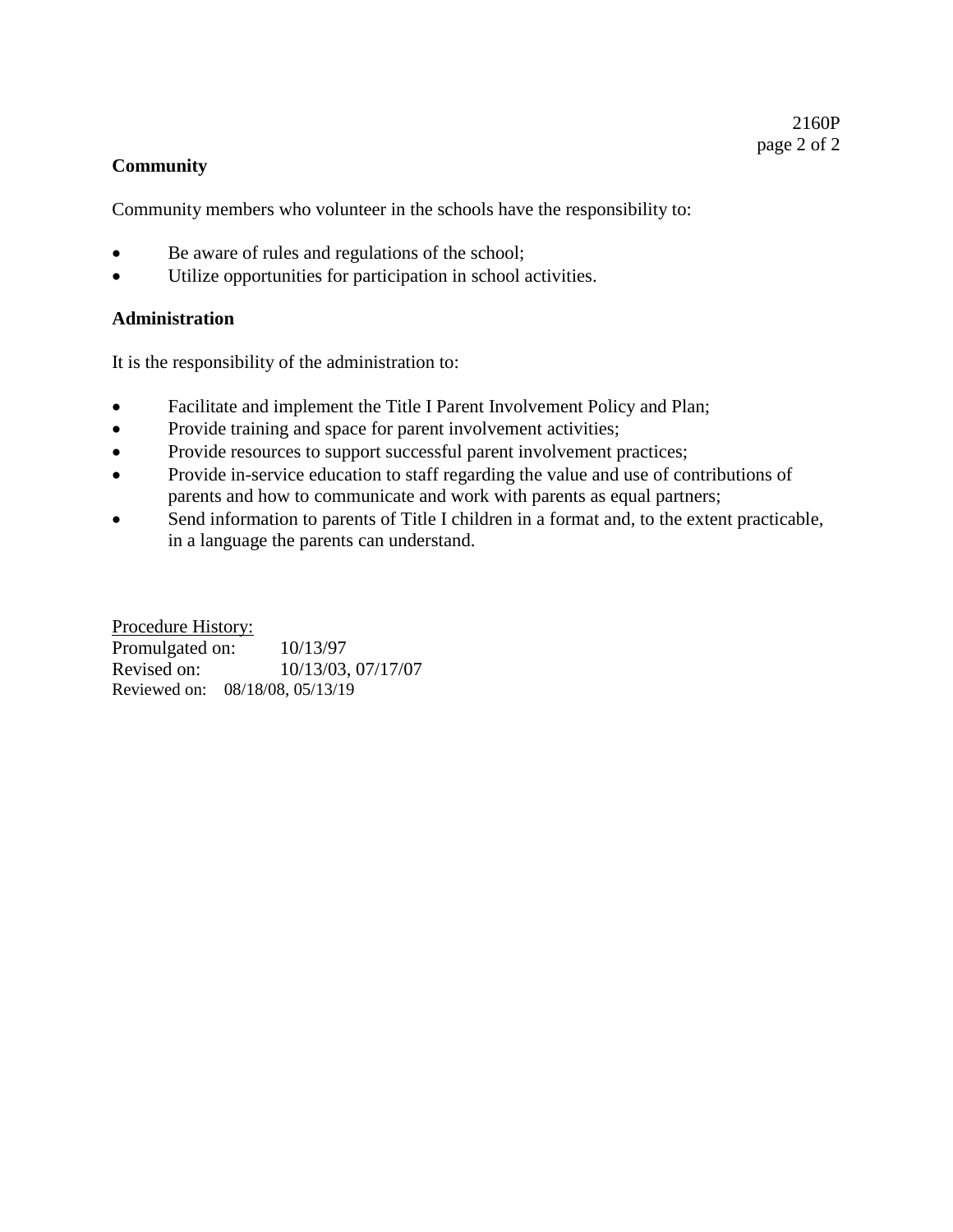## **INSTRUCTION** 2161

The District will provide a free appropriate public education and necessary related services to all children with disabilities residing within the District, as required under the Individuals with Disabilities Education Act (IDEA), provisions of Montana law, and the Americans with Disabilities Act.

For students eligible for services under IDEA, the District will follow procedures for identification, evaluation, placement, and delivery of service to children with disabilities, as provided in the current *Montana State Plan under Part B of IDEA*.

The District may maintain membership in one or more cooperative associations which may assist in fulfilling the District's obligations to its disabled students.

Legal Reference: Americans with Disabilities Act, 42 U.S.C. § 12101, et seq. Individuals with Disabilities Education Act, 20 U.S.C. § 1400, et seq. § 20-7-Part Four, MCA Special Education for Exceptional Children

Policy History: Adopted on: 09/09/99 Revised on: 03/13/01, 07/17/07 Reviewed on: 08/18/08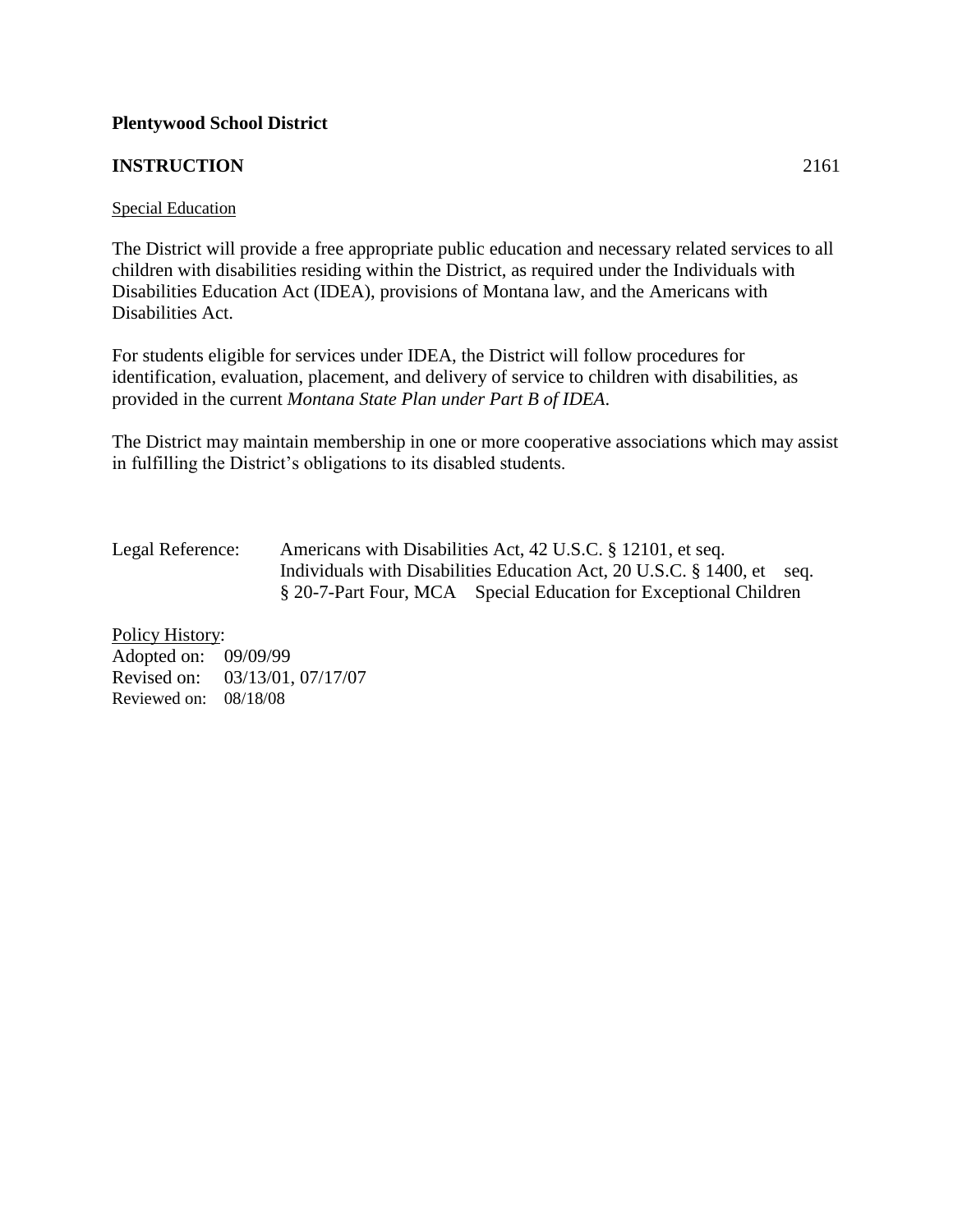# **INSTRUCTION** 2161P

## Special Education

# Child Find

The District shall be responsible for the coordination and management of locating, identifying, and evaluating all disabled children ages zero (-0-) through twenty-one (21). Appropriate staff will design the District's Child Find plan in compliance with all state and federal requirements and with assistance from special education personnel who are delegated responsibility for implementing the plan.

The District's plan will contain procedures for identifying suspected disabled students in private schools as identified in 34 C.F.R. 530.130 and 530.131(f), students who are home schooled, homeless children, as well as public facilities located within the geographic boundaries of the District. These procedures shall include screening and development criteria for further assessment. The plan must include locating, identifying, and evaluating highly mobile children with disabilities and children who are suspected of being a child with a disability and in need of special education, even though the child is and has been advancing from grade to grade. The District's Child Find Plan must set forth the following:

- 1. Procedures used to annually inform the public of all child find activities, for children zero through twenty-one;
- 2. Identity of the special education coordinator;
- 3. Procedures used for collecting, maintaining, and reporting data on child identification;
- 4. Procedures for Child Find Activities (including audiological, health, speech/language, and visual screening and review of data or records for students who have been or are being considered for retention, delayed admittance, long-term suspension or expulsion or waiver of learner outcomes) in each of the following age groups:
	- A. Infants and Toddlers (Birth through Age 2) Procedures for referral of infants and toddlers to the appropriate early intervention agency, or procedures for conducting child find.
	- B. Preschool (Ages 3 through 5) Part C Transition planning conferences; frequency and location of screenings; coordination with other agencies; follow-up procedures for referral and evaluation; and procedures for responding to individual referrals.
	- C. In-School (Ages 6 through 18) Referral procedures, including teacher assistance teams, parent referrals, and referrals from other sources; and follow-up procedures for referral and evaluation.
	- D. Post-School (Ages 19 through 21) Individuals who have not graduated from high school with a regular diploma and who were not previously identified. Describe coordination efforts with other agencies.
	- E. Private Schools (This includes home schools.)

Page 1 of 6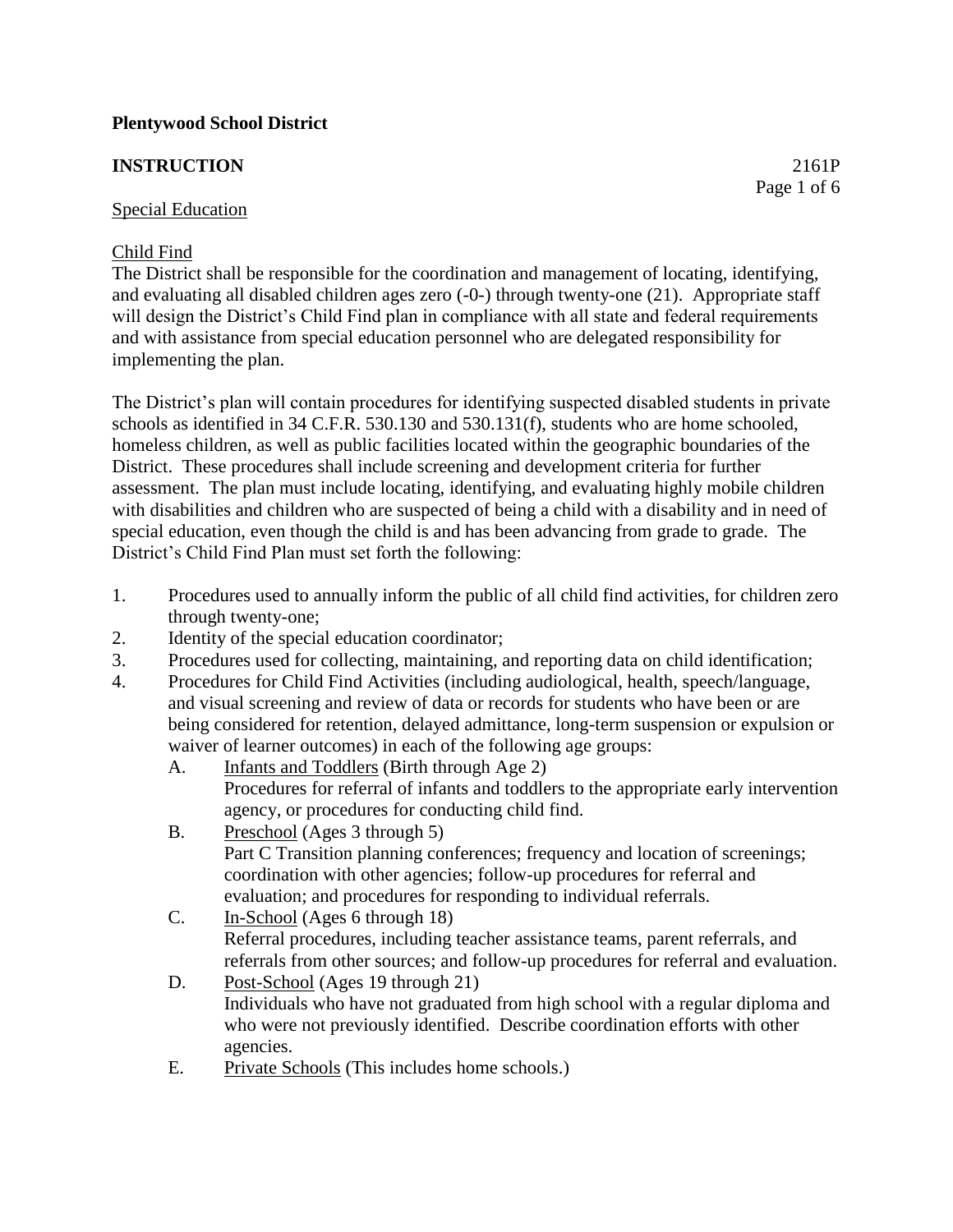Child find procedures addressing the provisions of A.R.M. 10.16.3125(1); followup procedures for referral and evaluation.

- F. Homeless Children
- G. Dyslexia

The School District shall establish procedures to ensure that all resident children with disabilities, including specific learning disabilities resulting from dyslexia, are identified and evaluated for special education and related services as early as possible. The screening instrument must be administered to:

(A) a child in the first year that the child is admitted to a school of the district up to grade 2; and

(B) a child who has not been previously screened by the district and who fails to meet grade-level reading benchmarks in any grade;

The screening instrument shall be administered by an individual with an understanding of, and training to identify, signs of dyslexia designed to assess developmentally appropriate phonological and phonemic awareness skills.

If a screening suggests that a child may have dyslexia or a medical professional diagnosis a child with dyslexia, the child's school district shall take steps to identify the specific needs of the child and implement best practice interventions to address those needs. This process may lead to consideration of the child's qualification as a child with a disability under this policy.

### Procedures for Evaluation and Determination of Eligibility

Procedures for evaluation and determination of eligibility for special education and related services are conducted in accordance with the procedures and requirements of 34 C.F.R. 300.301-300.311 and the following state administrative rules:

10.16.3320 - Referral; 10.60.103 - Identification of Children with Disabilities; 10.16.3321 - Comprehensive Educational Evaluation Process;

# Procedural Safeguards and Parental Notification

The District implements the procedural safeguard procedures as identified in 34 C.F.R. 300.500 - 300.530.

A copy of the procedural safeguards available to the parents of a child with a disability must be given to the parents only one (1) time a school year, except that a copy also must be given to the parents:

Upon initial referral or parent request for evaluation;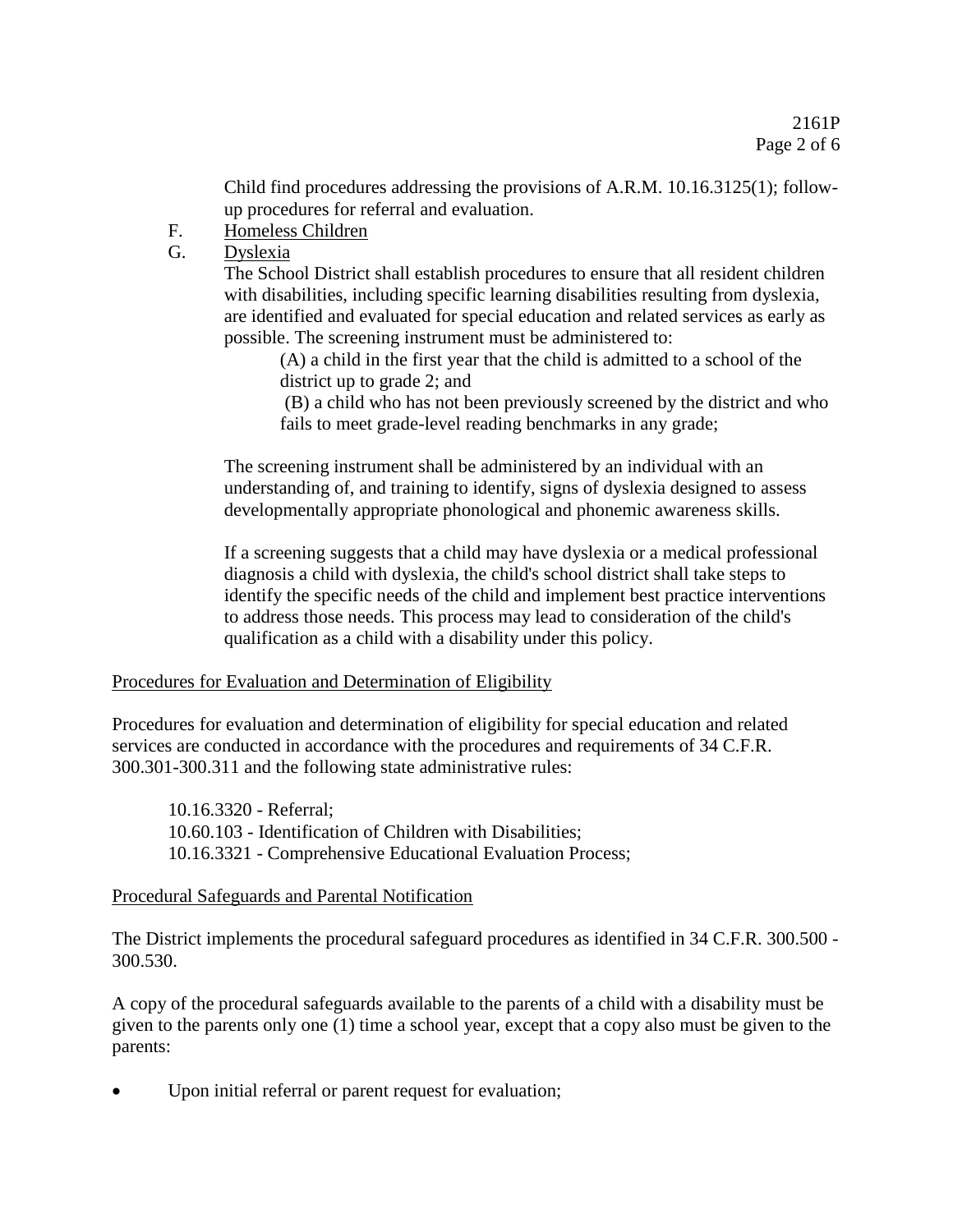- Upon receipt of the first state complaint under 34 CFR 300.151 through 300.153 and upon receipt of the first due process complaint under 34 CFR 300.507 in a school year;
- In accordance with the discipline procedures in 34 CFR 300.530(h)  $(...$  on the date on which the decision is made to make a removal that constitutes a change of placement of a child with a disability because of a violation of a code of student conduct, the LEA must…provide the parents the procedural safeguards notice); and
- Upon request by a parent.

A public agency also may place a current copy of the procedural safeguard notice on its internet website, if a website exists. [34 CFR 300.504(a) and (b)] [20 U.S.C. 1415(d)(1)]

The referral for special education consideration may be initiated from any source, including school personnel. To initiate the process, an official referral form must be completed and signed by the person making the referral. The District shall accommodate a parent who cannot speak English and therefore cannot complete the District referral form. Recognizing that the referral form is a legal document, District personnel with knowledge of the referral shall bring the referral promptly to the attention of the Evaluation Team.

The District shall give written notice to the parent of its recommendation to evaluate or not to evaluate the student. The parent will be fully informed concerning the reasons for which the consent to evaluate is sought. Written parental consent will be obtained before conducting the initial evaluation or before reevaluating the student.

The recommendation to conduct an initial evaluation or reevaluation shall be presented to the parents in their native language or another mode of communication appropriate to the parent. An explanation of all the procedural safeguards shall be made available to the parents when their consent for evaluation is sought. These safeguards will include a statement of the parents' rights relative to granting the consent.

# Evaluation of Eligibility

Evaluation of eligibility for special education services will be consistent with the requirements of 34 C.F.R. 300.301 through 300.311 regarding Procedures for Evaluation and Determination of Eligibility; and shall also comply with A.R.M. 10.16.3321.

# Individualized Education Programs

The District develops, implements, reviews, and revises individualized education programs (IEP) in accordance with the requirements and procedures of 34 C.F.R. 300.320-300.328.

# Independent Education Evaluations

The parents of a child with a disability have the right to obtain an independent educational evaluation of the child in accordance with law. Independent educational evaluation means an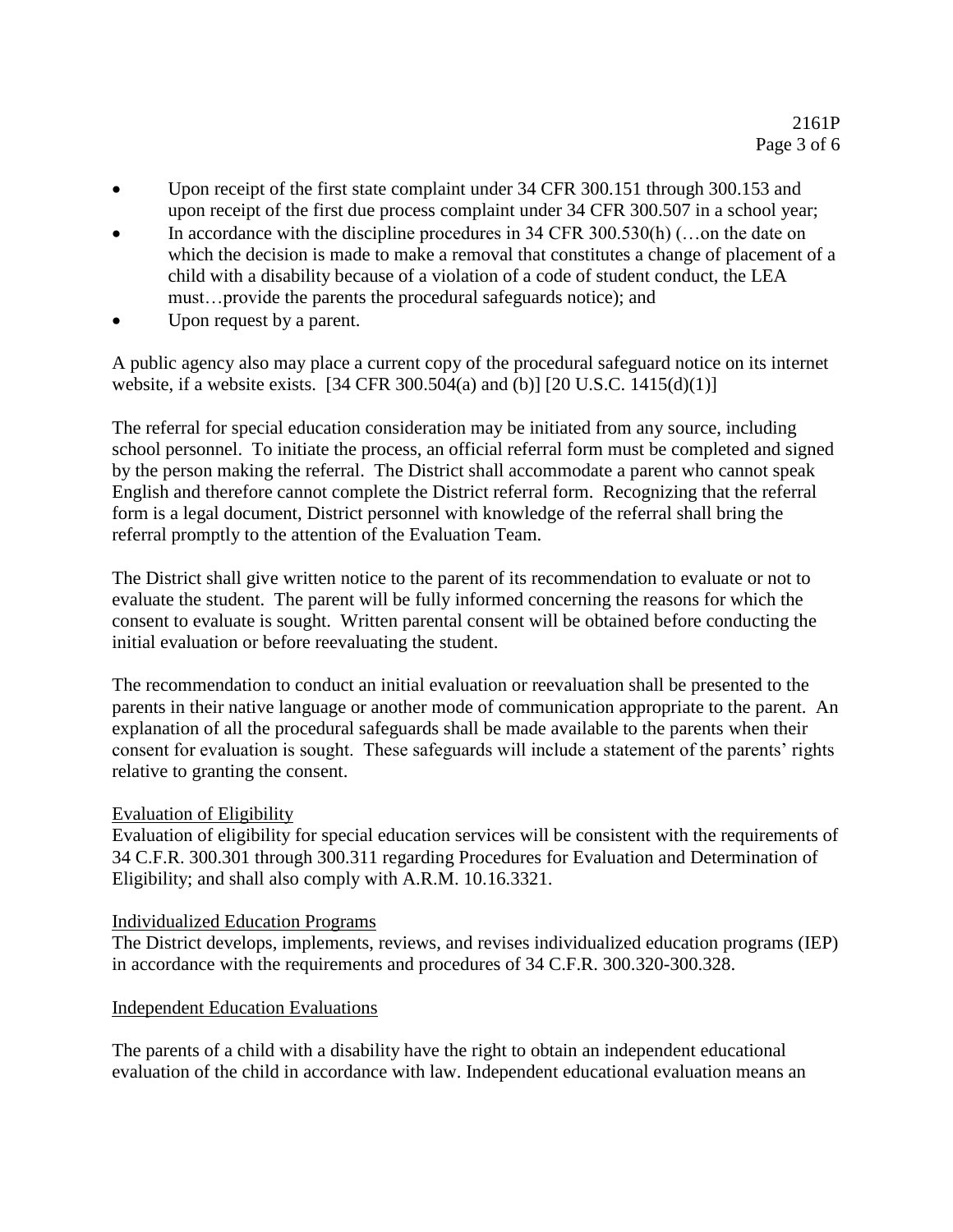evaluation conducted by a qualified examiner who is not employed by the District at District expense.

If the parents request an independent educational evaluation, the District will provide information about where an independent educational evaluation may be obtained and the criteria applicable for independent educational evaluations. The District may also ask for the parent's reason why he or she objects to the public evaluation.

A parent is entitled to only one independent educational evaluation at public expense each time the public agency conducts an evaluation with which the parent disagrees.. If the parent obtains an independent educational evaluation at District expense or shares with the public agency an evaluation obtained at private expense, the results of the evaluation will be handled in accordance with law.

If an independent educational evaluation is at District expense, the criteria under which the evaluation is obtained, including the location of the evaluation and the qualifications of the examiner, must be the same as the criteria that the public agency uses when it initiates an evaluation.

### Least Restrictive Environment

To the maximum extent appropriate, children with disabilities, including children in public or private institutions or other care facilities, are educated with children who are nondisabled, and special classes, separate schooling, or other removal of children with disabilities from the regular class occurs only if the nature or severity of the disability is such that education in regular classes, with the use of supplementary aids and services, cannot be achieved satisfactorily. Educational placement decisions are made in accordance with A.R.M. 10.16.3340 and the requirements of 34 C.F.R. 300.114 - 300.120, and a continuum of alternate placements is available as required in 34 C.F.R. 300.551.

### Children in Private Schools/Out-of District Placement

Children with a disability placed in or referred to a private school or facility by the District, or other appropriate agency, shall receive special education and related services in accordance with the requirements and procedures of 34 C.F.R. 300.145 through 300.147 and A.R.M. 10.16.3122.

As set forth under 34 C.F.R. 300.137, children with a disability placed in or referred to a private school or facility by parents do not have an individual right to special education and related services at the District's expense. When services are provided to children with disabilities placed by parents in private schools, the services will be in accordance with the requirements and procedures of 34. C.F.R. 300.130 through 300.144, and 300.148.

### Impartial Due Process Hearing

The District shall conduct the impartial hearing in compliance with the Montana Administrative Rules on matters pertaining to special education controversies.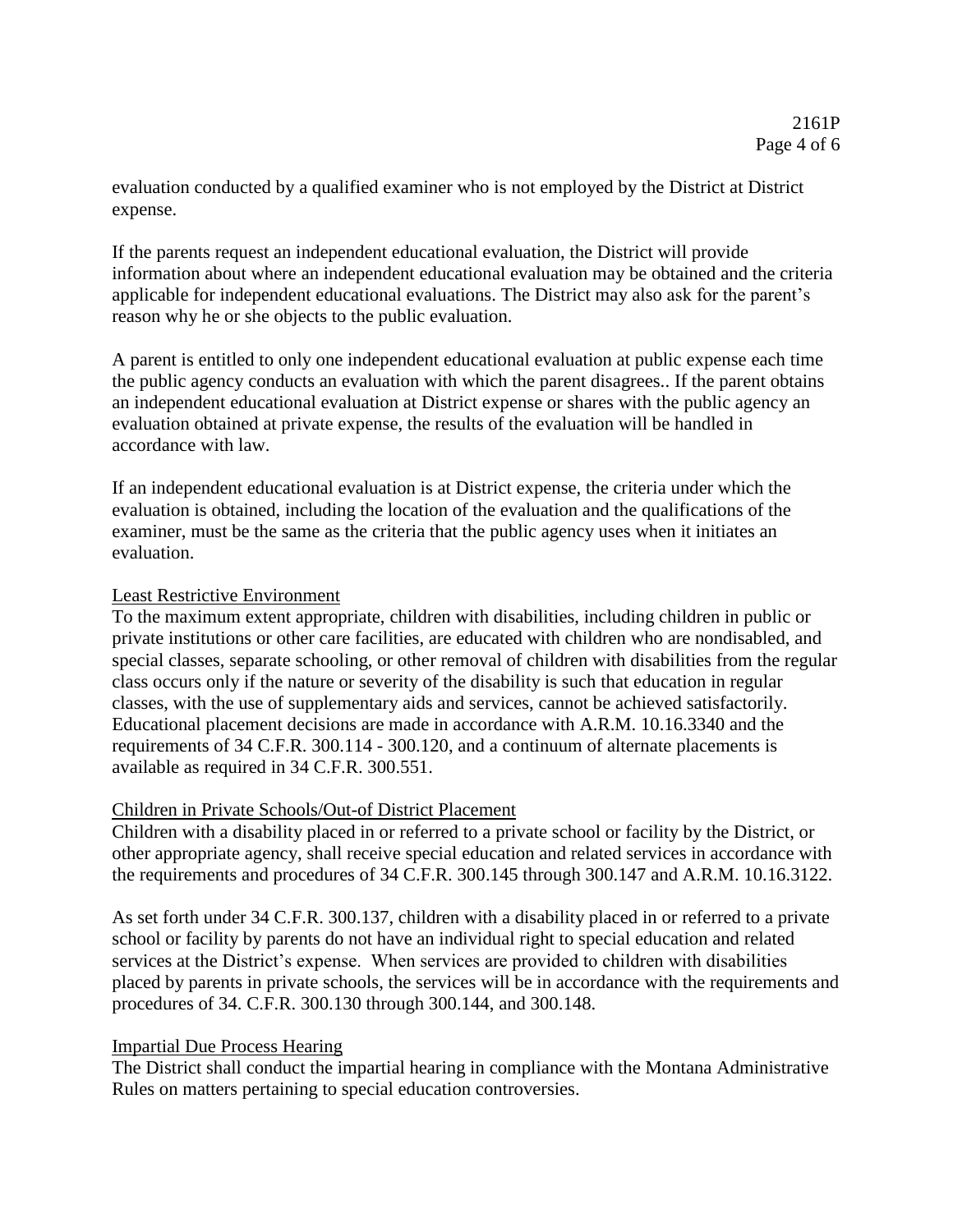# Special Education Records and Confidentiality of Personally Identifiable Information

# A. Confidentiality of Information

The District follows the provisions under the Family Educational Rights and Privacy Act and implements the procedures in 34 C.F.R. 300.610-300.627, § 20-1-213, MCA, and A.R.M. 10.16.3560.

# B. Access Rights

Parents of disabled students and students eighteen (18) years or older, or their representative, may review any educational records which are designated as student records collected, maintained, and used by the District. Review shall normally occur within five (5) school days and in no case longer than forty-five (45) days. Parents shall have the right to an explanation or interpretation of information contained in the record. Non-custodial parents shall have the same right of access as custodial parents, unless there is a legally binding document specifically removing that right.

# C. List of Types and Locations of Information.

A list of the records maintained on disabled students shall be available in the District office. Disabled student records shall be located in the vault, where they are available for review by authorized District personnel, parents, and adult students. Special education teachers will maintain an IEP file in their classrooms. These records will be maintained under the direct supervision of the teacher and will be located in a locked file cabinet. A record-of-access sheet in each special education file will specify the District personnel who have a legitimate interest in viewing these records.

### D. Safeguards

The District will identify in writing the employees who have access to personally identifiable information, and provide training on an annual basis to those staff members.

### E. Destruction of Information

The District will inform parents five (5) years after the termination of special education services that personally identifiable information is no longer needed for program purposes. Medicaid reimbursement records must be retained for a period of at least six years and three months from the date on which the service was rendered or until any dispute or litigation concerning the services is resolved, whichever is later. The parent will be advised that such information may be important to establish eligibility for certain adult benefits. At the parent's request, the record information shall either be destroyed or made available to the parent or to the student if eighteen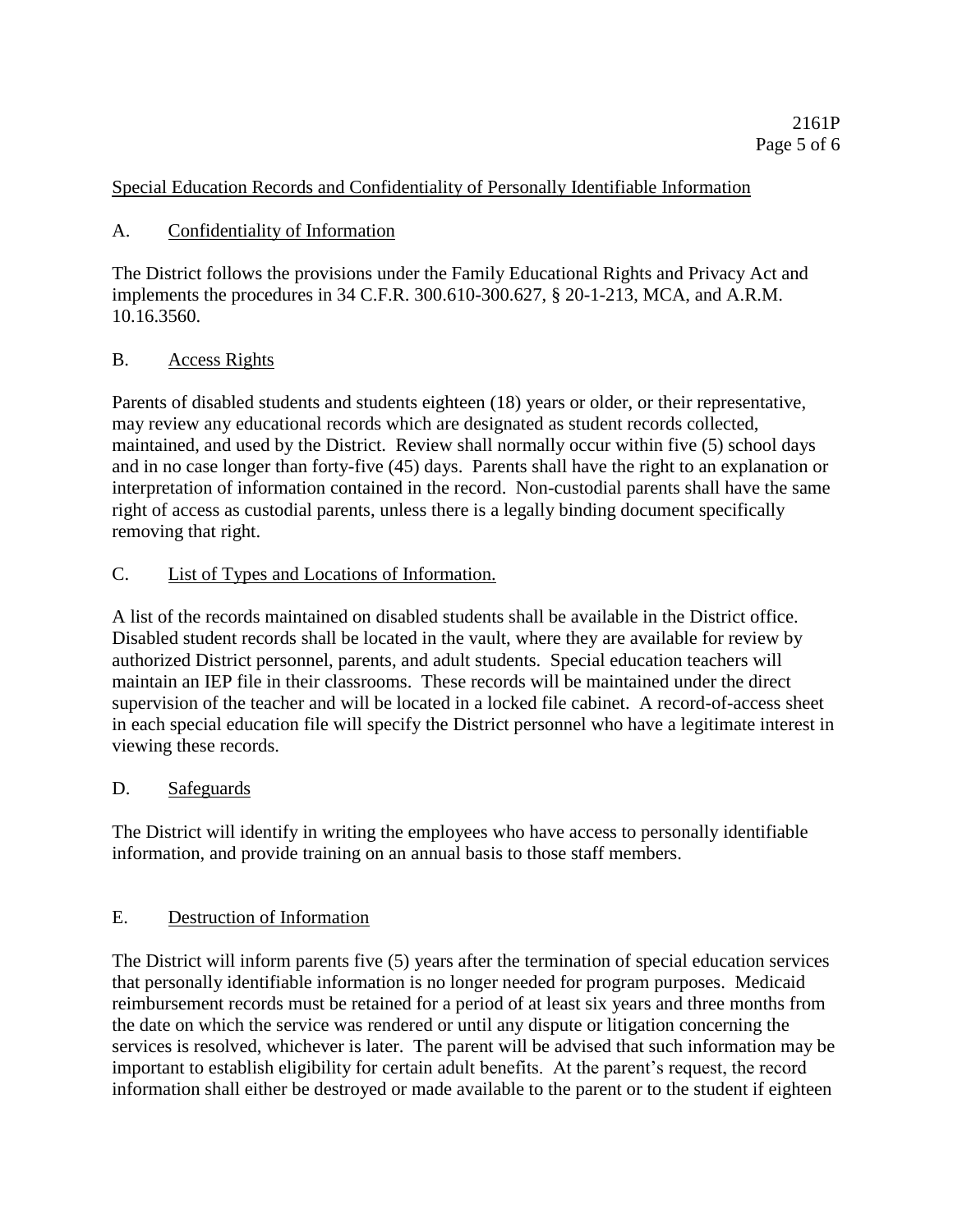(18) years or older. Reasonable effort shall be made to provide the parent with notification sixty (60) days prior to taking any action on destruction of records. Unless consent has been received from the parent to destroy the record, confidential information will be retained for five (5) years beyond legal school age.

# F. Children's Rights

Privacy rights shall be transferred from the parent to an adult student at the time the student attains eighteen (18) years of age, unless some form of legal guardianship has been designated due to the severity of the disabling condition.

# **Discipline**

Students with disabilities may be suspended from school the same as students without disabilities for the same infractions or violations for up to ten (10) consecutive school days. Students with disabilities may be suspended for additional periods of not longer than ten (10) consecutive school days for separate, unrelated incidents, so long as such removals do not constitute a change in the student's educational placement. However, for any additional days of removal over and

above ten (10) school days in the same school year, the District will provide educational services to a disabled student, which will be determined in consultation with at least one (1) of the child's teachers, determining the location in which services will be provided. The District will implement the disciplinary procedures in accord with the requirements of CFR 300.530-300.537.

| Legal Reference: |                    | 34 CFR 300.1, et seq. Individuals with Disabilities Act (IDEA) |
|------------------|--------------------|----------------------------------------------------------------|
|                  | 34 CFR 300.502     | Independent educational evaluation                             |
|                  | $$20-1-213$ , MCA  | Transfer of school records                                     |
|                  | 10.16.3122 ARM     | Local Educational Agency Responsibility for                    |
|                  |                    | <b>Students with Disabilities</b>                              |
|                  | 10.16.3220 ARM     | <b>Program Narrative</b>                                       |
|                  | 10.16.3321 ARM     | <b>Comprehensive Educational Evaluation Process</b>            |
|                  | 10.16.3340 ARM     | Individualized Education Program and Placement                 |
|                  |                    | Decisions                                                      |
|                  | 10.16.3560 ARM     | <b>Special Education Records</b>                               |
|                  | 10.60.103 ARM      | <b>Identification of Children with Disabilities</b>            |
|                  | 37.85.414 ARM      | Maintenance of Records and Auditing (Medicaid)                 |
|                  | Chapter 227 (2019) | Montana Dyslexia Screening and Intervention Act                |

Policy History: Adopted on: 09/09/99 Reviewed on: 03/13/01, 07/17/07, 08/22/08, 12/09/08, 12/09/19, 05/09/22 Revised on: 05/13/19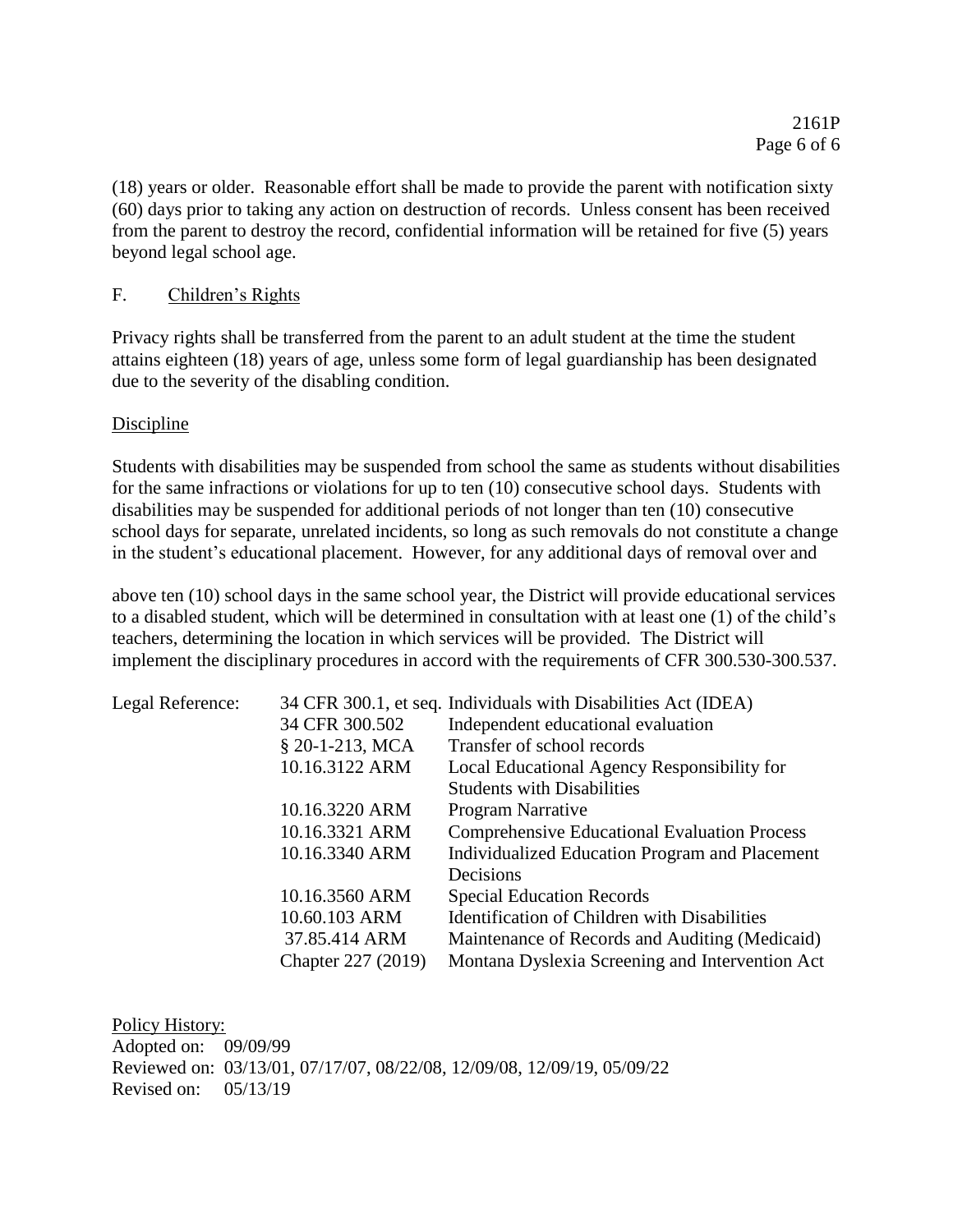# **INSTRUCTION** 2162

### Section 504 of the Rehabilitation Act of 1973

It is the intent of the District that students who are disabled within the definition of Section 504 of the Rehabilitation Act of 1973 are identified, evaluated and provided with appropriate educational services. For those students who need or are believed to need special instruction and/or related services under Section 504 of the Rehabilitation Act of 1973, the District shall establish and implement a system of procedural safeguards. The safeguards shall cover students' identification, evaluation, and educational placement. This system shall include: notice, an opportunity for the student's parent or legal guardian to examine relevant records, an impartial hearing with opportunity for participation by the student's parent or legal guardian, and a review procedure.

Legal Reference: Rehabilitation Act of 1973, Section 504, 29 U.S.C. § 794. 34 C.F.R. 104.36

Procedure History: Adopted on: 03/13/01 Revised on: Reviewed on: 08/18/08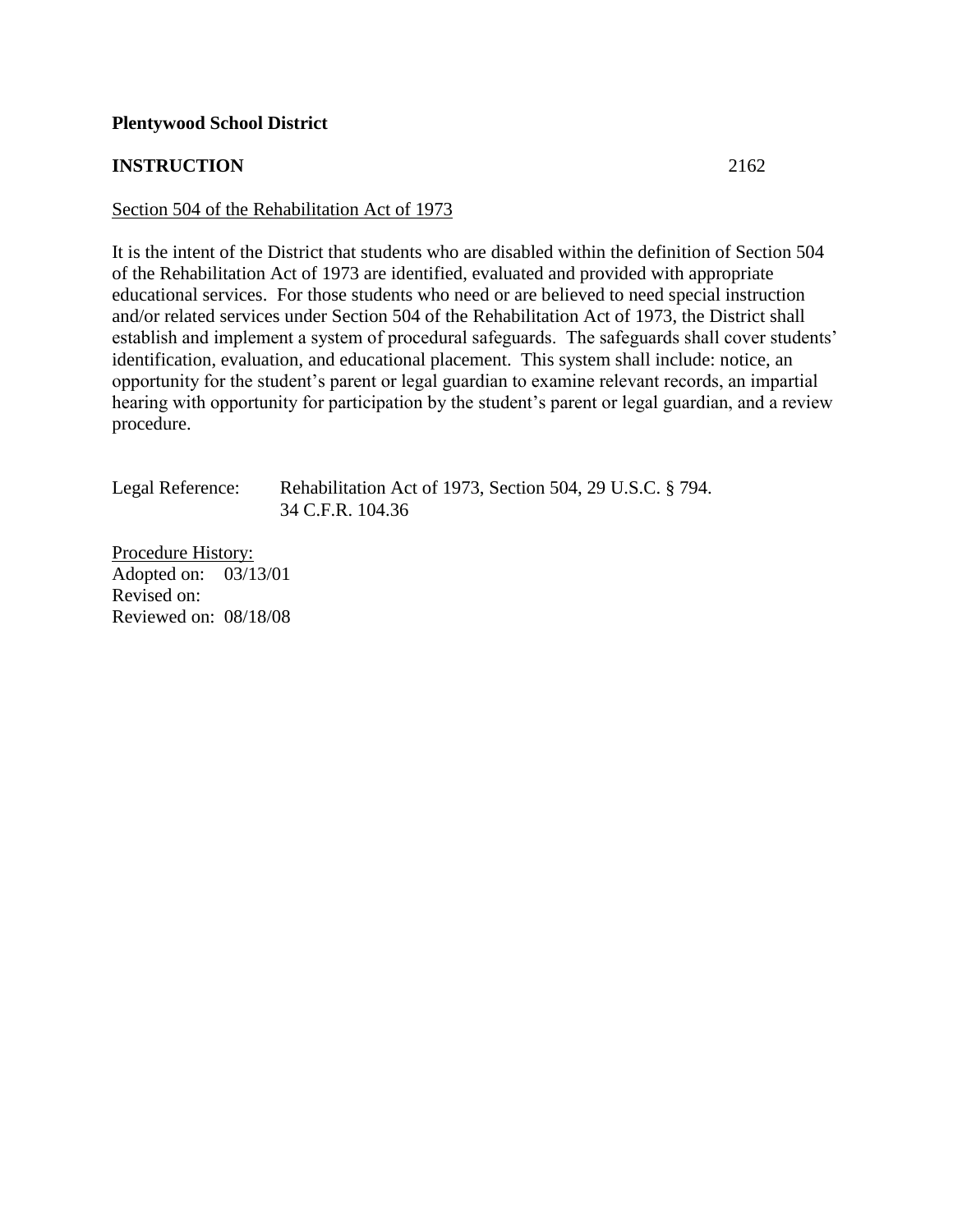# **INSTRUCTION** 2162P

# Section 504 of the Rehabilitation Act of 1973 ("Section 504")

- (1) Impartial Due Process Hearing. If the parent or legal guardian of a student who qualifies under Section 504 for special instruction or related services disagrees with a decision of the District with respect to: (1) the identification of the child as qualifying for Section 504; (2) the District's evaluation of the child; and/or (3) the educational placement of the child, the parents of the student are entitled to certain procedural safeguards. The student shall remain in his/her current placement until the matter has been resolved through the process set forth herein.
	- A. The District shall provide written notice to the parent or legal guardian of a Section 504 student, prior to initiating an evaluation of the child and/or determining the appropriate educational placement of the child, including special instruction and/or related services;
	- B. Upon request, the parent or legal guardian of the student shall be allowed to examine all relevant records relating to the child's education and the District's identification, evaluation, and/or placement decision;
	- C. The parent or legal guardian of the student may make a request in writing for an impartial due process hearing. The written request for an impartial due process hearing shall identify with specificity the areas in which the parent or legal guardian is in disagreement with the District;
	- D. Upon receipt of a written request for an impartial due process hearing, a copy of the written request shall be forwarded to all interested parties within three (3) business days;
	- E. Within ten (10) days of receipt of a written request for an impartial due process hearing, the District shall select and appoint an impartial hearing officer who has no professional or personal interest in the matter. In that regard, the District may select a hearing officer from the list of special education hearing examiners available at the Office of Public Instruction, the county superintendent or any other person who would conduct the hearing in an impartial and fair manner;
	- F. Once the District has selected an impartial hearing officer, the District shall provide the parent or legal guardian and all other interested parties with notice of the person selected;
	- G. Within five (5) days of the District's selection of a hearing officer, a pre-hearing conference shall be scheduled to set a date and time for a hearing, identify the issues to be heard, and stipulate to undisputed facts to narrow the contested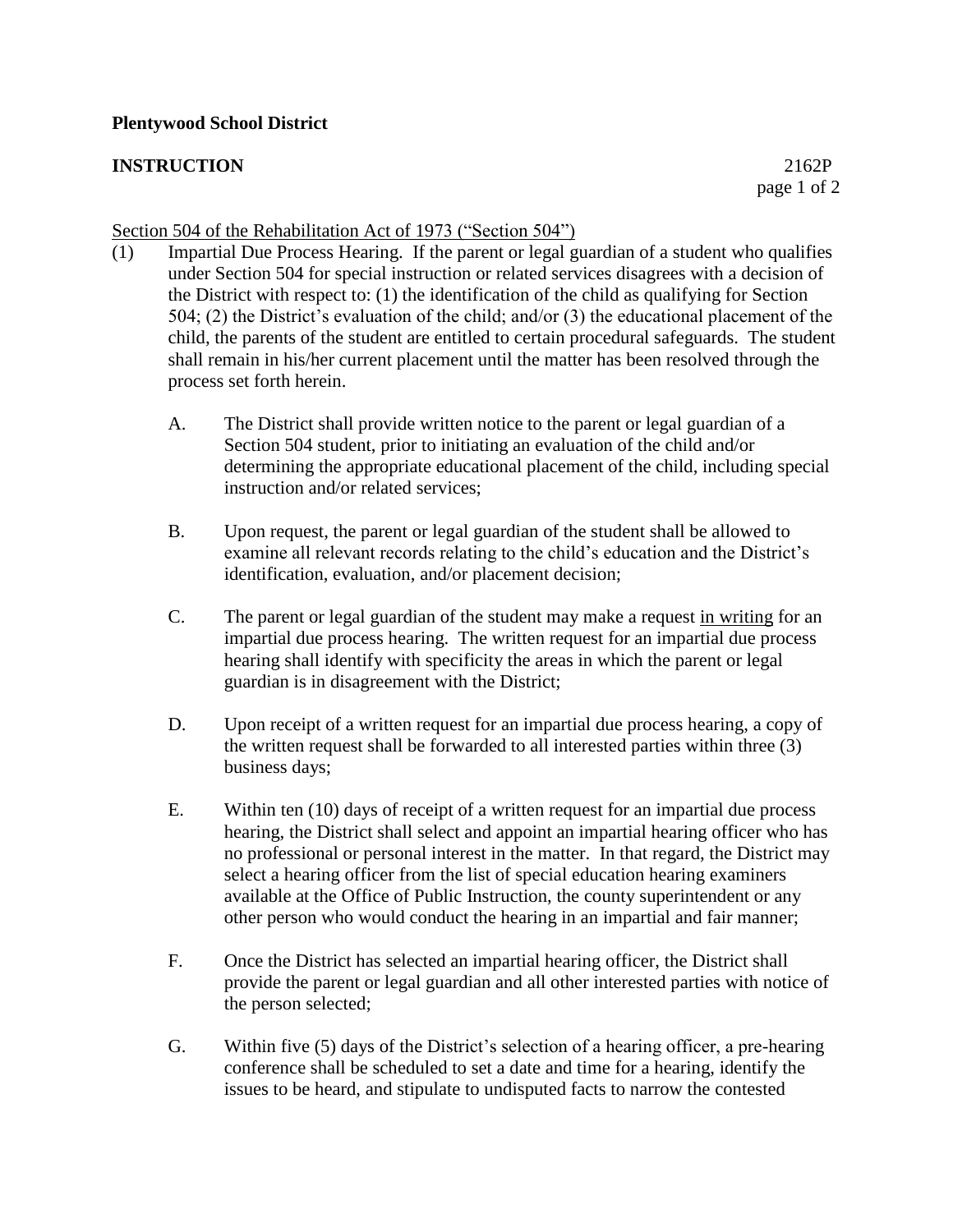factual issues;

- H. The hearing officer shall, in writing, notify all parties of the date, time, and location of the due process hearing;
- I. Anytime prior to the hearing, the parties may mutually agree to submit the matter to mediation. A mediator may be selected from the Office of Public Instruction's list of trained mediators;
- J. At the hearing, the District and the parent or legal guardian may be represented by counsel;
- K. The hearing shall be conducted in an informal but orderly manner. Either party may request that the hearing be recorded. Should either party request that the hearing be recorded, it shall be recorded using either appropriate equipment or a court reporter. The District shall be allowed to present its case first. Thereafter the parent or legal guardian shall be allowed to present its case. Witnesses may be called to testify, and documentary evidence may be admitted; however, witnesses will not be subject to cross-examination, and the Montana Rules of Evidence will not apply. The hearing officer shall make all decisions relating to the relevancy of all evidence intended to be presented by the parties. Once all evidence has been received, the hearing officer shall close the hearing. The hearing officer may request that both parties submit proposed findings of fact, conclusions, and decision;
- L. Within twenty (20) days of the hearing, the hearing examiner should issue a written report of his/her decision to the parties;
- M. Appeals may be taken as provided by law. The parent or legal guardian may contact the Office of Civil Rights, 1244 Speer Boulevard, Suite 310, Denver, CO 80204-3582; (303) 844-5695 or (303) 844-5696.
- (2) Uniform Complaint Procedure. If a parent or legal guardian of the student alleges that the District and/or any employee of the District has engaged in discrimination or harassment of the student, the parent or legal guardian will be required to proceed through the District's Uniform Complaint Procedure.

Legal Reference: 34 C.F.R. 104.36 Procedural safeguards

Procedure History: Promulgated on: 03/13/01 Revised on: Reviewed on: 08/18/08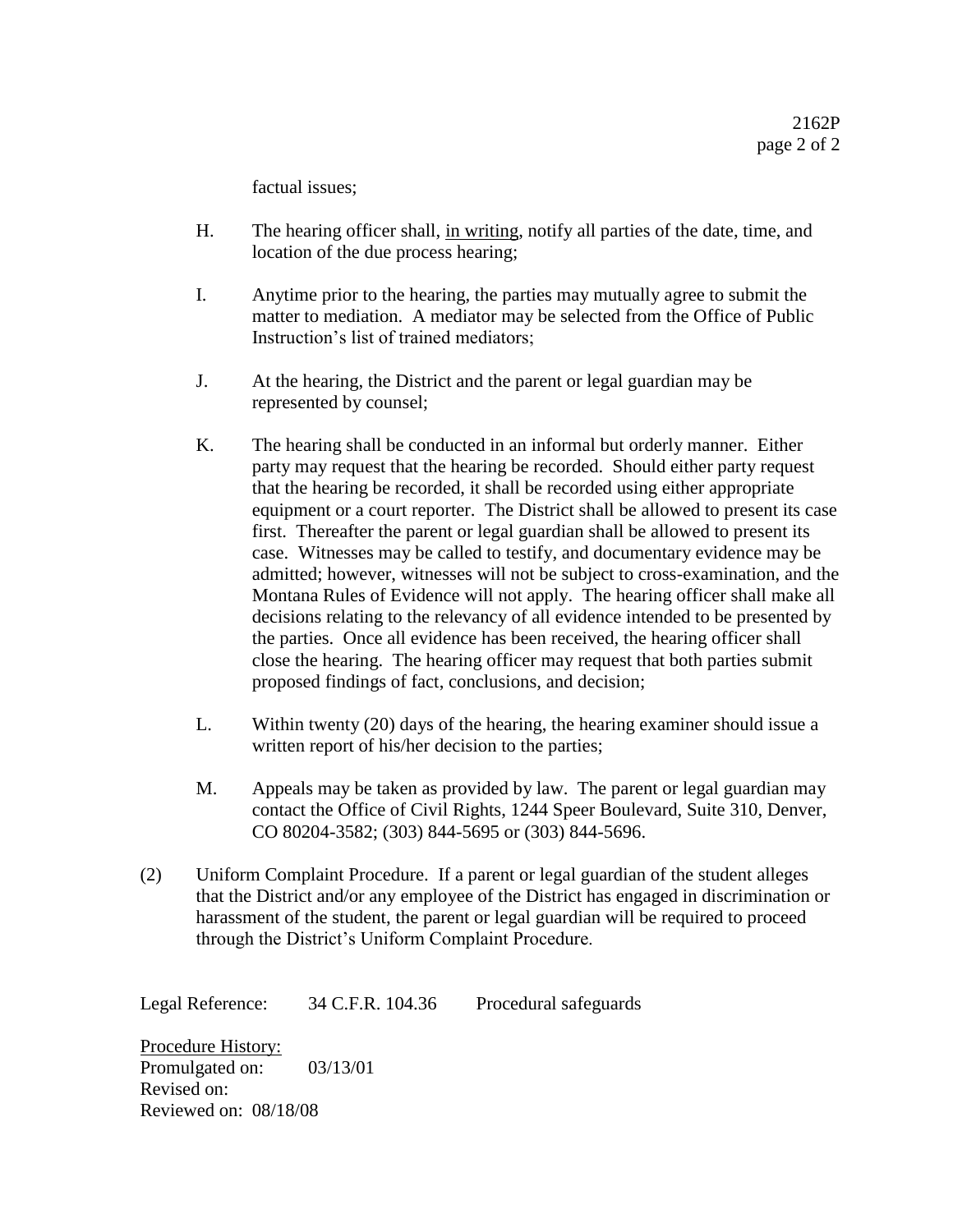### **INSTRUCTION** 2163

#### Traffic Education

Plentywood K-12 Schools will provide a drivers' training instruction program for students who live within the geographic boundaries of the public school district, whether or not they are enrolled in the public school district and provided that students enrolled in the course will have reached their fifteenth  $(15<sup>th</sup>)$  birthday within six (6) months of course completion and have not yet reached nineteen (19) years of age on or before September 10 of the school year in which the student participates in traffic education.

All eligible students will be treated fairly and without bias in the notification, enrollment, and class administration procedures associated with the traffic education program.

The purpose of the program is to introduce students to a course of study which should lead to the eventual development of skills appropriate for a licensed driver. The traffic education program is designed to meet the criteria established by the Superintendent of Public Instruction. These criteria include requirements for instructional time, for instructor certification, recommendations for course of study, and reimbursement procedures.

| Legal Reference: | $$20-7-502, MCA$<br>$$20-7-503$ , MCA | Duties of superintendent of public instruction<br>District establishment of traffic education |
|------------------|---------------------------------------|-----------------------------------------------------------------------------------------------|
|                  | program                               |                                                                                               |
|                  | $$20-7-507$ , MCA                     | District traffic education fund                                                               |
|                  | 10.13.307, ARM                        | <b>Program Requirements</b>                                                                   |
|                  | 10.13.312, ARM                        | <b>Student Enrollment</b>                                                                     |
|                  |                                       |                                                                                               |

Policy History: Adopted on: 10-13-97 Revised on: 08/22/08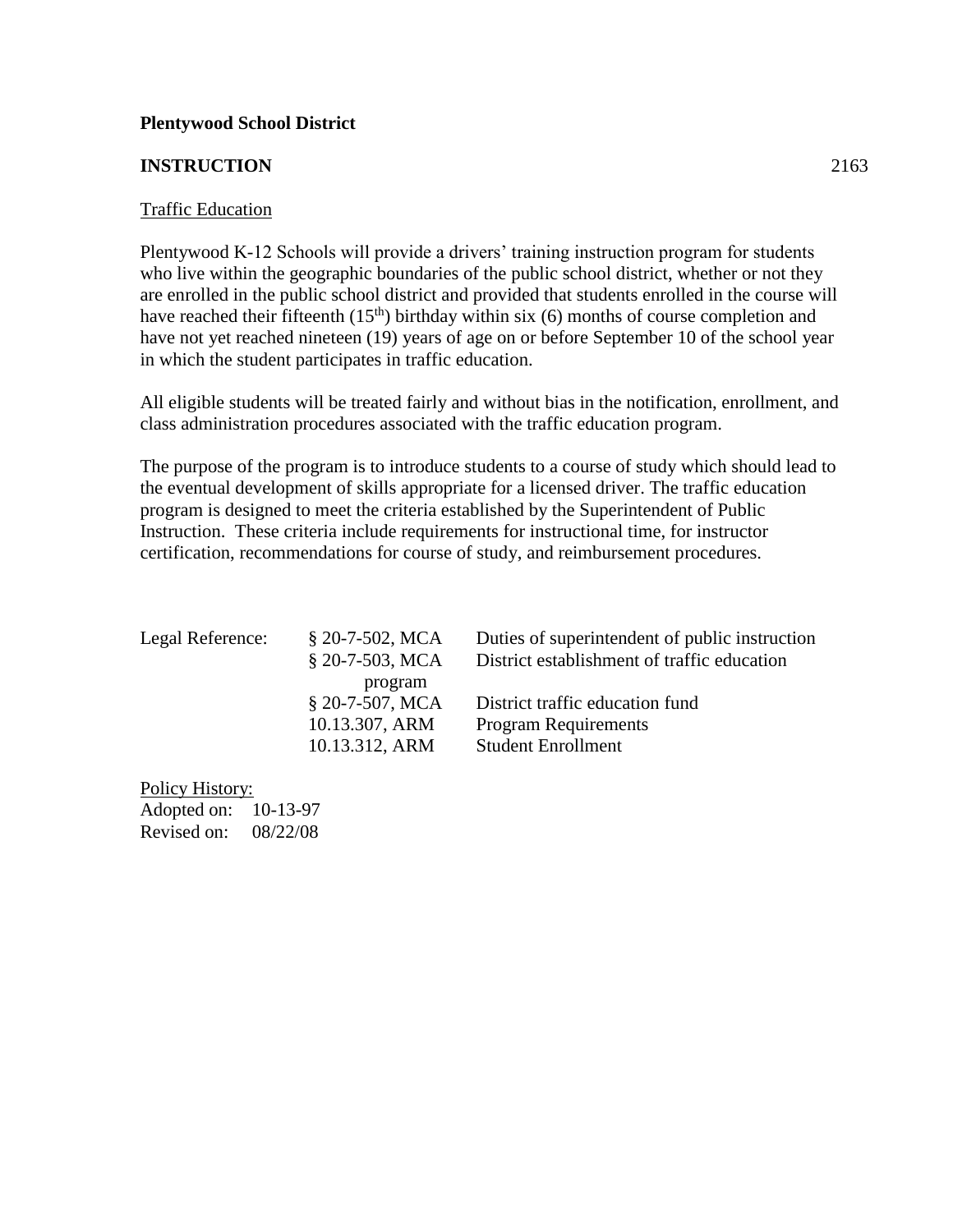# **INSTRUCTION** 2167

# Correspondence Courses

The District will permit a student to enroll in an approved correspondence course from a school approved by the National University Extension Association or the Distance Education Accrediting Commission, in order that such student may include a greater variety of learning experiences within the student's educational program.

Credit for correspondence courses may be granted, provided the following requirements are met:

- 1. Prior permission has been granted by the principal;
- 2. The program fits the education plan submitted by the regularly enrolled student;
- 3. Credit is granted for the following approved schools:
	- a. Schools approved by the National University Extension Association or through one of the schools approved by the Distance Education Accrediting Commission;
	- b. Community colleges, vocational-technical institutes, four-(4)-year colleges and universities and state-approved private schools in the state of Montana; and
	- c. Other schools or institutions which are approved by the District after evaluation for a particular course offering.

The District shall not be obligated to pay for a student's correspondence courses unless otherwise specified in Policy 2170. Any courses the District does not pay for will not be included in the ANB calculation in accordance with Policy 3121.

| <b>Cross Reference:</b> | 2410 and 2410P<br>3121                               | <b>High School Graduation Requirements</b><br><b>Enrollment and Attendance</b>                                                     |
|-------------------------|------------------------------------------------------|------------------------------------------------------------------------------------------------------------------------------------|
| Legal Reference:        | § 20-7-116, MCA<br>ARM 10.55.906<br>$$20-9-311, MCA$ | Supervised correspondence study<br>High School Credit<br>Calculation of average number belonging (ANB)<br>-- three-year averaging. |
| Policy History:         |                                                      |                                                                                                                                    |
| Adopted on:             |                                                      |                                                                                                                                    |
| Reviewed on:            |                                                      |                                                                                                                                    |
| Revised on:             | 10/14/19, 11/08/21, 05/09/22                         |                                                                                                                                    |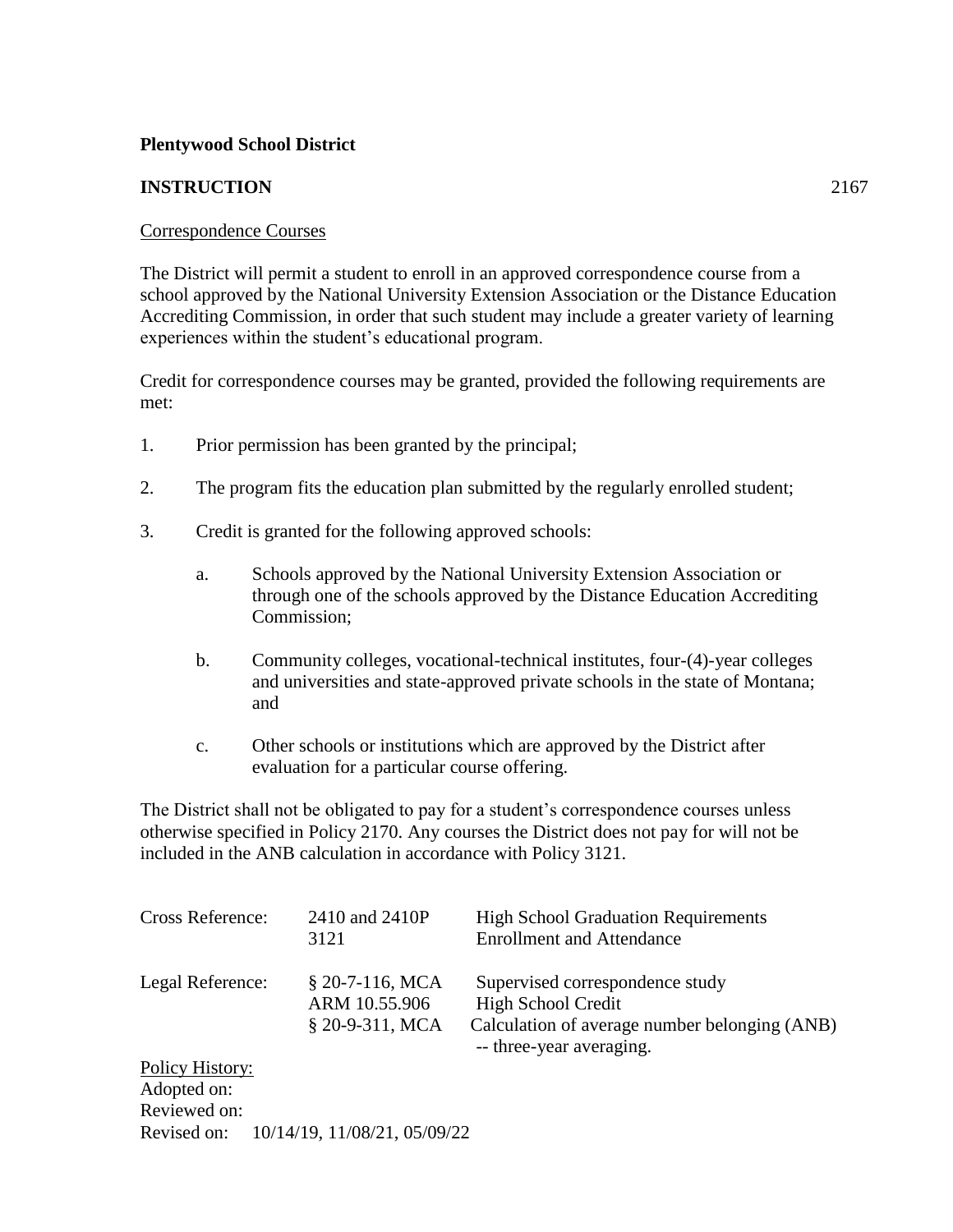# **INSTRUCTION** 2168

# Distance, Online, and Technology-Delivered Learning

For purposes of this policy, "distance learning" is defined as: instruction in which students and teachers are separated by time and/or location with synchronous or asynchronous content, instruction, and communication between student and teacher (e.g., correspondence courses, online learning, videoconferencing, streaming video).

The District may receive and/or provide distance, online, and technology-delivered learning programs, provided the following requirements are met:

- 1. The distance, online, and technology-delivered learning programs and/or courses shall meet the learner expectations adopted by the District and be aligned with state content and performance standards;
- 2. The District shall provide a report to the Superintendent of Public Instruction, documenting how it is meeting the needs of students under the accreditation standards, who are taking a majority of courses during each grading period via distance, online, and/ or technology-delivered programs;
- 3. The District will provide qualified instructors and/or facilitators as described in ARM  $10.55.907(3)(a)(b)(c);$
- 4. The District will ensure that the distance, online, and technology-delivered learning facilitators receive in-service training on technology-delivered instruction as described in ARM 10.55.907(3)(d); and
- 5. The District will comply with all other standards as described in ARM  $10.55.907(4)(5)(a-e)$ .

The District will permit a student to enroll in an approved distance learning course, in order that such student may include a greater variety of learning experiences within the student's educational program.

Credit for distance learning courses may be granted, provided the following requirements are met:

- 1. Prior permission has been granted by the principal;
- 2. The program fits the education plan submitted by the regularly enrolled student;
- 3. The course does not replace a required course offered by the District;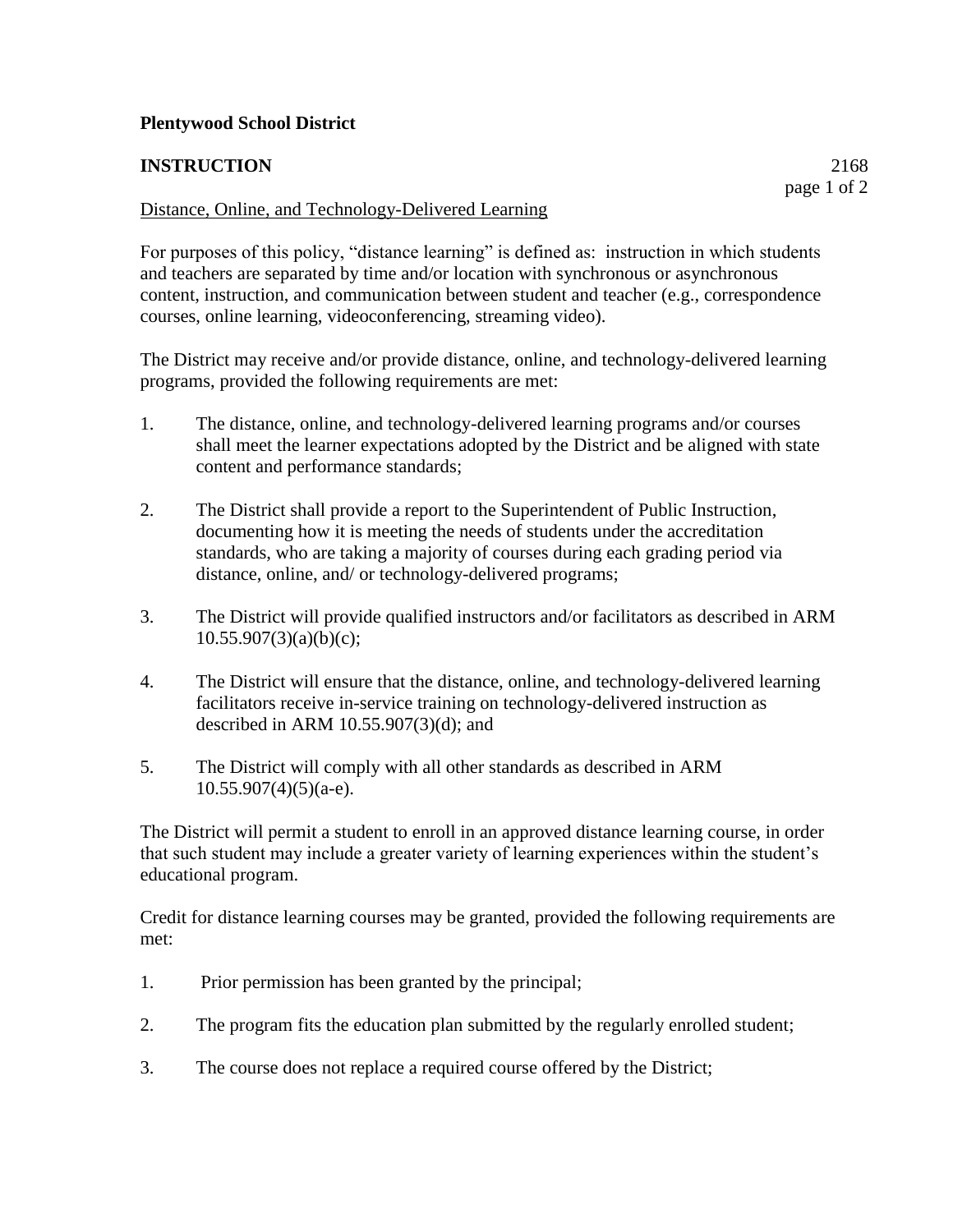- 4. The course is needed as credit retrieval and cannot fit into the student's schedule; and
- 5. Credit is granted for schools and institutions approved by the District after evaluation for

a particular course offering.

The District will not be obligated to pay for a student's distance learning courses unless otherwise specified in Policy 2170. Any courses the District does not pay for will not be included in the ANB calculation in accordance with Policy 3121.

The minimum aggregate hours are not required for any pupil demonstrating proficiency pursuant to 20-9-311(4)(d), MCA.

| <b>Cross Reference:</b>       | 2170<br>2410 and 2410P  | Montana Digital Academy<br><b>High School Graduation Requirements</b> |
|-------------------------------|-------------------------|-----------------------------------------------------------------------|
|                               | 2100                    | School Calendar and Year                                              |
|                               | 3121                    | <b>Enrollment and Attendance</b>                                      |
| Legal Reference:              | $$20-9-311(4)(d)$ , MCA | <b>Calculation of Average Number</b>                                  |
| Belonging                     |                         |                                                                       |
|                               | ARM 10.55.705           | Administrative Personnel; Assignment of                               |
| School                        |                         |                                                                       |
|                               |                         | Administrators/Principals                                             |
|                               | ARM 10.55.906           | High School Credit                                                    |
|                               | ARM 10.55.907           | Distance, Online, and Technology Delivered                            |
|                               |                         | Learning                                                              |
| Policy History:               |                         |                                                                       |
| $\lambda$ dontod one 00/00/00 |                         |                                                                       |

Adopted on: 08/22/08 Reviewed on: Revised on: 10/14/19, 11/08/21, 05/09/22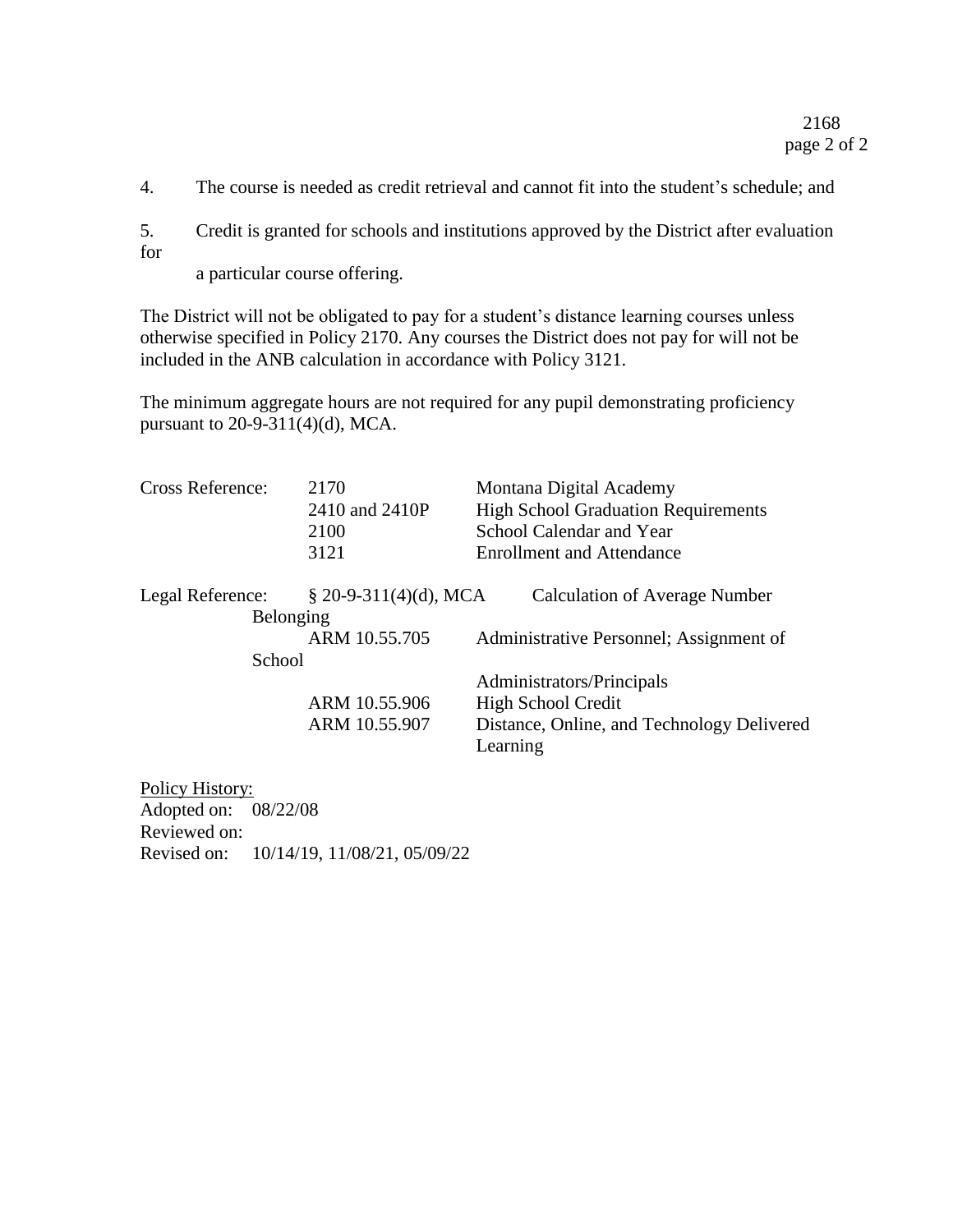#### **INSTRUCTION** 2170

#### Digital Academy Classes

The District recognizes that the District and students may have a need for greater flexibility in the educational program due to funding, teacher availability, individual learning styles, health conditions, employment responsibilities, lack of success in traditional school environments or a desire for students to accelerate their learning and work at the college level before leaving high school. The District acknowledges that online learning solutions offered by the Montana Digital Academy (MTDA) may fulfill these needs.

MTDA is authorized by Montana law to charge fees for students to access offered courses. The District shall pay fees for students enrolled in an MTDA class that is required for graduation as specified in District policy or the student handbook or as determined by the Superintendent or designee. The District may charge students a reasonable fee for an MTDA course or activity not required for graduation. The Board of Trustees authorizes the Superintendent to waive the fee in cases of financial hardship. Any courses the District does not pay for will not be included in the ANB calculation in accordance with Policy 3121.

The Superintendent, and/or designees, shall be responsible for developing procedures for the online learning program that address related topics that may include but are not limited to specification and determination of graduation requirements and fee collection for classes that are not required. Further, the online learning solutions providers ensure that:

- A. Online course providers are accredited by a nationally recognized accreditation program or agency or are approved and endorsed by the Montana Office of Public Instruction.
- B. Qualified district staff provides information and guidance to students and parents regarding the selection of appropriate online courses to meet their needs, as well as a suitable number of online courses in which a student may enroll.
- C. The curriculum requirements of the state and school district are met.
- D. All online courses taken by the students will be approved by the administration in advance of enrollment.
- E. All teacher-led online courses include licensed, highly qualified teachers.

| Cross Reference: | 2100<br>2170P<br>3520<br>3121                                           | School Calendar and Day<br><b>Digital Academy Procedures</b><br><b>Student Fees and Fines</b><br>Enrollment and Attendance                 |
|------------------|-------------------------------------------------------------------------|--------------------------------------------------------------------------------------------------------------------------------------------|
| Legal Reference: | §20-7-1201, MCA<br>§20-7-1202, MCA<br>§20-9-213, MCA<br>§ 20-9-311, MCA | Montana digital academy – purposes - governance<br>Funding – rulemaking authority<br>Fees<br>Calculation of average number belonging (ANB) |
|                  |                                                                         | -- three-year averaging.                                                                                                                   |

Policy History: Adopted on: 11/09/10 Reviewed on: Revised on: 09/13/21, 05/09/22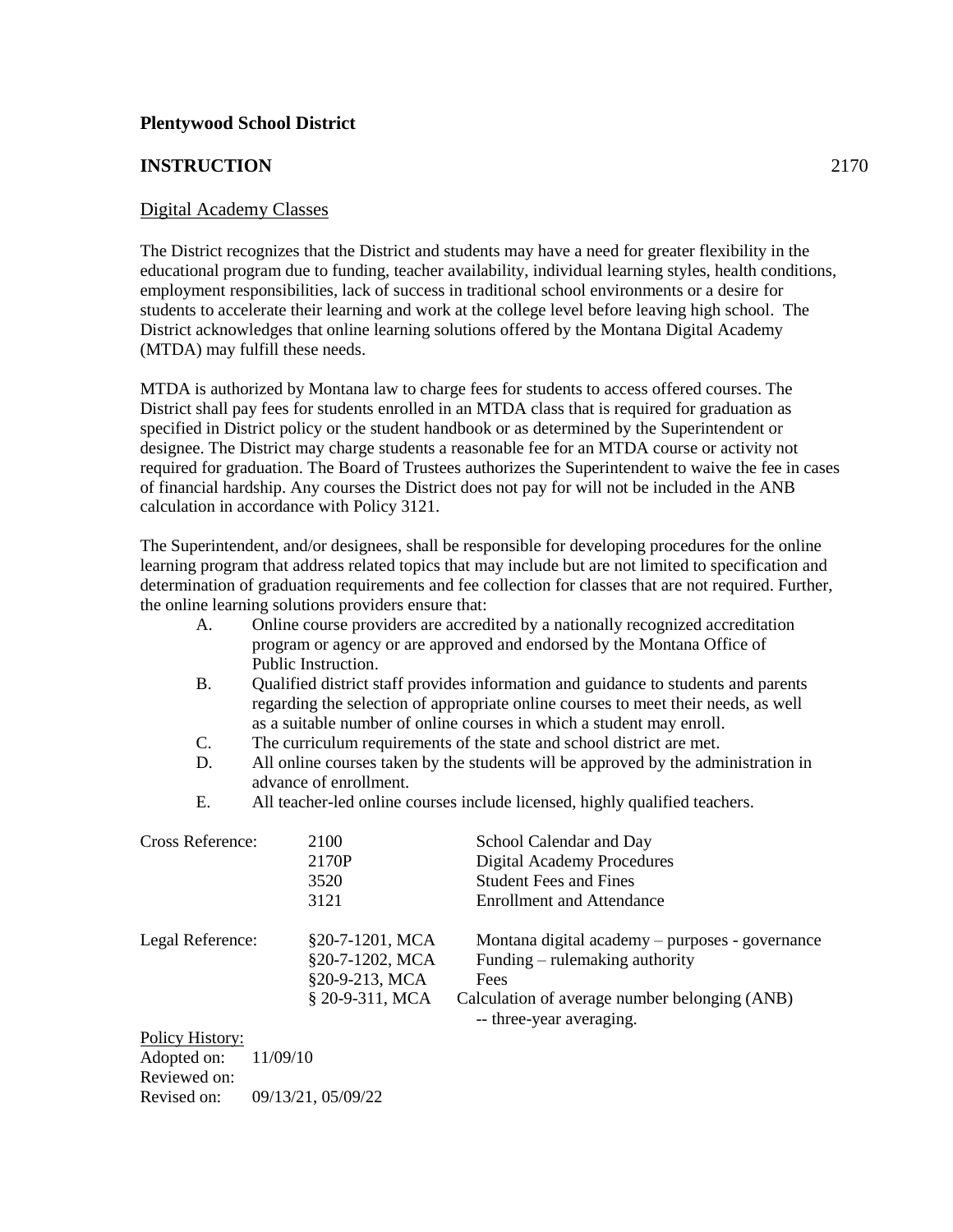# **INSTRUCTION** 2170P

#### Digital Academy Classes

The District will permit a student to enroll in Montana Digital Academy (MDA) classes in order that such student may include a greater variety of learning experiences within the student's educational program or enroll in a class for credit recovery.

The District will allow students in grades 8-12 to enroll in the Montana Digital Academy program under the following conditions:

- 1. The student must be an enrolled student in the District.
- 2. A part-time student must be enrolled for a minimum of 180 aggregate hours of instruction as provided in  $20-9-311(4)(a)(i)$ . This can be an onsite MTDA class.
- 3. Determination of Montana High School Association (MHSA) eligibility will be based on eligibility rules established by MHSA. Students who wish to take MTDA classes and participate in MHSA activities must follow all extra-curricular eligibility rules.
- 4. The student will be required to take the class(es) during the Digital Academy course within the schedule.

OR: The student will have the option of taking the MTDA class(es) in the school building, during school time, or outside of the school building at a remote location, depending how and when such MTDA class(es) is/are offered.

- 5. Any MTDA course offered may be made available to a student in the discretion of the Superintendent or designee and all courses offered by MTDA shall be considered approved by the Board of Trustees for the applicable school fiscal year.
- 6. The District shall pay fees for students enrolled in an MTDA class that required for graduation as specified in District policy or the student handbook or as determined by the Superintendent or designee. Classes defined as being required for graduation include classes taken for purposes of credit recovery.
- 7. The District shall charge students a reasonable fee for an elective MTDA course or activity not required for graduation. The Board of Trustees authorizes the Superintendent to waive the fee in cases of financial hardship.

Policy History: Adopted on: 11/09/10 Reviewed on: Revised on: 09/13/21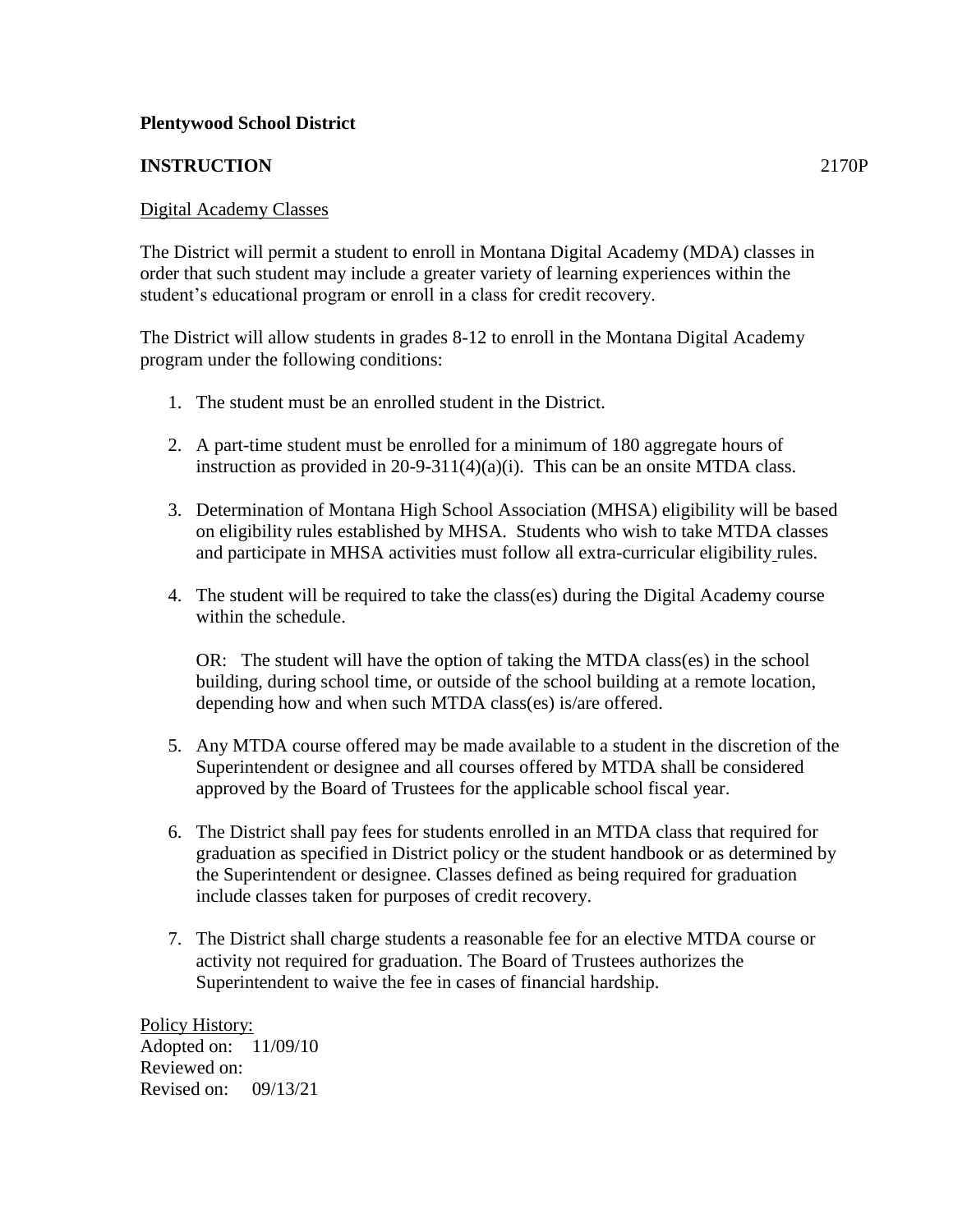# **INSTRUCTION** 2171

# Significant Writing Program

The Board of Trustees has determined that incorporating an independent significant writing program in the District is not possible given the financial status of the district, the number of staff employed, and the time available within the class schedule. Writing will be incorporated in all aspects of the curriculum.

Legal References: 10.55.701(2) (p) ARM Board of Trustees

10.55.713 (4) ARM Teacher Load and Class Size

Policy History: Adopted on: 08/18/14 Reviewed on: Revised on: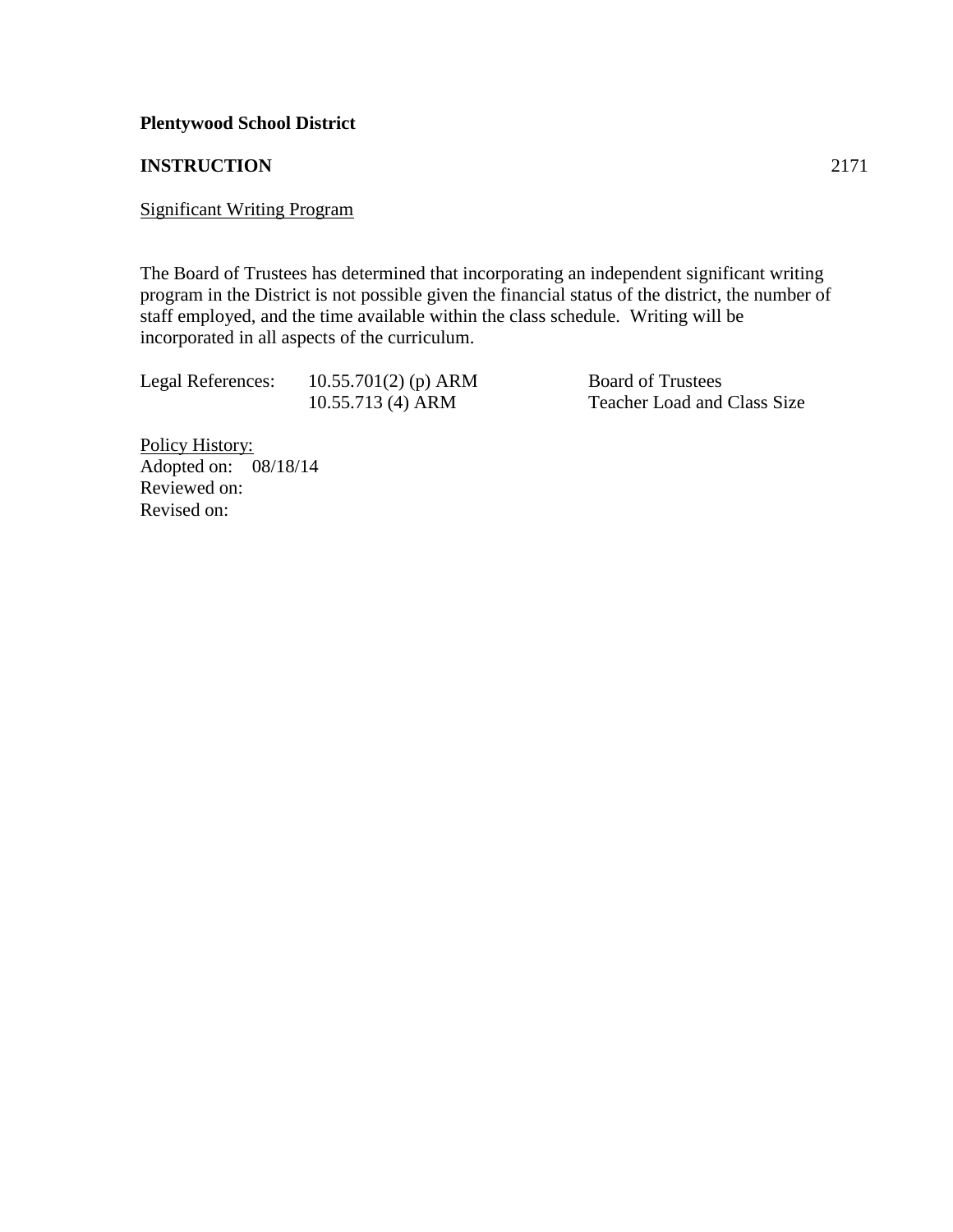# **INSTRUCTION** 2221

#### School Emergencies and Closures

The Superintendent may order closure of schools in the event of extreme weather or other emergency, in compliance with established procedures for notifying parents, students, and staff.

The Board of Trustees is authorized to declare that a state of emergency exists within the community. A declaration issued by the Board of Trustees is distinct from any declaration in effect or previously issued by local, state or federal authorities. An emergency declaration issued by the Board of Trustees authorizes the School District to take extraordinary measures to protect students and staff while delivering education services in a manner authorized by law. The method and location of instruction and related educational services shall be implemented in a manner that serves the needs of students, their families, and staff and preserves the School District's full entitlement of funding.

The trustees may order the emergency closure of schools for one (1) school day each year, without the need to reschedule the lost pupil instruction time when the closure is the result of an emergency. The 1-school-day closure under this subsection is not subject to the reduction in BASE aid pursuant to Section 20-9-805, MCA.

In the event of a declared emergency, the School District shall avail itself of all flexibilities allowed by law, rule, or regulation and shall be otherwise governed by the school finance laws and rules of the state of Montana. The School District shall comply with auditing requirements and reserves the authority to assert its rights to manage school district funds or seek state and federal funds in a manner consistent with the full flexibility available under all applicable laws.

If a declaration of emergency is declared by the Board of Trustees, it may later adopt a resolution that a reasonable effort has been made to reschedule the pupil-instruction time lost because of the unforeseen emergency. If the trustees adopt the resolution, the pupilinstruction time lost during the closure need not be rescheduled to meet the minimum requirement for aggregate hours that a school district must conduct during the school year in order to be entitled to full BASE aid. At least 75% of the pupil-instruction time lost due to the unforeseen emergency must have been made up before the trustees can declare that a reasonable effort has been made.

For the purposes of this and related policies, "reasonable effort" means the rescheduling or extension of the school district's instructional calendar to make up at least 75% of the hours of pupil instruction lost due to an unforeseen emergency through any combination of the following as outlined in accordance with Policies 2050 and 2100:

- (a) extending the school year beyond the last scheduled day;
- (b) the use of scheduled vacation days in the district's adopted school calendar
- (c) the conduct of pupil instruction on Saturdays;
- (d) extending instructional hours during the school day.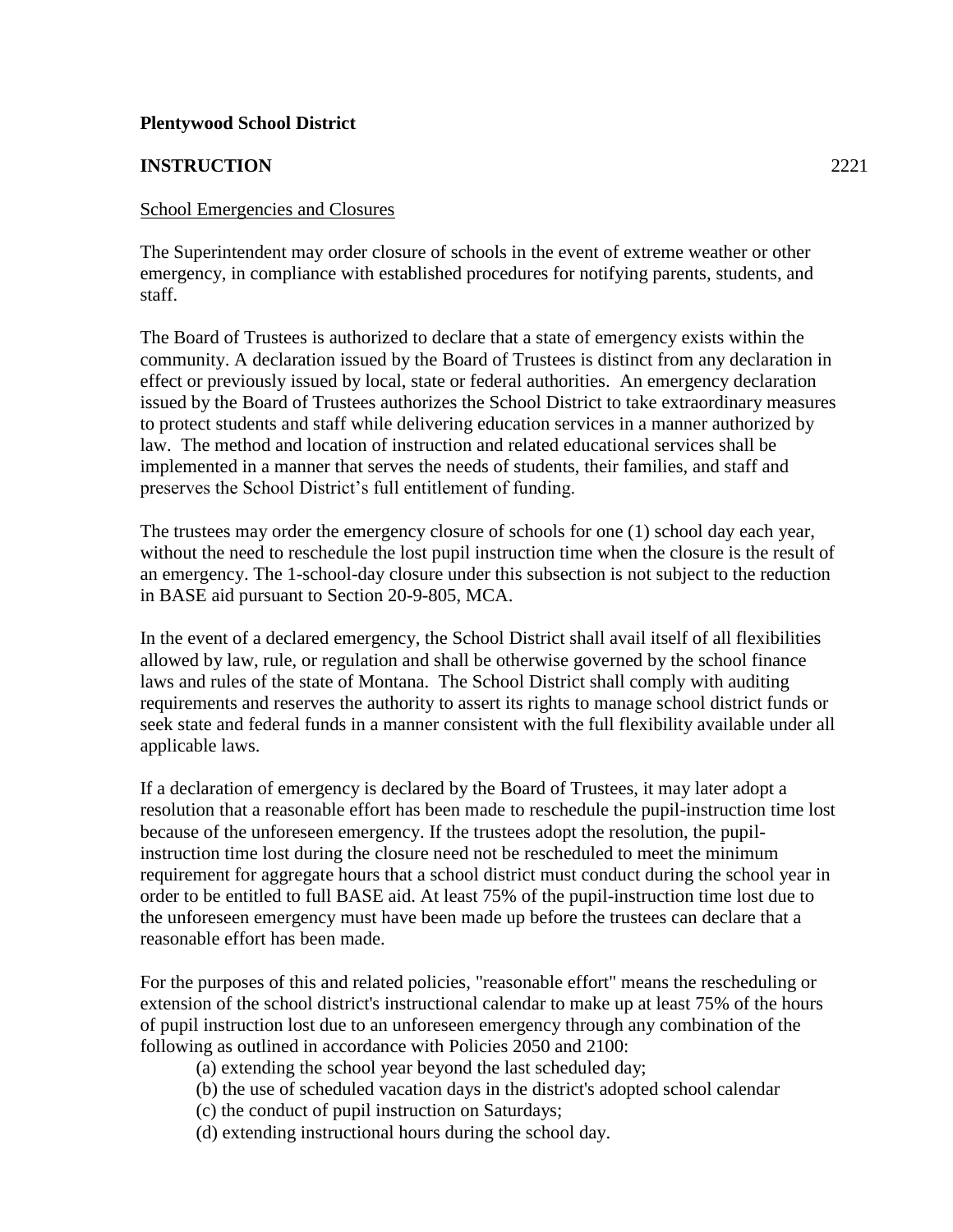| <b>Cross Reference:</b> | 2100                  | School Calendar and Day                                       |  |  |
|-------------------------|-----------------------|---------------------------------------------------------------|--|--|
|                         | 2050                  | <b>Student Instruction</b><br><b>Bus Routes and Schedules</b> |  |  |
|                         | 8110                  |                                                               |  |  |
| Legal Reference:        |                       | Section 20-9-801 - 802, MCAE mergency School Closure          |  |  |
|                         | Section 20-9-806, MCA | School closure by declaration of<br>emergency                 |  |  |
|                         | Section 20-9-805.     | Rate of reduction in annual<br>apportionment entitlement.     |  |  |
| Policy History:         |                       |                                                               |  |  |
| Adopted on: $10/13/97$  |                       |                                                               |  |  |

Reviewed on: 10/09/01, 11/08/05 Revised on: 08/18/08, 07/12/21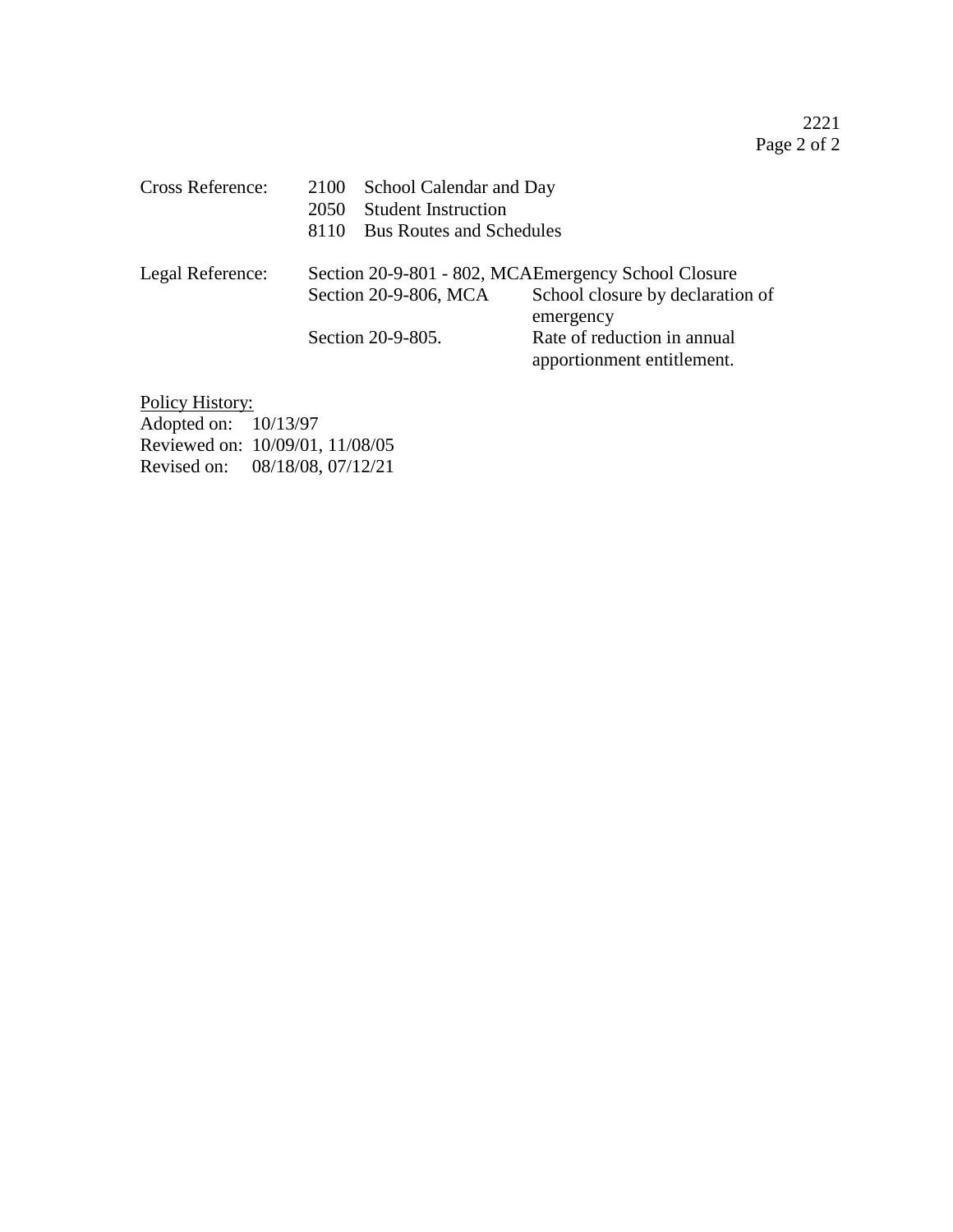# **INSTRUCTION** 2221P

page 1 of 2

# School Closure Procedure

All students, parents, and school employees should assume that school will be in session and buses running as scheduled, unless there is official notification from the Superintendent to the contrary. Such notice will be given via public media.

In the event extremely cold temperatures, wind chill factors, snow, wind, community disaster, public health emergency, or other circumstances require a modification of the normal routine, the Superintendent will make the modification decision prior to 6:00 a.m. and contact the public radio stations for broadcast to the community and will initiate the emergency fan-out communication procedure to all administrators.

The provisions of this procedure may be terminated, amended, or adjusted, by the Board of Trustees in the event of circumstances requiring extended school closure due to a declaration of emergency.

### Work Schedules and Responsibilities for School Closures:

### **Superintendent**

The Superintendent or Board of Trustees has authority to close schools. The Superintendent will be on duty throughout any existing or potential emergency situation, day or night. All orders of doubtful origin should be confirmed with the Superintendent.

### **Central Administrative Personnel**

Central administrative personnel will be expected to report for duty on their assigned shifts in the event of any school closure, insofar as is safely possible, unless otherwise directed by the Superintendent or designee. Additional hours may be required, especially of the maintenance supervisor, business manager, and personnel director, depending on the nature of the emergency.

# **Building-Level Administrators, Non-Teaching "Exempt" Personnel, and Identified Support Staff**

All building-level administrators and non-teaching "exempt" personnel will report for duty per their normal shifts or as otherwise directed each day during the school closure, together with the head custodian and at least one (1) secretary, insofar as is safely possible. The building administrator will ascertain that the building has been adequately secured and that any child who mistakenly reports to school is properly and safely cared for and returned home per District policy. The administrator and this minimal support staff shall notify other staff and/or other support employees of the situation and will respond to telephone questions. Staff will be advised of schedule for the day by immediate supervisor.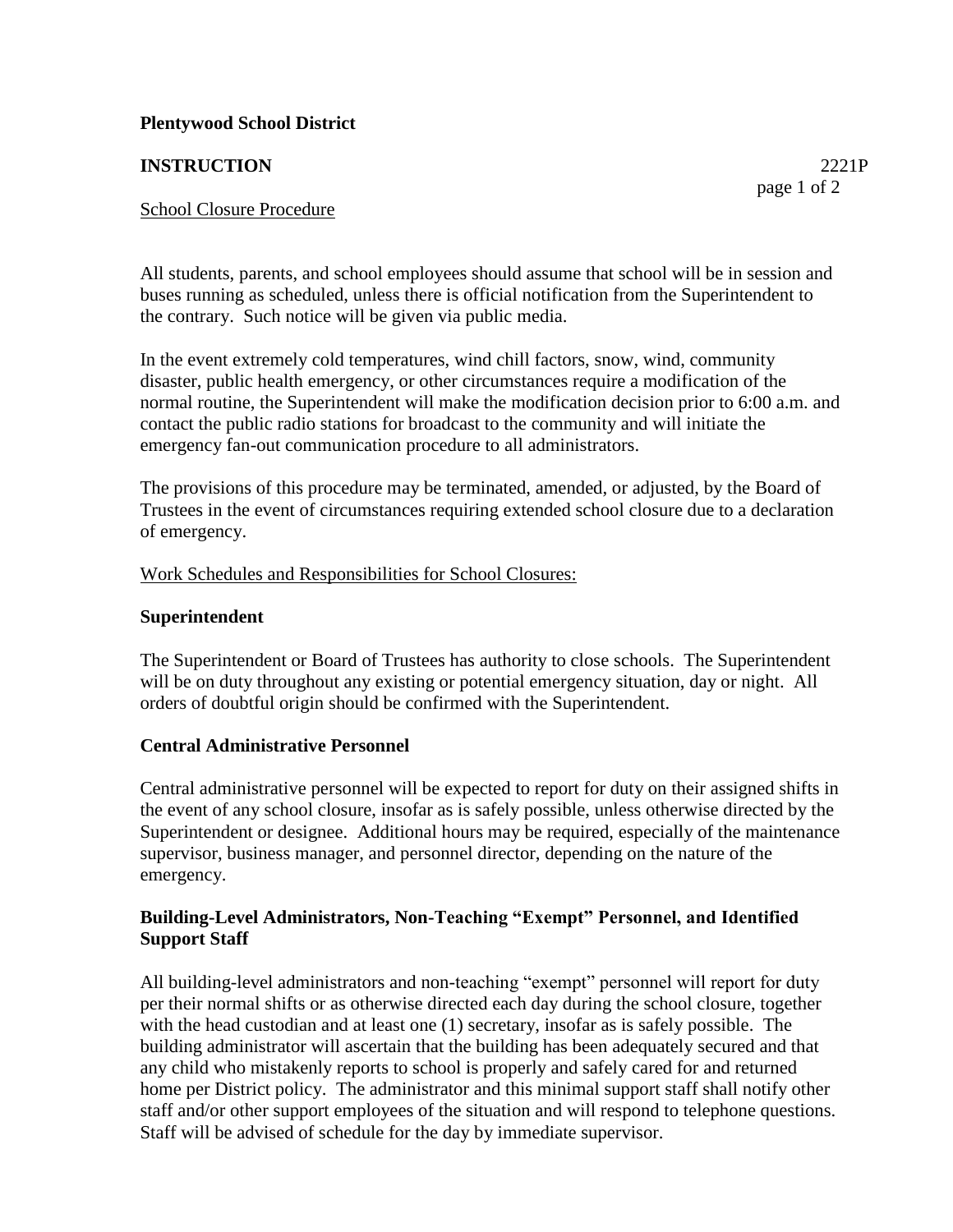# **12-Month Classified Employees**

In the event of school closure, 12-month classified personnel may report for duty or not report for duty, as directed by their immediate supervisor. Building secretaries and secretaries to central administrative personnel who are required to be on duty are expected to report for duty. If a 12-month classified employee is unable to or does not report for duty, the employee will complete a leave request form to declare the day as personal leave, vacation, or leave without pay.

# **10- and 11-Month Classified Employees**

Ten- and 11-month employees may report for duty or not report for duty as directed by their immediate supervisor. If such employees do not report for duty, they will complete a District leave request form to declare the day as personal leave, vacation, or leave without pay.

# **Aides, Food Service Workers, and Other 9¼-Month Classified Employees**

These employees work only those days school is in session and are not expected to work when school is not in session. If school has been closed,  $9\frac{1}{4}$ -month employees should not report for duty unless otherwise directed by their immediate supervisor. 9¼-month employees will complete a leave request form to declare the day as personal leave, vacation, or leave without pay.

# **Teachers (Teachers, Librarians, Psychologists, Counselors)**

If schools are closed for weather or other emergency conditions, teachers are not expected to report for duty unless directed otherwise. Teachers do not need to submit an absence form. In cases of school closures, it is customary for the days to be made up at another time; thus teachers will typically still fulfill their contract days.

Policy History: Adopted on: 11/08/21 Reviewed on: Revised on: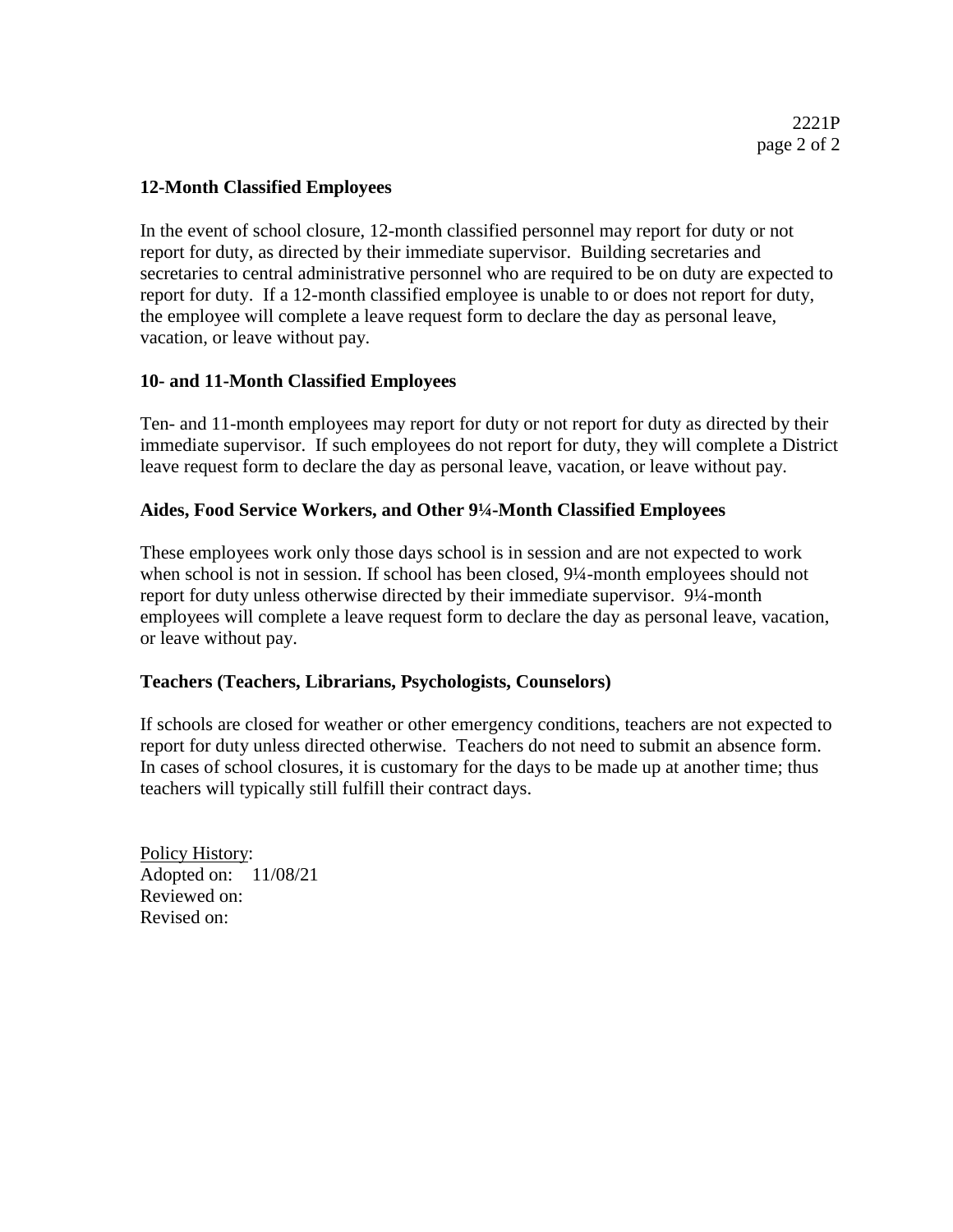# **INSTRUCTION** 2240

#### Summer School

The Board of Trustees authorizes a summer program of instructional offerings for the purpose of remediation of credit, maintenance of skills, and enrichment. All classes offered for credit must

meet minimum state requirements for accreditation and may be delivered at the school or at another offsite location. Remediation credit courses shall be offered for grades 9-12, in accordance with District advancement requirements. Credit course offerings must be approved by the Board of Trustees.

Policy History: Adopted on: 10/13/97 Reviewed on: Revised on: 08/18/08, 11/08/21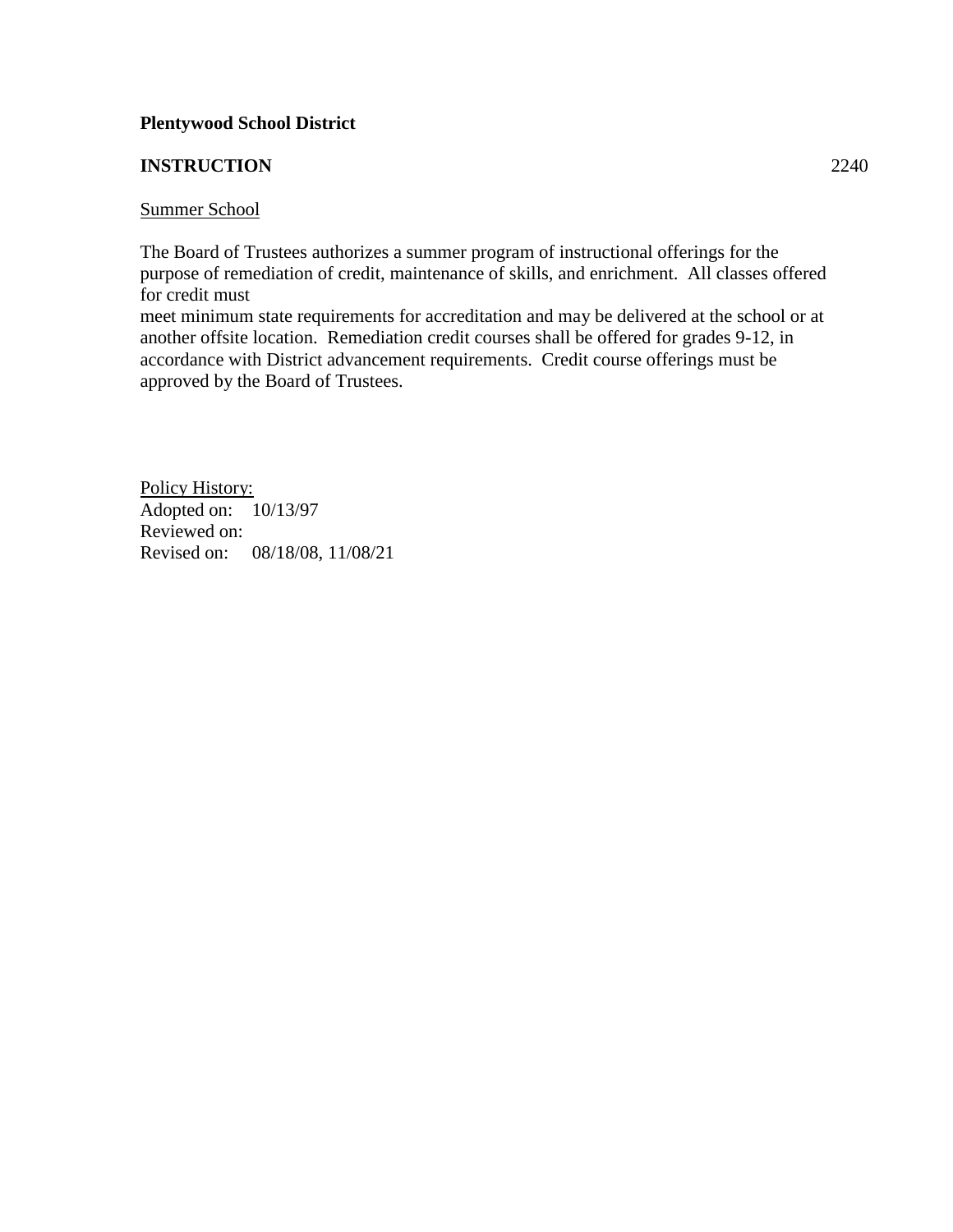# **INSTRUCTION** 2250

Efforts will be made to maximize the use of public school facilities and resources, realizing that education is a lifelong process involving the whole community. The District may make its resources available to adults within the limits of budget, staff, and classroom space. Daytime and/or evening use of classrooms, shops, and labs should be encouraged, provided there is no interference with or impairment of the regular school program.

Course offerings shall be developed in cooperation with a community education supervisor.

Legal Reference: § 20-7-703, MCA Trustees' policies for adult education

Policy History: Adopted on: 10-13-97 Revised on: Reviewed on: 08/18/08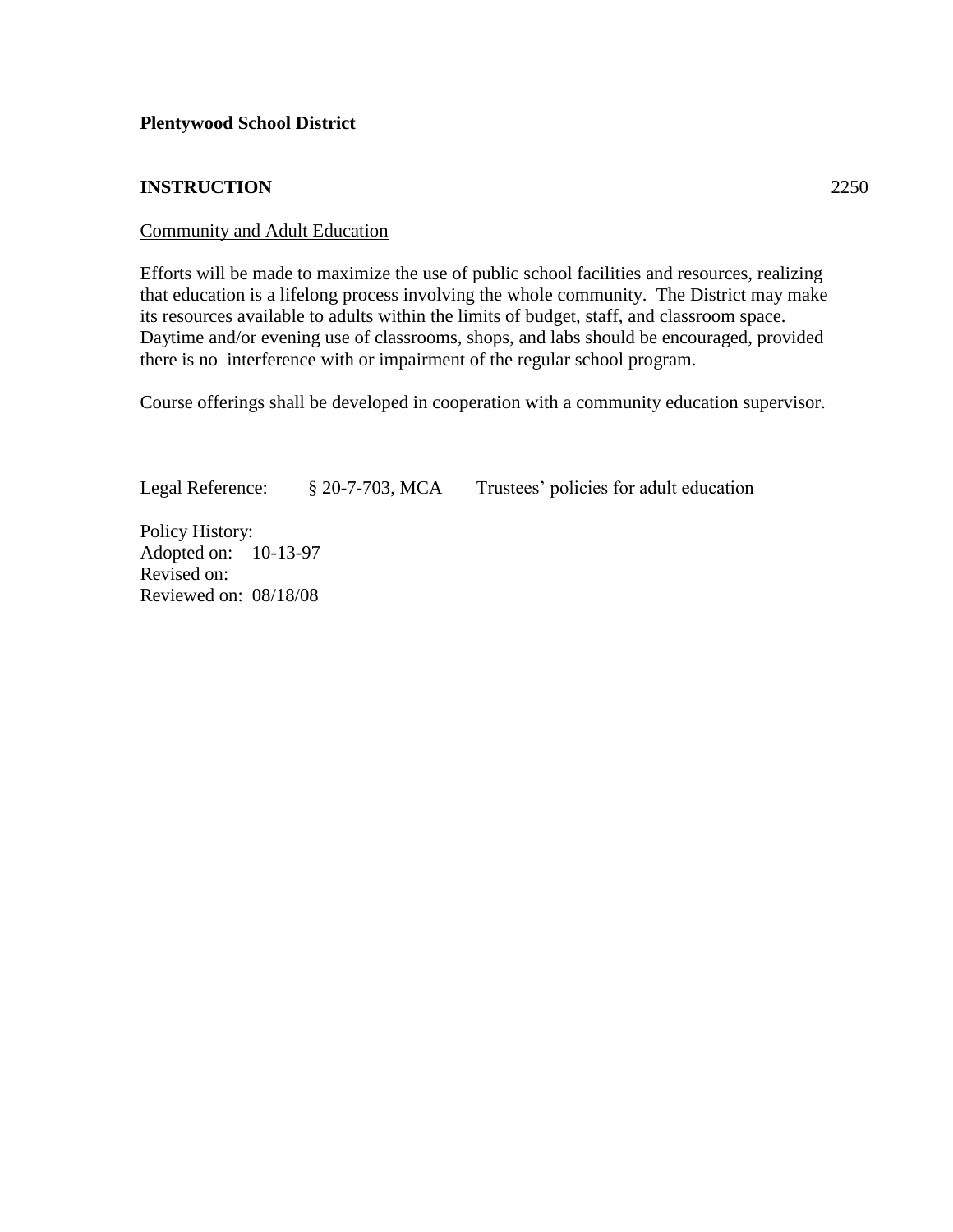### **INSTRUCTION** 2309

#### Library Materials

School library and classroom library books are primarily for use by District students and staff. Library books may be checked out by either students or staff. Individuals who check out books are responsible for the care and timely return of those materials. The building principal may assess fines for damaged or unreturned books.

District residents and parents or guardians of non-resident students attending the District may be allowed use of library books, at the discretion of the building principal. However, such access shall not interfere with regular school use of those books. Use of library books outside of the District is prohibited except for inter-library loan agreements with other libraries.

Any individual may challenge the selection of materials for the library/media center. The Uniform Complaint Procedure will be utilized to determine if challenged material is properly located in the library.

| <b>Cross Reference:</b> | 1700 Uniform Complaint Procedure<br>2314 Learning Materials Review |                                                                                            |
|-------------------------|--------------------------------------------------------------------|--------------------------------------------------------------------------------------------|
| Legal Reference:        |                                                                    | $\S$ 20-4-402(5), MCA Duties of district superintendent or county high<br>school principal |
|                         | $$20-7-203$ , MCA                                                  | Trustees' policies for school library                                                      |
|                         | § 20-7-204, MCA                                                    | School library book selection                                                              |
| Policy History:         |                                                                    |                                                                                            |
| Adopted on: 10/13/97    |                                                                    |                                                                                            |

Revised on: 07/17/07 Reviewed on: 08/18/08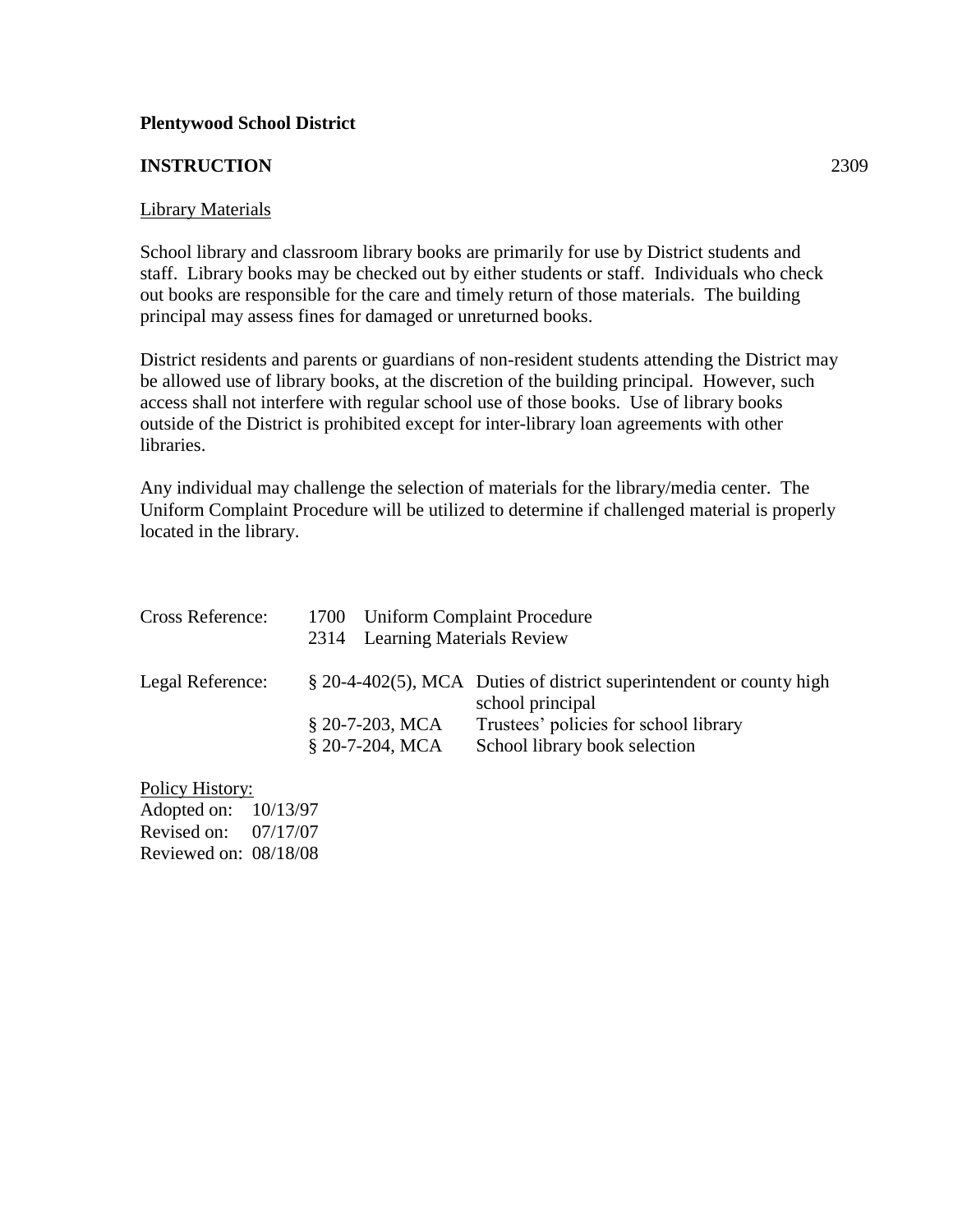#### **Plentywood K-12 Schools**

#### **INSTRUCTION** 2310

#### Selection of Library Materials

The District has libraries in every school, with the primary objective of implementing and supporting the educational program in the schools. It is the objective of these libraries to provide a wide range of materials on all appropriate levels of difficulty, with diversity of appeal and the presentation of different points of view.

The provision of a wide variety of library materials at all reading levels supports the District's basic principle that the school in a free society assists all students to develop their talents fully so that they become capable of contributing to the further good of that society.

In support of these objectives, the Board reaffirms the principles of intellectual freedom inherent in the First Amendment of the Constitution of the United States and expressed in the School Library Bill of Rights, endorsed by the American Association of School Librarians in 1969.

Although the Superintendent is responsible for selection of library materials, ultimate responsibility rests with the Board.

The Board, acting through the Superintendent, thereby delegates authority for selection of library materials to the principal in each of the schools. The principal further delegates that authority to the librarian in the school.

(NOTE: BY STATUTE, THE SUPERINTENDENT**, or a principal if there is no district superintendent,** HAS AUTHORITY AND IS RESPONSIBLE FOR SELECTION OF LIBRARY MATERIALS, SUBJECT TO BOARD APPROVAL. THE SUPERINTENDENT AND BOARD MAY NOT WANT TO DELEGATE THIS RESPONSIBILITY.)

| Legal reference: |                   | $\S$ 20-4-402(5), MCA Duties of district superintendent or county high |
|------------------|-------------------|------------------------------------------------------------------------|
|                  |                   | school principal                                                       |
|                  | $$20-7-203$ , MCA | Trustees' policies for school library                                  |
|                  | $$20-7-204$ , MCA | School library book selection                                          |

Policy History: Adopted on: 08/22/08 Reviewed on: Revised on: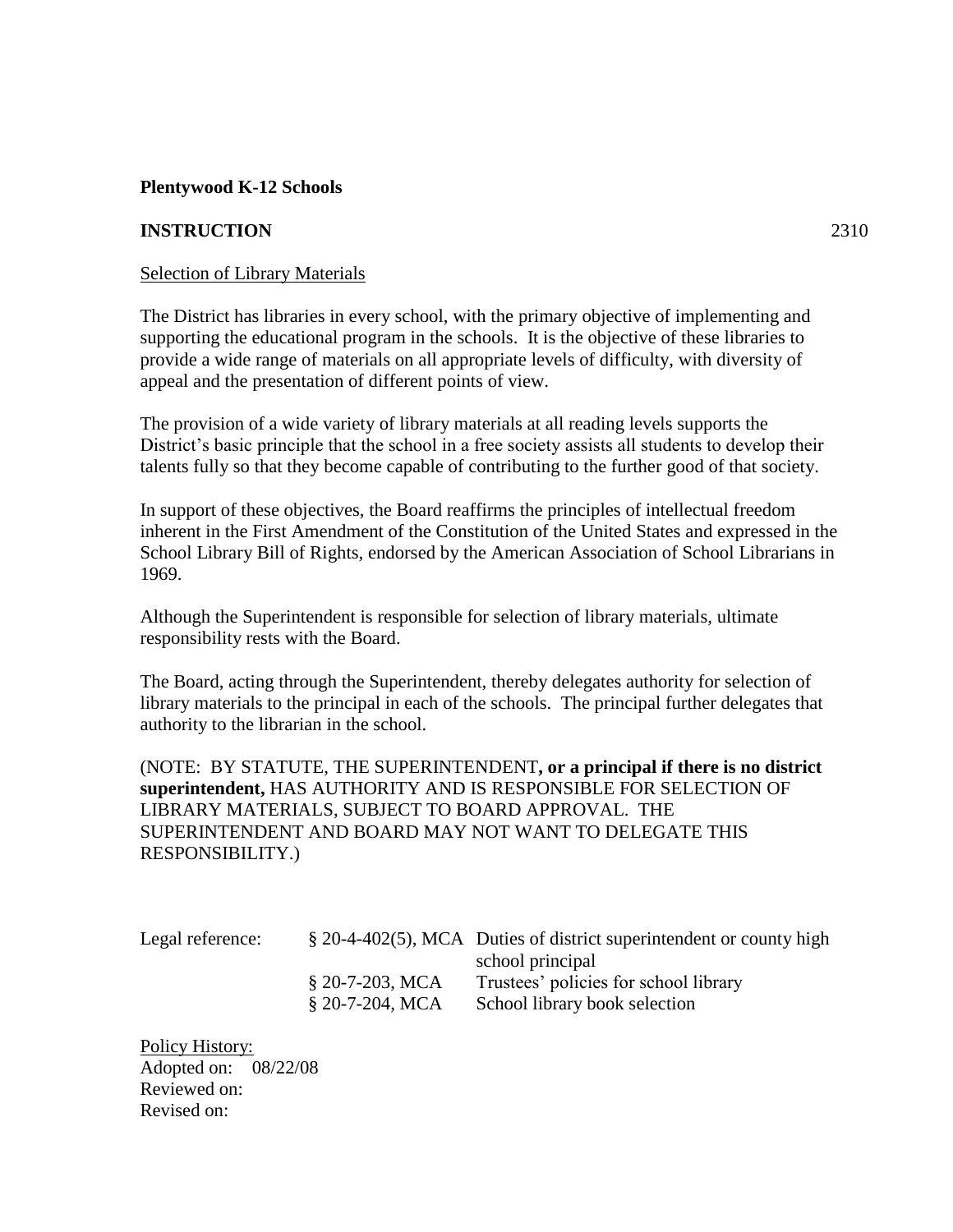# **Plentywood K-12 Schools**

# **INSTRUCTION** 2310P

# Selection of Library Materials

Selection of library materials is a professional task conducted by library staff. In selecting library materials, the librarian will evaluate the existing collection; assess curricula needs; examine materials; and consult reputable, professionally prepared selection aids.

# Weeding

When materials no longer meet criteria for selection, they will be weeded. Weeding is a necessary aspect of selection, since every library will contain works which may have answered a need at the time of acquisition, but which, with the passage of time, have become obsolete, dated, unappealing, or worn out.

Discarded materials will be clearly stamped:

# "WITHDRAWAL FROM PLENTYWOOD PUBLIC SCHOOL LIBRARY"

Materials will be discarded in compliance with § 20-6-604, MCA. When the decision to sell or dispose of library materials is made, the Board will adopt a resolution to sell or otherwise dispose of the material because it is or is about to become abandoned, obsolete, undesirable, or unsuitable for the school purposes of the District. The Board will publish a notice of the resolution in the newspaper of general circulation in Plentywood. The resolution may not become effective for fourteen (14) days after notice is published.

### Gifts

Gift materials may be accepted with the understanding they must meet criteria set for book selection.

Procedure History: Promulgated on: 08/22/08 Reviewed on: Revised on: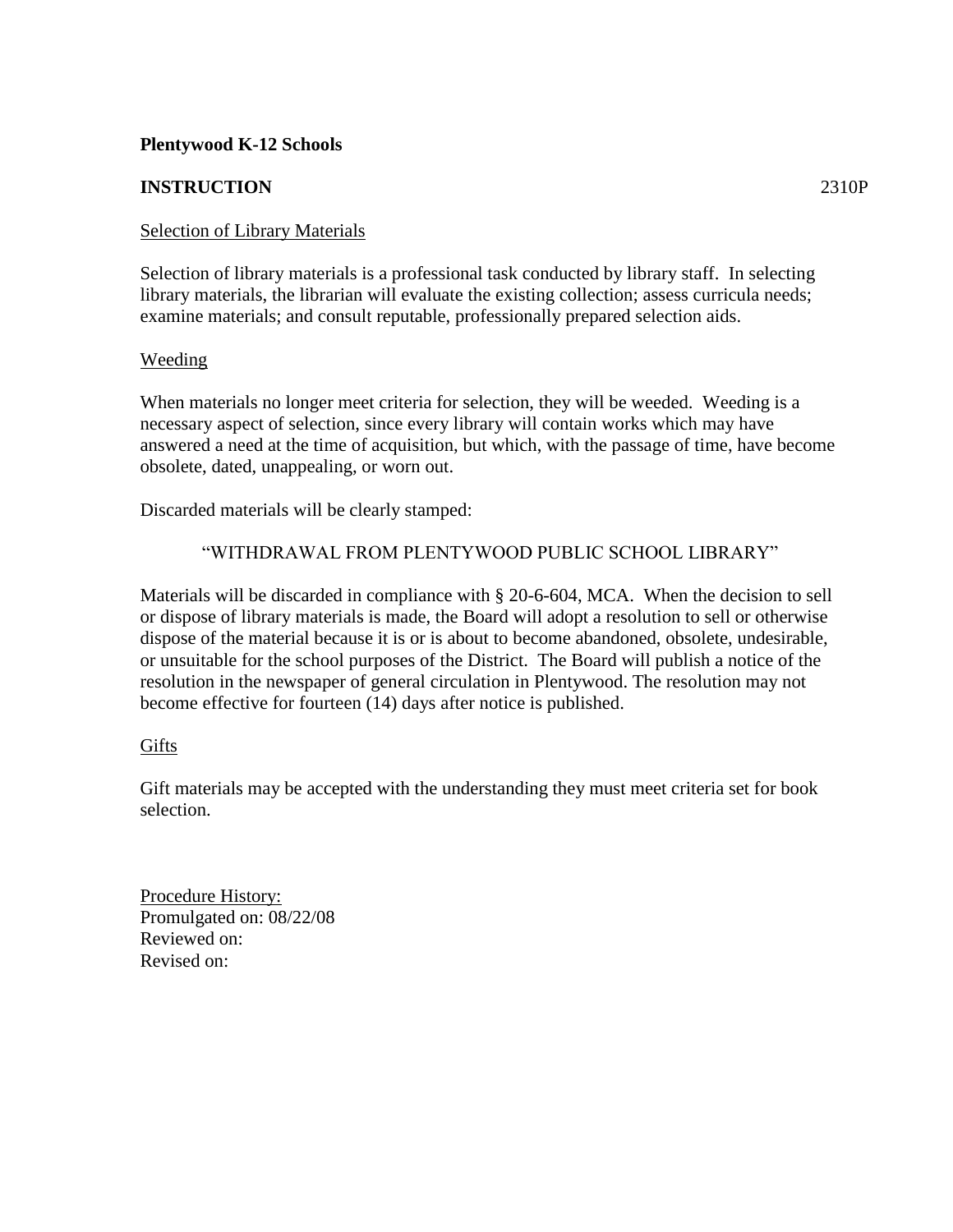# **INSTRUCTION** 2311

#### Instructional Materials

The Board is legally responsible to approve and to provide the necessary instructional materials used in the District. Textbooks and instructional materials should provide quality learning experiences for students and:

- Enrich and support the curriculum;
- Stimulate growth in knowledge, literary appreciation, aesthetic value, and ethical standards;
- Provide background information to enable students to make intelligent judgments;
- Present opposing sides of controversial issues;
- Be representative of the many religious, ethnic, and cultural groups and their contributions to our American heritage;
- Depict in an accurate and unbiased way the cultural diversity and pluralistic nature of American society.

Basic instructional course material in the fundamental skill areas of language arts, mathematics, science, and social studies should be reviewed at intervals not exceeding five (5) years. All instructional materials must be sequential and must be compatible with previous and future offerings.

Instructional materials may be made available for loan to students when the best interest of the District and student will be served by such a decision. Students will not be charged for normal wear. They will be charged replacement cost, however, as well as for excessive wear, unreasonable damage, or lost materials. The professional staff will maintain records necessary for the proper accounting of all instructional materials.

| Legal Reference: | $$20-4-402$ , MCA | Duties of district superintendent or county high |
|------------------|-------------------|--------------------------------------------------|
|                  |                   | school principal                                 |
|                  | $$20-7-601$ , MCA | Free textbook provisions                         |
|                  | $$20-7-602$ , MCA | Textbook selection and adoption                  |
|                  |                   |                                                  |

Policy History: Adopted on: 10-13-97 Revised on: Reviewed on: 08/18/08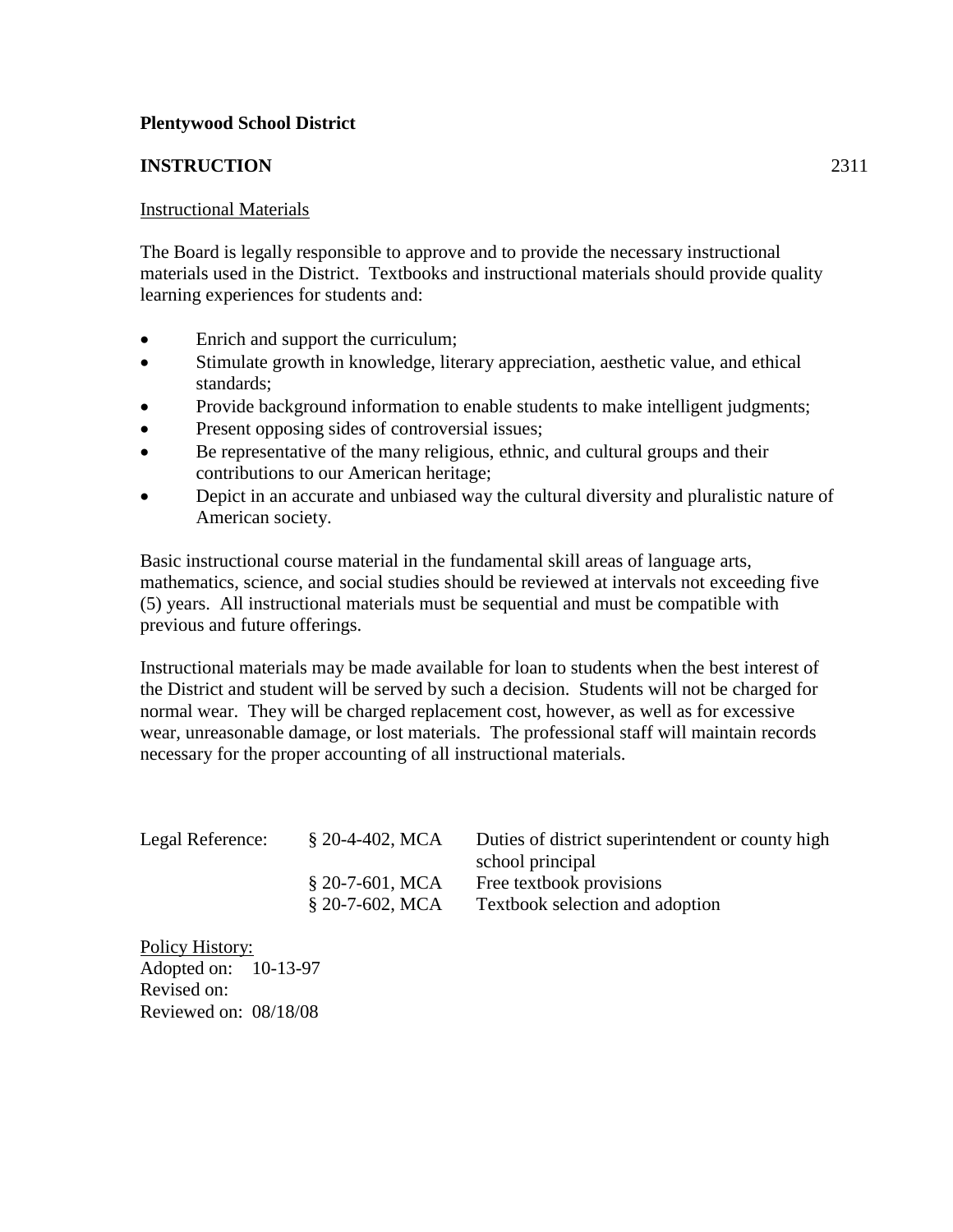### **INSTRUCTION** 2311P

#### Instructional Materials

Textbooks and instructional materials, both print and non-print, are selected based upon their quality and educational value, and must contribute to a general sense of the worth of all individuals regardless of sex, race, religion, nationality, ethnic origin, disability, or any other differences which may exist.

a curriculum committee shall consist of those members in a particular department and the supervising principal. The Superintendent shall recommend to the Board for consideration and adoption all textbooks and instructional materials based upon the recommendations of the curriculum committees. The Superintendent's recommendation to the Board shall include the following information:

- · recommended texts, including the title, publisher, copyright dates, number of copies desired and cost;
- · tests being replaced, publisher and copyright dates;
- · rationale for recommendation; and
- · selection method

Legal Reference: § 20-7-602, MCA Textbook Selection and Adoption

Procedure History: Promulgated on: 10-13-97 Revised on: Reviewed on: 08/18/08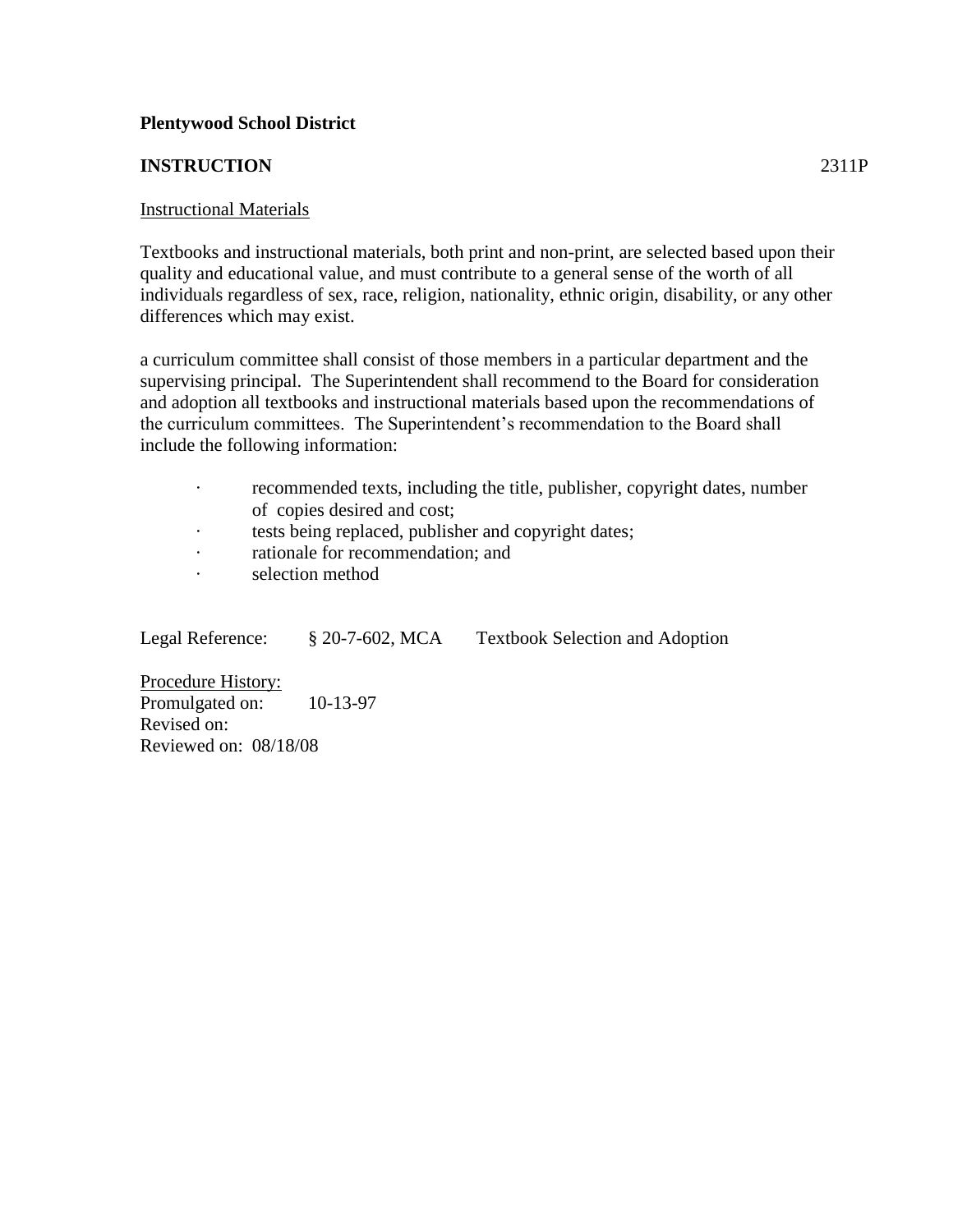# **INSTRUCTION** 2312

# Copyright

The District recognizes that federal law makes it illegal to duplicate copyrighted materials without authorization of the holder of the copyright, except for certain exempt purposes. Severe penalties may be imposed for unauthorized copying or use of audio, visual, digital, or printed materials and computer software, unless the copying or use conforms to the "fair use" doctrine.

Under the "fair use" doctrine, unauthorized reproduction of printed copyrighted materials is permissible for such purposes as criticism, comment, news reporting, teaching, scholarship, or research.

Under the fair use doctrine, each of the following four standards must be met in order to use the printed copyrighted document:

- Purpose and Character of the Use The use must be for such purposes as teaching or scholarship.
- Nature of the Copyrighted Work The type of work to be copied.
- Amount and Substantiality of the Portion Used Copying the whole of a work cannot be considered fair use; copying a small portion may be if these guidelines are followed.
- Effect of the Use Upon the Potential Market for or value of the Copyrighted Work If resulting economic loss to the copyright holder can be shown, even making a single copy of certain materials may be an infringement, and making multiple copies presents the danger of greater penalties.

While the District encourages its staff to enrich learning programs by making proper use of supplementary materials, it is the responsibility of staff to abide by District copying procedures and obey requirements of law. Under no circumstances will it be necessary for staff to violate copyright requirements in order to properly perform their duties. The District cannot be responsible for any violations of the copyright law by its staff.

The display of dramatic performances, musical works, motion pictures or television programing to students may only occur for educational purposes under the following standards:

- During onsite instruction
- When viewed in a classroom or designated place of instruction
- With a lawfully made copy or via an authorized account
- As a regular part of instruction and directly related to the curriculum

Employees should contact the administration with inquiries about accessing lawful copies of materials or accounts to access materials available via online platforms to ensure compliance with copyright laws.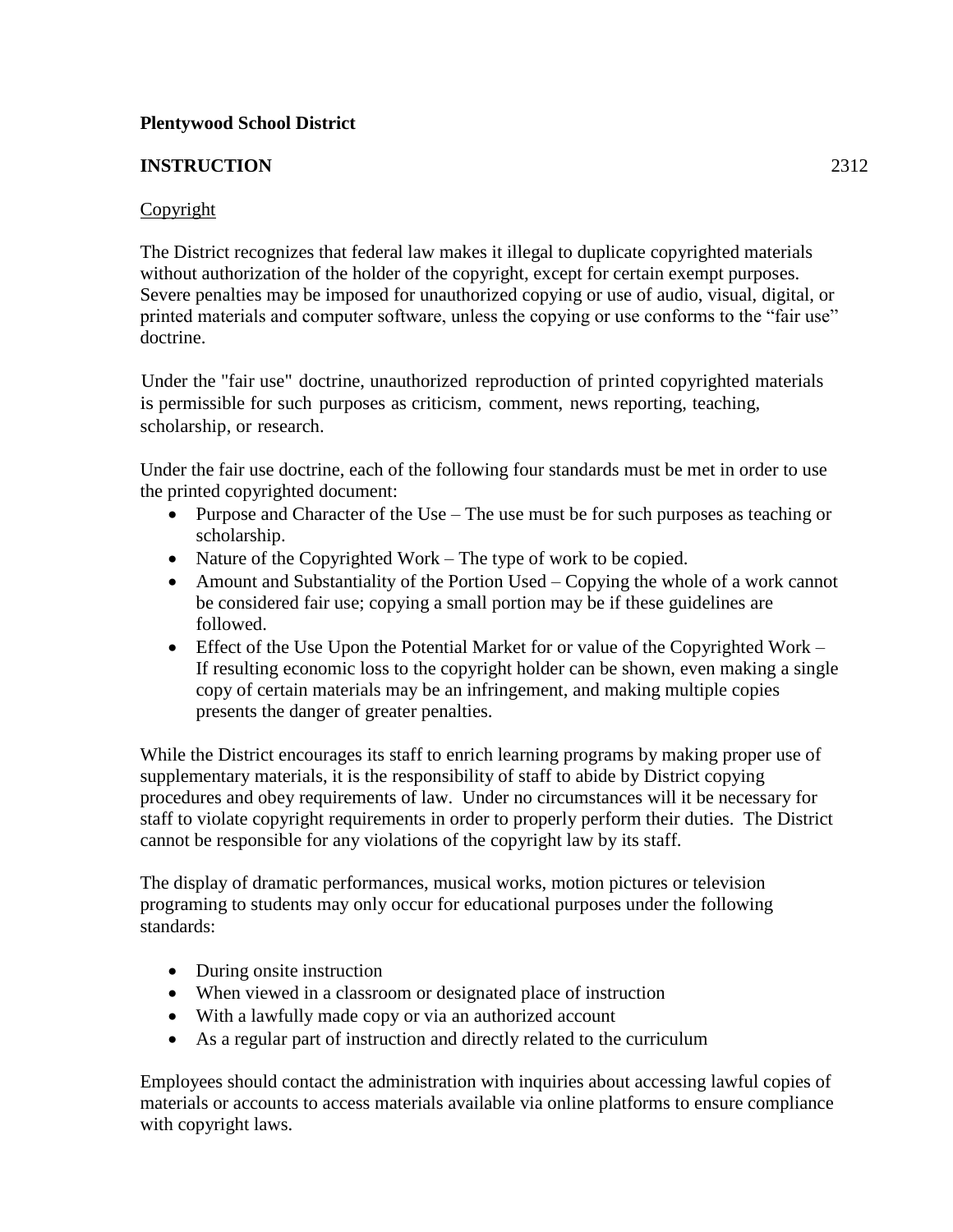#### 2312 Page 2 of 2

Any staff member who is uncertain as to whether reproducing or using copyrighted material complies with District procedures or is permissible under the law should consult the Superintendent. The Superintendent will assist staff in obtaining proper authorization to copy or use protected materials, when such authorization is required.

Legal Reference: 17 USC 101 - 1332 Federal Copyright Law of 1976

Policy History: Adopted on: 10/13/97 Reviewed on: 08/18/08 Revised on: 11/12/12, 05/09/22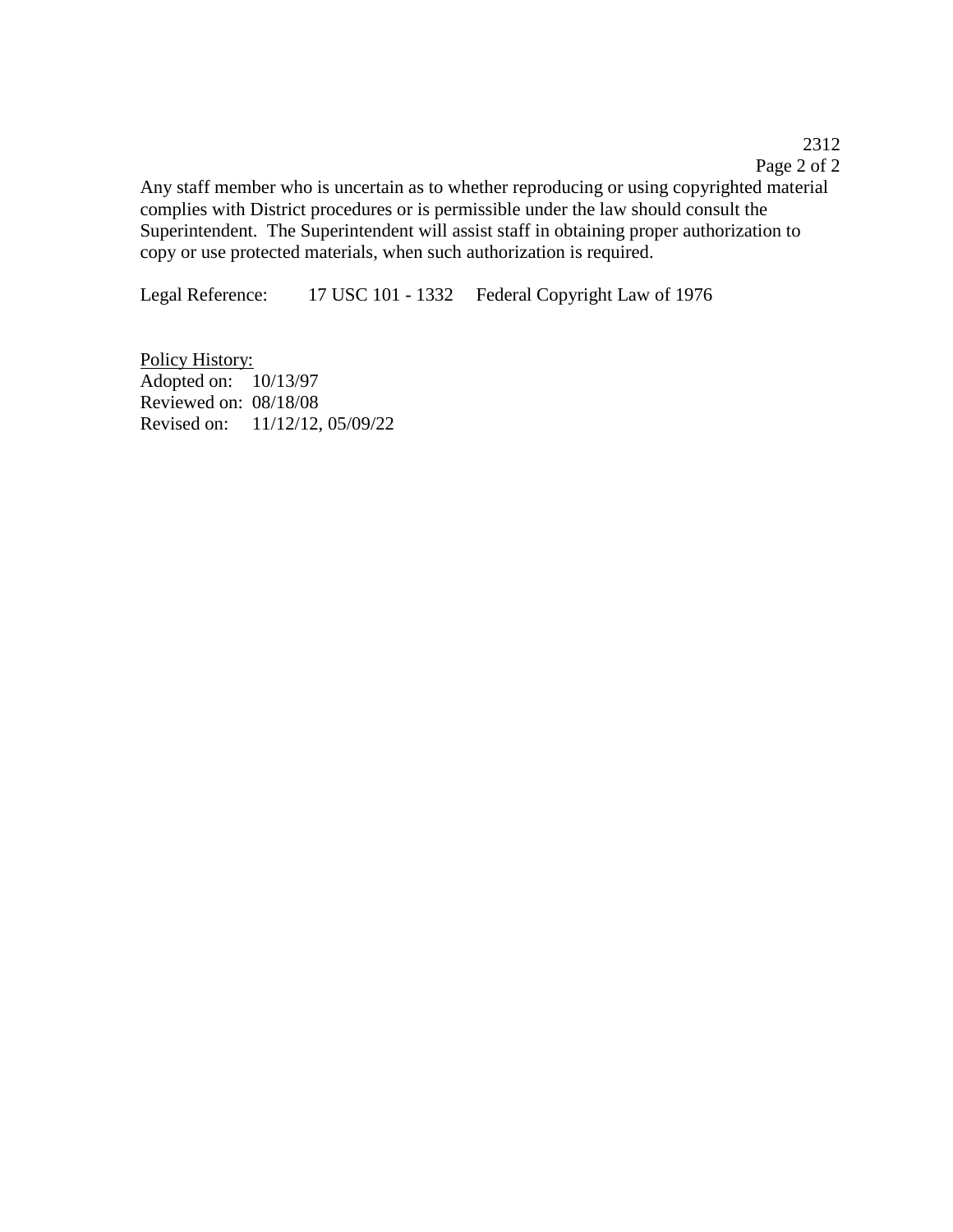# **INSTRUCTION** 2314

#### Learning Materials Review

Citizens objecting to specific materials used in the District are encouraged to discuss their concerns with the building principal prior to pursuing a formal complaint.

A formal request to remove an item from the school or limit its use must be in writing and will be acted upon by the Superintendent. A spokesperson for each side of the issue will be heard by the Superintendent if requested. A written decision will be delivered to the complainant within forty (40) school days. Any appeal of this decision must be delivered in writing to the Curriculum Committee within fourteen (14) calendar days. The Board as a whole will make the final decisions on appeals.

Learning materials, for the purposes of this policy, are considered to be any material used in classroom instruction, library materials, or any materials to which a teacher might refer a student as part of the course of instruction.

Policy History: Adopted on: 10-13-97 Revised on: Reviewed on: 08/18/08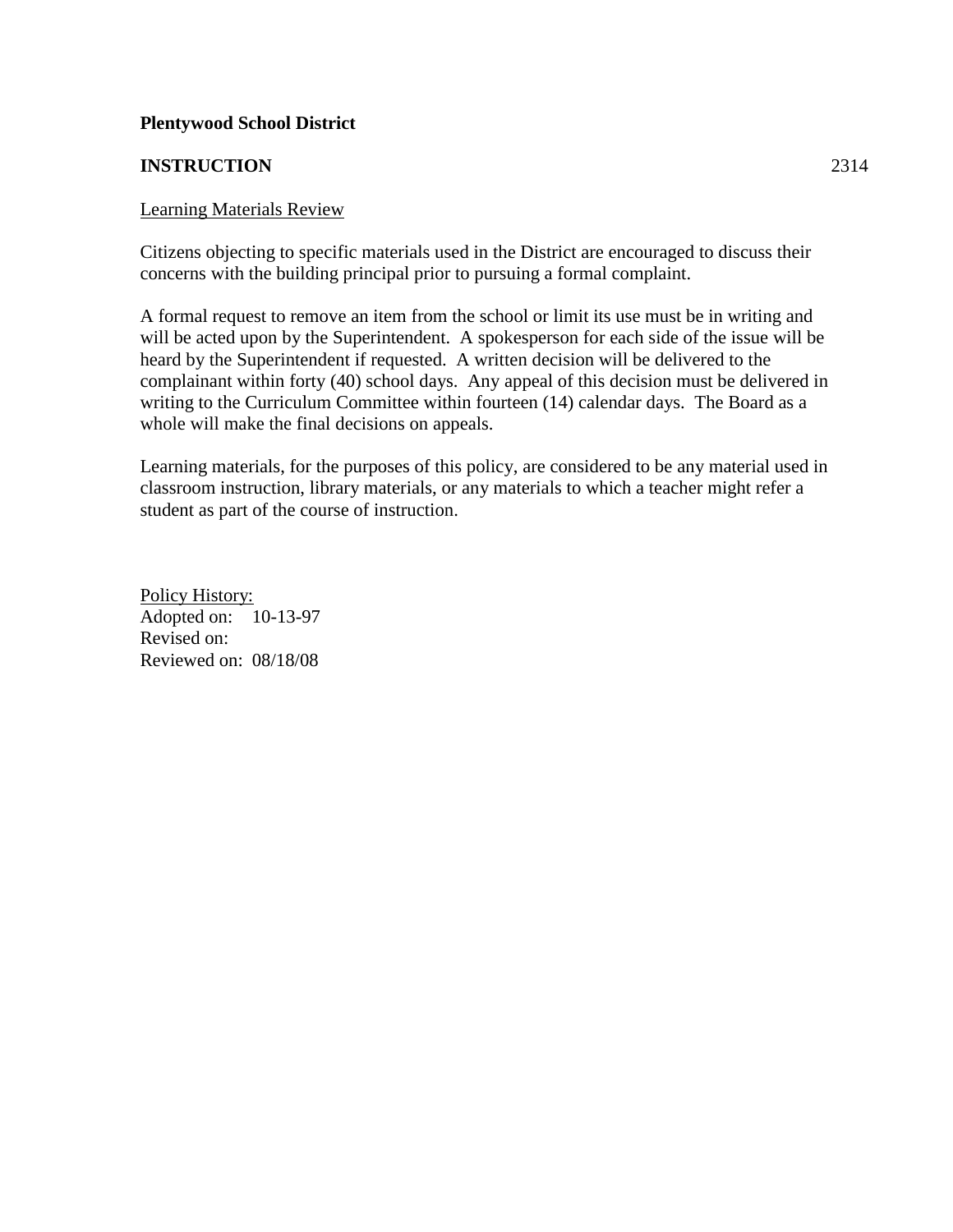# **INSTRUCTION** 2320

#### Field Trips, Excursions, and Outdoor Education

The Board recognizes that field trips, when used as a device for teaching and learning integral to the curriculum, are an educationally sound and important ingredient in the instructional program of the schools. Such trips can supplement and enrich classroom procedures by providing learning experiences in an environment beyond the classroom. The Board also recognizes that field trips may result in lost learning opportunities in missed classes. Therefore, the Board endorses the use of field trips, when educational objectives achieved by the trip clearly outweigh any lost in-class learning opportunities.

Field trips which will take students out of the country must be approved in advance by the Board. The Superintendent has the authority to approve all other field trips.

The Superintendent shall develop procedures for the operation of a field trip which will insure that the safety of the student shall be protected. Each field trip must be integrated with the curriculum and coordinated with classroom activities which enhance its usefulness.

No staff members may solicit students during instructional time for any privately arranged field trip or excursion, without Board permission.

The presence of a person with a currently valid first aid card is required during schoolsponsored activities, including field trips, athletic, and other off-campus events.

Maintenance

Legal Reference: ARM 37.111.825 Health Supervision and

Policy History: Adopted on: 10/13/97 Revised on: 10/09/01, 11/08/05 Reviewed on: 08/18/08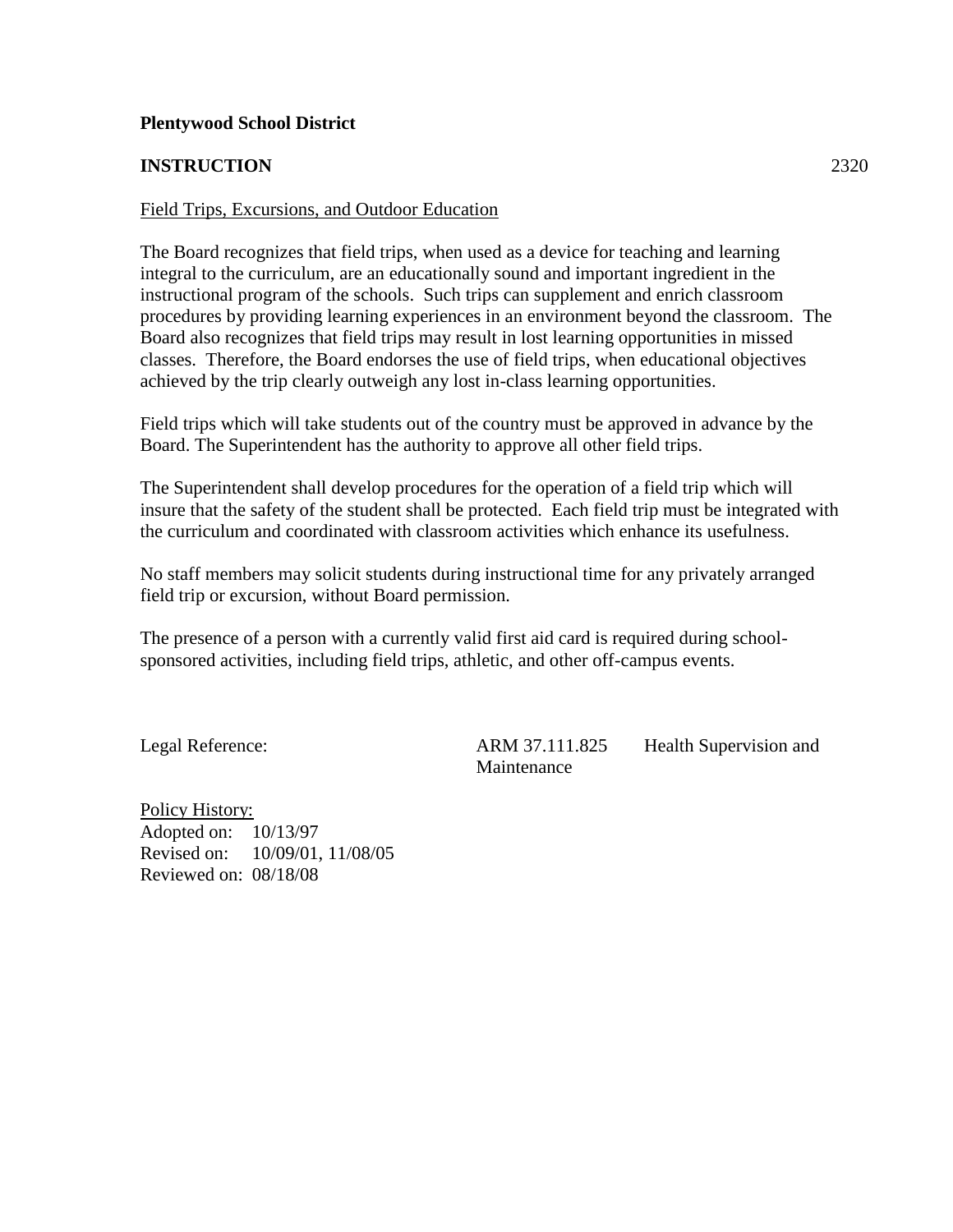# **INSTRUCTION** 2330

### Controversial Issues and Academic Freedom

The District will offer courses of study which will afford learning experiences appropriate to levels of student understanding. The instructional program respects the right of students to face issues, to have free access to information, to study under teachers in situations free from prejudice, and to form, hold, and express their own opinions without personal prejudice or discrimination.

Teachers will guide discussions and procedures with thoroughness and objectivity to acquaint students with the need to recognize various points of view, importance of fact, value of good judgment, and the virtue of respect for conflicting opinions.

The Board encourages and supports the concept of academic freedom, recognizing it as a necessary condition to aid in maintaining an environment conducive to learning and to the free exchange of ideas and information.

In a study or discussion of controversial issues or materials, however, the Board directs teaching staff to take into account the following criteria:

- 1. Relative maturity of students;
- 2. District philosophy of education;
- 3. Community standards, morals, and values;
- 4. Necessity for a balanced presentation; and
- 5. Necessity to seek prior administrative counsel and guidance in such matters.

Legal Reference: Article X, Sec. 8, Montana Constitution - School district trustees § 20-3-324(16) and (17), MCA Powers and duties

Policy History: Adopted on: 10-13-97 Revised on: Reviewed on: 08/18/08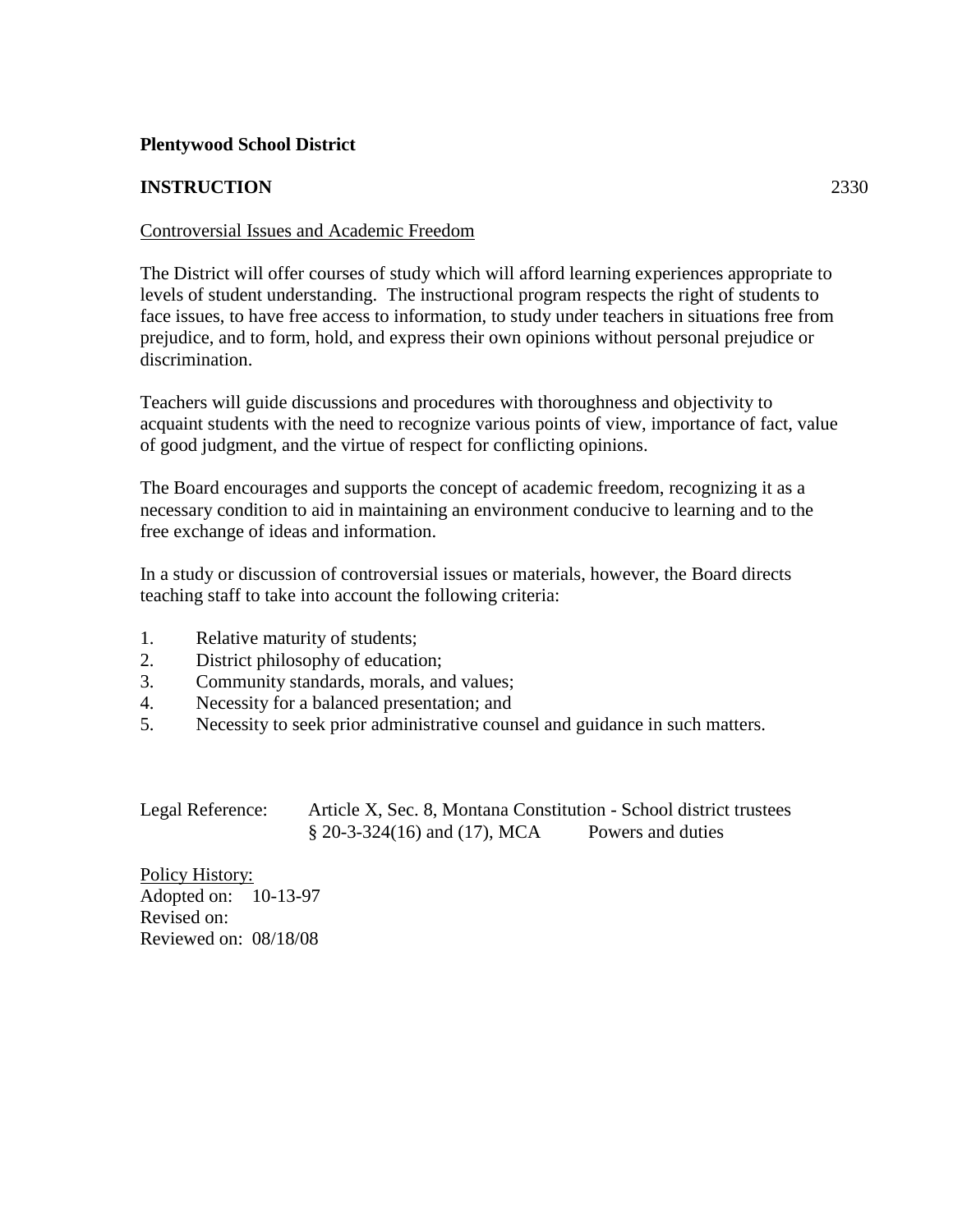### **INSTRUCTION** 2332

#### Religion and Religious Activities

In keeping with the United States and Montana Constitutions and judicial decisions, the District may not support any religion or endorse religious activity. At the same time, the District may not prohibit private religious expression by students. This policy provides direction to students and staff members about the application of these principles to student religious activity at school.

#### Student Prayer and Discussion

Students may pray individually or in groups and may discuss their religious views with other students, as long as they are not disruptive or coercive. The right to engage in voluntary prayer does not include the right to have a captive audience listen, to harass other students, or to force them to participate. Students may pray silently in the classroom, except when they are expected to be involved in classroom instruction or activities.

#### Staff Members

Staff members are representatives of the District and must "navigate the narrow channel between impairing intellectual inquiry and propagating a religious creed." They may not encourage, discourage, persuade, dissuade, sponsor, participate in, or discriminate against a religious activity or an activity because of its religious content. They must remain officially neutral toward religious expression.

#### Graduation Ceremonies

Graduation is an important event for students and their families. In order to assure the appropriateness and dignity of the occasion, the District sponsors and pays for graduation ceremonies and retains ultimate control over their structure and content.

District officials may not invite or permit members of the clergy to give prayers at graduation. Furthermore, District officials may not organize or agree to requests for prayer by other persons at graduation, including requests by students to open or deliver a prayer at graduation. The District may not prefer the beliefs of some students over the beliefs of others, coerce dissenters or nonbelievers, or communicate any endorsement of religion.

#### Baccalaureate Ceremonies

Students and their families may organize baccalaureate services, at which attendance must be entirely voluntary. Organizers of baccalaureate services may rent and have access to school facilities on the same basis as other private groups and may not receive preferential treatment. The District may not be identified as sponsoring or endorsing baccalaureate services. District

funds, including paid staff time, may not be used directly or indirectly to support or subsidize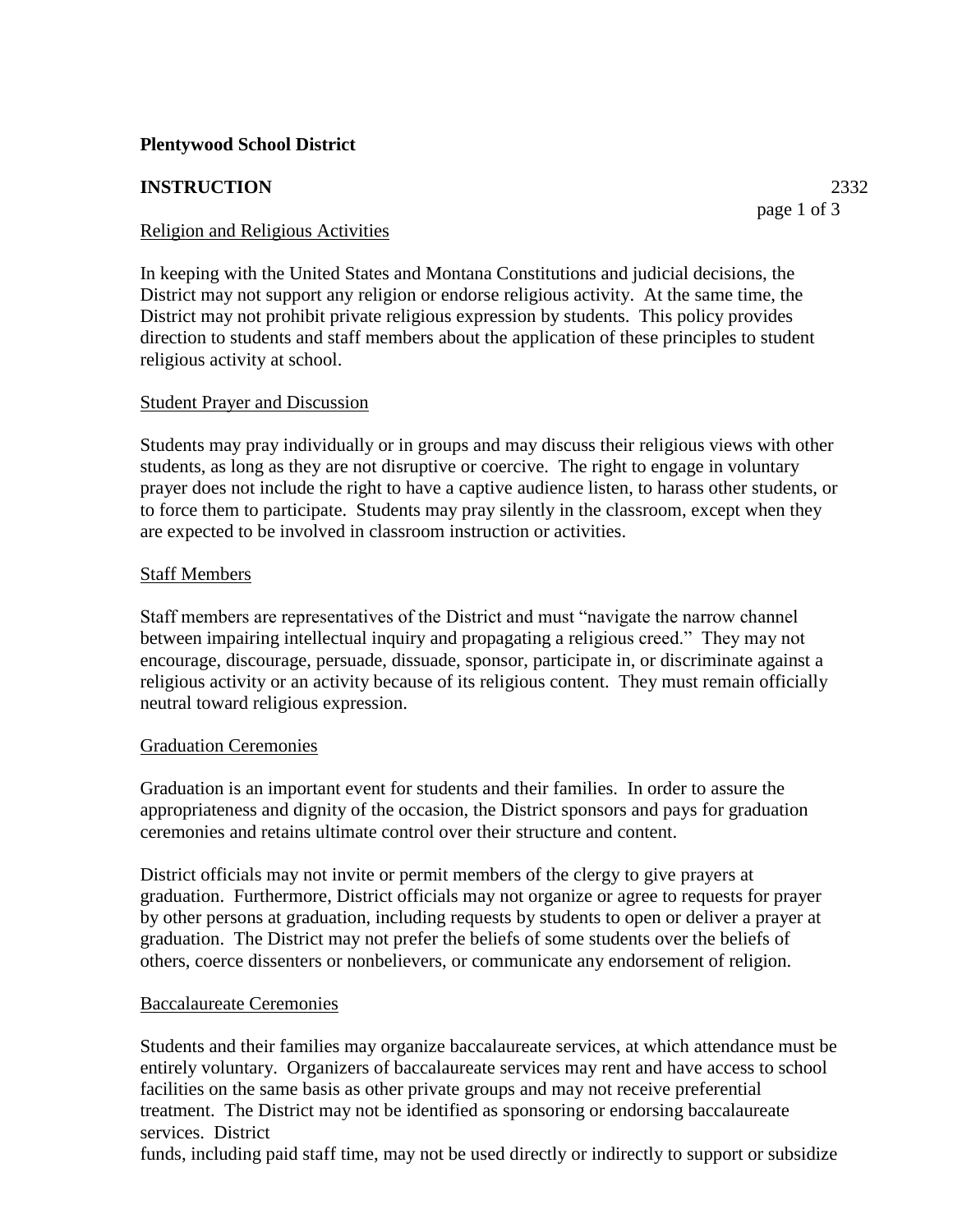any religious services.

# Assemblies, Extracurricular and Athletic Events

District officials may not invite or permit members of the clergy, staff members, or outsiders to give prayers at school-sponsored assemblies and extracurricular or athletic events. District officials also may not organize or agree to student requests for prayer at assemblies and other school-sponsored events. Furthermore, prayer may not be broadcast over the school public address system, even if the prayer is nonsectarian, nonproselytizing, and initiated by students.

### Student Religious Expression and Assignments

Students may express their individual religious beliefs in reports, tests, homework, and projects. Staff members should judge their work by ordinary academic standards, including substance, relevance, appearance, composition, and grammar. Student religious expression should neither be favored nor penalized.

### Religion in the Curriculum

Staff members may teach students about religion in history, art, music, literature, and other subjects in which religious influence has been and continues to be felt. However, staff members may not teach religion or advocate religious doctrine or practice. The prohibition against teaching religion extends to curricular decisions which promote religion or religious beliefs.

School programs, performances, and celebrations must serve an educational purpose. The inclusion of religious music, symbols, art, or writings is permitted, if the religious content has a historical or independent educational purpose which contributes to the objectives of the approved curriculum. School programs, performances, and celebrations cannot promote, encourage, discourage, persuade, dissuade, or discriminate against a religion or religious activity and cannot be oriented to religion or a religious holiday.

### Student Religious Groups

Students may gather as non-curricular groups to discuss or promote religion in accordance with District Policy 3233.

### Distribution of Religious Literature

Students may distribute religious literature to their classmates, subject to the same constitutionally acceptable restrictions the District imposes on distribution of other nonschool literature. Outsiders may not distribute religious or other literature to students on school

property, consistent with and pursuant to the District policy on solicitations (Policy 4321).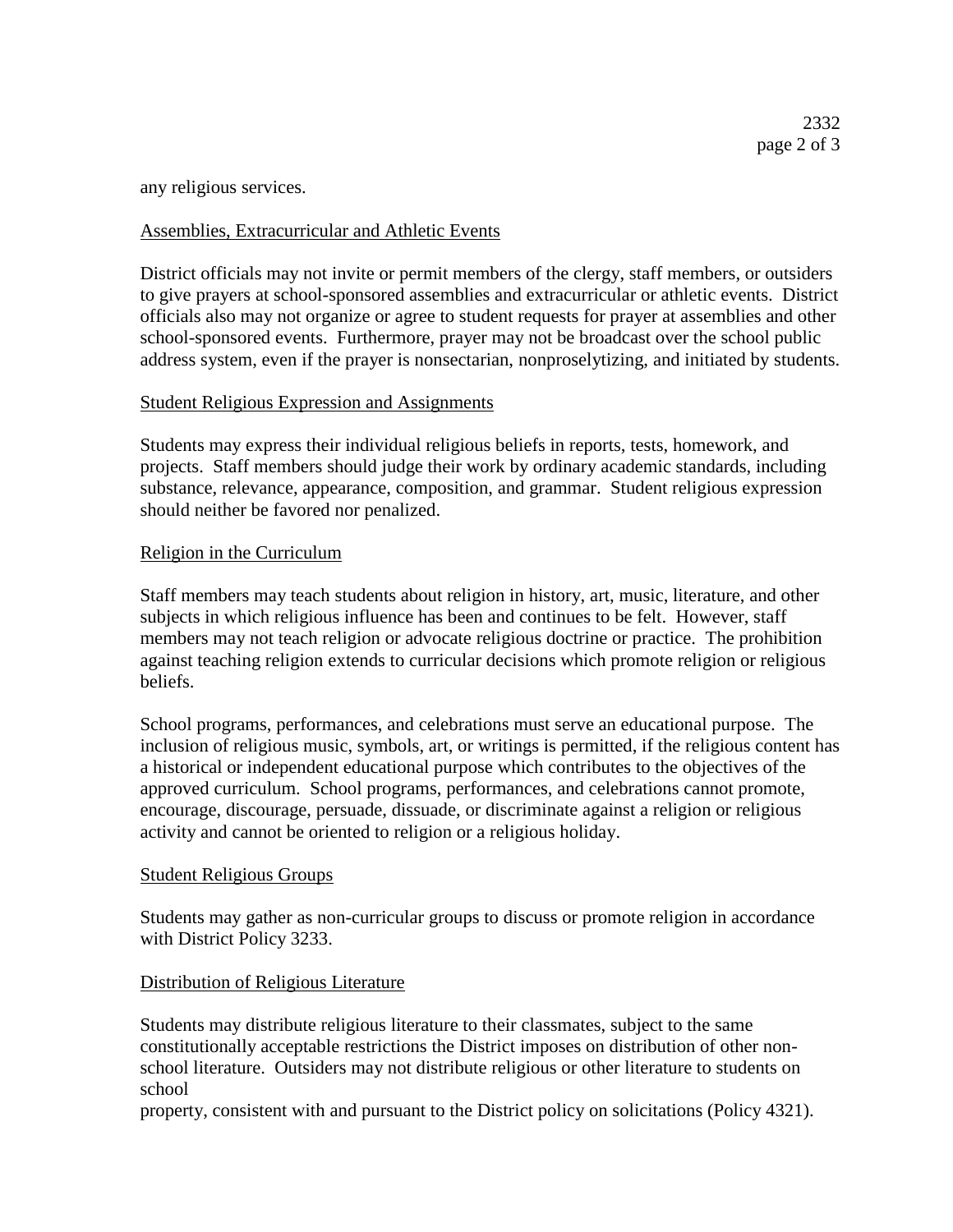### Religious Holidays

Staff members may teach objectively about religious holidays and about religious symbols, music, art, literature, and drama which accompany the holidays. They may celebrate the historical aspects of the holidays but may not observe them as religious events.

Cross Reference: Policy 3550 – Student Clubs Policy 3233 - Student Use of Buildings Policy 3510 - School Sponsored Activities

Policy History: Adopted on: 10/13/1997 Reviewed on: Revised on: 08/22/08, 11/12/2012, 09/13/21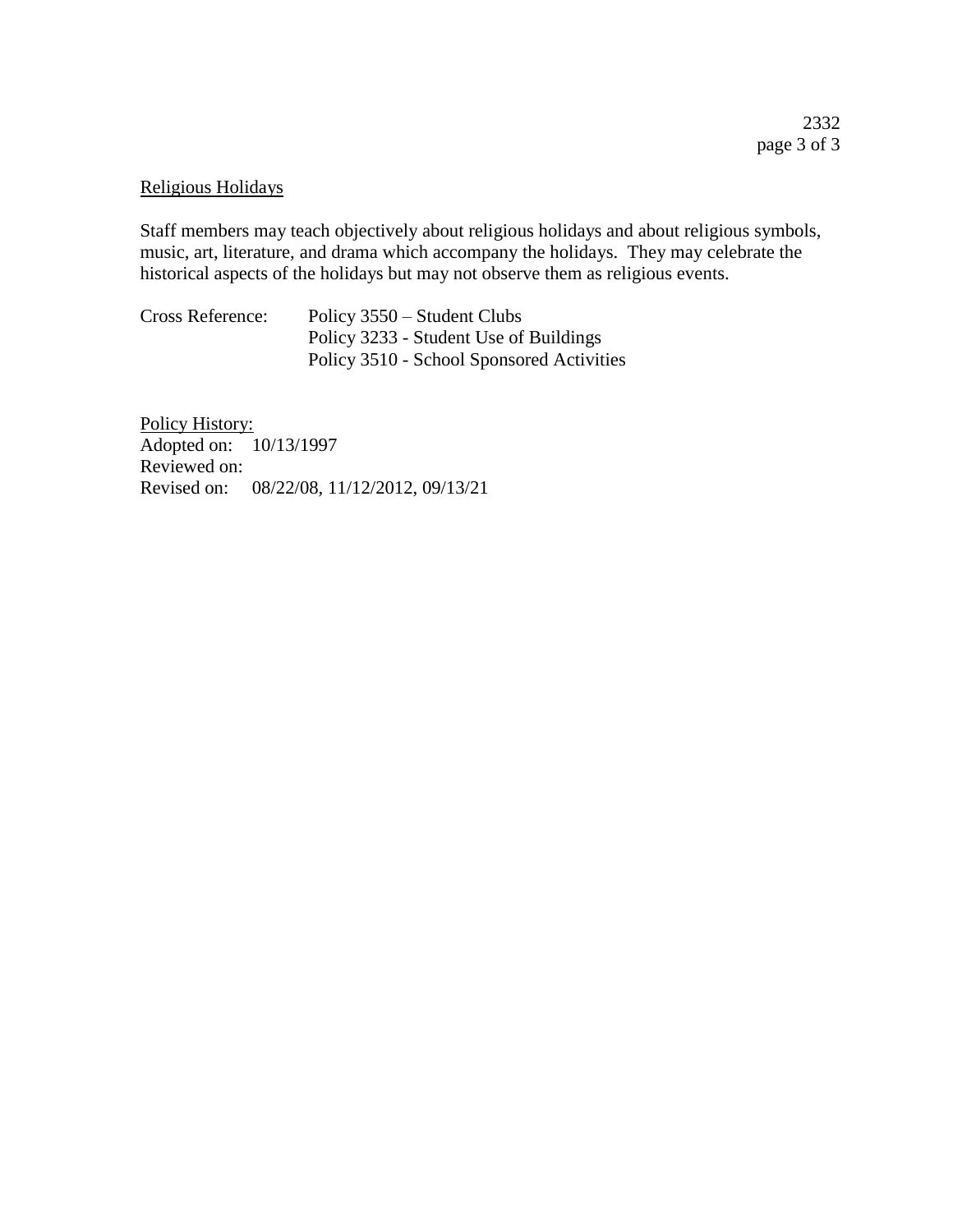#### **Plentywood K-12 Schools**

#### **INSTRUCTION** 2333

#### Participation in Commencement Exercises

### Statement of Policy

A student's right to participate in a commencement exercise of the graduating class at Plentywood High School is an honor. As such, participation in this ceremony is reserved for those members of the graduating class who have completed all state and local requirements for graduation before the date of the ceremony. Students who complete their requirements after the date of commencement exercises will receive their diplomas at that time.

#### Organization and Content of Commencement Exercises

The school district will permit students to honor their American Indian heritage through the display of culturally significant tribal regalia at commencement ceremonies. Any item that promotes drug use, weapon use, threats of violence, sexual harassment, bullying, or other intimidation, or violates another district policy, state, or federal law may not be worn during graduation.

The school administration may invite graduating students to participate in high school graduation exercises according to academic class standing or class officer status. Any student who, because of academic class standing, is requested to participate may choose to decline the invitation.

The school administrators will review presentations and specific content, and may advise participants about appropriate language for the audience and occasion. Students selected to participate may choose to deliver an address, poem, reading, song, musical presentation, or any other pronouncement of their choosing.

The printed program for a commencement exercise will include the following paragraphs:

*Any presentation by participants of graduation exercises is the private expression of an individual participant and does not necessarily reflect any official position of the District, its Board, administration, or employees, nor does it necessarily indicate the views of any other graduates.*

*The Board recognizes that at graduation time and throughout the course of the educational process, there will be instances when religious values, religious practices, and religious persons will have some interaction with the public schools and students. The Board, while not endorsing any religion, recognizes the rights of individuals to have the freedom to express their individual political, social, or religious views.*

| Legal Reference: |                   | Art. II, Sec. 5, Montana Constitution - Freedom of religion            |
|------------------|-------------------|------------------------------------------------------------------------|
|                  |                   | Art. X, Sec. 1(2), Montana Constitution – Educational Goals and Duties |
|                  |                   | Art. X, Sec. 7, Montana Constitution - Nondiscrimination in education  |
|                  |                   | $\S$ 20-5-201(3), MCA Duties and Sanctions                             |
|                  | $$20-1-308$ , MCA | Religious instruction released time program                            |
|                  | $$20-7-112$ , MCA | Sectarian publications prohibited and prayer                           |
|                  |                   | permitted                                                              |
|                  |                   |                                                                        |

Policy History: Adopted on: 08/22/08 Reviewed on: Revised on: 12/09/08, 11/12/12, 04/08/19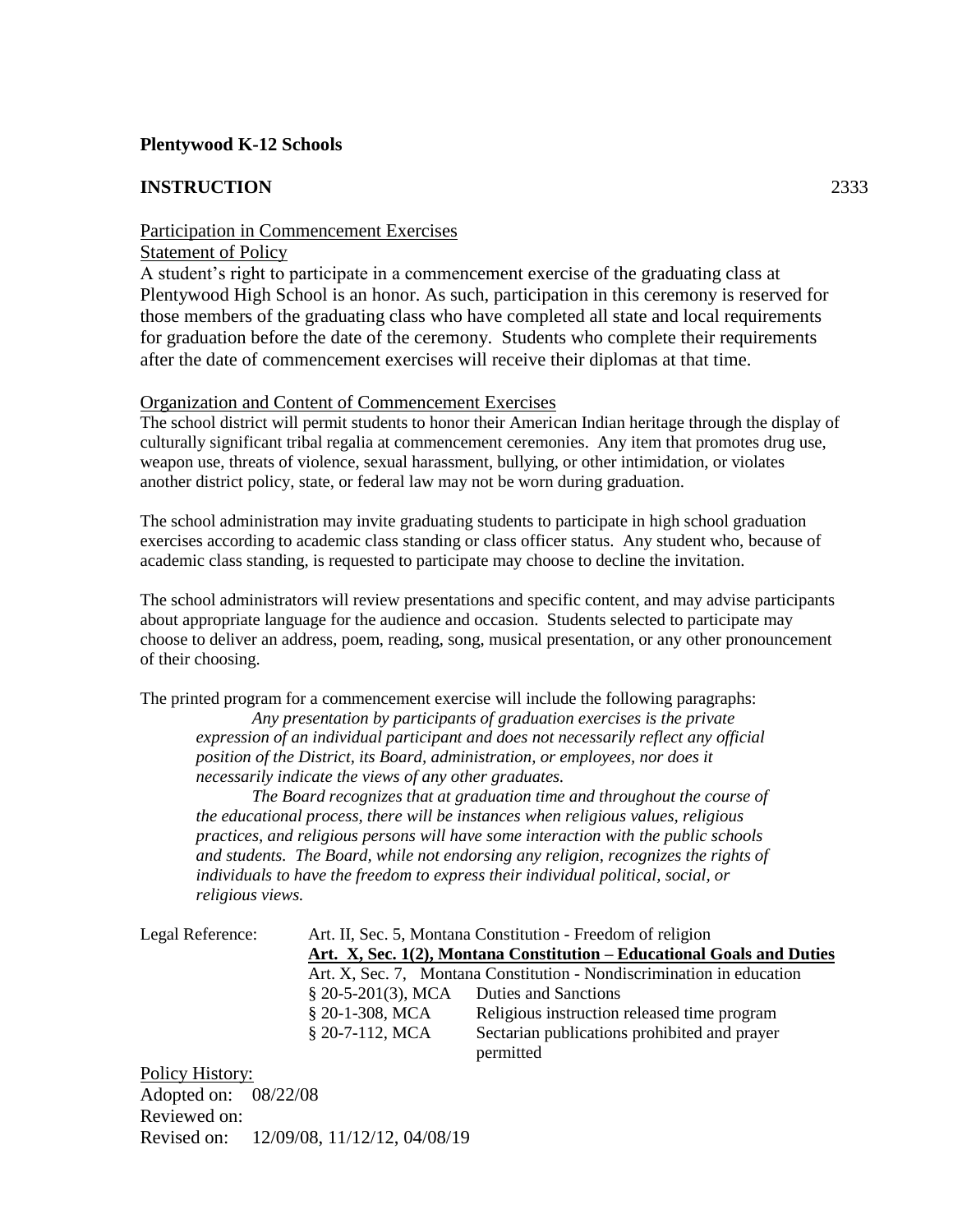### **INSTRUCTION**

#### Release Time for Religious Instruction

The District may provide for a religious instruction released time program, under which a student may be released, on written request of a parent(s) or guardian(s), except that no such program will take place in public school property. Such release will not adversely affect a student's attendance.

| Legal Reference: | Art. II, Sec. 5, Montana Constitution – Freedom of religion |                                                            |
|------------------|-------------------------------------------------------------|------------------------------------------------------------|
|                  |                                                             | Art X, Sec. 7, Montana Constitution – Nondiscrimination in |
|                  | education                                                   |                                                            |
|                  | $$20-1-308$ , MCA                                           | Religious instruction released time program                |
|                  |                                                             |                                                            |

Policy History: Adopted on: 11-8-05 Revised on: Reviewed on: 08/18/08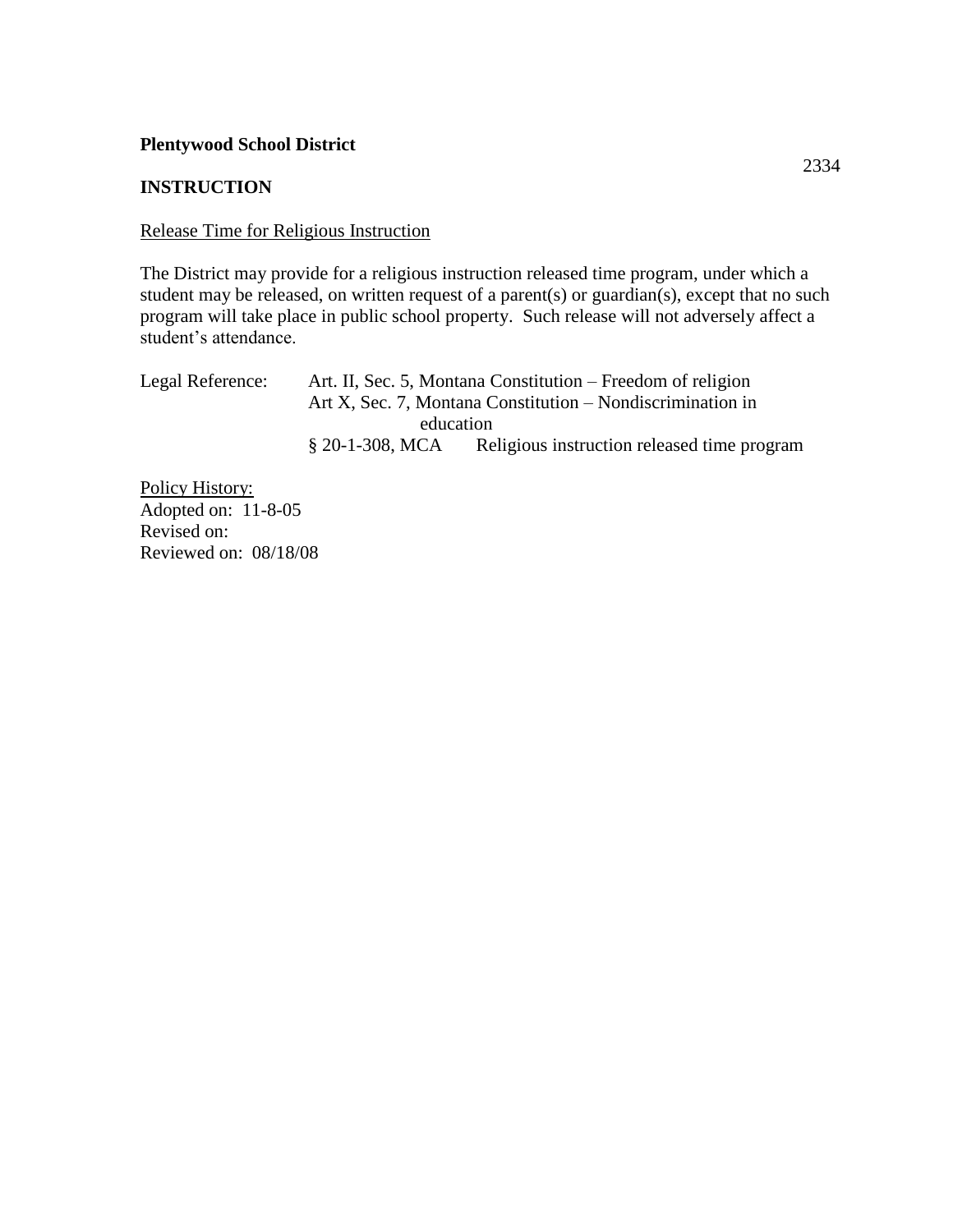### **INSTRUCTION** 2335

#### Health Enhancement

Health, family life, and sex education, including information about parts of the body, reproduction, and related topics, will be included in the instructional program as appropriate to grade level and course of study. An instructional approach will be developed after consultation with parents and other community representatives. Parents may ask to review materials to be used and may request that their child be excluded from sex education class sessions without prejudice.

The Board believes HIV/AIDS and other STD/STI instruction is most effective when integrated into a comprehensive health education program. Instruction must be appropriate to grade level and development of students and must occur in a systematic manner. The Board particularly desires that students receive proper education about HIV and other STD/STI's, before they reach the age when they may adopt behaviors which put them at risk of contracting the disease.

In order for education about HIV and other STD/STI's to be most effective, the Superintendent will require that faculty members who present this instruction receive continuing in-service training, which includes appropriate teaching strategies and techniques. Other staff members not involved in direct instruction, but who have contact with students, will receive basic information about HIV/AIDS and other STD/STI's and instruction in use of universal precautions when dealing with body fluids.

In accordance with Board policy, parents will have an opportunity to review the HIV/STD/STI education program, before it is presented to students.

Legal Reference: §§ 50-16-1001, et seq., MCA AIDS Education and Prevention (AIDS Prevention Act)

Policy History: Adopted on: 10-13-97 Reviewed on: Revised on: 08/22/08, 11/12/2012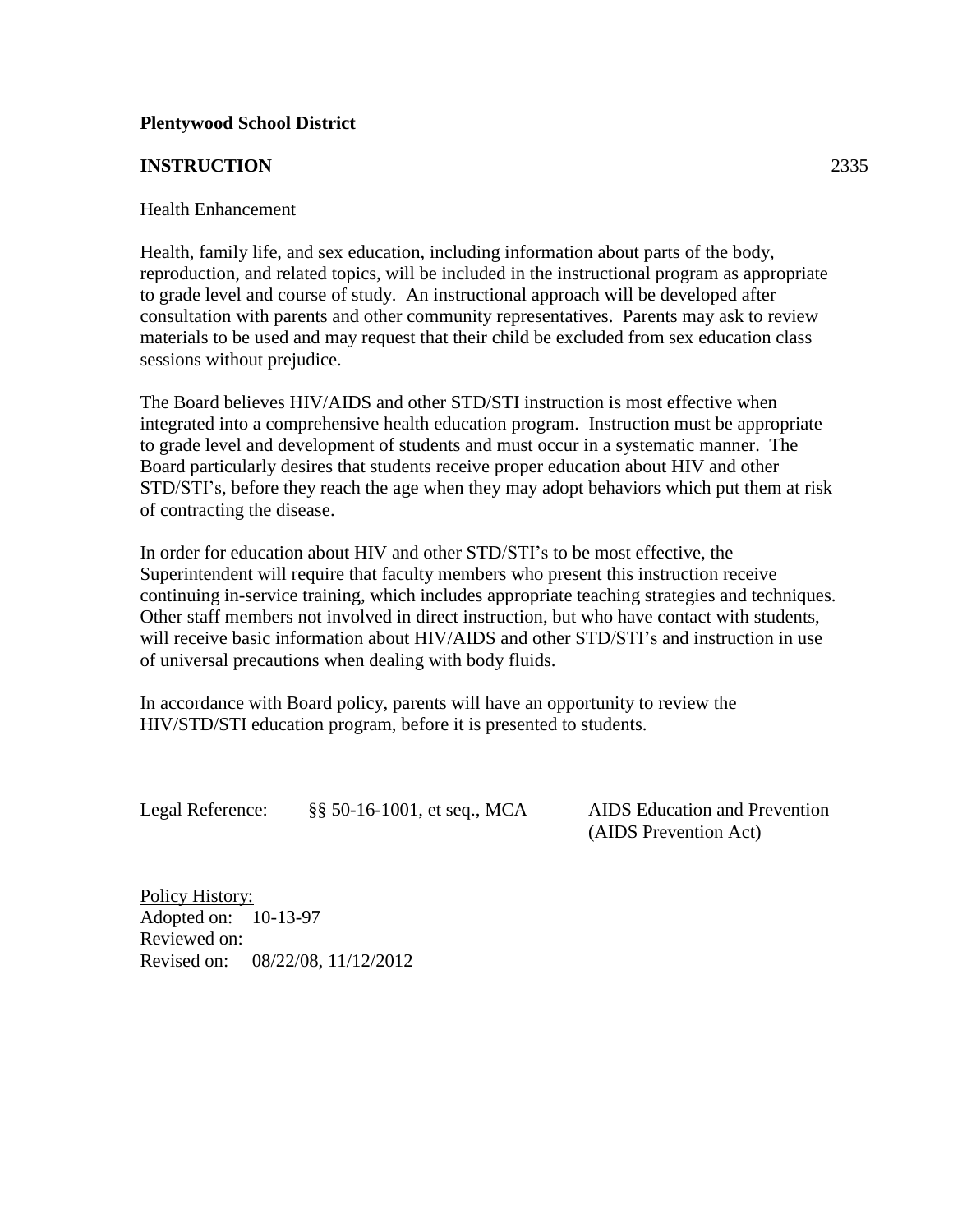# **INSTRUCTION** 2375

### Advancement Requirements (Grades 9-12)

The District has established a set of advancement requirements for grades nine through twelve

(9-12) students, that will serve as a guide in helping students move methodically and purposefully on a course that will eventually lead to high school graduation. Therefore, the Plentywood High School students are classified by the following credits completed satisfactorily:

| 1. |         | Freshman: zero to six $(0 - 6)$ credits                     |
|----|---------|-------------------------------------------------------------|
| 2. |         | Sophomore: more than six to twelve $(6 - 12)$ credits       |
|    |         | 3. Junior: more than twelve to eighteen $(12 – 18)$ credits |
| 4. | Senior: | more than eighteen $(18)$ credits                           |

Policy History: Adopted on: October 13, 1997 Revised on: 02/12/02 Reviewed on: 08/18/08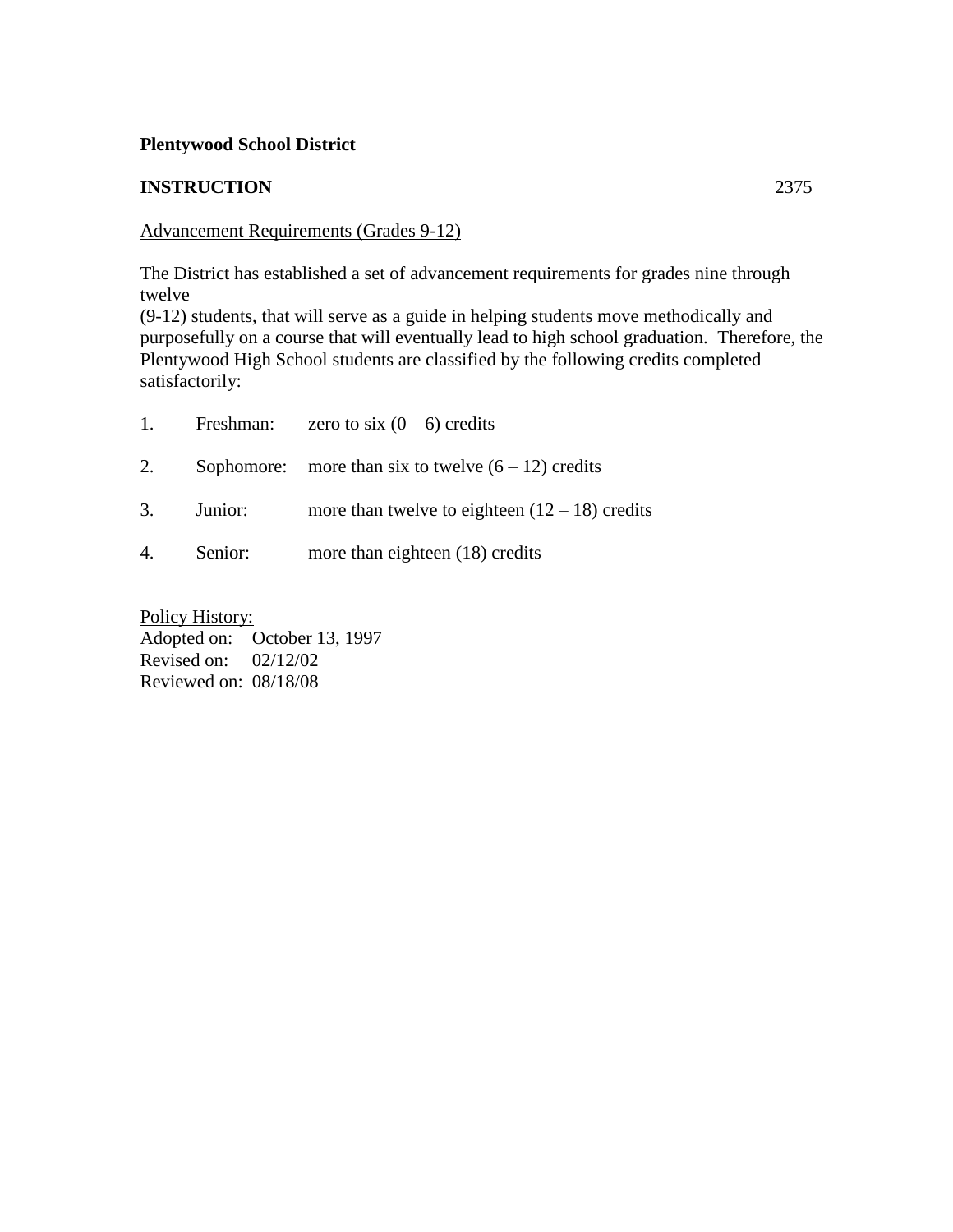# **INSTRUCTION** 2410

#### High School Graduation Requirements

The Board will award a regular high school diploma to every student enrolled in the District who meets graduation requirements established by the District. The official transcript will indicate the specific courses taken and level of achievement.

The Board will establish graduation requirements which, at a minimum, satisfy those established by the Board of Public Education (A.R.M. 10.55.904 and 905). Generally, any change in graduation requirements promulgated by the Board will become effective for the next class to enter ninth grade. Exceptions to this general rule may be made, when it is determined by the Board that proposed changes in graduation requirements will not have a negative effect on students already in grades nine (9) through twelve (12). The Board shall approve graduation requirements as recommended by the Superintendent.

To graduate from Plentywood High School, a student must have satisfactorily completed the last quarter prior to graduation as a Plentywood High School student. Highly unusual exceptions may be considered by the principal, such as a student exchange program in a recognized school.

A student with a disabling condition will satisfy those competency requirements incorporated into the individualized education program (IEP). Satisfactory completion of the objectives incorporated in the IEP will serve as the basis for determining completion of a course.

A student may be denied participation in graduation ceremonies in accordance with § 20-5- 201(3), MCA. In such instances the diploma will be awarded after the official ceremony has been held.

| Legal Reference: | $$20-5-201$ , MCA<br>10.55.904, ARM<br>School | Duties and sanctions<br>Basic Education Program Offerings – High |
|------------------|-----------------------------------------------|------------------------------------------------------------------|
|                  | 10.55.905, ARM<br>10.55.906, ARM              | <b>Graduation Requirements</b><br>High School Credit             |

Policy History: Adopted on: 10/13/97 Revised on: Reviewed on: 08/18/08, 12/09/08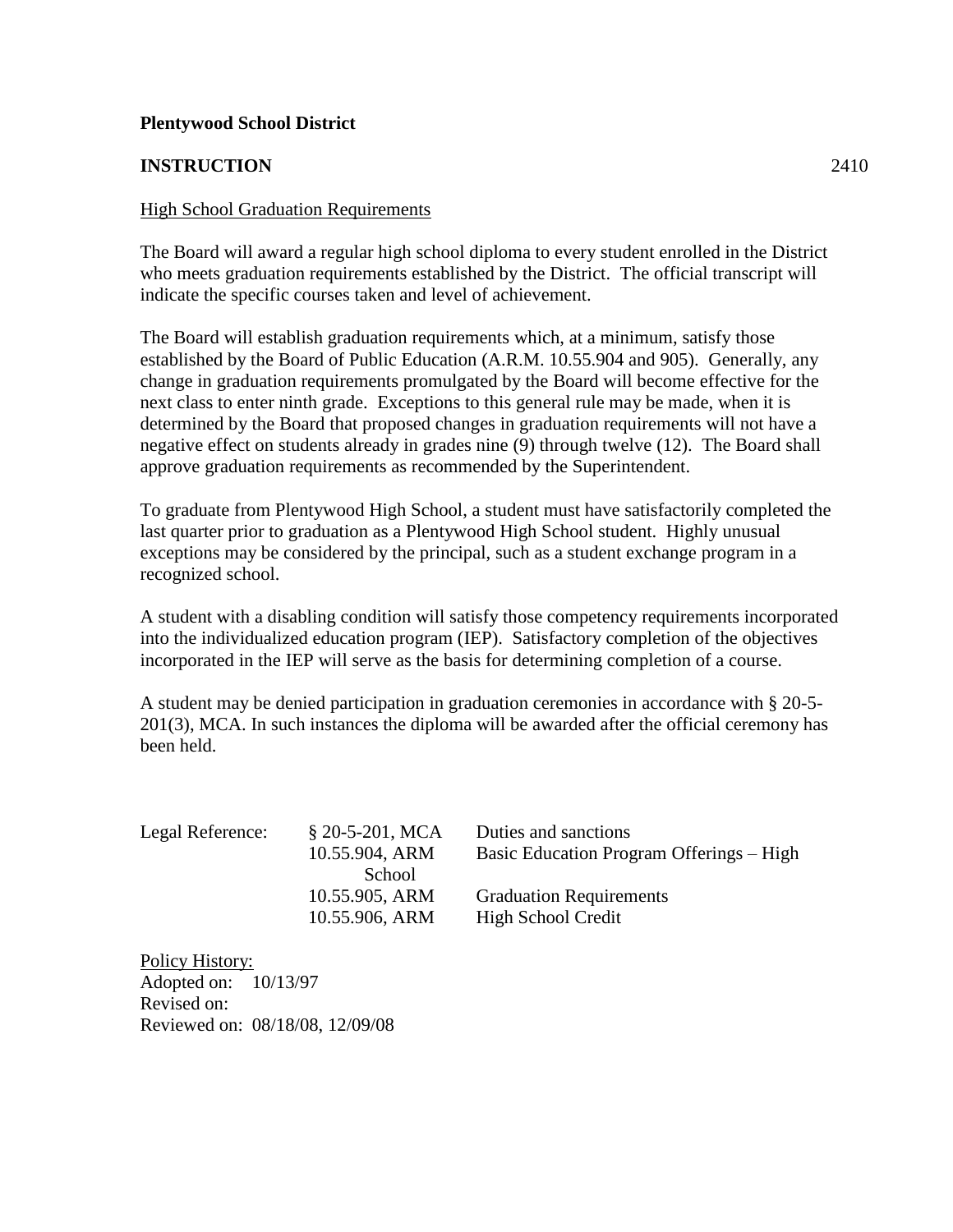# **INSTRUCTION** 2410P

# High School Graduation Requirements

### Publication of Graduation Requirements

Prior to registering in high school, each student will be provided with a copy of the current graduation requirements. Graduation requirements shall also be included in the student handbook.

### Credits

Students shall be expected to earn a total of twenty-five (25) units in order to complete graduation requirements. Special education students who have successfully completed their IEP leading to completion of high school will be awarded a diploma.

#### Waiver of Requirement

Graduation requirements generally will not be waived under any circumstances. The Board may waive specific course requirements based on individual student needs and performance levels. Waiver requests shall also be considered with respect to age, maturity, interest, and aspirations of the students and shall be in consultation with the parents or guardians.

#### Alternative Programs

A student may be given credit for a course satisfactorily completed in a period of time shorter or longer than normally required and, provided that the course meets the district's curriculum and assessment requirements, which are aligned with the content standards stated in the education program. Credit toward graduation requirements may be granted for planned learning experiences from accredited programs, such as summer school, university courses, and correspondence courses, extension, and distance learning courses, adult education, summer school, work study, work-based learning partnerships, and other experiential learning opportunities, custom-designed courses, and challenges to current courses. The District shall accept units of credit taken with the approval of the District and which appear on the student's official school transcript. Credit for work experience may be offered when the work program is a part of and supervised by the school.

All classes attempted at Plentywood High School and all acceptable transfer credits shall be recorded on the transcript. All grades earned, including failures and retakes, shall be recorded as such and utilized in the calculation of Grade Point Average and class rank. Credit shall be awarded only once regardless of repetition of the course.

page 1 of 3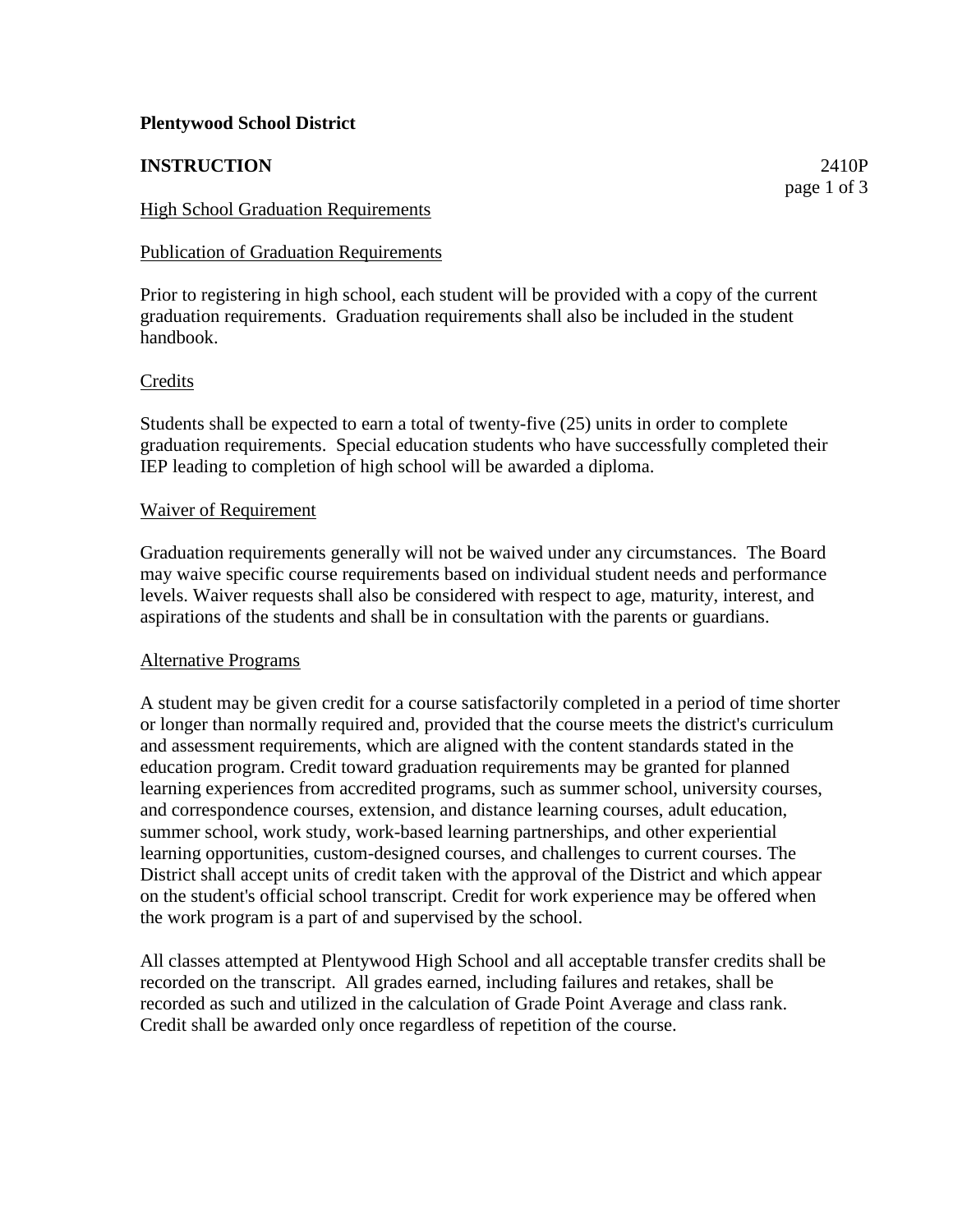# Dual Credit

Dual credit allows high schools students to simultaneously earn credit toward both a high school diploma and college coursework that can lead to a postsecondary degree or certificate, or toward

transfer to another college. As noted in the Student Handbook, the District will assign the grade given by the college professor to the student's report card. The primary purpose of offering dual credit courses is to deliver high quality, introductory, college level courses to high-performing high school students. The

Plentywood School District has dual credit partnerships. Students interested in dual credit opportunities must meet with their building administration to determine available options.

Students should be aware of Montana High School Association on-campus attendance eligibility requirements for activity participation.

### Honor Roll

A student must have a minimum grade-point average of 3.00 to be placed on the regular honor roll. Specific information regarding honors at graduation are included in the student handbook.

### Class Rank (Grade Point Average)

Class Rank is compiled from semester grades. Courses not eligible for GPA are designated with an asterisk on the report card.

### Early Graduation

In accordance with provisions of § 20-9-313, MCA, the ANB of a school may be increased when a high school district provides early graduation for a student who completes graduation requirements in less than eight semesters or the equivalent amount of secondary school enrollment. The increase must be established by the trustees as though the student had attended to the end of the school fiscal year and must be approved, disapproved, or adjusted by the superintendent of public instruction.

The Board hereby authorizes the administration to recommend to the Board for early graduation students who have completed the minimum requirements for graduation in less than eight semesters.

### Post-Graduation

The Board may admit an individual who has graduated from high school but is not yet 19 years of age even though no special circumstances exist for waiver of the age requirements outlined in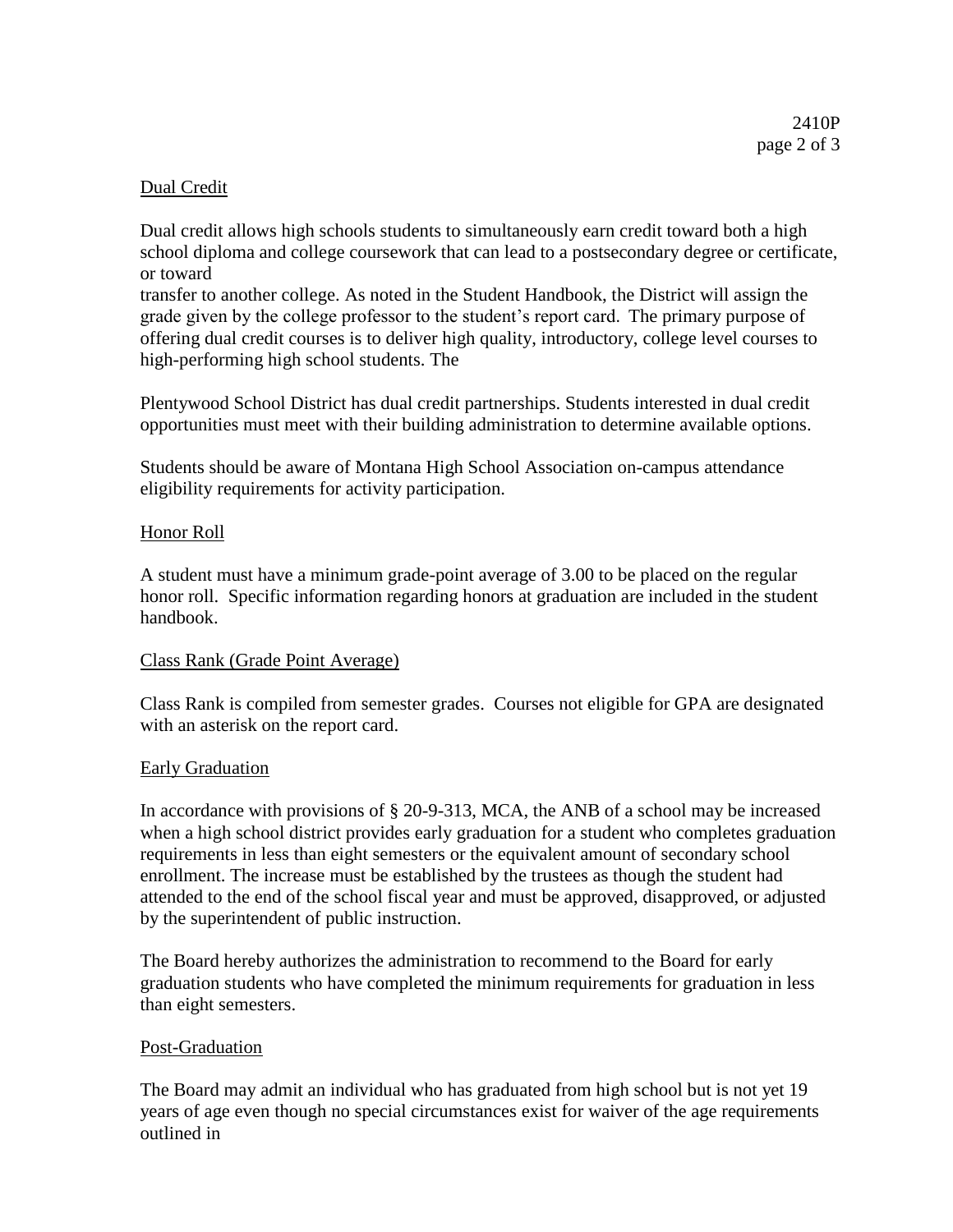Policy 3310. The Board authorizes the administration to notify parents and students of this opportunity to enroll after earning a diploma or purposes post-secondary or career preparation. Any student enrolled under this provision shall be included in the District's ANB calculation.

# Educational Disruption

If a student who has experienced an educational disruption meets the minimum high school credit requirement for graduation as established by administrative rules of the Board of Public Education but will not meet a higher credit requirement established by Board of Trustees, the District shall award the student a diploma. The District may distinguish the diploma in a reasonable manner from standard diplomas issued under this policy.

For the purposes of this policy, "educational disruption" means a disruption experienced during grades nine through twelve caused by homelessness, involvement in the child welfare system or juvenile justice system, a medical or mental health crisis, or another event considered a qualifying educational disruption by the District.

| <b>Cross Reference:</b> | $1005FE -$<br>2600<br>3125                                                 | Proficiency Based Learning<br><b>Work Based Learning</b><br><b>Homeless Students</b>                                                                                                                                                                                     |
|-------------------------|----------------------------------------------------------------------------|--------------------------------------------------------------------------------------------------------------------------------------------------------------------------------------------------------------------------------------------------------------------------|
| Legal Reference:        | $$20-9-313, MCA$<br>10.55.906, ARM<br>10.55.905, ARM<br>$$10-1-1402$ , MCA | Circumstances under which regular average<br>number belonging may be increased<br><b>High School Credit</b><br><b>Graduation Requirements</b><br>Montana Youth Challenge<br>Chapter 80 - 2021 General Legislative Session<br>HB $246 - 2021$ General Legislative Session |

Procedure History: Promulgated on: 10/13/97 Reviewed on: 08/18/08 Revised on: 10/09/01, 08/10/04, 02/14/06, 03/09/15, 10/14/19, 06/07/21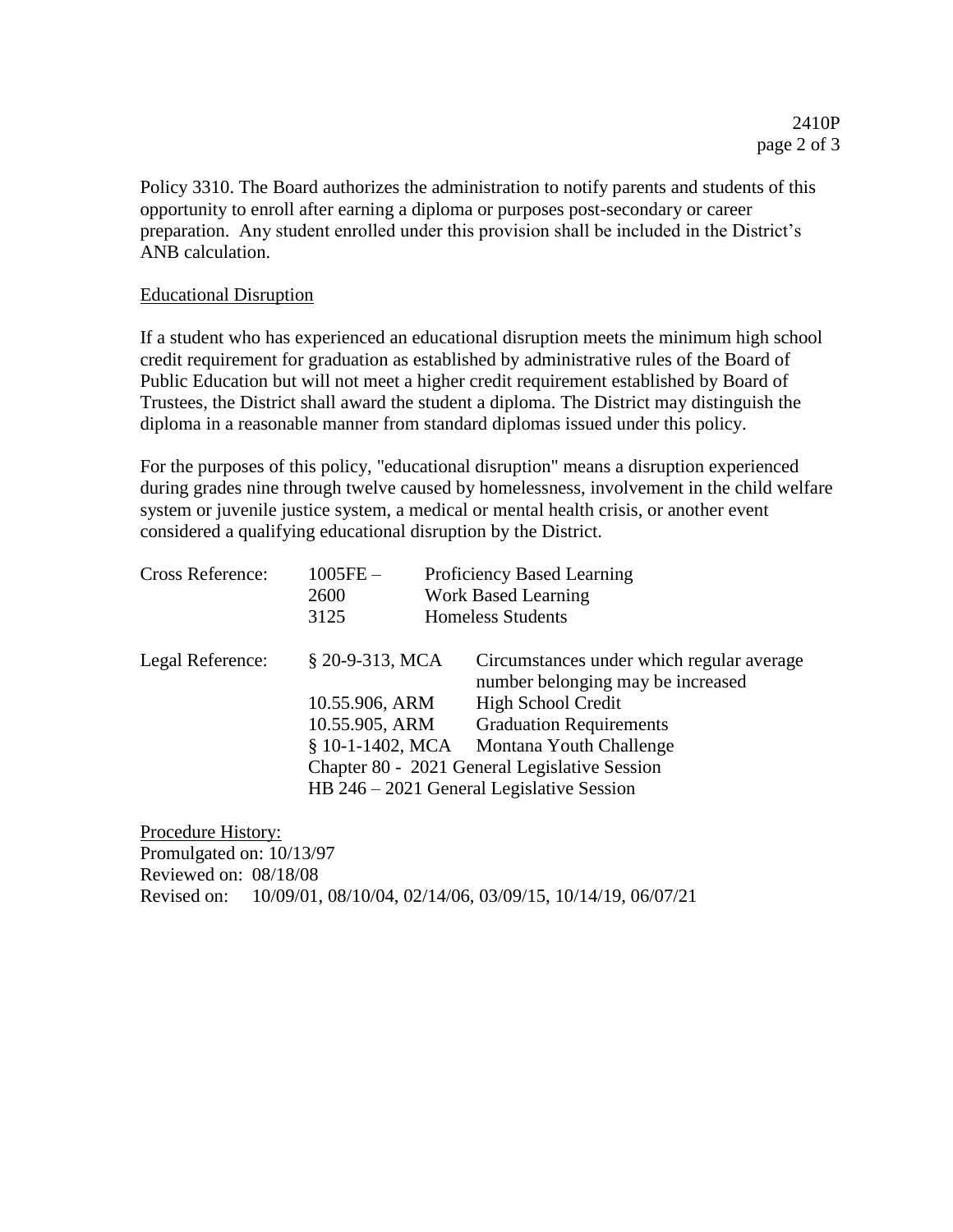# **INSTRUCTION** 2413

page 1 of 2

### Credit Transfer/Assessment for Placement

### Grades Nine through Twelve (9-12)

Requests for transfer of credit or grade placement from any non-accredited, nonpublic school shall be subject to examination and approval before being accepted by the District. This shall be done by the school counselor and/or principal or, in the case of home schools, by a credit evaluation committee consisting of a counselor, a staff member from each subject area in which credit is being requested, and the school principal.

The credit evaluation committee will:

- 1. Document that a student has spent approximately the same number of classroom hours in home school as would have been spent in a regular class in the Plentywood Schools;
- 2. Document that a student followed a curriculum essentially similar to that in the course for which they are requesting credit;
- 3. Document that in the event of a credit request in a lab, industrial arts, or music course, equipment and facilities were sufficient to meet required learning activities of the course;

The District will give credit only for home schools which have met all requirements as specified in Montana law. Credit from home schools will be accepted only when a like course is offered in Plentywood Public Schools.

The school transcripts will record courses taken in home schools or non-accredited schools by indicating title of the course, school where the course was taken, and grade.

For the purpose of calculation of class rank, only those courses taken in an accredited school will be used.

#### Grades One through Eight (1-8)

Requests from parents or legal guardians of students in non-accredited, nonpublic schools for placement in the District school system will be evaluated by an assessment-for-placement team. That team will consist of the school principal and one (1) teacher of the grade in which the student is being considered for enrollment.

The assessment-for-placement team will cause the District-adopted norm-referenced test and/or the end-of-the-year subject-matter test to be administered and scored. The assessment-for-placement team will take into account the following in its recommendation for grade placement: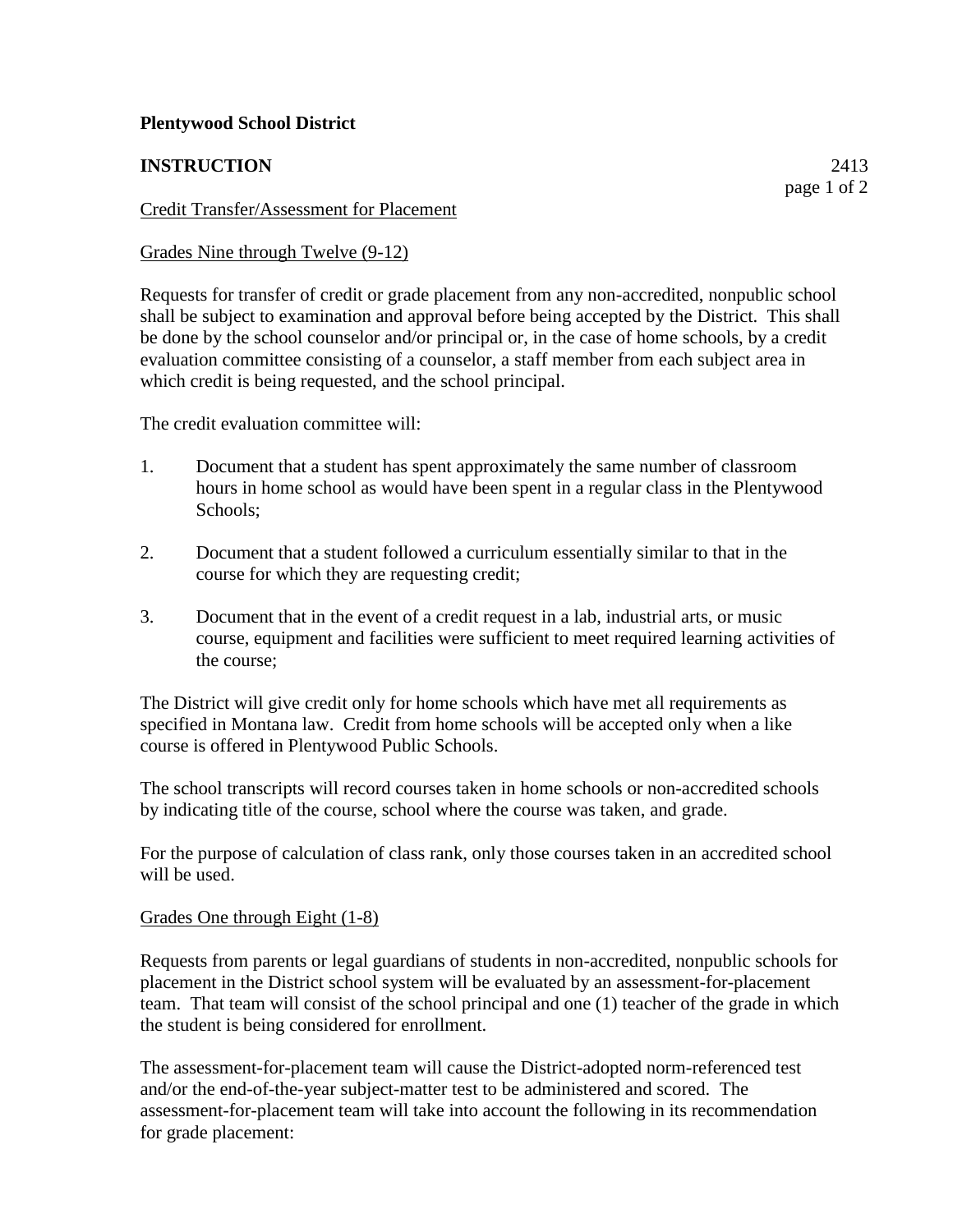- 1. documentation that the non-accredited non-public school has provided a comparable number of hours as the child would have attended in a public or private school;
- 2. that the child followed a similar curriculum as would have been provided in an accredited public or private school;
- 3. that the result of the end of the year test indicates the student has mastered most prerequisite skills;
- 4. that the child achieved an NCE score of forty (40) or above on the Standard Achievement Test. The District is not obligated to provide instructional materials for other public or private schools.

If a parent or legal guardian of a child is not in agreement with the placement of the child, he/she may request a hearing before the Board.

Legal Reference: § 20-5-110, MCA School district assessment for placement of a child who enrolls from a non-accredited, nonpublic school

Policy History: Adopted on: 10/13/97 Revised on: Reviewed on: 08/18/08, 05/13/19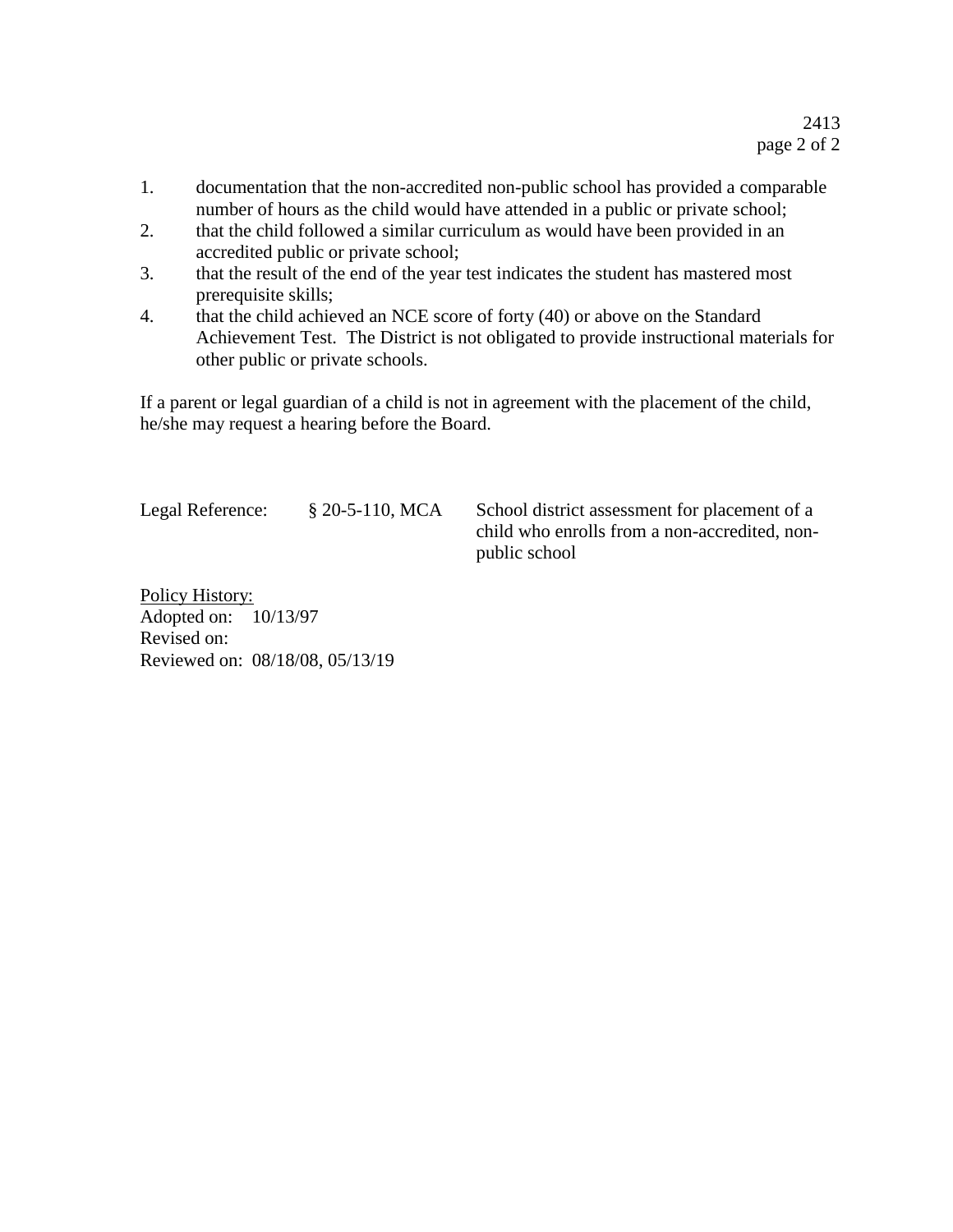## **INSTRUCTION** 2420

### Grading and Progress Reports

The District believes that the cooperation of school and home is a vital ingredient in the growth and education of students and recognizes its responsibility to keep parents or legal guardians informed of student welfare and progress in school.

The issuance of grades and progress reports on a regular basis serves as a basis for continuous evaluation of student performance and for determining changes that should be made to effect improvement. These reports will be designed to provide information helpful to the student, teachers, counselors, and parents.

The District directs the Superintendent to establish a system of reporting student progress and shall require all staff to comply with such a system as part of their teaching responsibility. Staff members, parents or legal guardians, and teachers shall be involved.

Policy History: Adopted on: 10/13/97 Revised on: Reviewed on: 08/18/08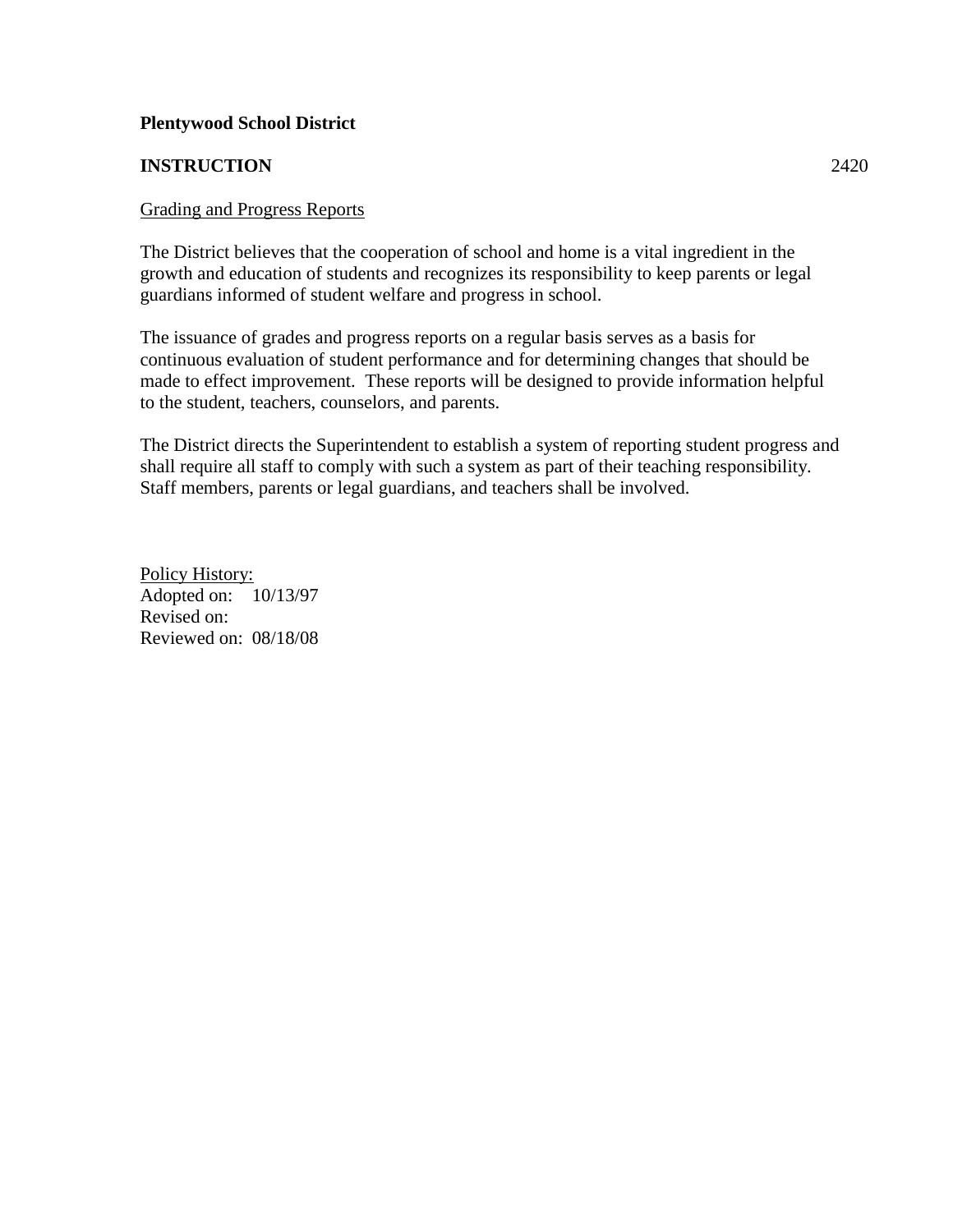### **INSTRUCTION** 2421

### Promotion/Retention

The Board recognizes that students of the same age are at many intellectual and developmental levels and that these differences are a normal part of human development. Because of these differences, the administrators and teaching staff are directed to make every effort to develop curricula and programs that will meet the individual and unique needs of all students and allow them to remain with their age cohorts.

The administration is directed to develop procedures and programs to reduce retentions to a minimum and to insure that students who are retained have a high likelihood of benefiting from that retention.

Policy History: Adopted on: 10/13/97 Revised on: Reviewed on: 08/18/08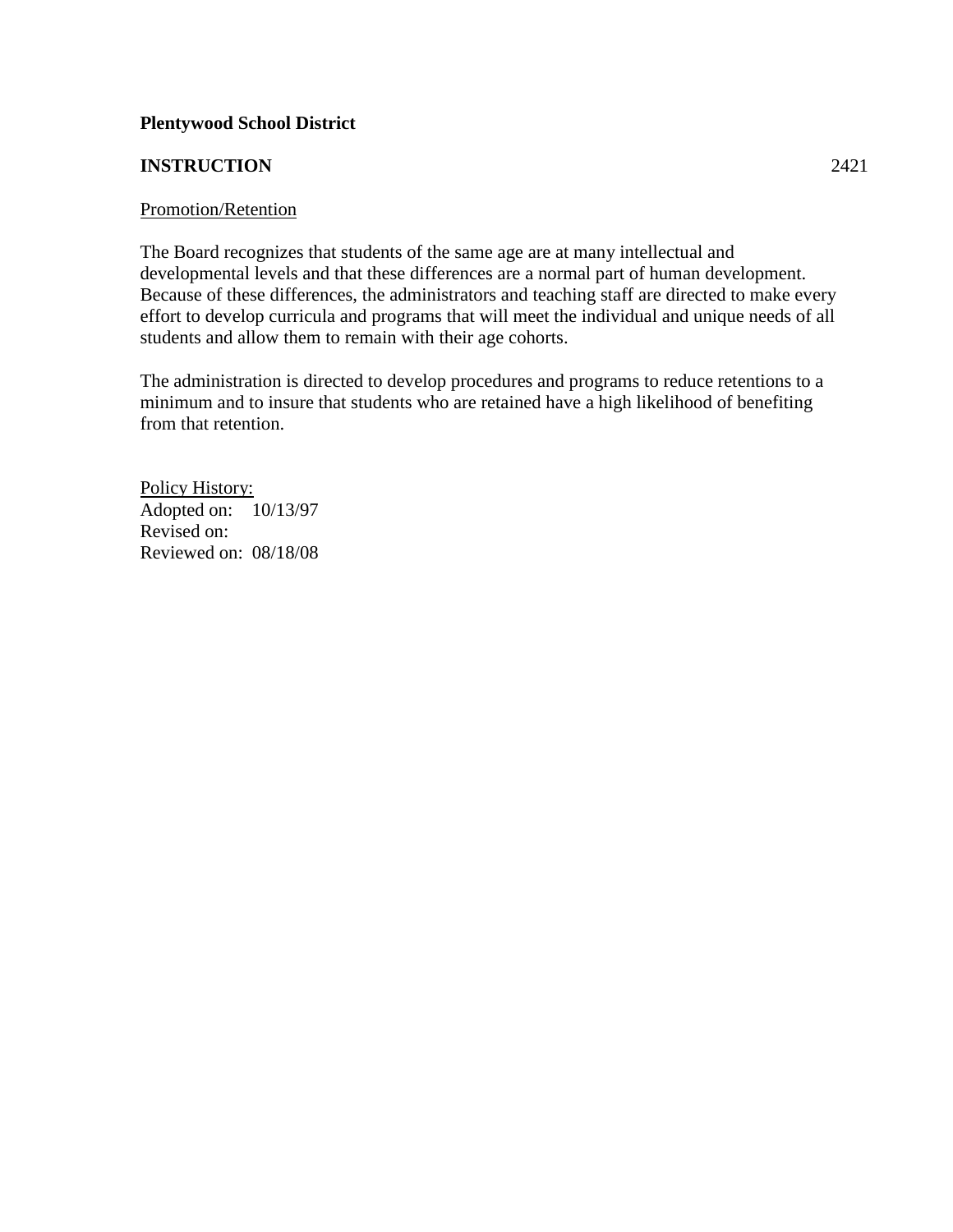# **INSTRUCTION** 2430

## **Homework**

Teachers may give homework to students to aid in the students' educational development. Homework should be an application or adaption of a classroom experience, and should not be assigned for disciplinary purposes.

Policy History: Adopted on: 10/13/97 Revised on: 08/18/08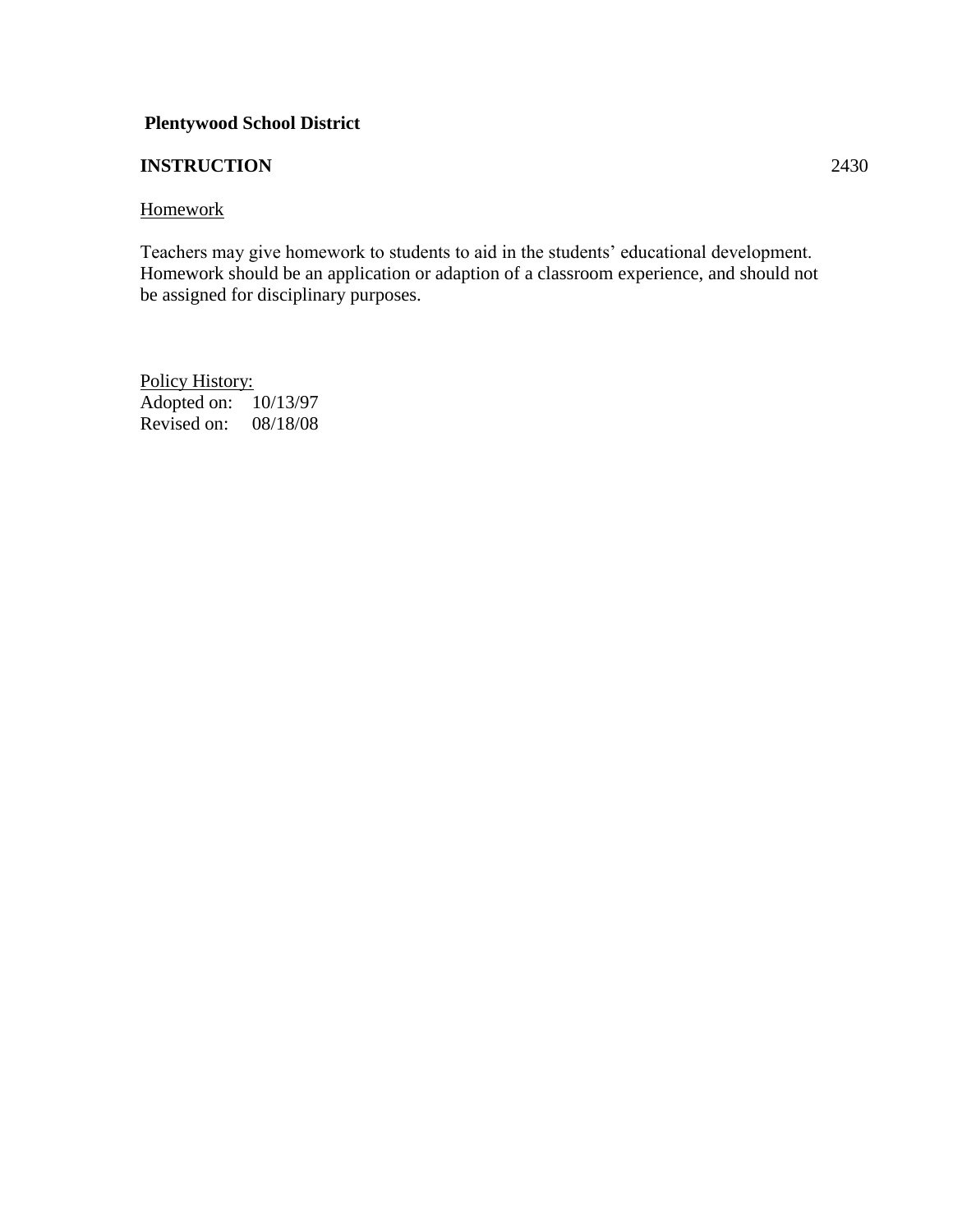## **INSTRUCTION** 2450

### Recognition of Native American Cultural Heritage

The District recognizes the distinct and unique cultural heritage of Native Americans and is committed in the District's educational goals to the preservation of such heritage.

In furtherance of the District's educational goals, the District is committed to:

- Working cooperatively with Montana Tribes in close proximity to the District, when providing instruction, when implementing educational goals or adopting rules relating to education of students in the District;
- Periodically reviewing its curriculum to ensure the inclusion of cultural heritage of Native Americans, which will include but not necessarily be limited to:
	- Considering methods by which to provide books and materials reflecting authentic historical and contemporary portrayals of Native Americans;
	- Taking into account individual and cultural diversity and differences among students;

| Legal Reference: | Art. X, Sec. 1(2), Montana Constitution |                                                                   |  |
|------------------|-----------------------------------------|-------------------------------------------------------------------|--|
|                  |                                         | §§ 20-1-501, et seq., MCA Recognition of American Indian cultural |  |
|                  |                                         | heritage - legislative intent                                     |  |
|                  | 10.55.603 ARM                           | Curriculum Development and                                        |  |
|                  | Assessment                              |                                                                   |  |
|                  | 10.55.701 ARM                           | <b>Board of Trustees</b>                                          |  |
|                  | 10.55.803 ARM                           | <b>Learner Access</b>                                             |  |
|                  |                                         |                                                                   |  |

Policy History: Adopted on: 04/16/01 Revised on: Reviewed on: 08/18/08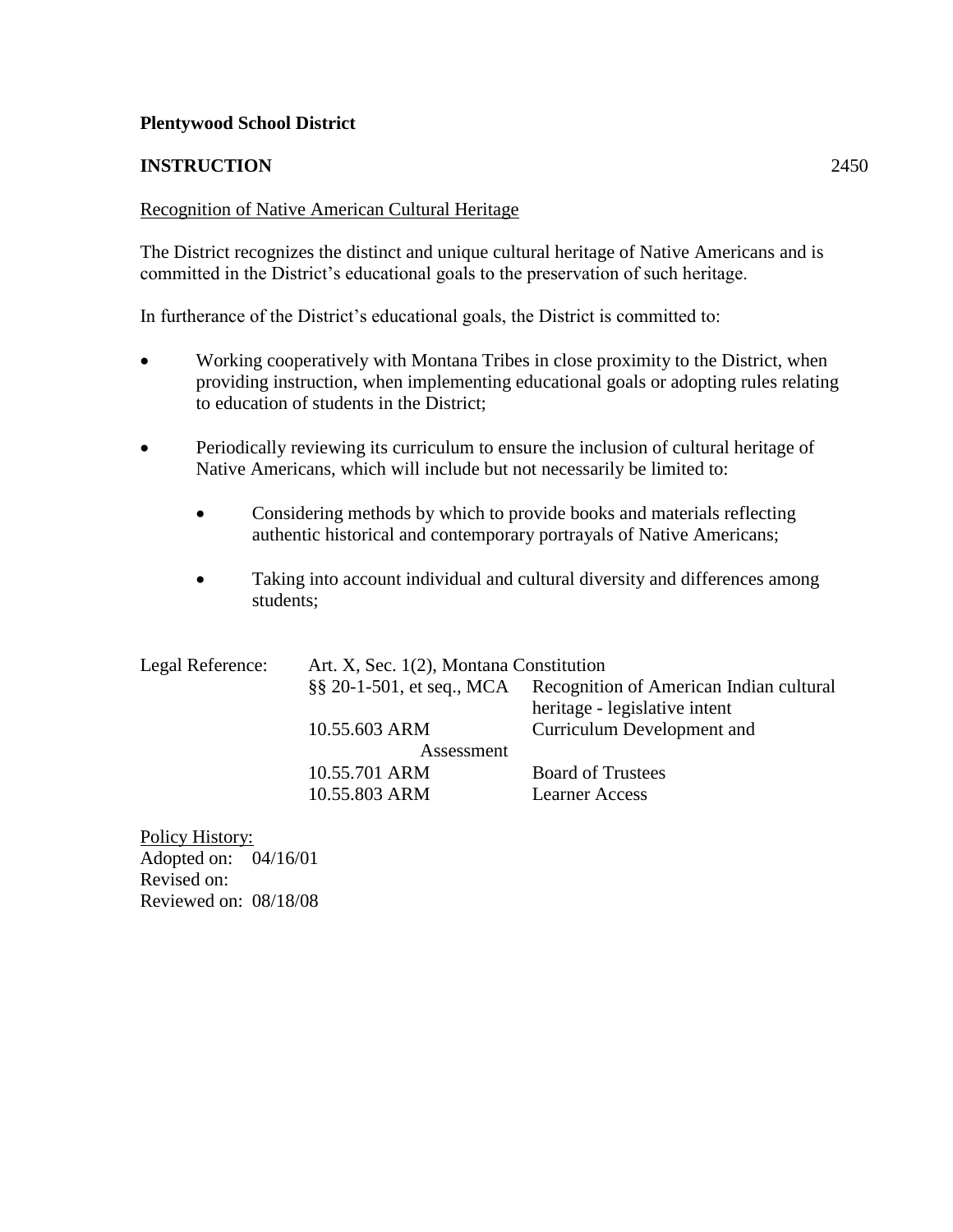# **INSTRUCTION** 2500

page 1 of 2

## Limited English Proficiency Program

In accordance with the Board's philosophy to provide a quality educational program to all students, the District shall provide an appropriate planned instructional program for identified students whose dominant language is not English. The purpose of the program is to increase the English proficiency of eligible students, so they can attain academic success. Students who have limited English proficiency (LEP) will be identified, assessed, and provided appropriate services.

The Board shall adopt a program of educational services for each student whose dominant language is not English. The program shall include bilingual/bicultural or English as a second language instruction.

The Superintendent or his/her designee shall implement and supervise an LEP program which ensures appropriate LEP instruction and complies with applicable laws and regulations.

The Superintendent or his/her designee, in conjunction with appropriate stakeholders, shall develop and disseminate written procedures regarding the LEP program, including:

- 1. Program goals.
- 2. Student enrollment procedures.
- 3. Assessment procedures for program entrance, measurement of progress, and program exit.
- 4. Classroom accommodations.
- 5. Grading policies.
- 6. List of resources, including support agencies and interpreters.

The District shall establish procedures for identifying students whose language is not English. For students whose dominant language is not English, assessment of the student's English proficiency level must be completed to determine the need for English as a Second Language instruction.

Students whose dominant language is not English should be enrolled in the District, upon proof of residency and other legal requirements. Students shall have access to and be encouraged to participate in all academic and extracurricular activities of the District.

Students participating in LEP programs shall be required, with accommodations, to meet established academic standards and graduation requirements adopted by the Board.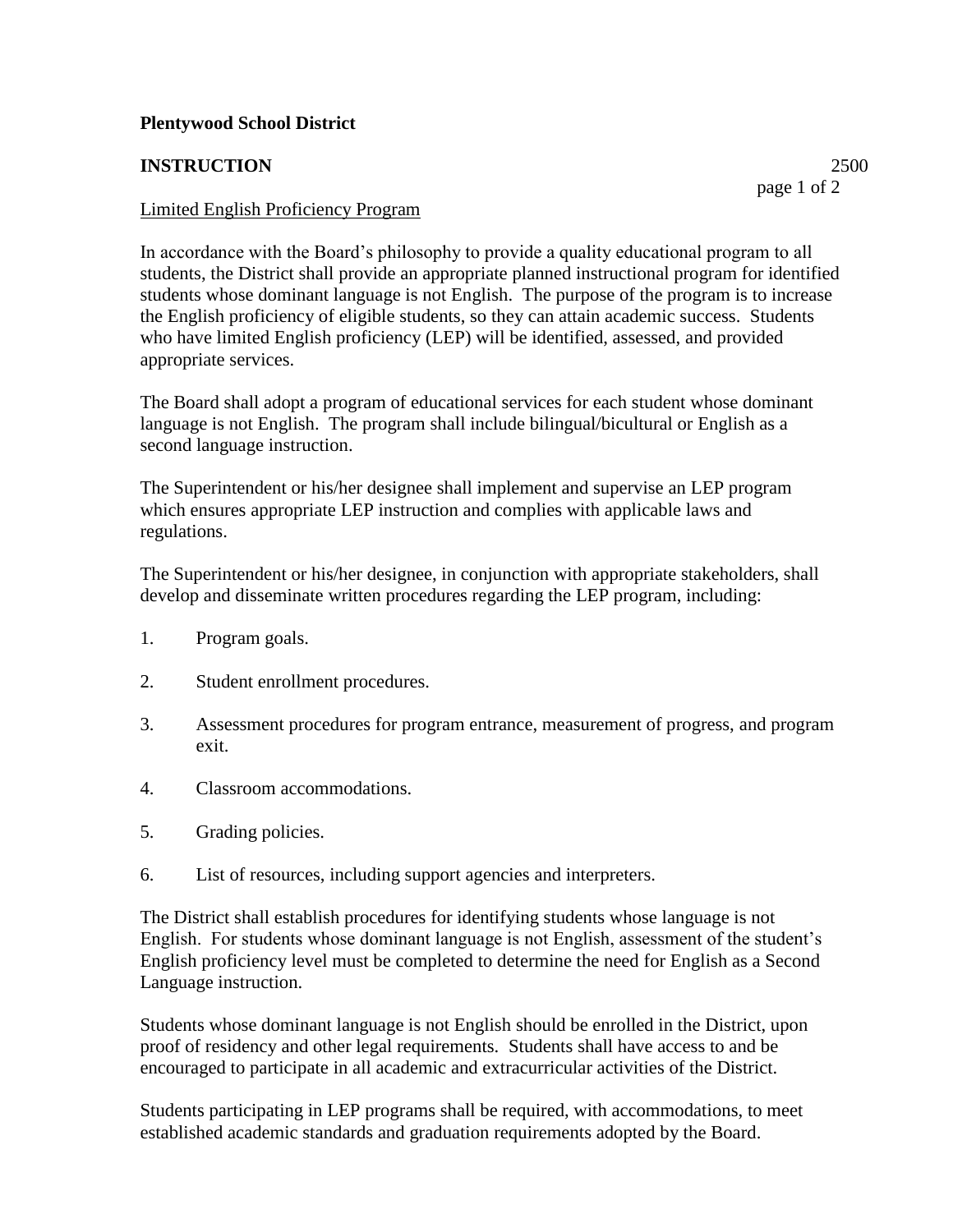The LEP program shall be designed to provide instruction which meets each student's individual needs based on the assessment of English proficiency in listening, speaking, reading, and writing. Adequate content-area support shall be provided while the student is learning English, to assure achievement of academic standards.

The LEP program shall be evaluated for effectiveness as required, based on the attainment of English proficiency, and shall be revised when necessary.

At the beginning of each school year, the District shall notify parents of students qualifying for LEP programs about the instructional program and parental options, as required by law. Parents will be regularly apprised of their student's progress. Whenever possible, communications with parents shall be in the language understood by the parents.

The District shall maintain an effective means of outreach to encourage parental involvement in the education of their children.

Legal Reference: Title VI, Civil Rights Act of 1964 Equal Education Opportunities Act as an amendment to the Education Amendments of 1974 Bilingual Education Act 20 U.S.C. §§ 7401, et seq., as amended by the English Language Acquisition, Language Enhancement, and Academic Achievement Act Title III, §§ 3001-3304 of HRI, No Child Left Behind Act of 2001, P.L. 107-110

Policy History: Adopted on: 10/13/03 Revised on: Reviewed on: 08/18/08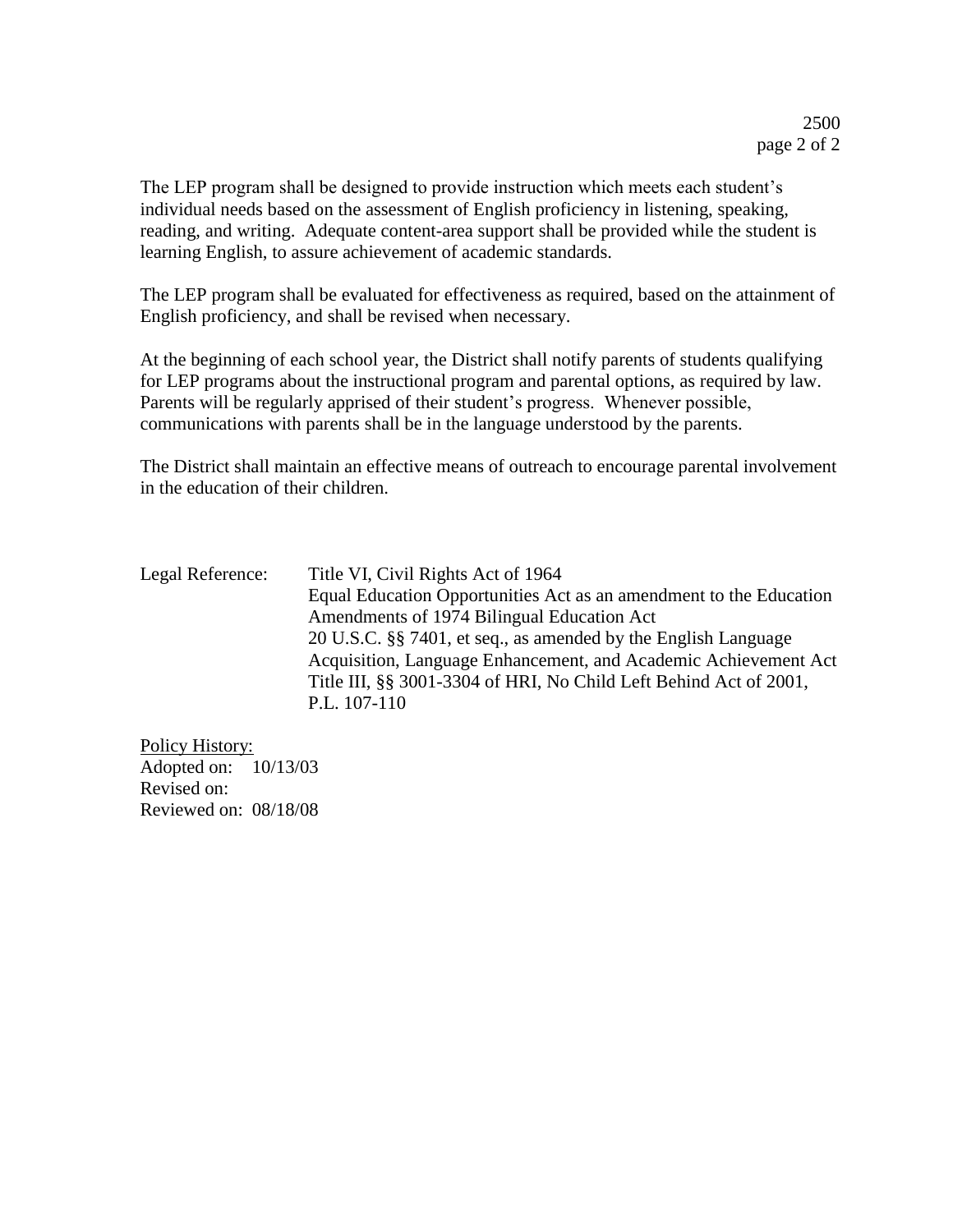## **INSTRUCTION**

2510 page 1 of 2

### School Wellness

The School District is committed to providing school environments that promote and protect children's health, well-being, and ability to learn by supporting healthy eating and physical activity. Therefore, it is the policy of the School District that:

The development of the school wellness policy, at a minimum, will include:

- 1. Community involvement, including input from teachers of physical education and school health professionals, parents, students, school food service, the school Board, school administrators, educators, and the public. Training of this team of people on the components of a healthy school nutrition environment is recommended.
- 2. Goals for nutrition education, nutrition promotion, physical activity, and other schoolbased activities that are designed to promote student wellness in a manner that the local education agency determines appropriate.
- 3. Implementation, Periodic Assessment, and Public Updates, including expanding the purpose of the team of collaborators beyond the development of a local wellness policy to also include the implementation of the local wellness policy with periodic review and updates, inform and update the public every three years, at a minimum, (including parents, students, and others in the community) about the content and implementation of the local wellness policies, and to measure periodically and make available to the public an assessment of the local wellness policy, including:
	- The extent to which schools are in compliance with the local wellness policy;
	- The extent to which the LEA's local wellness policy compares to model local school wellness policies; and
	- The progress made in attaining the goals of the local wellness policy.
- 4. Nutrition guidelines for all foods available on each school campus under the local education agency during the school day, with the objectives of promoting student health and nutrientrich meals and snacks. This includes food and beverages sold in a la carte sales, vending machines, and student stores; and food and beverages used for classroom rewards and fundraising efforts.
- 5. Guidelines for reimbursable school meals to ensure that the District offers school meal programs with menus meeting the meal patterns and nutrition standards established by the U.S. Department of Agriculture.
- 6. A plan for measuring implementation of the local wellness policy, including designation of one or more persons within the local education agency or at each school, as appropriate, charged with operational responsibility for ensuring that each school fulfills the District's local wellness policy.

The suggested guidelines for developing the wellness policy include:

### **Nutrition Education and Nutrition Promotion**

All students K-12 shall receive nutrition education that teaches the knowledge and skills needed to adopt healthy eating behaviors and is aligned with the Montana Health Enhancement Standards. Nutrition education shall be integrated into the curriculum. Nutrition information and education shall be offered and promoted throughout the school campus and based on the U.S. Dietary Guidelines for Americans. Staff who provide nutrition education shall have the appropriate training, such as in health enhancement or family and consumer sciences.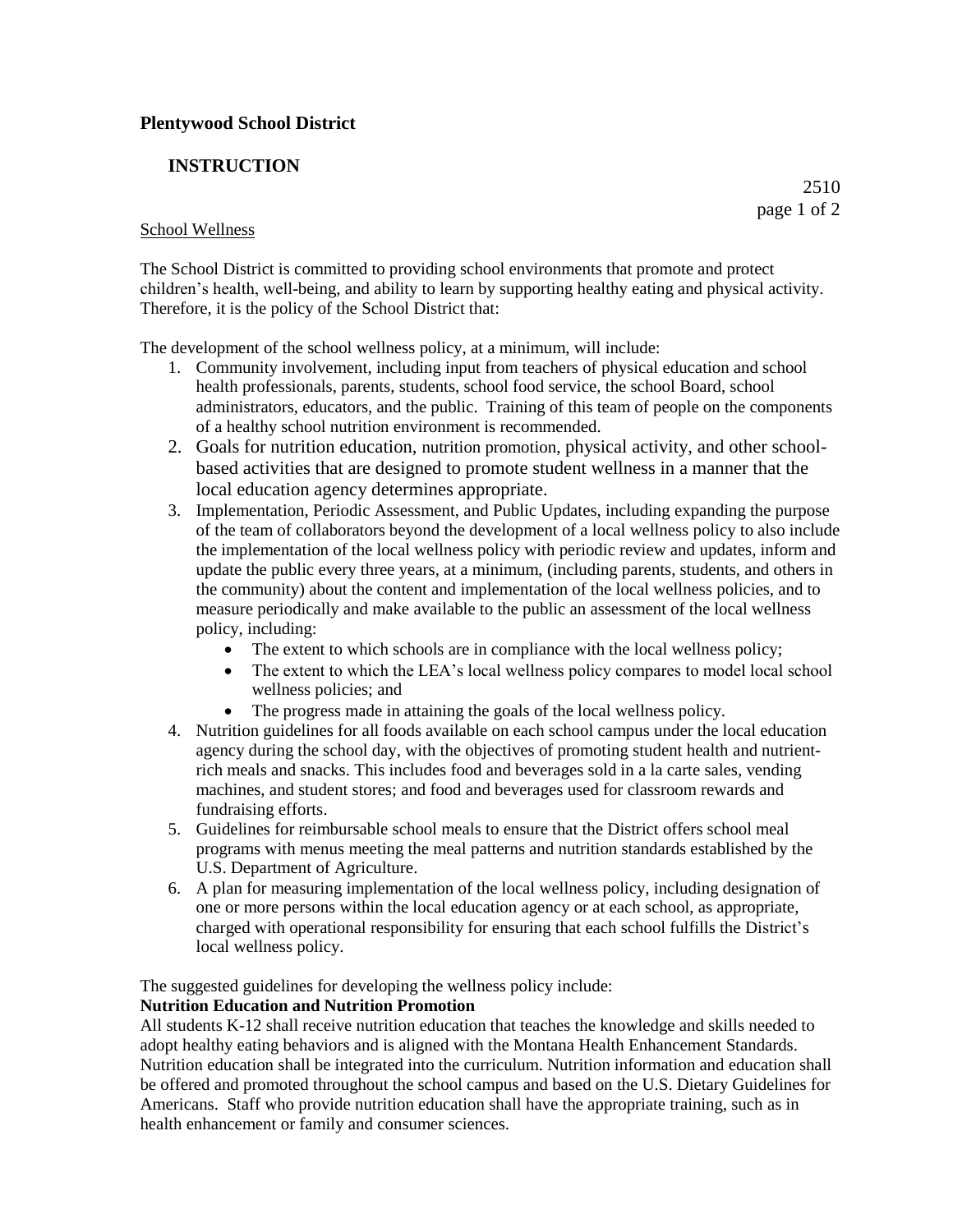#### **Health Enhancement and Physical Activity Opportunities**

The District shall offer health enhancement opportunities that include the components of a quality health enhancement program taught by a K-12 certified health enhancement specialist, if permitted by staffing levels. Health enhancement shall equip students with the knowledge, skills, and values necessary for lifelong physical activity. Health enhancement instruction shall be aligned with the Montana Health Enhancement Standards.

All K-12 students of the District shall have the opportunity to participate regularly in supervised, organized or unstructured, physical activities, to maintain physical fitness, and to understand the short- and long-term benefits of a physically active and healthy lifestyle.

#### **Nutrition Standards**

The District shall ensure that reimbursable school meals and snacks meet the program requirements and nutrition standards found in federal regulations including but not limited to Smart Snacks in School Nutrition Standards. The District shall encourage students to make nutritious food choices through accessibility, advertising and marketing efforts of healthful foods.

The District shall monitor all food and beverages sold or served to students during the normal school day, including those available outside the federally regulated child nutrition programs (i.e., a la carte, vending, student stores, classroom rewards, fundraising efforts). The District shall consider nutrient density and portion size before permitting food and beverages to be sold or served to students. The Superintendent shall continually evaluate vending policies and contracts. Vending contracts that do not meet the intent and purpose of this policy shall be modified accordingly or not renewed.

#### **Other School-Based Activities Designed to Promote Student Wellness**

The District may implement other appropriate programs that help create a school environment that conveys consistent wellness messages and is conducive to healthy eating and physical activity, such as staff wellness programs, non-food reward system and fundraising efforts.

#### **Maintaining Student Wellness**

The Superintendent shall develop and implement administrative rules consistent with this policy. Input from teachers, parents/guardians, students, school food service program, the school Board, school administrators, and the public shall be considered before implementing such rules. A sustained effort is necessary to implement and enforce this policy. The Superintendent shall measure how well this policy is being implemented, managed, and enforced. The Superintendent shall report to the Board, as requested, on the District's programs and efforts to meet the purpose and intent of this policy.

Legal Reference: PL 108-265 The Child Nutrition and WIC Reauthorization Act of 2004 PL 111-296 The Healthy, Hunger-Free Kids Act of 2010 Policy History: Adopted on: 07/11/06 Reviewed on: Revised on: 08/18/08, 04/10/12, 02/07/18, 05/09/22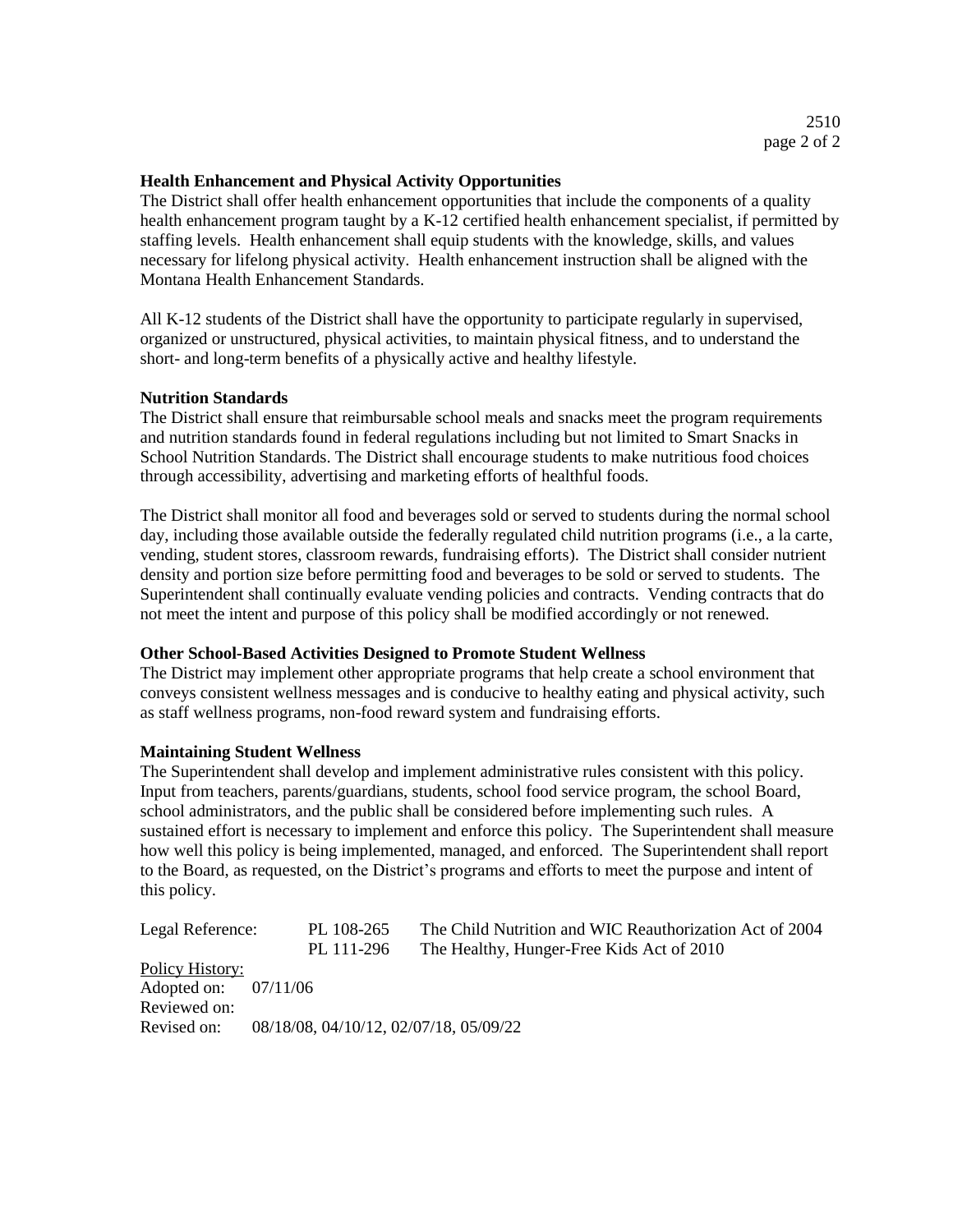# **INSTRUCTION** 2600

## Work Based Learning Program

The Board recognizes that education should be making classroom experiences a meaningful process of learning about all practical aspects of life. The Board believes that the inclusion of career education in the basic curriculum will provide students with information about the many career opportunities available and will establish a relationship between what is taught in the classroom and the world of work.

Work-based learning must provide all participating students with on-the-job experience and training along with career and complimentary vocational/technical classroom instruction to contribute to each student's employability. The students' classroom activities and on-the-job experiences must be planned and supervised by the school and the employer to ensure that both activities contribute to the student's employability. Students enrolled in a work-based learning program must receive credit for related classroom instruction and on-the-job training. In the absence of a proficiency model, the time requirement for students in workbased learning must be converted and is equivalent to the time requirement for credit to be earned.

Students may submit a proposal for a tailored Work Based Learning program that divides their time between instruction in school and specific learning at a job. Each proposed program will be planned by Work Based Learning coordinators and the employer (or employer groups) and shall be in accordance with state and federal laws and regulations governing employment of students under age 18. The Work Based Learning coordinators will communicate with employers on a monthly basis and will visit work sites to determine if the placement is appropriate for student employment.

The particular program designed for each student shall be set forth in a written protocol approved by the student, his or her parents or guardians, the work-experience coordinator and the employer. This shall stipulate the terms of employment and the provision for academic credit.

The Work Based Learning coordinator shall make such arrangements as necessary with employers for evaluating the student's on-the-job performance and for keeping records of job attendance.

The employer or supervisor shall complete District volunteer agreement form and satisfy a name-based and fingerprint criminal background check in accordance with District Policies 5120 and 5122. The employee and District shall also complete workers compensation insurance and general liability insurance requirements in accordance with the attached procedure in a manner consistent with the Work Based Learning opportunity provided to student.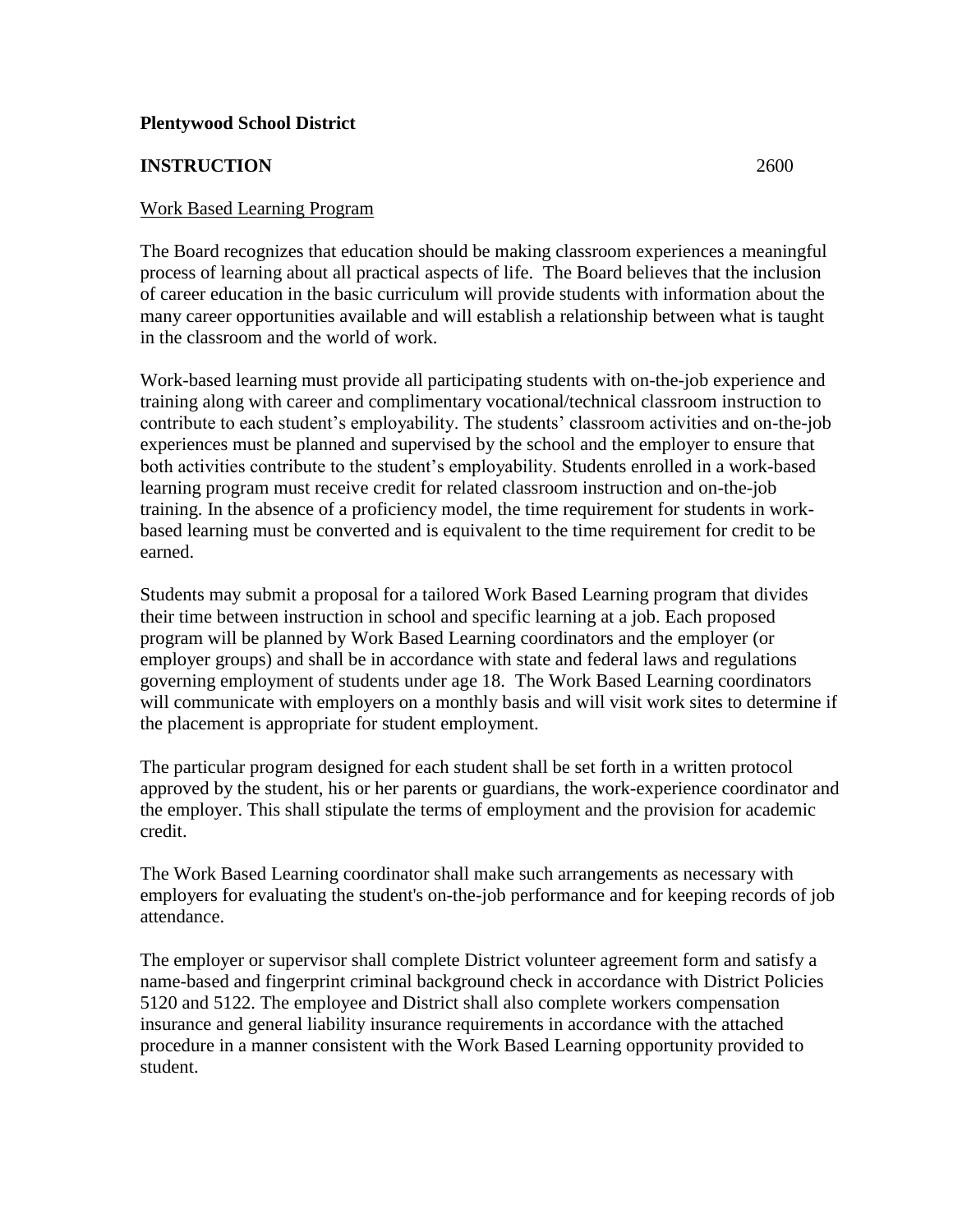| <b>Cross Reference:</b> | 2600P Work Based Learning Procedures                                  |  |  |  |
|-------------------------|-----------------------------------------------------------------------|--|--|--|
|                         | 2600F Work Based Learning Affiliation Agreement and Consent           |  |  |  |
| Form                    |                                                                       |  |  |  |
| Legal reference:        | Title 41, Chapter 2, MCA                                              |  |  |  |
|                         | Fair Labor Standards Act 29 U.S.C. 212 and 213, et seq.               |  |  |  |
|                         | Chapter 247 2021 General Legislative Session                          |  |  |  |
|                         | Section 29-71-118(7), MCA Employee, worker, volunteer, volunteer      |  |  |  |
|                         | firefighter, and volunteer emergency care provider defined --election |  |  |  |
|                         | of coverage.                                                          |  |  |  |
|                         |                                                                       |  |  |  |

Policy History: Adopted on: 11/11/19 Reviewed on: Revised on: 09/13/21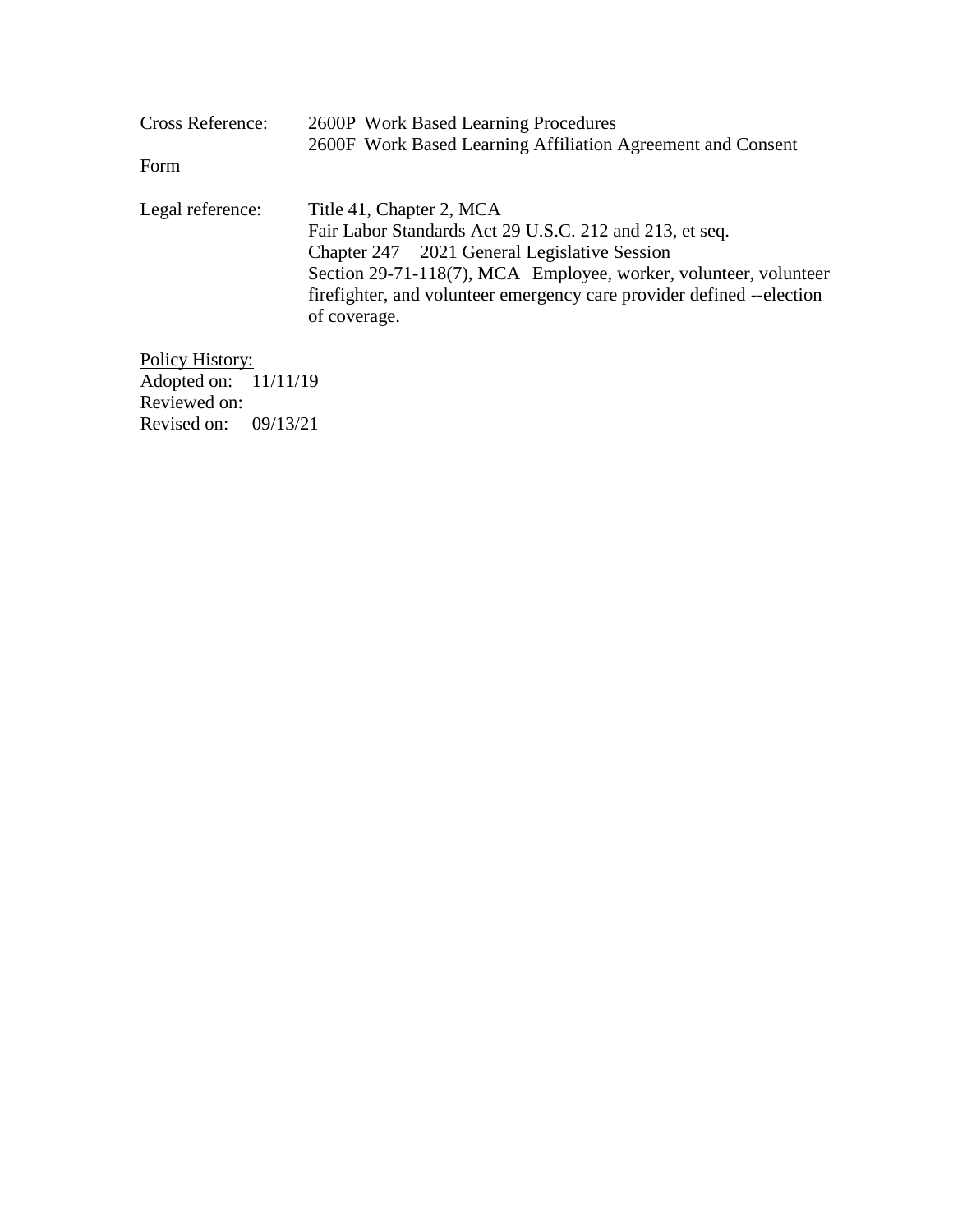## **WORK BASED LEARNING AFFILIATION AGREEMENT 2600F**

This Affiliation Agreement is entered into between Plentywood School District(high school) and \_\_\_\_\_\_\_\_\_\_\_\_\_\_\_\_\_\_\_\_\_\_\_\_\_\_\_\_\_\_\_\_\_\_\_\_\_\_(workplace learning site).

WHEREAS High School has established a \_\_\_\_\_\_\_\_\_\_\_\_\_\_\_\_\_\_\_\_Work Based Learning program for students interested in career exploration opportunities; and

WHEREAS High School wishes to affiliate with \_\_\_\_\_\_\_\_\_\_\_\_\_\_\_\_\_\_\_\_\_\_\_\_\_\_\_\_\_\_\_\_\_\_\_ (workplace learning site) for the purpose of providing Career Exploration and Assessment experiences for students enrolled in the \_\_\_\_\_\_\_\_\_\_\_\_\_\_\_\_\_\_\_\_\_\_\_Work Based Learning Program; and

WHEREAS the Workplace Learning Site is willing to permit the Career Exploration experience on its premises with the terms set forth in this Affiliation Agreement;

NOW THEREFORE, the parties agree as follows:

- 1. The High School shall assume full responsibility for planning and execution of the student program of instruction including curriculum content, Work Based Learning orientation, emergency contact information, and parent/guardian consent.
- 2. The High School shall ensure participating students have completed safety instruction specific to the work site prior to participation in the Work Based Learning experience.
- 3. The High School shall provide a Work Based Learning Coordinator responsible for instruction and coordination with appropriate Workplace Learning Site personnel for the planning, selecting, and evaluating of students' experiences.
- 4. The Work Based Learning Coordinator, Workplace Supervisor, and student will work collaboratively to determine the career readiness, employability skills, and proficiency guidelines set forth in the personalized work based learning program.
- 5. The Workplace Learning Site agrees to designate a Workplace Supervisor, who has completed the Volunteer Agreement Form, and whose responsibility it shall be to assist the Work Based Learning Coordinator in selection and coordination of student experiences appropriate to the level of learning.
- 6. The Workplace Learning Site professional practitioners shall be responsible for overseeing the students' experience and training activities. They shall orient the students to their activities, direct their activities and supervise their activities to assure safe and satisfactory experiences and performance.
- 7. The High School shall be responsible for assigning students to the Workplace Learning Site for experience. The High School shall notify the Workplace Learning Site at least one (1) month in advance of its planned schedule of students and types of experiences to be provided. This schedule shall be subject to approval of the Workplace Learning Site.
- 8. The Workplace Learning Site shall make available the necessary equipment and supplies as determined by the Workplace Learning Site in conjunction with the High School.
- 9. The Workplace Learning Site shall provide the Work Based Learning Coordinator with frequent student performance evaluations in the manner and frequency so designated by the High School.
- 10. The High School shall work with the Workplace Learning Site regarding the removal of any student from the Workplace Learning Site whenever the student is not performing or meeting the workplace requirements. Responsibility for student disciplinary measures, if any, shall be with High School and not with the Workplace Learning Site.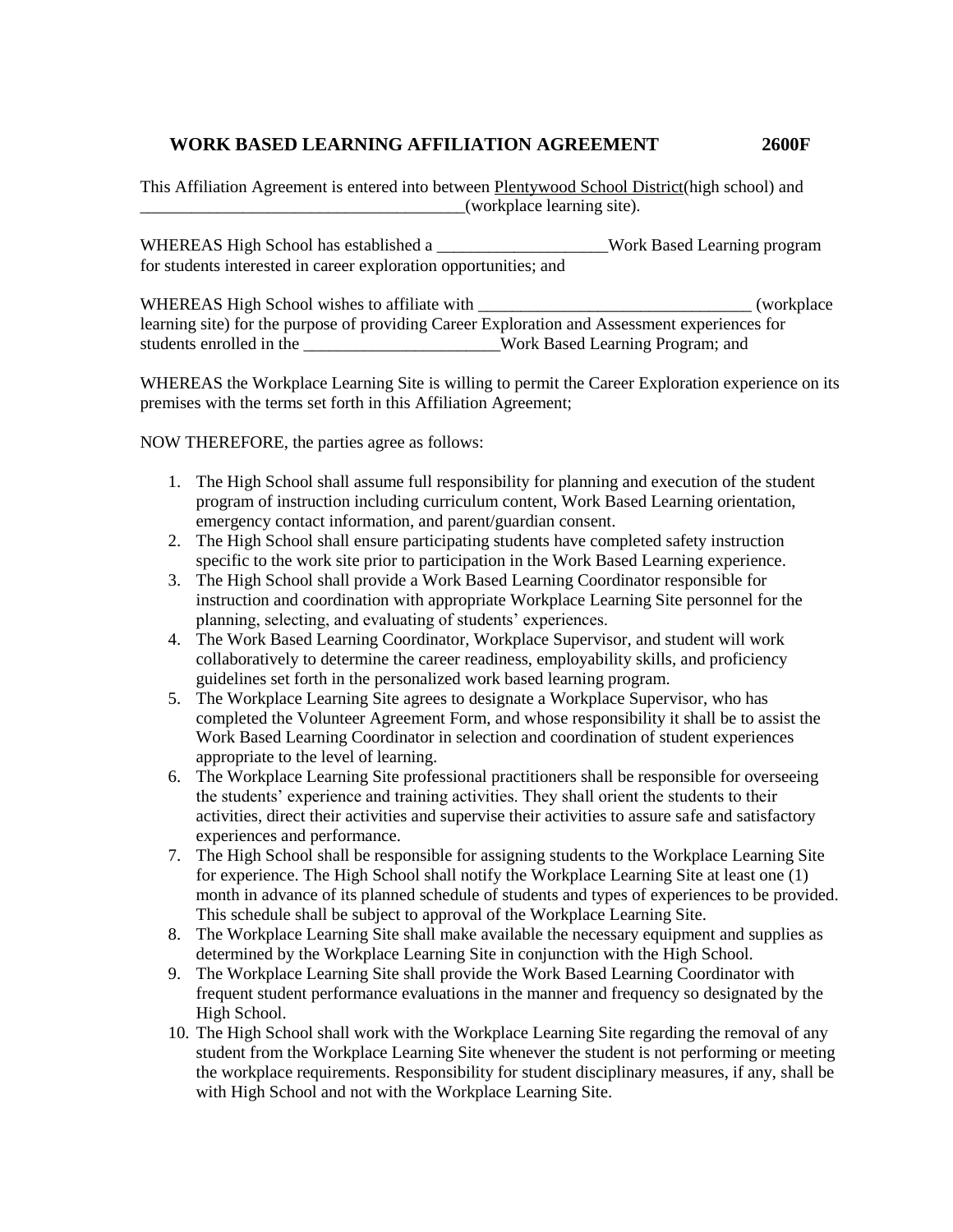#### **Workplace Supervisor initials the selection specific to this Work Based Learning placement:**

\_\_\_\_\_\_\_\_\_\_ Employer pays the student to work for them in a paid capacity. Student learns from the employer like a newly hired employee and skill sets are acquired through doing actual work for the employer. Student may earn school credit for employment as documented in the Work Based Learning plan. Employer is required to show proof of workers compensation coverage for the student via a copy of a current workers compensation policy if the Work Based Learning plan shows the student will receive school credit for the employment. Medical costs and other related workers compensation claim expenses for accepted workers compensation claims due to injury to the student while working in the course and scope as part of the Work Based Learning opportunity shall be covered by the employer's workers compensation coverage.

\_\_\_\_\_\_\_\_\_\_\_ Employer does not pay the student. Student does not earn school credit as part of a Work Based Learning plan but student may be assigned credit as part of another course. Employer has a volunteer endorsement added to their workers compensation policy and pays that premium to their carrier. School District requires the employer to show proof of workers compensation coverage with the volunteer endorsement added via a copy of a current workers compensation policy. Medical costs and other related workers compensation claim expenses for accepted workers compensation claims due to injury to the student while working in the course and scope as part of the Work Based Learning opportunity shall be covered by the employer's workers compensation coverage.

\_\_\_\_\_\_\_\_\_\_\_\_ School District provides a work-based learning opportunity off school grounds. The learning opportunity takes place during school period hours, awards school credit hours toward graduation requirements, and is led by a teacher of the school district and/or co-taught by a trade person or general contractor. No workers compensation coverage being provided. School District is responsible for general liability coverage for the students and parent liability risk forms should be signed in advance to recognize the inherent risks present with this learning opportunity and to clearly state the student has personal medical insurance coverage in place.

\_\_\_\_\_\_\_\_\_\_\_\_\_\_\_\_\_\_\_\_\_\_\_\_\_\_\_\_\_\_\_\_\_\_\_\_\_ \_\_\_\_\_\_\_\_\_\_\_\_\_\_\_\_\_\_\_\_\_\_\_\_\_\_\_\_\_\_\_\_\_\_\_

\_\_\_\_\_\_\_\_\_\_\_\_\_\_\_\_\_\_\_\_\_\_\_\_\_\_\_\_\_\_\_\_\_\_\_\_\_ \_\_\_\_\_\_\_\_\_\_\_\_\_\_\_\_\_\_\_\_\_\_\_\_\_\_\_\_\_\_\_\_\_\_\_

Workplace Supervisor Date

Work Based Learning Coordinator Date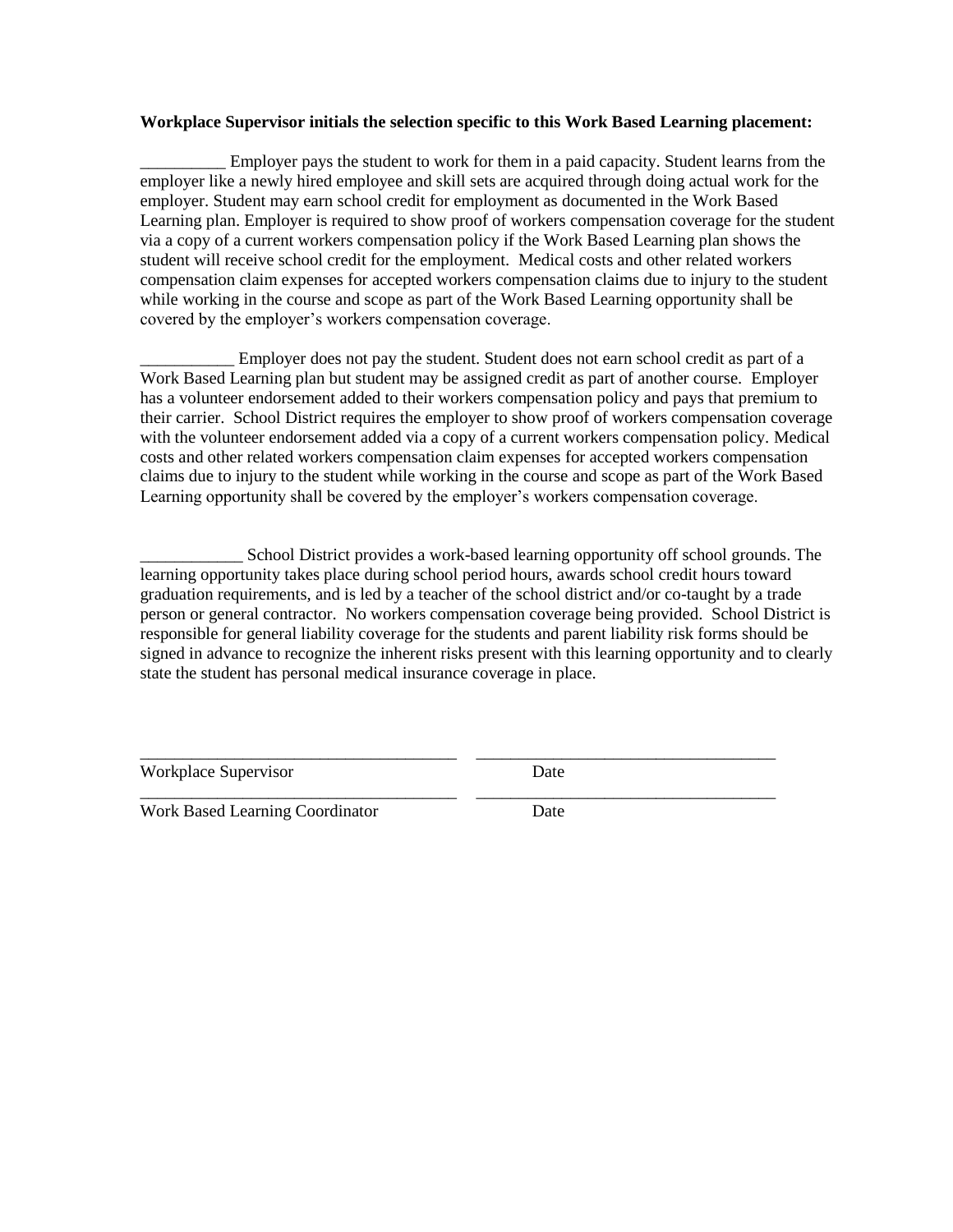## PARENT/GUARDIAN CONSENT FOR WORK BASED LEARNING EXPERIENCE

| I, (full name)        |                                        |  | as legal guardian of          |
|-----------------------|----------------------------------------|--|-------------------------------|
|                       |                                        |  | (child's full name) a student |
| $11 \quad 11 \quad 1$ | $\frac{1}{2}$ 111 1 0 1 1 1 1 1 1 0 11 |  |                               |

enrolled in the Plentywood High School acknowledge the following:

The program of study includes opportunities for my child to participate in an off-campus Work Based Learning opportunity, and I give my consent to my child participating in the offsite Work Based Learning component, and I agree to support and assist with enforcement of the content included in the Work Based Learning placement

I agree to accept responsibility for my student's participation in the above-referenced activity. I understand any negligence arising out of the student's participation in the program shall be attributed to me as comparative negligence within the meaning of Section 27-1-702, MCA. I agree to counsel my child to abide by the rules and regulations set forth by the workplace learning site.

\_\_\_\_\_\_\_\_\_\_\_\_\_\_\_\_\_\_\_\_\_\_\_\_\_\_\_\_\_\_\_\_\_\_\_\_\_\_\_\_\_\_\_\_ \_\_\_\_\_\_\_\_\_\_\_\_\_\_\_\_\_\_\_\_\_\_\_\_\_\_\_\_

\_\_\_\_\_\_\_\_\_\_\_\_\_\_\_\_\_\_\_\_\_\_\_\_\_\_\_\_\_\_\_\_\_\_\_\_\_\_\_\_\_\_\_\_ \_\_\_\_\_\_\_\_\_\_\_\_\_\_\_\_\_\_\_\_\_\_\_\_\_\_\_\_

\_\_\_\_\_\_\_\_\_\_\_\_\_\_\_\_\_\_\_\_\_\_\_\_\_\_\_\_\_\_\_\_\_\_\_\_\_\_\_\_\_\_\_\_ \_\_\_\_\_\_\_\_\_\_\_\_\_\_\_\_\_\_\_\_\_\_\_\_\_\_\_\_

I have signed the Parent/Guardian Consent and agree to the stated conditions.

| Parent/Guardian signature | Date |
|---------------------------|------|
|                           |      |

Parent/Guardian printed name Phone number

Address City/State/Zip code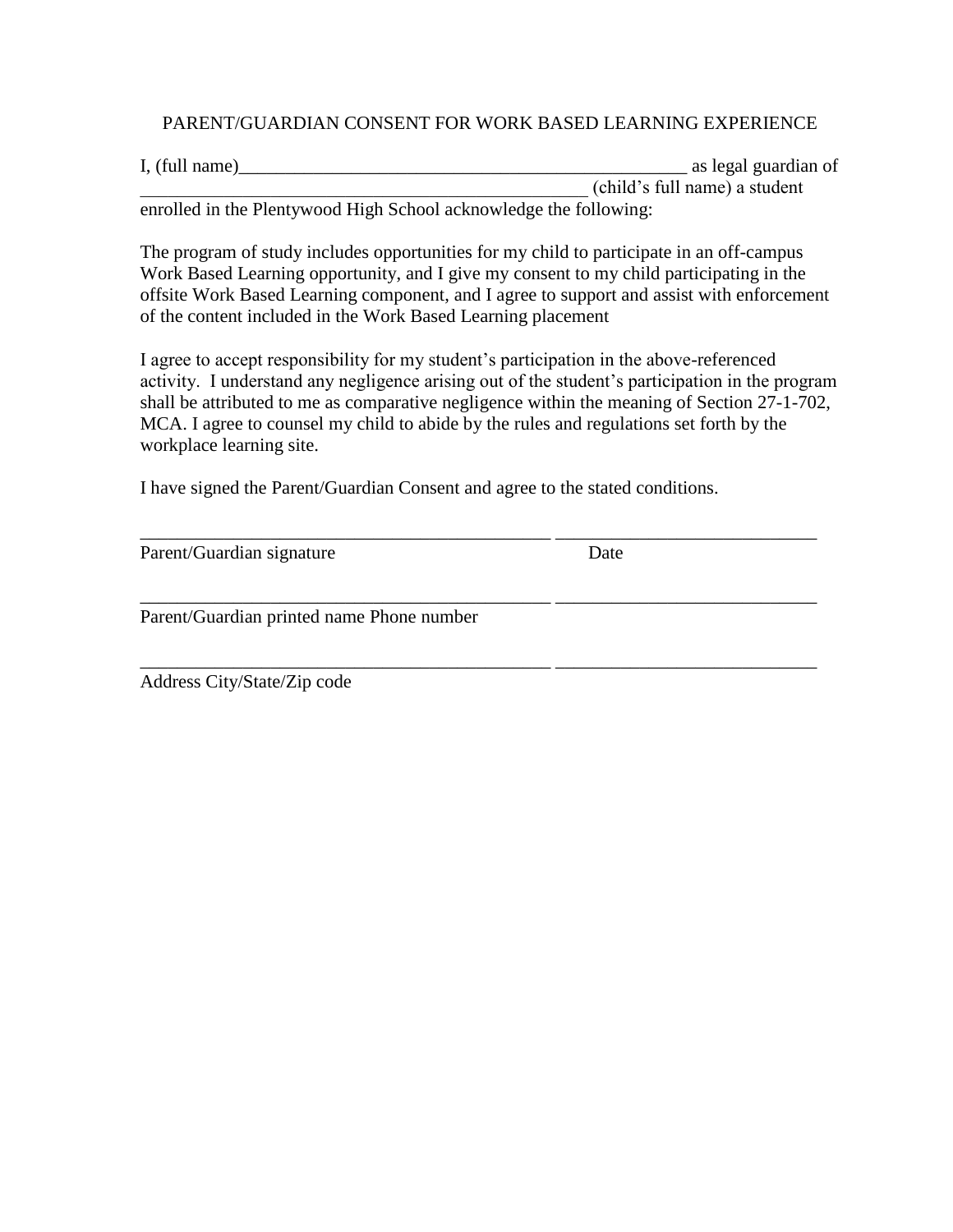### **INSTRUCTION** 2600P

Page 1 of 2

### Work Based Learning Program - Insurance

The School District Work Based Learning coordinator will work with School District administration to identify the appropriate insurance coverage for a student's tailored workexperience opportunity. A student will not commence a Work Based Learning opportunity until the appropriate insurance option has been identified and implemented by all parties. The option selected will be noted as part of the student's Work Based Learning plan.

### Option 1

Employer pays the student to work for them in a paid capacity. Student learns from the employer like a newly hired employee and skill sets are acquired through doing actual work for the employer. Student earns school credit for employment as documented in the Work Based Learning plan. Employer is required to show proof of workers compensation coverage for the student via a copy of a current workers compensation policy if the Work Based Learning plan shows the student will receive school credit for the employment. Medical costs and other related workers compensation claim expenses for accepted workers compensation claims due to injury to the student while working in the course and scope as part of the Work Based Learning opportunity shall be covered by the employer's workers compensation coverage.

### Option 2

Employer does not pay the student. Student earns school credit as part of a Work Based Learning plan but student may be assigned credit as part of another course. Employer has a volunteer endorsement added to their workers compensation policy and pays that premium to their carrier. School District requires the employer to show proof of workers compensation coverage with the volunteer endorsement added via a copy of a current workers compensation policy. Medical costs and other related workers compensation claim expenses for accepted workers compensation claims due to injury to the student while working in the course and scope as part of the Work Based Learning opportunity shall be covered by the employer's workers compensation coverage.

### Option 3

School District provides a work-based learning opportunity off school grounds. The learning opportunity takes place during school period hours, awards school credit hours toward graduation requirements, and is led by a teacher of the school district and/or co-taught by a trade person or general contractor. No workers compensation coverage being provided. School District is responsible for general liability coverage for the students and parent liability risk forms should be signed in advance to recognize the inherent risks present with this learning opportunity and to clearly state the student has personal medical insurance coverage in place.